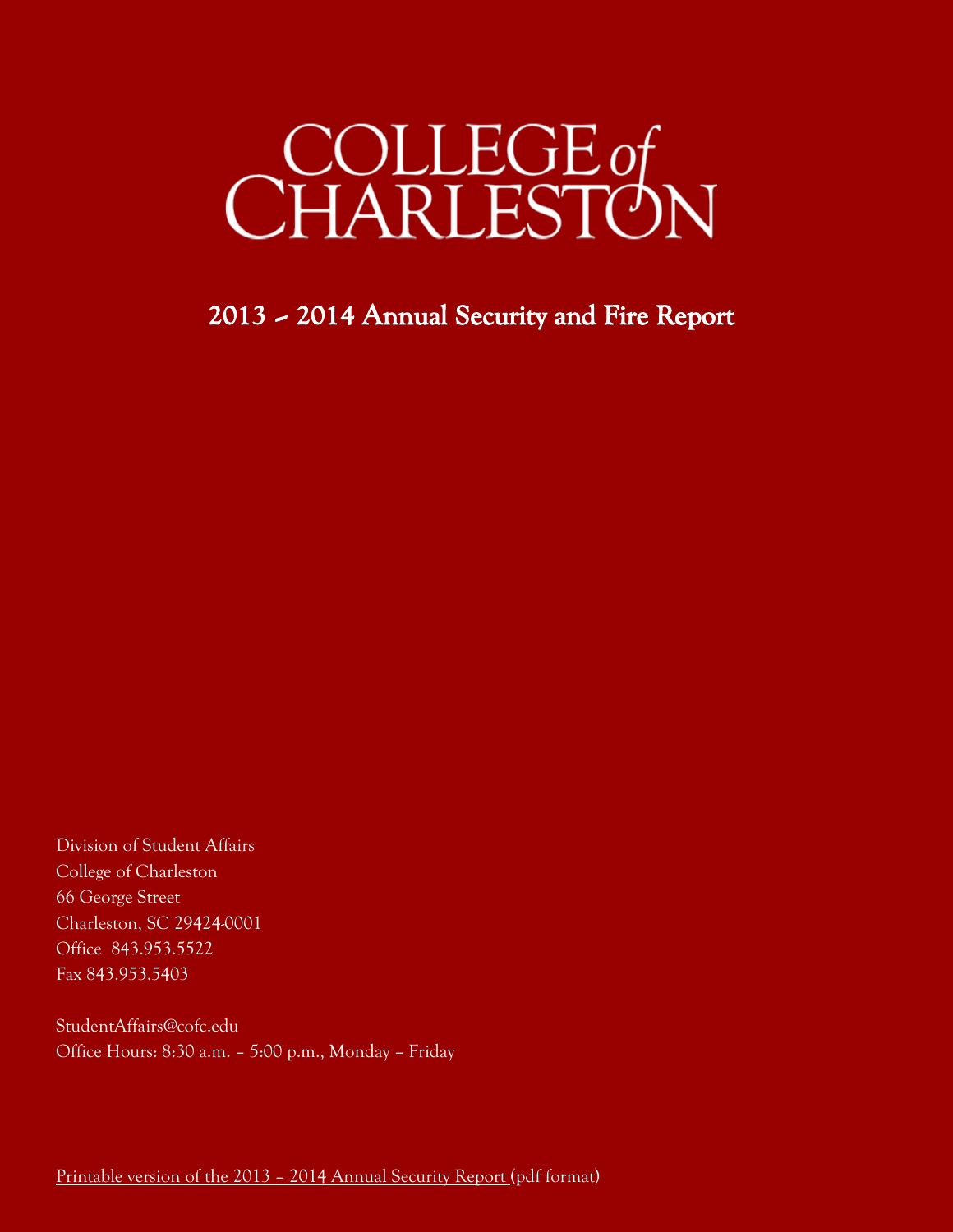# **TABLE OF CONTENTS**

# **Annual Security Report**

| Adjudication of Violation on Campus within |  |
|--------------------------------------------|--|
|                                            |  |
|                                            |  |
|                                            |  |
|                                            |  |
|                                            |  |
|                                            |  |
|                                            |  |
|                                            |  |
|                                            |  |
|                                            |  |
|                                            |  |
|                                            |  |
|                                            |  |
|                                            |  |
|                                            |  |
|                                            |  |
|                                            |  |
|                                            |  |
|                                            |  |
|                                            |  |
|                                            |  |

# **Annual Fire Safety Report**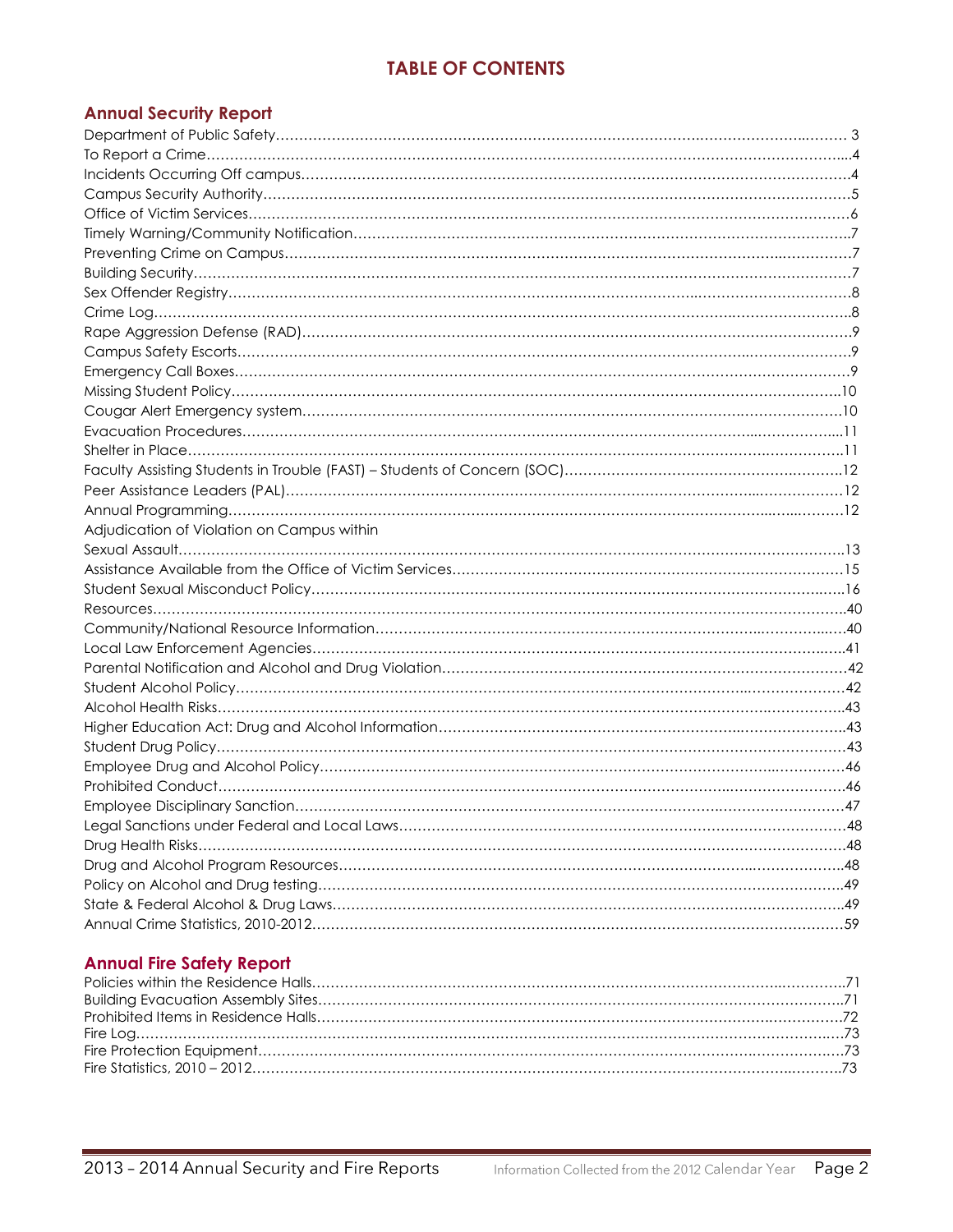The following report has been prepared in compliance with the Jeanne Clery Disclosure of Campus Security Policy and Campus Crime Statistics Act of 1998. Compiling the report is the collaborative responsibility of representatives within the Campus Police and the Division of Student Affairs. The report provides information on services and policies that support a safe and secure environment, highlights programs that encourage members of the campus community to seek intervention and assistance for victimization, provides information on the alcohol and drug policies, outlines procedures for handling reports of sexual assault, and identifies campus representatives for reporting crimes and incidents that have impact on the college community. Numbers reported for the areas designated On Campus Property, Within Residence Halls, and Non-campus Buildings/Property reflect reports from:

Campus Police or, through jurisdictional agreement, City of Charleston Police Department;

Office of Victim Services;

chief conduct officer, Dean of Students;

staff with significant programming responsibilities within Student Life, Residence Life, Athletics, and Assistant Provost for International Education;

designated campus security authorities listed in the report; and

from the appropriate law enforcement jurisdiction relating to an incident occurring within a non-campus building/property not filed with Campus Police (e.g. classrooms at the College of Charleston North Campus, Patriot's Point Sports Complex, Grice Marine Laboratory, and Dixie Plantation).

Incidents reported under the Public Property heading are provided by the City of Charleston Police Department reflecting specific guidelines that require crimes to be reported that occurred on streets, sidewalks, and in parking garages inside the campus and immediately adjacent to it. Private residences, private property and private businesses scattered within the framework of the campus are not reportable areas under federal guidelines and, therefore, incidents occurring in these areas are not required information for inclusion in this report.

While counselors as well as pastoral counselors are not required to submit numbers for preparation of this report, they are encouraged to resource an individual to the Office of Victim Services (formerly C.A.R.E.) specialists for assistance. Referrals to the Office of Victim Services (OVS) are anonymously counted by and included in this report if relevant to the locations specific to this report.

Notification of the availability of this report is sent via e-mail to all enrolled students, faculty, and staff providing the web site address to access the full report directly. A [printable copy of the report \(PDF format\)](http://studentaffairs.cofc.edu/annual-security/index.php) may be accessed directly from this website. The Annual Security Report is also available in printed form at Campus Police headquarters, 81B St. Philip Street, Charleston, SC 29424. Prospective students may access this report directly from the College's Admissions Office web page. Prospective employees may access the report directly from the Human Resources website. The report is highlighted during Orientation for new students and parents, and during orientation for new employees.

To file a complaint alleging a violation of the Jeanne Clery Disclosure of Campus Security Policy and Campus Crime Statistics Act, contact the director of the regional office. The address is listed at [http://www2.ed.gov/about/contacts/gen/regions.html#4.](http://www2.ed.gov/about/contacts/gen/regions.html#4) The complaint will be handled by the Case Management Team within that regional office. Nothing in the law shall be construed to permit a school to take retaliatory action against anyone with respect to the implementation of the Jeanne Clery Disclosure of Campus Security Policy and Campus Crime Statistics Act. (Higher Education Opportunity Act Section 488(e) HEA section 485(f)).

# **DEPARTMENT OF PUBLIC SAFETY**

The Department of Public Safety is comprised of Campus Police. The primary goal of the Department of Public Safety is to create and assure a safe, orderly and secure environment for those we serve.

Campus Police is the recognized law enforcement agency responsible for the College of Charleston campus charged with protecting life and property, enforcing the laws of the state of South Carolina and the rules and regulations of the College of Charleston, preserving the peace and public order, preventing and reducing crime, detecting and apprehending those who violate the laws, and assisting with the prosecution of those apprehended.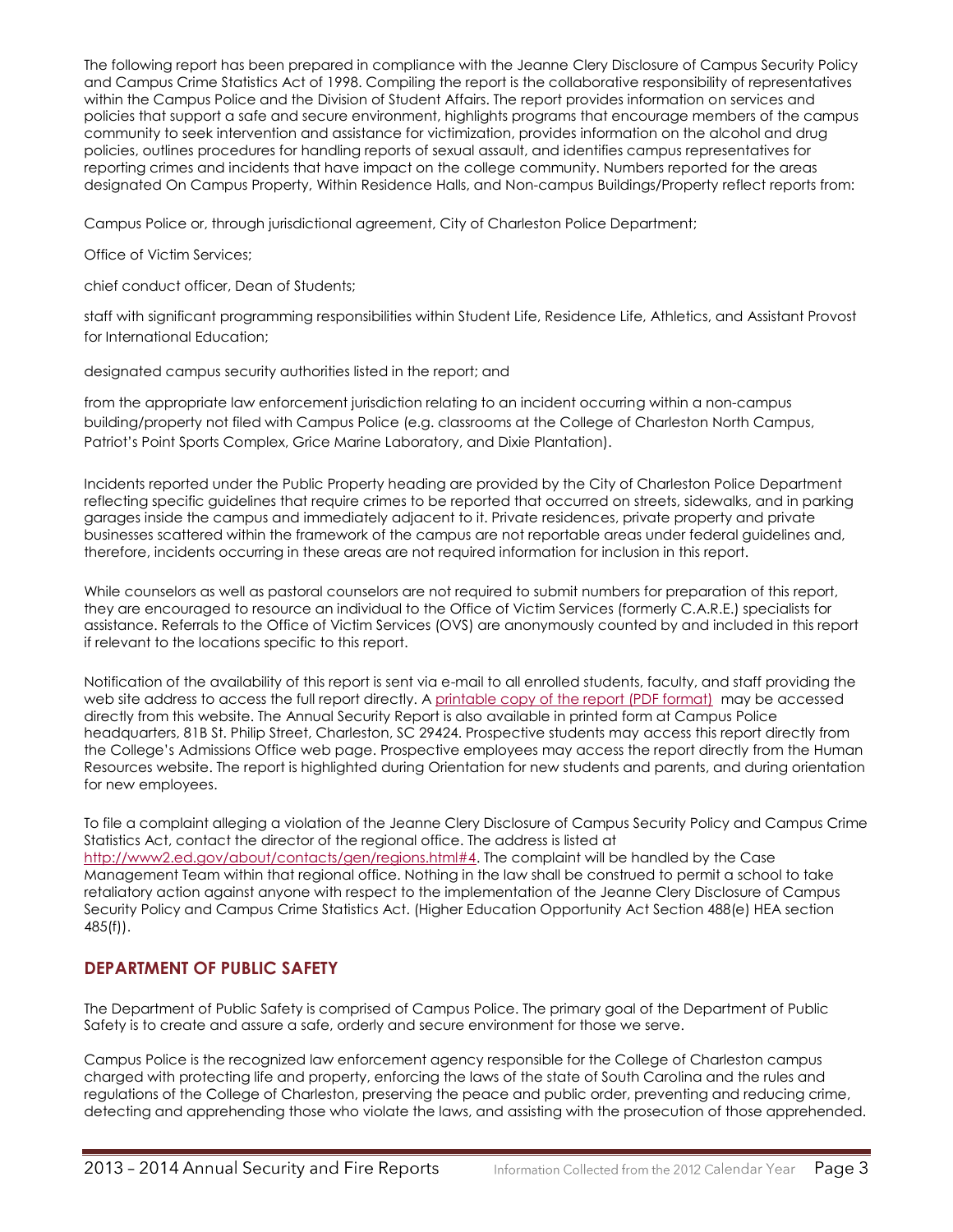Thirty-nine (39) professionally trained and certified men and women are assigned to provide police services at the College of Charleston. These officers, serving in twelve-hour shifts, provide service and protection twenty-four hours a day, seven days a week. Campus Police officers are required to complete an intensive twelve-week training program at the South Carolina Criminal Justice Academy. The training program courses include criminal investigation, sex crimes, drug enforcement and juvenile justice. Upon graduation, the officer is certified with full powers of arrest by the Academy in accordance with South Carolina law and receives a Group I Constable commission through the South Carolina Law Enforcement Division (SLED). In-service training in law enforcement and related subjects is continuous throughout the career of the officer.

Additionally, twenty state security officers are trained to staff the residence halls and the Addlestone Library. These officers provide internal security and liaison support for our patrol officers. They also attend in-service training on a regular basis.

The campus is patrolled by officers who are on foot, in vehicles, on bicycles and on T-3s . Our bicycle patrol program enhances the opportunity for officers to provide a more interactive approach to community support and service. The high visibility and mobility of these officers are an integral part of our community policing efforts.

Memoranda of Understanding (MOU) are in effect between Campus Police and the City of Charleston Police Department, Charleston County Sheriff's Office, Charleston County Airport Authority Police, Mt. Pleasant and North Charleston Police Department to specify agreed-upon responsibilities, cooperative agency response and investigation, and intra-agency sharing of information critical to the safety and security of students attending the College of Charleston. These agency-to-agency agreements comply with the State Law Enforcement Division (SLED) requirements that recognize the conjoint responsibility for the reporting and disposition of criminal offenses that occur on campus property and facilities utilized by the College, as well as expand the potential for cooperative safety planning and initiatives involving our student population.

The Department of Public Safety strives to serve the campus community and welcomes all visitors at any time. The office is located at 89 St. Philip Street.

# **TO REPORT A CRIME**

Campus Police is the official law enforcement reporting entity for criminal offenses that occur on the College of Charleston campus and reasonably contiguous college-owned properties. Incidents occurring at properties more distant from the main campus are handled either entirely by the local police agency with jurisdiction or jointly handled by such agencies in conjunction with Campus Police.

To report a crime, fire or medical emergency, call Campus Police immediately (843.953.5611). The dispatcher who answers your call is trained in handling emergencies.

## **Give your location.**

## **Describe the nature of the emergency.**

## **Be prepared to respond to the dispatcher's questions or instructions.**

# **Incidents Occurring Off Campus**

Students who wish to report an incident occurring off campus (e.g. downtown, Mount Pleasant, Folly Beach, Isle of Palms, North Charleston, James Island, etc.) should contact the appropriate law enforcement jurisdiction for that particular area (please refer to the resource directory within this report). Statistics for crimes occurring at off campus locations within other jurisdictions (not relevant to the Campus Security Act) are published by the appropriate jurisdiction.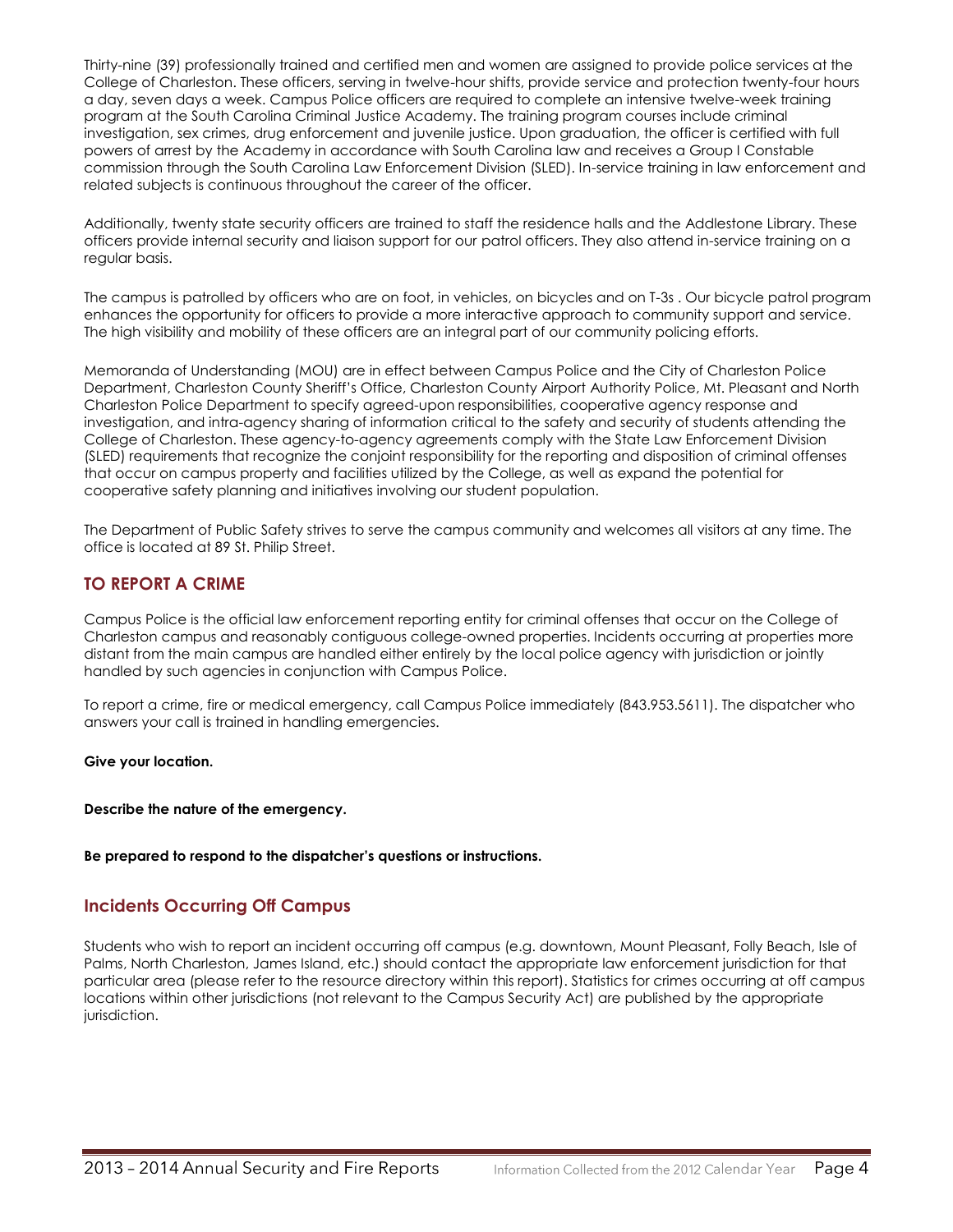# **Campus Security Authorities**

The following individuals serve in the capacity of campus security authorities in addition to Campus Police:

| <b>Athletics</b><br><b>Director</b><br>Coaches                                           | 843.953.5467 |
|------------------------------------------------------------------------------------------|--------------|
| Campus Recreation<br><b>Director</b>                                                     | 843.953.5559 |
| Center for Civic Engagement<br><b>Director</b>                                           | 843.953.5854 |
| <b>Center for Disability Services</b><br><b>Director</b>                                 | 843.953.1431 |
| <b>Career Center</b><br><b>Director</b>                                                  | 843.953.5692 |
| <b>Contracted Event Staff</b>                                                            |              |
| Cougar Shuttle<br>Driver of Vehicle                                                      | 843.960.2227 |
| Graduate School<br>Dean                                                                  | 843.953.5614 |
| Greek Life<br><b>Director</b><br><b>Chapter Advisors</b>                                 | 843.953.6320 |
| Higdon Leadership Center<br><b>Director</b>                                              | 843.953.6356 |
| International Education<br><b>Assistant Provost</b>                                      | 843.953.5537 |
| Multicultural Student Programs and Services<br><b>Director</b><br><b>SPECTRA Mentors</b> | 843.953.5660 |
| New Student Programs<br>Director of Orientation                                          | 843.953.2017 |
| <b>Parking Services</b><br><b>Director</b>                                               | 843.953.7834 |
| Parking Lots/Garages Booth Attendant(s)                                                  |              |
| <b>Provost Office</b><br>Associate Provost for Faculty Affairs                           | 843.953.5527 |
| <b>REACH Program</b><br>Director                                                         | 843.953.4849 |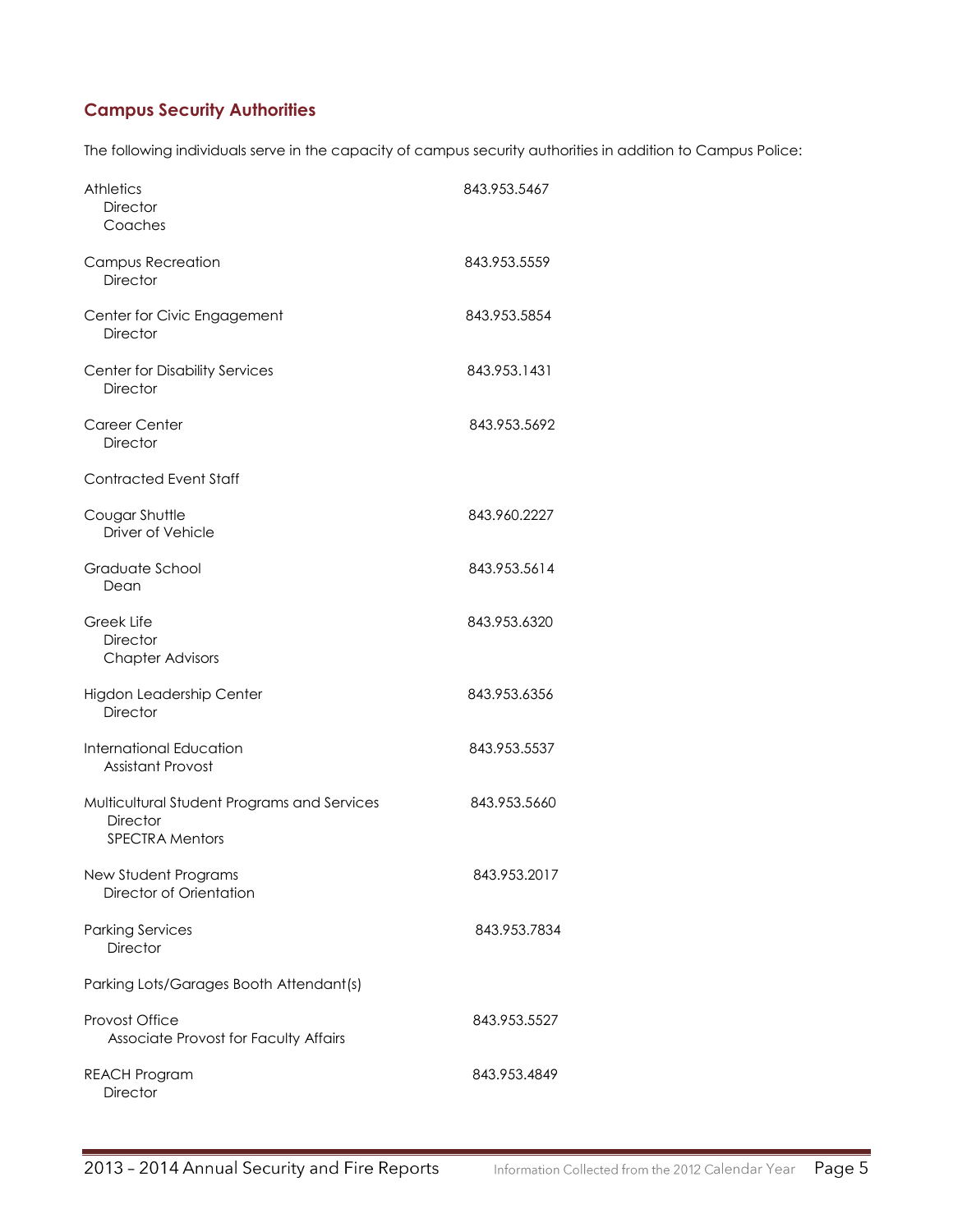# **Campus Security Authorities (continued)**

| Residence Life and Housing<br>Area Coordinators<br>Conduct Coordinator<br>Dean<br>Desk assistants<br>Director of Residence Education<br><b>Hall Directors</b><br>Hall Assistants       | 843.953.5523 |
|----------------------------------------------------------------------------------------------------------------------------------------------------------------------------------------|--------------|
| <b>Student Affairs</b><br>Executive Vice President for Student Affairs<br>Associate Vice Presidents for Student Affairs<br>Case Manager<br><b>Conduct Director</b><br>Dean of Students | 843.953.5522 |
| Student Leadership Center<br><b>Director</b>                                                                                                                                           | 843.953.6356 |
| Student Life<br>Director<br>Advisors to Student Clubs/organizations                                                                                                                    | 843.953.8122 |
| Title IX Compliance<br>Coordinator                                                                                                                                                     | 843.953.5758 |
| Upward Bound & Pre-college Programs<br><b>Director</b>                                                                                                                                 | 843.953.6555 |

# **Office of Victim Services** (formerly C.A.R.E.)

Knowing that academic obligations and busy schedules too often prevent students from getting the information and assistance they need, it is the role of the specialists within the Office of Victim Services to make getting that information and assistance easier by tailoring services to each student's unique set of circumstances. No matter where a crime occurs or whether the choice is made to report to law enforcement or not, this office has extensive, connections both on and off campus to help with the resulting fallout from the crime. Without identifying the specific nature and details of the victimization, specialists can connect to your faculty on your behalf for immediate and long-term academic disruptions relating to the victimization, address emergency needs, identify appropriate options or resources, answer questions, and provide information relevant to any concerns that may develop. This office provides a "one-stop" approach in working with students that makes getting what is needed less complicated, less time consuming, and less overwhelming.

Assistance through the Office of Victim Services is generated through emergency page and team response, walkins, and referrals from faculty, staff, parents, students, law enforcement and community resources. A direct intervention process for the offices of Health Services, Absence Memo Office, Campus Police, Dean of Students, Associate Dean of Students, Counseling and Substance Abuse Services, and Residence Life and Housing is standard protocol to help ensure that the specialized intervention and services related to the distinctive immediate and longterm needs of victims are promoted. Services through this office are available for primary victims, secondary victims (e.g., roommates, parents, friends) or witnesses involved with or affected by the victimization. For more information please visi[t www.victimservices.cofc.edu.](http://www.victimservices.cofc.edu/) To contact the Office of Victim Services: 843.953.2273, located in Rooms 102 and 202, within 67 George Street; Emergency pager for team response 843.724.3600.

# **Crime Action Line**

Any crime against an individual or property affects the entire community. The watchful eyes and ears of concerned community members who report suspicious behavior, safety hazards and violations of good citizenship allow a law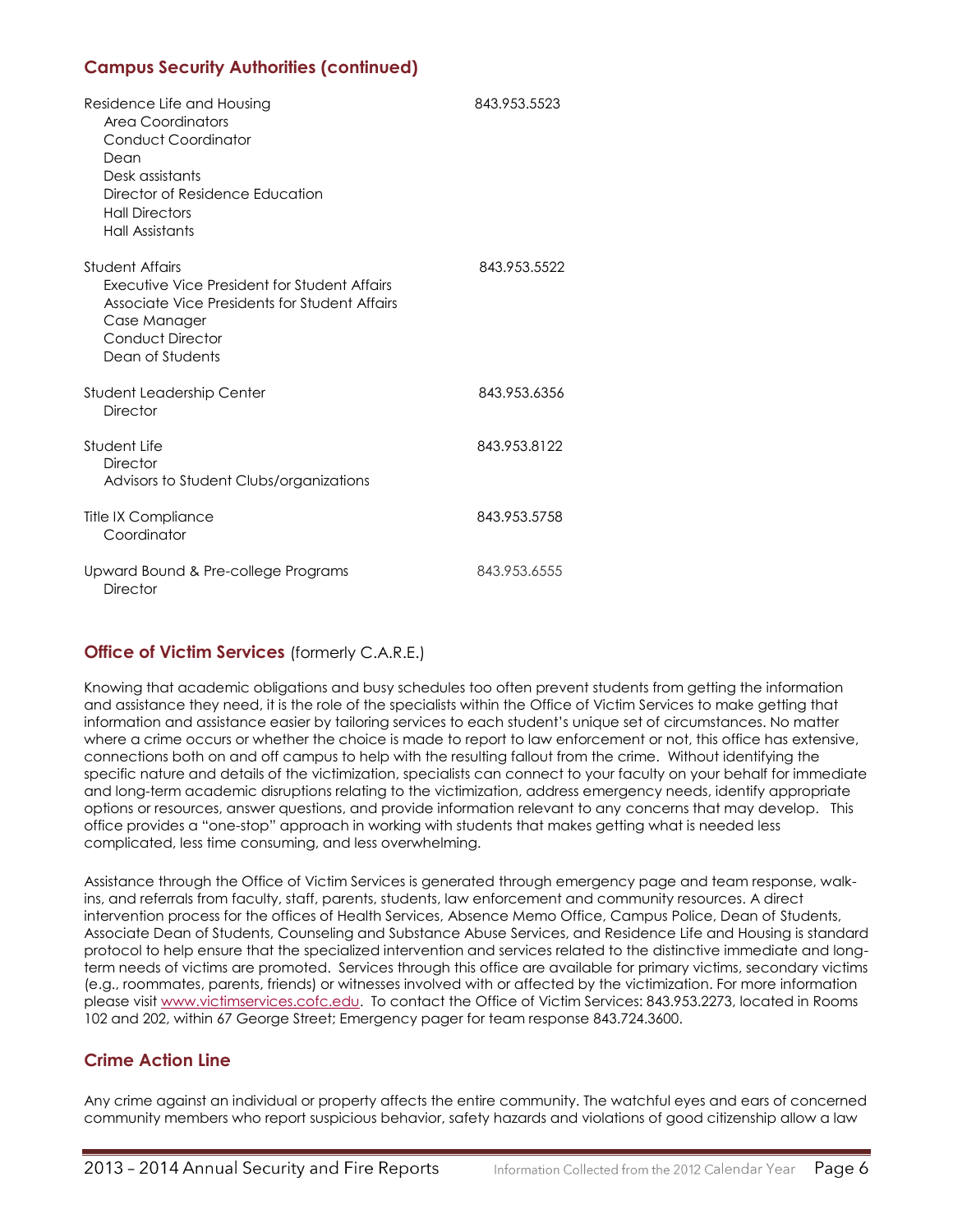enforcement agency to take a proactive instead of a reactive approach to safety issues affecting the community they serve. The Crime Action Line is available to report anonymously any information critical to the safety and security of the College and the Charleston community. To access the Crime Action Line, dial 843-953-4998 and leave a message.

# **Silent Witness**

Any member of the campus community may anonymously report suspected criminal behavior or serious policy violations occurring on or around campus by accessing the Silent Witness website at: <http://publicsafety.cofc.edu/importantnumbers/silent.php>**.** The site offers an online form that is sent electronically to Campus Police for review and collaboration with other offices to determine the appropriate response. Silent Witness augments the services provided that promote both student, faculty and staff safety and quality of life. Please be aware that Silent Witness is a serious crime-reporting service, and all reports criminal offenses will be investigated by law-enforcement officials. Code of Conduct issues are forwarded to the appropriate office (Dean of Students and/or Residence Life and Housing) for investigation.

# **Timely Warnings/Community Notification**

A crime or situation that occurs which, in the judgment of the Assistant Vice President for Student Affairs and Chief of Police and/or the Director of Public Safety and Deputy Chief of Police, poses a continuing threat to members of the campus community will result in the issuance of a Community Notification. The notification will be sent to the campus community through email. When determined appropriate, as soon as possible under the circumstances, flyers will be posted within selected areas on campus. Anyone with information warranting a notification should report the circumstances to Campus Police by phone (843.953.5609 or 843.953.4980) or in person at 89 St. Philip Street. The notification will provide as much information as can be obtained from appropriate sources without jeopardizing an ongoing investigation or identifying a victim. Information in the notification will include a clearly stated warning, the location, time, and date incident occurred, a description of suspect(s), if available, a brief overview, and contact numbers for the appropriate law enforcement jurisdiction and Campus Police.

# **SAFETY INFORMATION AND SERVICES**

# **Preventing Crime on Campus**

Residence hall rooms left unlocked, bicycles not secured and locked, and personal property left unattended account for the majority of crimes occurring on campus. While violent incidents are infrequent, crime prevention and risk awareness should be a part of the lives of all members of the community. A certain amount of risk is involved in nearly everything we do and we can reduce these risks by exercising care in our everyday activities. Members of the College community are urged to do at least the following:

Lock your door whenever your room is unattended or when you are sleeping.

Engrave your valuables.

Do not "hide" keys under mats, over doors or in other obvious places.

Report suspicious persons immediately.

Keep articles of value out of sight.

Report doors, windows, locks, or lights in need of repair.

Never prop doors open.

Don't lend your key to others.

Avoid working alone or studying alone in a building late at night.

Do not walk alone where it is dark outside. Always try to be accompanied by one or more individuals.

# **Building Security**

The College of Charleston is located in an urban setting. Our campus is historically significant and host to numerous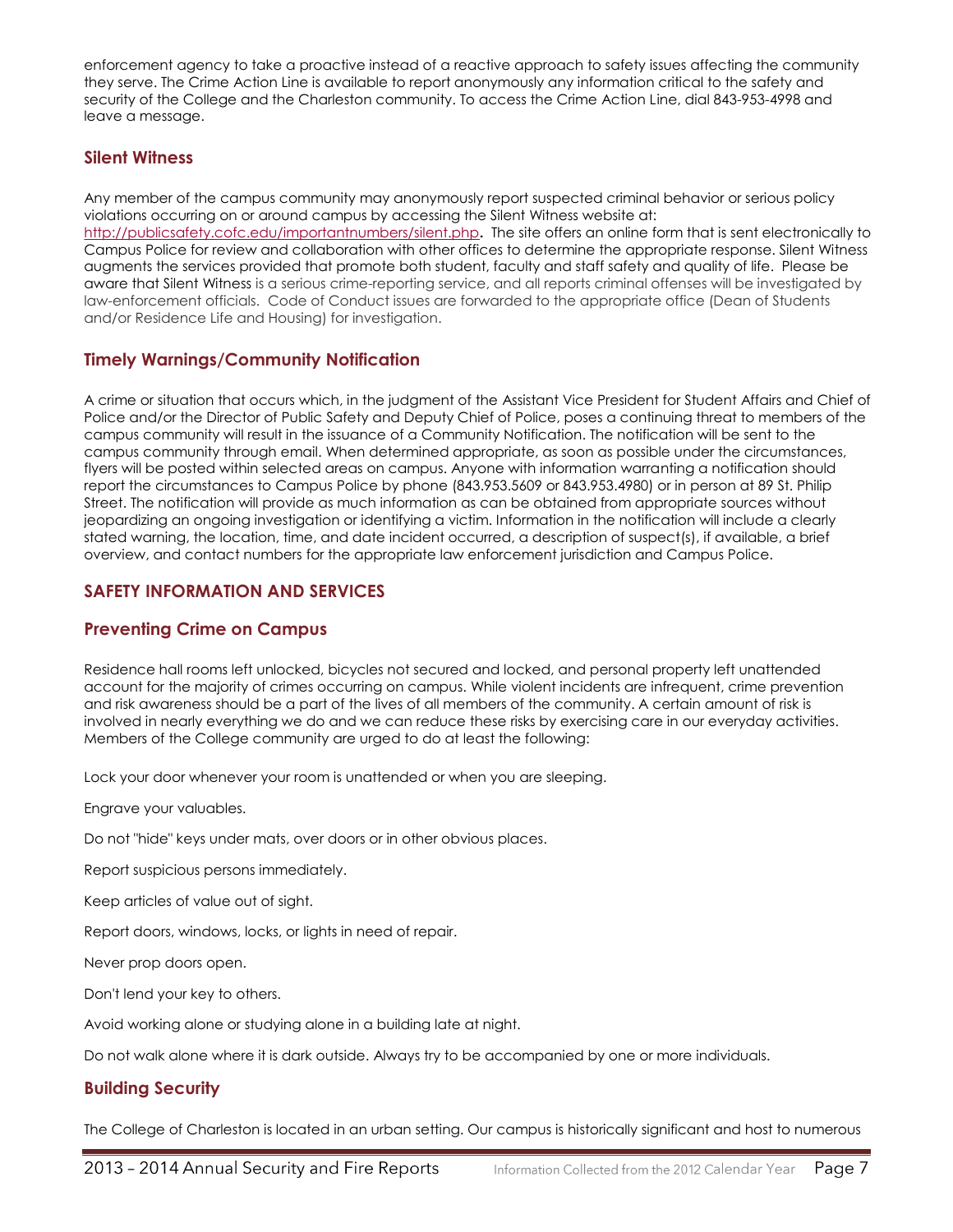visitors who come to enjoy the beauty and architecture. As a state institution, the general public has access to most of our facilities during the hours that buildings are open (6:00 a.m. to 11:00 p.m., Monday through Friday; Saturday and Sunday by special request). Buildings are secured by Campus Police officers at 11:00 p.m. Buildings during summer are open to reflect operational needs (ex., Maymester and summer school, summer conference housing for specialty groups). Campus Police Officers conduct frequent checks of building interiors daily. Access after buildings are secured can be obtained by special permission from the faculty or, in case of emergency, by Campus Police. Building security/safety tips are posted in buildings campus-wide.

Campus state security officers are assigned within the residence halls between the hours of 11:00 p.m. and 7:00 a.m., seven days a week. Access to residence halls is restricted to residents and their guests. Approximately 3,400 students live within campus-owned facilities. The remainder of enrolled students (approximately 6,700) live in off campus, private residences under the patrol jurisdiction of law enforcement agencies relative to that area.

Numerous security cameras are strategically placed within major residence hall facilities and around campus (e.g. stairwells, lobbies, laundry areas, on buildings, on poles).

Before the beginning of the academic year, Residence Life and Housing live-in staff receive extensive training on policies, security, campus-based programs, and intervention resources available to the campus community. Training for front-line staff is ongoing. Hall directors and area coordinators serve on-call rotation.

Maintenance workers who work specifically for assigned residence areas have an office within that area. These workers are full-time employees and respond to specific work orders initiated by students. While all new employees will be subject to a background check, personnel working in our Residence Life and Housing area will be required to go through a more extensive background check. (See the College's background checks policy, Policy 9.2.1 at [http://policy.cofc.edu/policy.php#hr\)](http://policy.cofc.edu/policy.php#hr).

Security review of buildings and security maintenance updates are ongoing. Inspections are conducted and security plans initiated by appropriate staff in Residence Life and Housing and the Department of Public Safety.

# **Sex Offender Registry**

In accordance with South Carolina law the South Carolina Law Enforcement Division (SLED) maintains the statewide sex offender registry. This registry allows for a search of sex offenders by name, city, county or zip code and, under College Report, provides information on any known sex offender registered as a student attending a college within South Carolina. To access the sex offender registry or to find out more information pertaining to the registry, go to [www.sled.sc.gov](http://www.sled.sc.gov/) or visit Campus Police at 81B St. Philip Street[. http://services.sled.sc.gov/sor/Report.aspx](http://services.sled.sc.gov/sor/Report.aspx)  offers on-line reports for colleges within the state of South Carolina. Under South Carolina law, students who are on the sex offender registry cannot reside in our residence halls.

# **Campus Police Records Unit: (Crime log)**

The Campus Police Records Unit serves as archivist for all incident reports filed within the jurisdiction of Campus Police. A request for an incident/accident report should be made to the Records Clerk located at Campus Police Headquarters. Requests may be submitted from 8 am – 3 pm, Monday through Friday. Processing of reports once a request has been submitted takes approximately three business days. A daily log which is a listing of all crimes reported to Campus Police is available for public viewing. Update of the log is completed within two business days of the filing of an initial report except where disclosure of such information is prohibited by law; such disclosure would jeopardize the confidentiality of the victim; and/or release of such information would jeopardize any component of an ongoing criminal investigation.

# **Campus Police Services and Programs**

The following services are offered by Campus Police: Fingerprinting, Project Identification for Property, Computer Registration, Lost and Found, Bicycle Registration, Residence Hall Safety Meetings, Whistle Defense Program, Rape Aggression Defense (R.A.D.) Classes, Monthly Building and Lighting Checks and Security Surveys. Please contact 843.953.4980 for further information.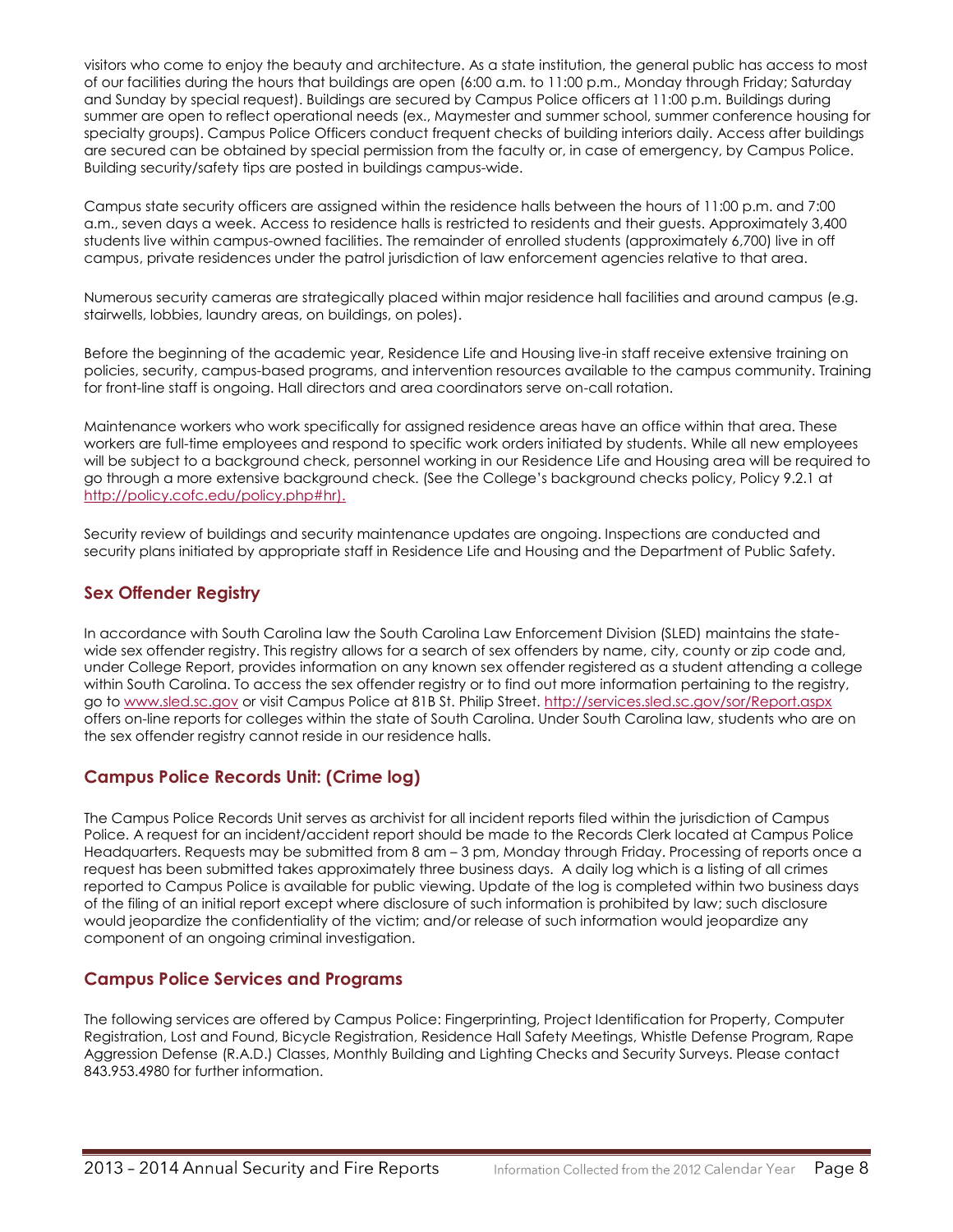# **Rape Aggression Defense Training**

Certified Rape Aggression Defense (R.A.D.) instructors offer a twelve-hour course in self-defense for women. The course focus is to enable women to learn a set of cognitive and physical skills that can help them reduce their risk of victimization. Offering basic education in confrontational principles and personal defense, the program progresses through the stages of awareness, risk reduction and avoidance and provides basic physical defense techniques. R.A.D. empowers participants and helps them realize that training, responsible decision-making, and development of physical power, are tools that build confidence and critical self-awareness. For information on upcoming RAD class course dates, please check the web address [www.cofc.edu/publicsafety/helpfulinfo/RAD.php](http://www.cofc.edu/publicsafety/helpfulinfo/RAD.php) or contact 843.953.4980.

# **Campus Safety Escort Program**

We encourage all members of the campus community to use common sense and practice good personal safety techniques at all times. Students and employees alike are encouraged to walk in pairs and groups especially during the hours of darkness. However, when this is not possible, please use the campus escort service. Available 24-hours a day, 7-days a week, this on-campus service is intended for those who need a security escort to/from class, residence hall or parking lots/facilities. To access the program call 843.953.5609 and provide the following information to the dispatcher:

your name,

phone number

current location,

where you wish to go, and

a physical description of yourself. (Please remain in your car or wait in the building lobby until a Campus Police representative arrives.)

This program, staffed by our on-patrol officers, serves a community of over 10,000. Calls for escort service are dispatched immediately. However, a significant delay in response time may be due to a high volume use of the program. If this occurs, please place your call again.

# **Emergency Call Boxes**

Security on the College campus has been enhanced through the installation of emergency call boxes. To date, there are over forty emergency call boxes in various locations to provide immediate interaction and assistance. Remote activation devices for individuals with special needs may be obtained through Campus Police at 89St. Philip Street. To activate the call box:

Push in the call button and release. (An automated emergency alert is directed to the Public Safety dispatcher indicating the exact location of the box. Public Safety officers will be sent to that location immediately).

The dispatcher will contact the caller.

To talk with the dispatcher hold button down.

Release call button to listen.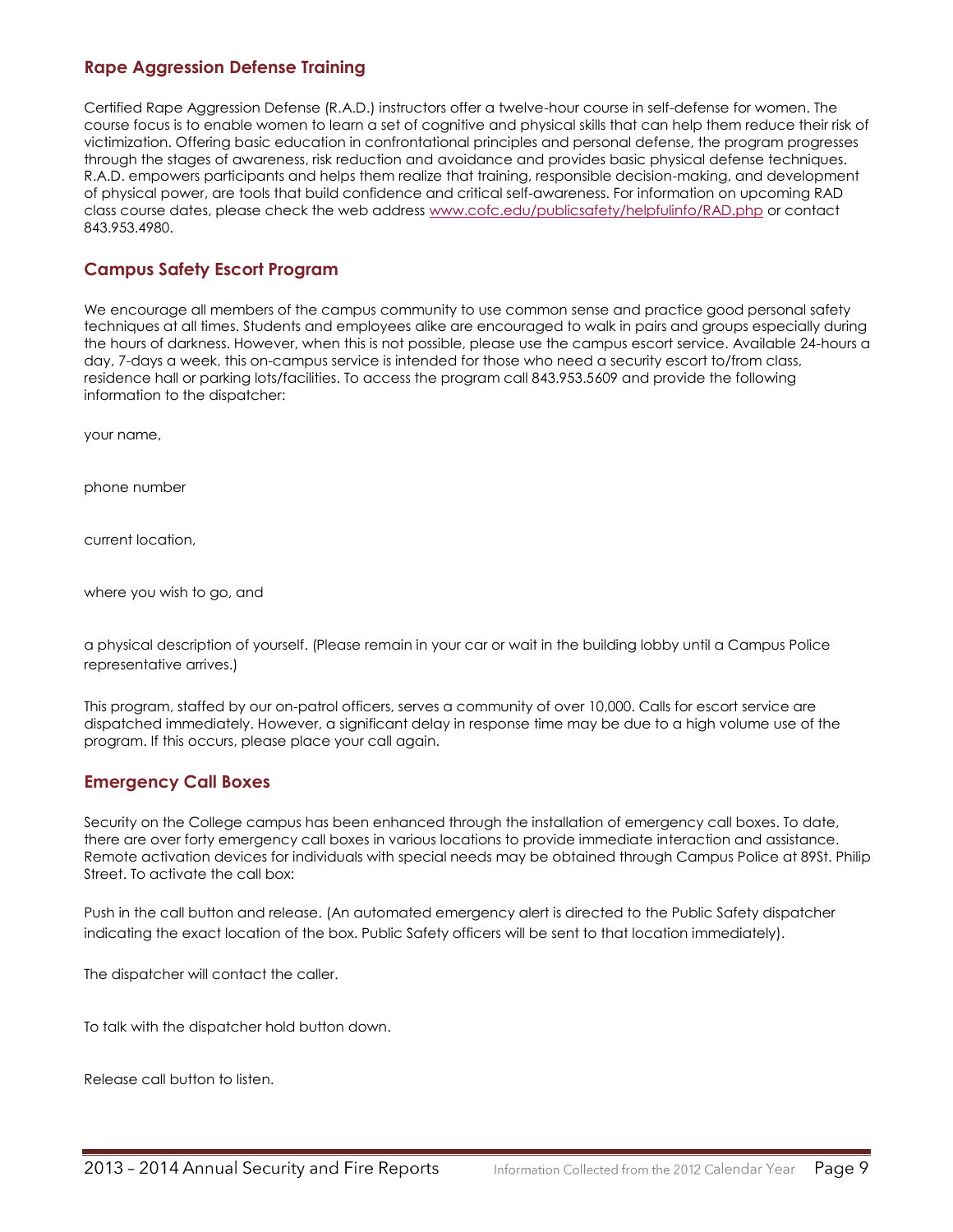# **Missing Student**

Pursuant to the provisions of the Higher Education Opportunity Act (Title 20 U.S.C. 1092(j)) the College initiated its missing person notification procedures in the event a student has been determined by Campus Police to be missing for a period of 24 hours or longer.

At the beginning of each academic year, the Office of Residence Life and Housing provides students living in residence halls the option to identify an individual to be contacted by the College in the event that they have been determined missing for a period of more than 24 hours. The information provided by the students is to be used only by authorized campus officials and law enforcement officers. For students under eighteen years of age and not an emancipated individual, the College is required to notify a custodial parent or guardian not later than 24 hours after the time that the student is determined to be missing. The College will inform each residential student that the College will notify the appropriate law enforcement agencies not later than 24 hours after the time that the student is determined missing by Campus Police.

Residence Life and Housing staff will contact the Campus Police immediately upon any reasonable suspicion that a residential student is missing. All other members of the College community shall report to Campus Police any student who is missing under circumstances that reasonably appear to be unusual, serious, or troubling.

Campus Police will conduct investigations of missing residential students and may contact other law enforcement authorities as may be appropriate under the circumstances.

If a residential student is deemed to be missing for more than 24 hours by Campus Police, notification will be made to the Executive Vice President for Student Affairs that the student has been missing for more than 24 hours. Notification of the confidential contact will be made as rapidly as possible. For those students under 18 years of age and not emancipated, the custodial parent or legal guardian will be contacted. In addition to making the notifications, Campus Police may also contact such other law enforcement authorities as may be appropriate under the circumstances, provided that it must contact local, state, and/or federal authorities and the National Crime Information Center of the Department of Justice in the event that the residential student is under the age of 21. In any case where there is an indication of a forcible abduction or other crime against the student or the missing residential student has not designated a confidential contact, Campus Police will make immediate referral to one or more appropriate law enforcement authorities.

The College's Missing Student Policy (Policy 12.2.2) can be found at <http://policy.cofc.edu/policy.php#student>

# **SAFETY INITIATIVES AND PROGRAMS**

# **Cougar Alert Emergency System**

Cougar alert is an emergency communication system that sends notification before, during and after an emergency to the entire campus community (students, faculty and staff). With this system, the College is able to communicate in many modes, including voice messages to home, work and cell phones; text messages to cell phones, PDAs and other devices; written messages to e-mail accounts; and messages to teletypewriters and telecommunication devices (TTY/TDD) for the hearing impaired. In combination with our existing communications methods and emergency response plans, this notification system significantly enhances the College's ability to maintain a learning environment in which students are safe, secure and comfortable. Please visit <http://emergency.cofc.edu/cougaralert/index.php> for more information on the Cougar Alert System.

If a major emergency occurs, the College will activate the Emergency Management Team: Emergency Manager/Environmental Health and Safety Director; Director of Physical Plant; Vice Chair; An Associate Provost, or designee of the Provost; Vice President for Fiscal Services; Dean of Students; Dean of Residence Life and Housing; Senior Director of Media Relations; Director of Business and Auxiliary Services; Director of Public Safety, Director of Fire & EMS; Director of Student Health Services, Director of Human Resources; Director of IT Programming/Network Services; and Director of Procurement and Supply Services which will provide up-to-date information to campus and aid in short-term and long-term decision making. Cougar Alert will be initiated without delay as is reasonably possible and without compromising efforts to assist victims or contain, respond to, or mitigate the emergency, at the order of the Director of Emergency Management, the Assistant Vice President and Chief of Campus Police and/or the President of the College of Charleston. Alerts are used only in the case of a campus emergency that include, but are not limited to: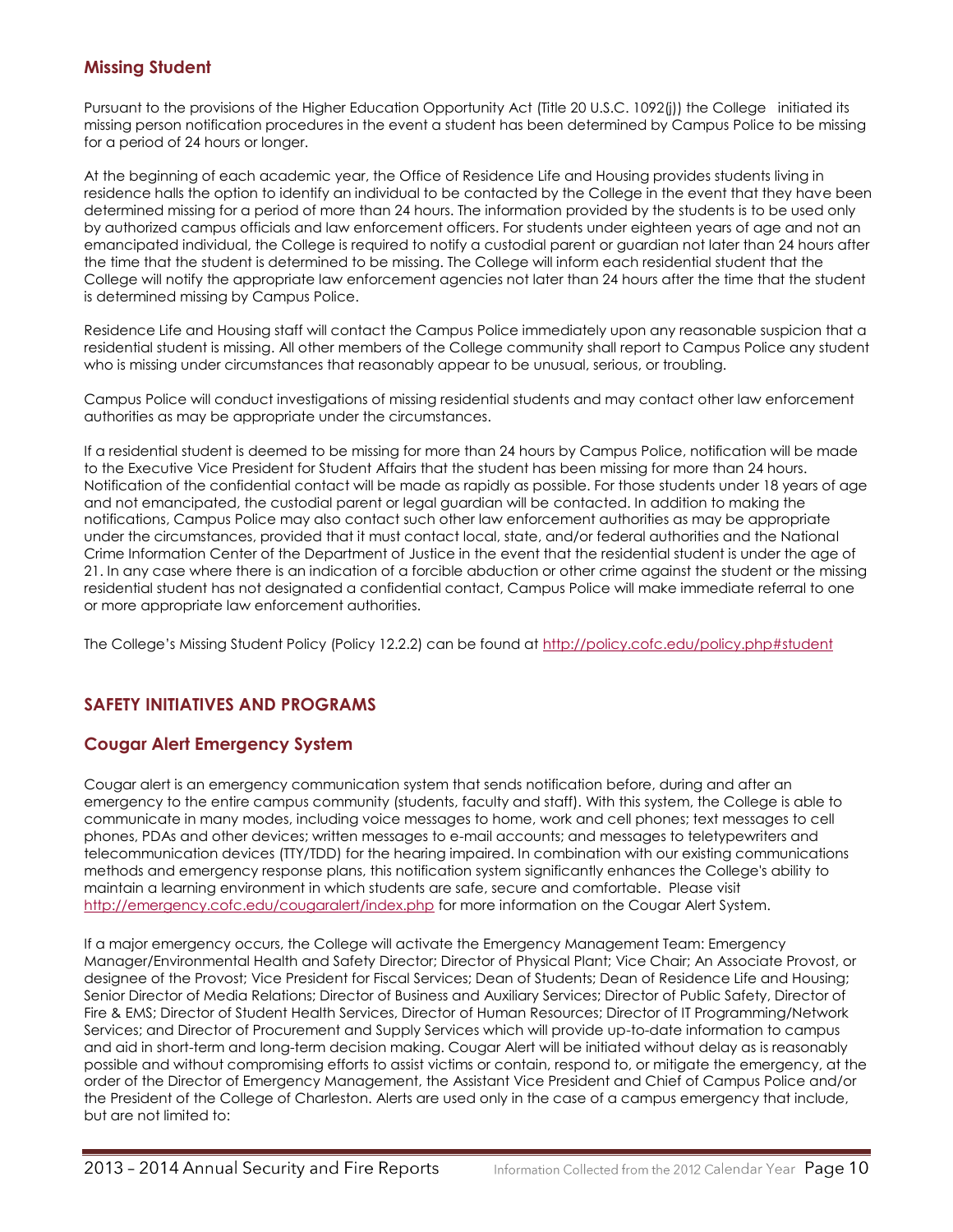bomb threats or other imminent threats of violence

fires, hazardous spills or gas leaks

building evacuations and lockdown

biological or pandemic emergency notification

natural disasters

power outages or utility failures resulting in an imminent threat

campus closure due to weather or declared civil emergency

Once the determination of an emergency on campus is made by Public Safety representatives, Media Relations sends out the appropriate message on the Cougar Alert system (via phone and email) and posts the information at [http://emergency.cofc.edu/index.php.](http://emergency.cofc.edu/index.php) Information may also be obtained from the emergency information hotline, 843.725.7246.

Tests of the Cougar Alert System were conducted in 2012, on February 14, and November 15. All tests had prior notifications in order to encourage the campus community to update contact information. A review of the data from the tests was presented at meetings of the Emergency Management Team offering opportunity to make changes and fine tune the system.

# **Evacuation Procedures**

Our emergency information page located at [http://emergency.cofc.edu/index.php.](http://emergency.cofc.edu/index.php) provides information relevant to fires, building evacuation procedures, suspicious packages, bomb threats, suspicious behavior/persons of concern, and active shooters. For a full disclosure of our evacuation procedures for hazardous weather, please visit our residence hall website a[t http://reslife.cofc.edu/?page=weather.](http://reslife.cofc.edu/?page=weather) Training of Public Safety personnel and drills relevant to emergencies on campus are ongoing. Emergency evacuation of our residence halls are conducted throughout the year.

# **Shelter-in-Place Procedures**

If an incident occurs and the buildings or areas around you become unstable, or if the air outdoors becomes dangerous due to toxic or irritating substances, it is usually safer to stay indoors, because leaving the area may expose you to that danger. Thus, to "shelter-in-place" means to make a shelter of the building that you are in, and with a few adjustments this location can be made even safer and more comfortable until it is safe to go outside.

## Basic "Shelter-in-Place" Guidance

If an incident occurs and the building you are in is not damaged, stay inside the building in an interior room until you are told it is safe to come out. If your building is damaged, take your personal belongings (purse, wallet, Cougar card, etc.) and follow the evacuation procedures for your building (close your door, proceed to the nearest exit, and use the stairs instead of the elevators). Once you have evacuated, seek shelter at the nearest College building quickly. If police or fire department personnel are on the scene, follow their directions.

## How You Will Know to "Shelter-in-Place"

A shelter-in-place notification may come from several sources, including College of Charleston Department of Public Safety, Emergency Management Team, Housing Staff members, other College employees, CPD or NCPD, or other authorities utilizing the College's emergency communications tools.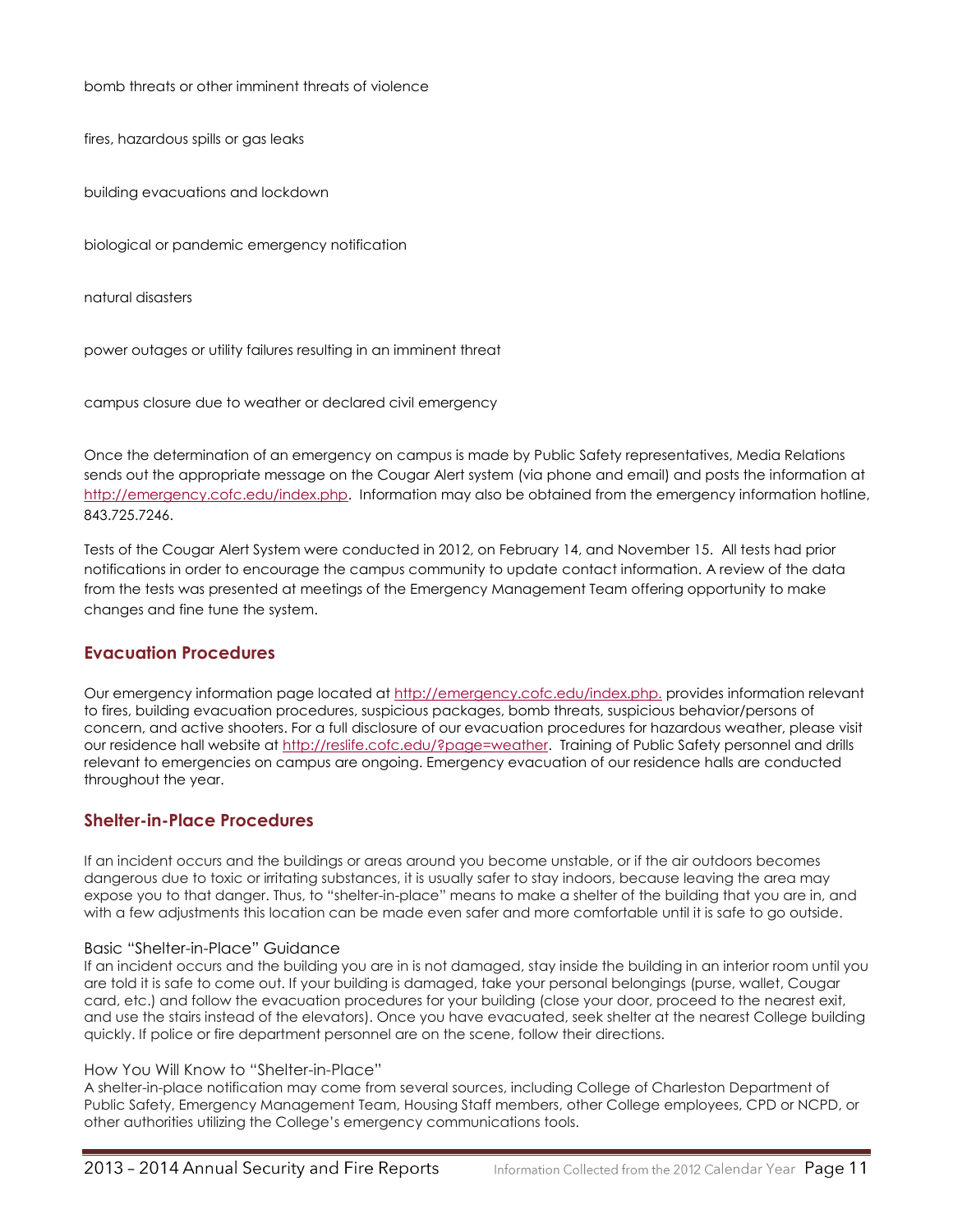## How to "Shelter–in-Place"

No matter where you are, the basic steps of shelter-in-place will generally remain the same. Should the need ever arise, follow these steps, unless instructed otherwise by local emergency personnel:

1. If you are inside, stay where you are. Collect any emergency shelter-in-place supplies and a telephone to be used in case of emergency. If you are outdoors, proceed into the closest building quickly or follow instructions from emergency personnel on the scene.

2. Locate a room to shelter inside. It should be:

- An interior room;
- Above ground level; and
- Without windows or with the least number of windows.

If there is a large group of people inside a particular building, several rooms maybe necessary.

3. Shut and lock all windows (tighter seal) and close exterior doors.

4. Turn off air conditioners, heaters, and fans.

5. Close vents to ventilation systems as you are able. (College staff will turn off the ventilation as quickly as possible.)

6. Make a list of the people with you and ask someone (Housing Staff, faculty, or other staff) to call the list in to Public Safety so they know where you are sheltering. If only students are present, one of the students should call in the list.

7. Turn on a radio or TV and listen for further instructions.

8. Make yourself comfortable.

# **Students of Concern Committee (SOC) and Faculty Assisting Students in Trouble (F.A.S.T.)**

These intervention programs bring to the attention of qualified administrators specific issues that appear to pose a risk to the academic mission of an individual or the campus community. Each situation/individual's circumstances are thoroughly reviewed and addressed through appropriate intervention resources, or through policies that protect the welfare of both the individual and the campus community.

# **Peer Assistance Leaders (PAL)**

This student patrol program brings together students from the College of Charleston, Charleston Southern University, Trident Technical College and MUSC to work under the guidance of the City of Charleston Police Department in order to promote greater student safety, assist their peers to safe passage to their place of residence and to avoid risky situations that could result in criminal victimization. Student patrols demonstrate the ongoing partnership between the City of Charleston and the College in promoting student safety. For more information go to htt[p://president.cofc.edu/community-relations/pal.php.](http://president.cofc.edu/community-relations/pal.php)

# **Annual Programming**

Orientation sessions focus on providing information regarding crimes against the college-age population that include sexual assault. Additionally, these sessions offer risk reduction techniques to help reduce one's vulnerability to crime and highlight the campus resources in place to work with any student who may become a victim of a crime. Two specially designed videos specifically on student safety and the resources of Campus Police and the Office of Victim Services were e-mailed to each student prior to their arrival on campus for New Student Orientation.

*First Book*, a publication that is given to each student at Orientation, features a "staying safe" section that reinforces information presented during orientation sessions. The *Street Fair* during orientation for parents and students offer a variety of information on safety and resources. Orientation sessions for all new permanent and adjunct faculty and employees provide comprehensive information on safety initiatives and resources, and information on available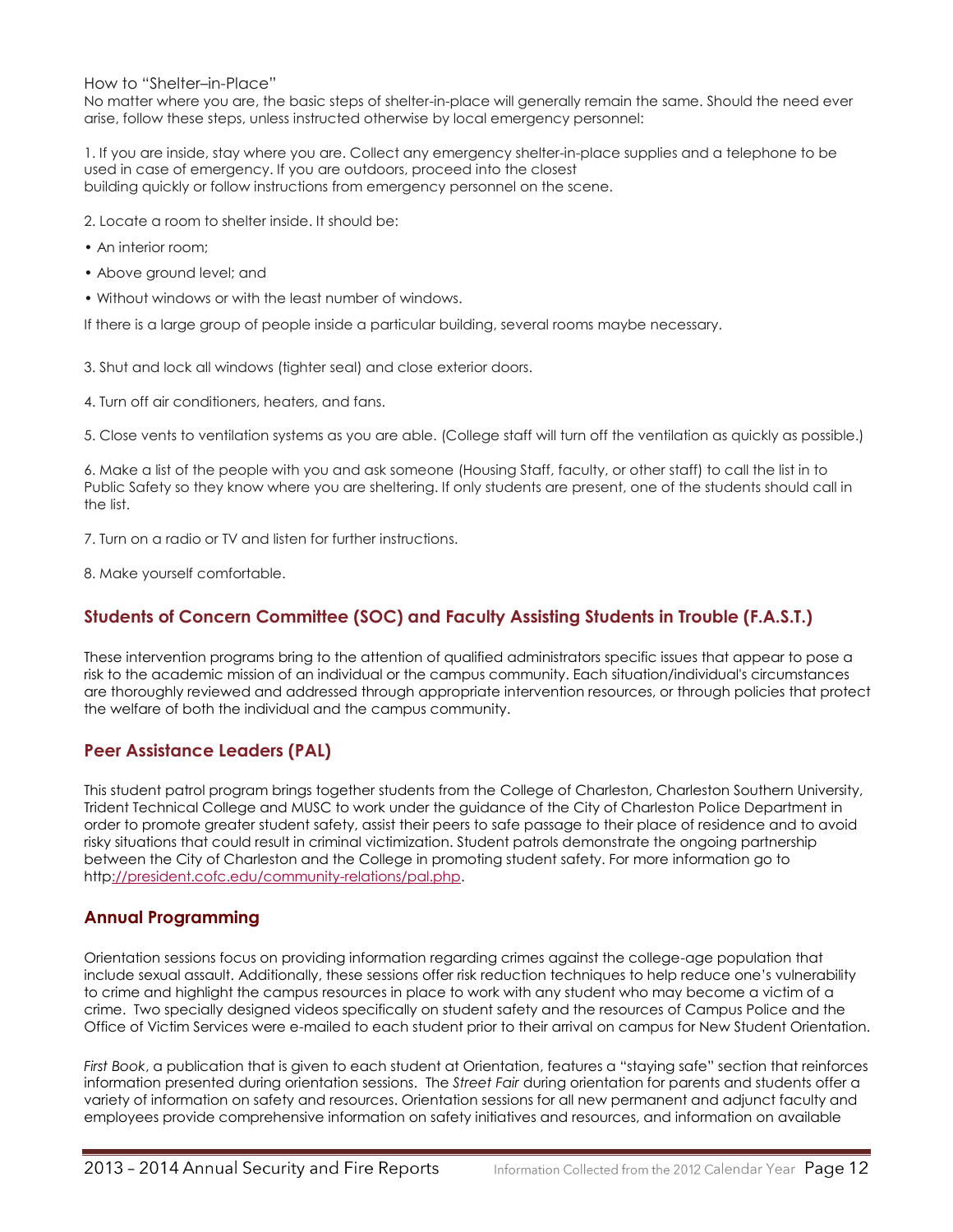intervention and assistance programs.

Specialized events during Welcome Week focus on providing comprehensive safety information. Our sexual assault awareness campaign called S.A.F.E.R. (Sexual Assault Facts and Emergency Resources) offers tips, resource information, highlights our sexual misconduct policy and includes sexual assault programming. Over 5,000 S.A.F.E.R. packets are distributed to include individual packets placed on the bed of each residence hall student before check. Print media on sexual assault and consent as well as other topical safety issues are distributed and posted throughout campus and in residence halls.

Topical initiatives highlighting high-risk times throughout the semester (ex., Halloween, Spring Break, Valentine's Day) are all annual events. The Vagina Monologues is part of the outreach efforts focused on sexual violence. Residence hall security sessions are conducted throughout the academic year to provide relevant security procedures and personal safety information to those living within the residence halls and houses.

Victim Services, Campus Police, Counseling and Substance Abuse Services, Health Education, and Residence Life and Housing offer a variety of programming, classroom presentations, training, community-events participation, email outreach, and public awareness campaign efforts on an ongoing basis. These efforts promote our individual and collective role in achieving personal and community safety.

# **Cougar Shuttle**

## **Cougar Shuttle**

The College of Charleston Cougar Shuttle service operates seven nights a week from 11:00 p.m. until 3:00 a.m. during the spring and fall semesters. Cougar Shuttle is free to all students who show a current Cougar Card. Students choosing to use the Cougar Shuttle should call [888.960.2227](tel:888.960.2227) to be picked up and transported to a destination anywhere on the Charleston peninsula. For more information, contact [843.953.2211.](tel:843.953.2211)

# **ON AND OFF SITE RESPONSIBILITY**

# **Adjudication of Violations on Campus and Within the Community**

Students may be held accountable to both outside authorities and the College for acts that constitute violations of law and of the Honor Code, Student Code of Conduct, Alcohol Policy, or Drug Policy. Radio contact, joint patrols, and a strong partnership with local law enforcement by our campus police allow for greater awareness of incidents occurring off campus and those involved/responsible. Disciplinary proceedings initiated through the College may proceed even if criminal proceedings are pending and will not be subject to challenge on the basis that criminal charges involving the same incident have been dismissed or reduced.

Procedures for the reporting and resolution of alleged violations of our Honor Code, Code of Conduct and Alcohol/Drug Policy are outlined in our Student Handbook available at the following web address: <http://studentaffairs.cofc.edu/annual-security/on-and-off-campus-violations.php>

The College of Charleston does not have any officially recognized student organizations that have housing facilities off-campus. There are, however, fraternity and sorority houses within the immediate area of campus that are privately-owned houses. Typically, Campus Police officers are the initial responders to a call from one of these locations. However, City of Charleston Police Department may be called directly for an incident and/or respond in conjunction with Campus Police. Organizations sponsoring off campus events must do so under guidelines outlined in *The Compass: A Guide for Student Organizations* and in compliance with our *Code of Conduct.* 

# **SEXUAL ASSAULT**

## **Links to Information on this page:**

## **[General Information](http://studentaffairs.cofc.edu/general_info/annual_security/sexual_assault.html#general)**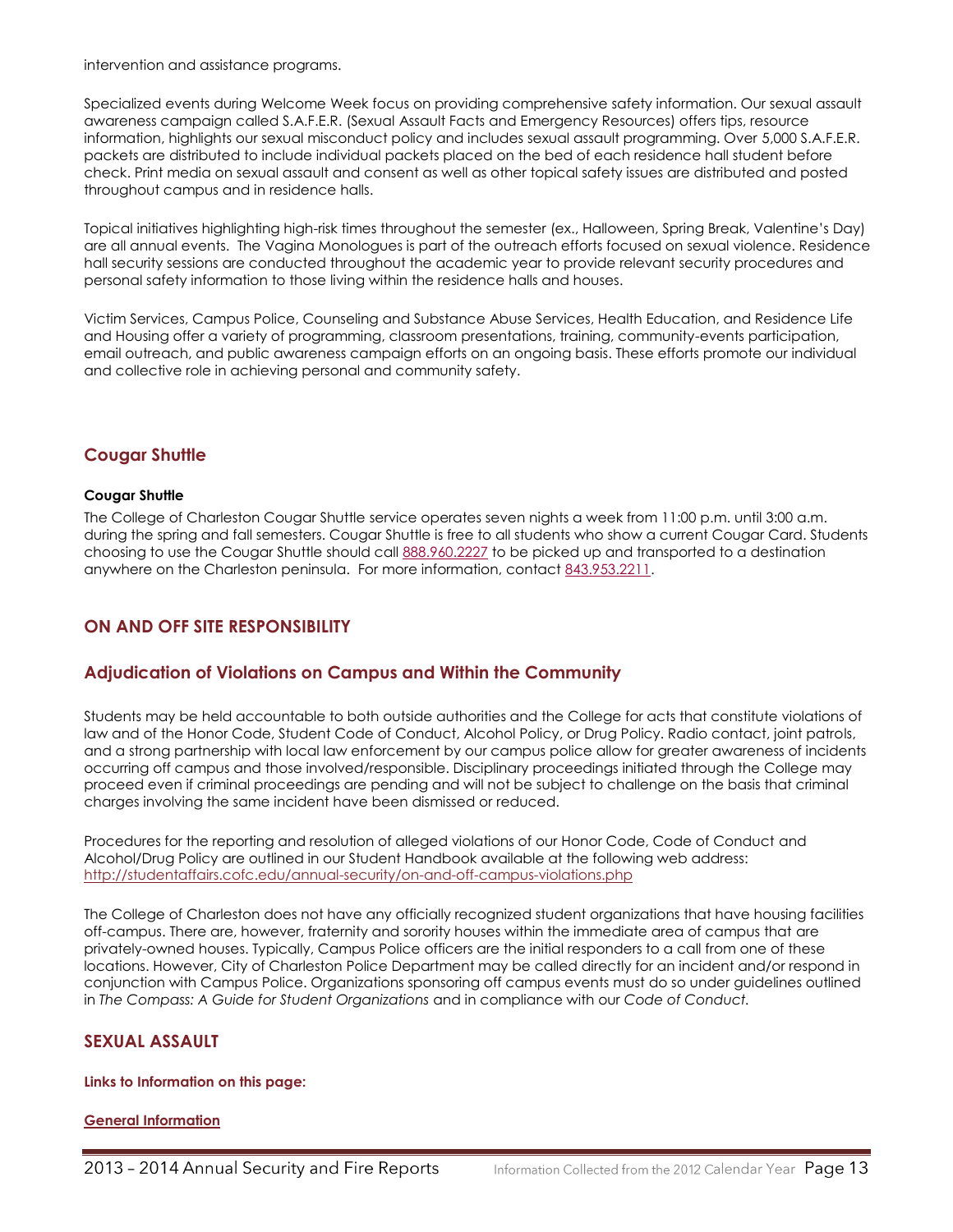## **[Disciplinary Action](http://studentaffairs.cofc.edu/general_info/annual_security/sexual_assault.html#disciplinary)**

# **General Information**

While we strongly encourage victims of sexual assault to report the crime to law enforcement, the choice to file a police report rests with a victim. Filing a police report in conjunction with the collection of evidence through a forensic medical exam (rape kit) provides critical information in support of a victim if he/she makes the choice to pursue prosecution. The information below offers a general overview of what occurs when filing a police report, what's involved in anonymous reporting, and highlights the comprehensive victim assistance provided by our Office of Victim Services. No matter where the victimization may occur or whether one chooses to file a police report or not, victim assistance is available to students. Visit the Office of Victim Services Office website for detailed information on sexual assault at www.VictimServices.CofC.edu.

A forensic medical examination (rape kit) is an essential tool if you are undecided and/or anticipate any possibility of pursuing prosecution. This exam must be conducted within 120 hours of the incident. It is important to note that the victim is a primary component of the evidence and should avoid douching, showering, changing clothes, brushing teeth, or drinking. The rape kit is used to collect evidence and treats possible injuries/sexually transmitted diseases. Whether a victim has made the decision to prosecute or not, the rape protocol examination/rape kit is your opportunity to obtain any possible evidence necessary to support your case should you choose to handle this through the criminal justice process. The rape kit/rape protocol exam, is conducted at a special clinic or hospital by specialized Sexual Assault Nurse Examiners (SANE). MUSC hospital is the designated facility to conduct the forensic exam for sexual assaults that occur in the Tri-County Area.

**To file an incident report for a sexual assault that occurs on College of Charleston property contact Public Safety.** Under the provisions of the *Jessica Horton Act* (S.C. Code Ann. §59-154-10), the chief of the campus police of an institution of higher learning, or his designee, immediately shall notify the State Law Enforcement Division if an officer or another official of the institution is in receipt of a report alleging that an act of criminal sexual conduct has occurred on the property of the institution. "Property of the institution" means a building or property: (a) owned or controlled by an institution within the same reasonably contiguous geographic area and used by the institution in direct support of, or in a manner related to, the institution's educational purposes; (b) owned or controlled by a student organization recognized by the institution including, but not limited to, fraternity, sorority, and cooperative houses; or (c) controlled by the institution but owned by a third party.

Upon notification, the State Law Enforcement Division shall participate in a joint investigation of the alleged act of criminal sexual conduct and campus police shall lead the investigation. The campus police and other employees of the institution of higher learning shall cooperate with an investigation conducted by the State Law Enforcement Division.

**Anonymous Reporting - The availability of the forensic medical exam (rape kit) at no cost without reporting the assault to law enforcement (must be 18 and older):** Under South Carolina law victims of sexual assault in the State of South Carolina are entitled to a forensic examination (rape kit) whether or not the victim chooses to cooperate with law enforcement and criminal investigation. The State Office of Victim Assistance (SOVA) is the sole reimbursement provider for forensic examinations in South Carolina. If you are sexually assaulted, but do not choose to call law enforcement, for whatever reason, you can still have forensic evidence collected and stored in case you change your mind and choose to proceed with criminal investigation and prosecution at a later date. Health Care Providers specifically designated to perform the forensic exam will bill SOVA directly for the charges for lab work, treatment for venereal diseases, emergency room fees, SANE fee, physician's fee, etc. Any fees beyond the actual collection of any evidence during a forensic examination will be the responsibility of the victim, but payment options with the medical provider are usually an option. This law gives more flexibility to the system, and allows for a choice to be made on reporting and prosecution after the initial trauma has occurred. For more information on anonymous reporting and compensation, please call SOVA at 803.734.1900 or visit their website at [www.sova.sc.gov/training.html](http://www.sova.sc.gov/training.html) (relevant information on the right hand column last entry).

Whether you choose to file a police report, choose anonymous reporting, or choose not to report, please get help. It is still important to have a medical exam to treat any possible injuries and test for sexually transmitted diseases. Further, there is a wealth of services relevant to your classes, class responsibilities and schedule, living arrangements, etc., all available through the Office of Victim Services of the College of Charleston no matter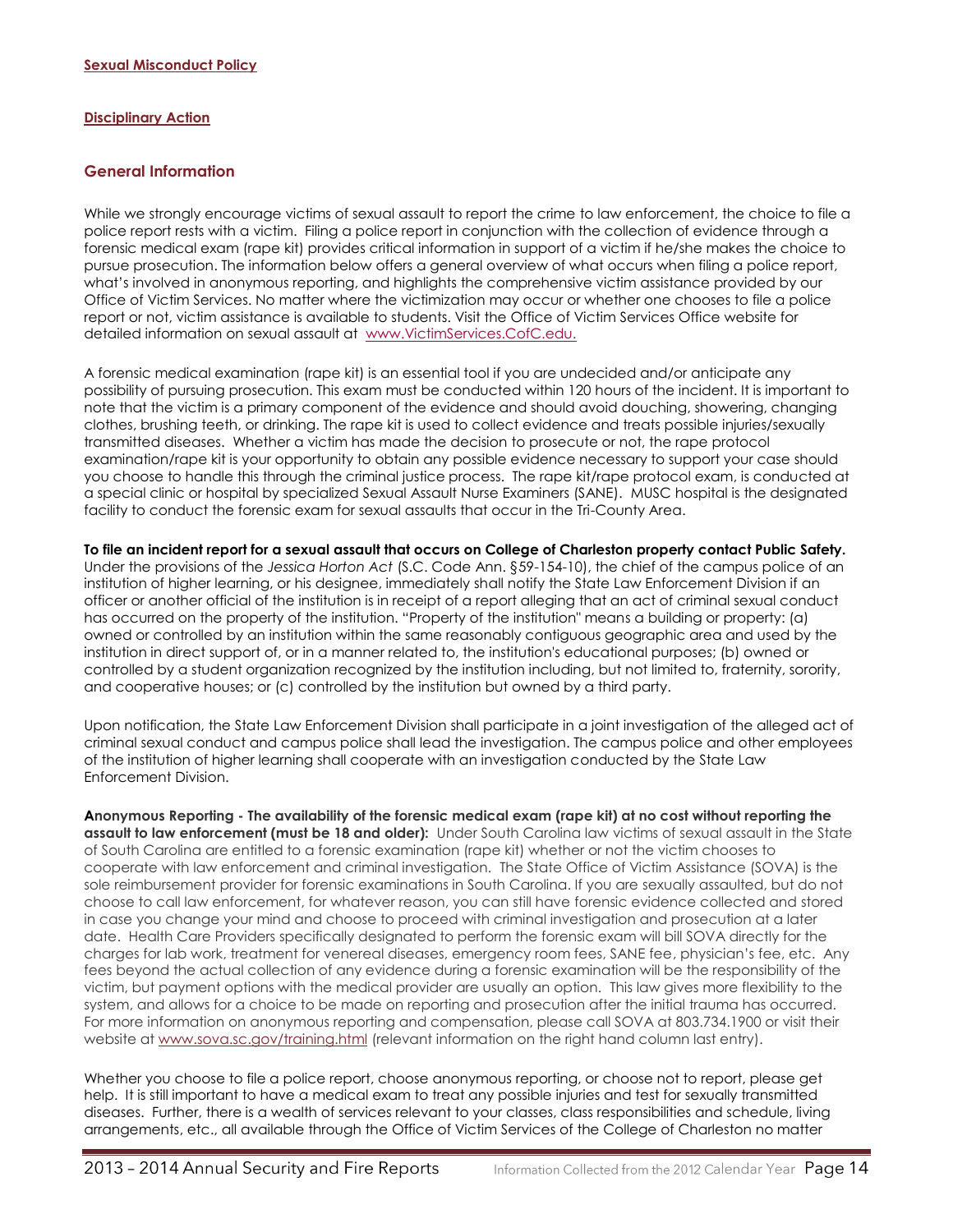what you choose to do – Rooms 102 and 202 within the 67 George Street building.

**If a sexual assault occurs off campus**, the proper jurisdiction should be notified immediately to report the crime. Please familiarize yourself with the numbers for emergency assistance (EMS, police) in your area. A listing of Tricounty law enforcement jurisdiction telephone numbers, appropriate campus/community resources, and relevant web-listings are provided under the heading titled, **Resources**. Even though the incident occurs off campus, specialists available in the Office of Victim Services are available to meet with the student and provide intervention to deal with any of the fallout from the crime that may impact the student's class attendance, responsibilities, continued enrollment, or collegiate experience while a student at the College of Charleston.

It is customary protocol for area hospitals to call the appropriate law enforcement jurisdiction if a victim seeks medical attention for a sexual assault through an emergency room. Law enforcement response protocol is dictated by the responding agency's policies. The choice to file a report, however, rests with a victim.

**An incident reported directly to the Office of Victim Services by emergency page, referral or walk-in** will initiate a meeting with victim assistance specialists to explore assistance and resources available to the victim on campus, within the greater community or, when appropriate, within other law enforcement jurisdictions in-state or out of state. Specialists will work with the victim to initiate immediate intervention and direct assistance tailored to the specific needs of the victim. Victim assistance specialists are available to work with a student whether she/he chooses to file an official police report or not - no matter where the sexual assault occurred.

# **What Assistance is Available Through the Office of Victim Services?**

## [\(www.victimservices.](http://www.victimservices/)cofc.edu)

Services through the Office of Victim Services are available to any enrolled student no matter where a crime occurs - on or off campus – and no matter whether the student elects to file an official police report or not. Certified victim assistance specialists are available to address the non-counseling fallout from the crime, attend to ongoing distractions or interruptions that can occur if involved in any court process, and work to resolve any issues that arise related to the crime and its impact on the attendance and enrollment. Services are provided within a framework that is attentive, sensitive and knowledgeable.

With the consent and ongoing involvement of the student, victim assistance specialists are available to: explain the reporting process and assist the student, if he/she chooses, in filing a report with the appropriate law enforcement agency; assist in arranging meetings or initiate direct contact with individuals involved in oncampus disciplinary action and/or the criminal justice process; serve as the liaison for the student within the College community so that the victim's dignity is maintained in all aspects of intervention and assistance and, as requested, to serve as liaison with individuals off campus; work with the student to reasonably accommodate possible disruption to the student's class attendance, class work, academic schedule, or initiating necessary changes that may result from the victimization; assist in locating appropriate on campus and community resources to meet the student's specific ongoing needs; work with appropriate personnel within the court system; and provide access to legal information. Assistance through the Office of Victim Services is designed to prevent revictimization and provides comprehensive victim assistance at one convenient location. Victim services specialists are accessible 24-hours a day to work with a student who needs immediate assistance for a victimization that has just occurred.

# **How Do I Reach the Office of Victim Services?**

**Non-emergency assistance** (the incident occurred days, a week, a month ago, requests for information, referrals or resources) may be arranged by calling 843.953.2273 during normal business hours. Please ask to speak with a victim assistance specialist.

**Get emergency assistance \* for an incident that happened within the past 120 hours** by calling the emergency response pager number at 843.724.3600. After the sound of the tone, enter the telephone number from which you are calling. A victim assistance specialist will return your call.

*\*Emergency assistance is not intended to replace emergency medical or law enforcement assistance. Lifethreatening circumstances should be reported immediately by contacting 911 or appropriate emergency response agencies. On campus dial 843.953.5611 for Campus Police.*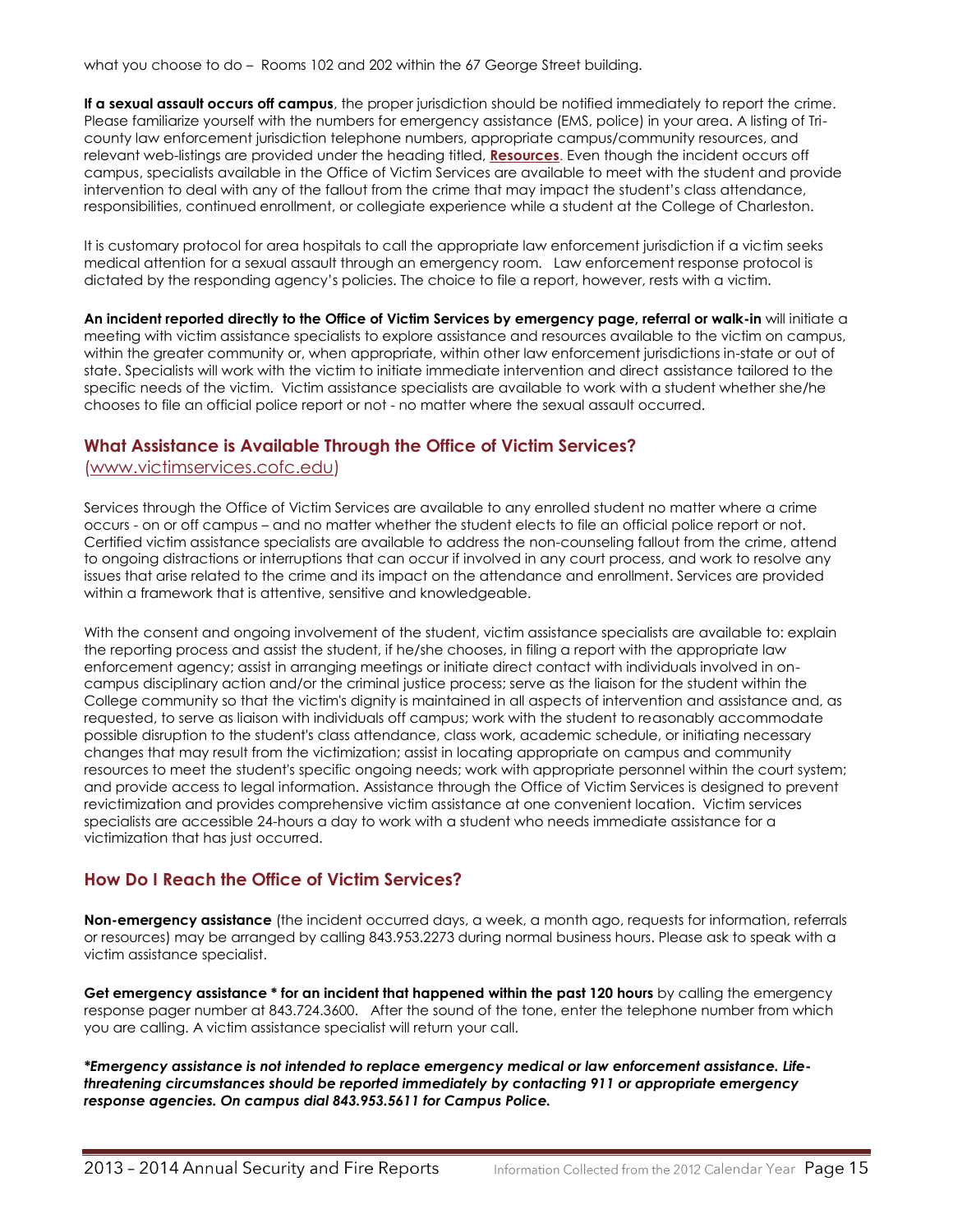# **STUDENT SEXUAL MISCONDUCT POLICY**

#### 1.0 INTRODUCTION

#### 1.1 Purpose of Policy

The purpose of this Policy is to provide Students and other members of the College Community a description of how the College will respond when a Student is accused of Sexual Misconduct; the procedures that will be followed to investigate and determine culpability; the consequences of such misconduct and the sanctions that will be imposed if there is a finding of culpability; protections that will be afforded to the alleged victim and to the accused; and the relationship of this Policy with all other College policies dealing with a similar subject matter.

#### 1.2 Policy Statement

It is the Policy of the College of Charleston to respect the rights and the dignity of the individual. Sexual Misconduct, including sexual violence, violates this principle and will not be tolerated. It is a violation of this Policy to discriminate against, harass or abuse any Student or applicant for admission to the College based on gender, sexual orientation, gender identity or expression. The College is committed to taking immediate, equitable and effective steps to respond to Sexual Misconduct, to prevent its recurrence, and to address its effects. The Decisional Authority is required to consider suspending or expelling any Student found culpable for Sexual Misconduct. (See section 13.0)

#### 1.3. Application

This Policy applies to all Students of the College of Charleston and to applicants for admission to the College. We encourage members of the campus community who experience any form of sexual misconduct, as defined in section 3.0 below, to seek help and to report the misconduct. On- and off-campus resources are outlined in sections 3.2 and 3.3 below.

Students are encouraged to report sexual misconduct whether the sexual misconduct occurs on- or off-campus. Resources are available for students no matter where the misconduct occurs. The College of Charleston will take appropriate steps to respond to complaints of sexual misconduct. If alleged misconduct occurs off-campus, the College will take the necessary steps to address any continuing effects of off-campus sexual harassment in the educational setting.

#### 1.4 Effect on other Policies

This Policy is intended to and shall be read in a manner that is consistent with the College Policy entitled: PROHIBITION OF DISCRIMINATION AND HARASSMENT, INCLUDING SEXUAL HARASSMENT AND ABUSE.

#### 2.0 Definitions

The definitions contained in this Policy will be interpreted and applied by the College in a manner that is consistent with applicable law, professional usage, and conventional understanding within the community. In the event of any alleged conflict in meaning, statutory and legal interpretations shall prevail and be deemed controlling.

2.1 "SEXUAL MISCONDUCT" – shall mean sexual violence and all forms of sexual discrimination, harassment and abuse, as defined in Section 5.0 of the College's Policy on the Prohibition of Discrimination and Harassment, Including Sexual Harassment and Abuse:

Sexual/gender harassment includes unwelcome sexual advances, requests for sexual favors, and other verbal or physical conduct of a sexual nature when

submission to such conduct is made either explicitly or implicitly a term or condition of an individual's access to an educational benefit or of an individual's employment at the College; submission to or rejection of such conduct by an individual is used as the basis for academic decisions or decisions concerning educational benefits or employment decisions affecting such individual; or such conduct has the purpose or effect of unreasonably interfering with an individual's work or academic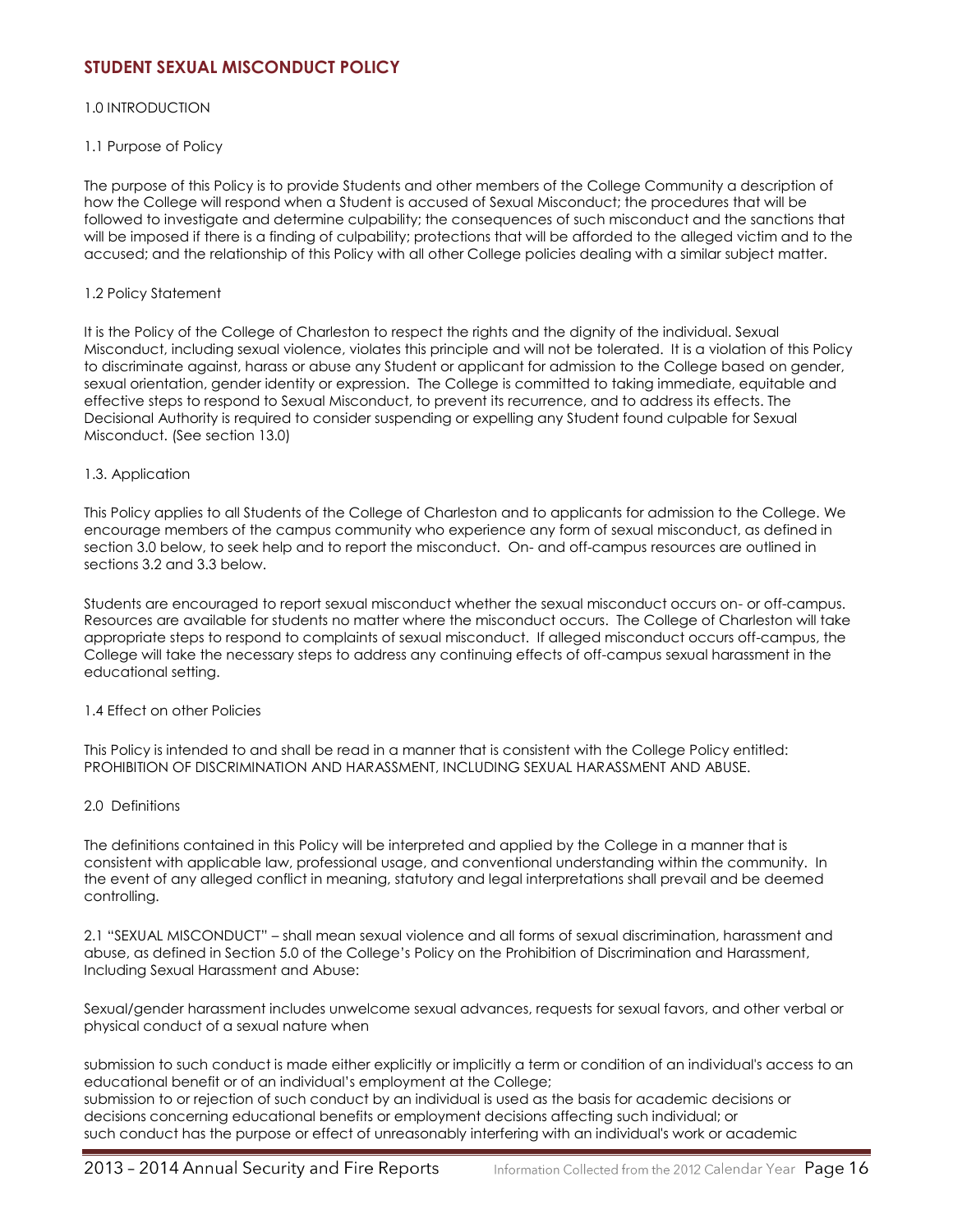performance or other educational benefit or creating an intimidating, hostile, or offensive working, learning or living environment. Additionally, sexual harassment also includes conduct (as described in this paragraph) that is directed at an employee or Student because of his or her sexual orientation or gender identity or expression.

A single incident of sexual assault may be sufficiently severe or pervasive to interfere unreasonably with one's educational environment and therefore create a hostile environment.

Sexually-related conduct creates a hostile environment if it is sufficiently severe or pervasive to interfere unreasonably with academic, other educational, or employment performance or participation in a College activity or living environment.

Sexual/gender harassment includes in-person acts and/or behavior via computer, telephone or other electronic medium, including text messages, emails, social media and other forms of electronic communication.

For scenarios of sexual misconduct, please see Appendix I.

Sexual harassment can take various forms. They include, but are not limited to the following items:

#### A. Verbal.

Unwelcome sexual advances or requests for sexual favors based upon gender, sexual orientation, gender identity or gender expression; Verbal harassment, such as sexual innuendoes, suggestive comments, jokes of a sexual nature, sexual propositions or threats; epithets; slurs; negative stereotyping (including "jokes"); Repeated, unwelcome requests for social engagements; Questions or comments about sexual behavior or preference;

#### B. Non-verbal.

Display or sexually suggestive objects or pictures, leering, whistling, obscene gestures; written or graphic material (including communications by computers, cell phones, etc.) that defames or shows hostility or aversion toward an individual or group because of gender, sexual orientation, gender identity, or gender expression.

C. Acts of sexually-based intimidation.

To place another person in reasonable fear of bodily harm and/or emotional distress through the use of threatening words, repeated and/or severe aggressive behavior or other conduct or both, but without displaying a weapon or subjecting the person to physical attack.

D. Acts of sexually–based coercion.

Use of explicit or implicit force, threats, unusual pressure or intimidation to make somebody do something against his or her will

E. Acts of sexually-based threats.

An expression of intention to inflict injury, harm or damage

F. Stalking.

Engaging in a course of conduct directed at a specific person that would cause a reasonable person i) fear for their safety or the safety of others; or ii) suffer substantial emotional distress.

G. Non-consensual sexual contact.

Any intentional sexual physical contact, with any object, including touching, pinching or brushing the body; that is without consent and/or by force.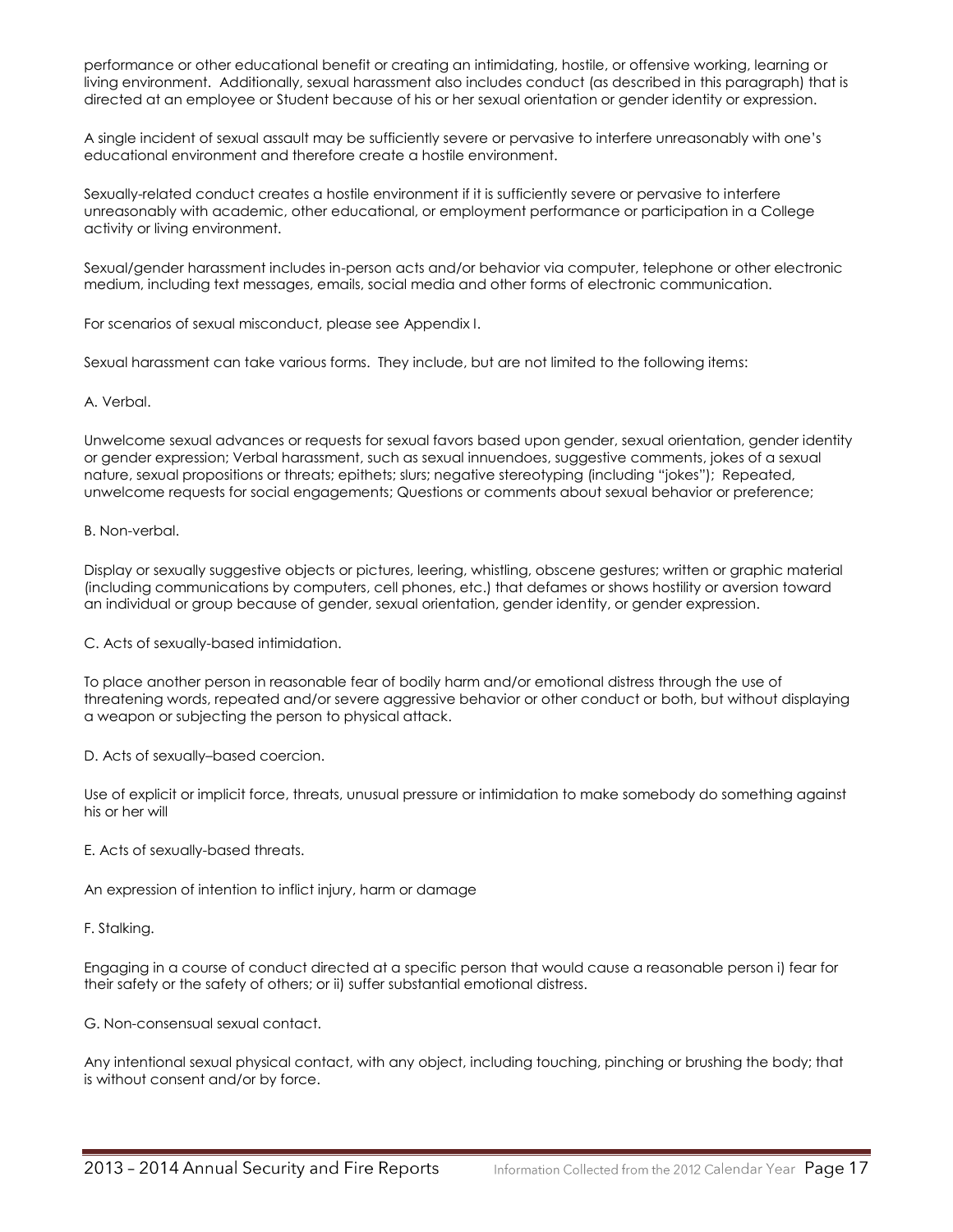H. Acts of physical aggression, including non-consensual sexual intercourse.

"Non-consensual sexual intercourse" occurs when a student engages in sexual intercourse, however slight, with another student without that person's consent. "Sexual intercourse" includes, but is not limited to, vaginal penetration by a penis, object, tongue or finger. It also includes oral copulation (mouth to genital contact or genital to mouth contact). Non-consensual sexual intercourse also includes the sexual conduct known as sexual assault or rape, whether forcible or non-forcible. Forcible rape is the most severe form of sexual assault. Either males or females can be aggressors in sexual assault, and sexual assault can occur in same-sex relationships. For more information, see discussion on consent in section 2.8.

I. Sexual exploitation.

Sexual exploitation is taking sexual advantage of another for one's benefit.

J. Age.

Anyone under 16 years of age is not legally capable of giving consent for any sexual contact.

K. Relationship/Dating Violence.

The terms relationship and dating violence mean violence is committed by a person –

Who is or has been in a social relationship of a romantic or intimate nature with the complainant; and Where the existence of such a relationship shall be determined based on a consideration of the following factors: the length of the relationship; the type of relationship; and the frequency of interaction between the persons involved in the relationship.

L. Domestic Violence.

The term domestic violence includes felony or misdemeanor crimes of violence committed by a current or former spouse of the complainant, by a person with whom the complainant shares a child in common, by a person who is cohabitating with or has cohabitated with the complainant as a spouse, by a person similarly situated to a spouse of the complainant under the domestic or family violence laws of the jurisdiction receiving grant monies, or by any other person against an adult or youth complainant who is protected from that person's acts under the domestic or family violence laws of the jurisdiction.

2.2 "CAMPUS COMMUNITY" or "COLLEGE COMMUNITY" – shall mean the Students, faculty, and staff of the College, whether part-time, full time or temporary, the College Board of Trustees, visiting faculty, contractors and consultants performing work or performing services on College owned or leased property and all other invitees of the College.

2.3 "CAMPUS SECURITY AUTHORITY" – shall mean:

## The campus Office of Public Safety;

Any individual or individuals who have responsibility for campus security but who are not employed by the Office of Public Safety such as an individual who is responsible for monitoring the various entrances to College facilities. Any individual or office specified in the College's statement of campus security policy as an individual or organization to which Students and employees should report criminal offenses. In its current (2010) Annual Security Report the College has specifically designated the following individuals as examples of Campus Security Authorities: Executive Vice President for Student Affairs, Dean of Students, Director of Greek Life, Director of Residence Education, Director of Student Leadership Center, Conduct Coordinator for Residence Life and Housing, Director of Student Life, Counseling Peer Education Director, Associate Director of Athletics, Assistant Provost for International Education, Office of Victim Services, Director of Multicultural Center, Residence Life and Housing Area Coordinators.

An employee of the College who has significant responsibility for Student and campus activities, including, but not limited to, Student housing, Student discipline, and campus conduct proceedings. If such an official is a pastoral or professional counselor, the official is not considered a campus security authority when acting as a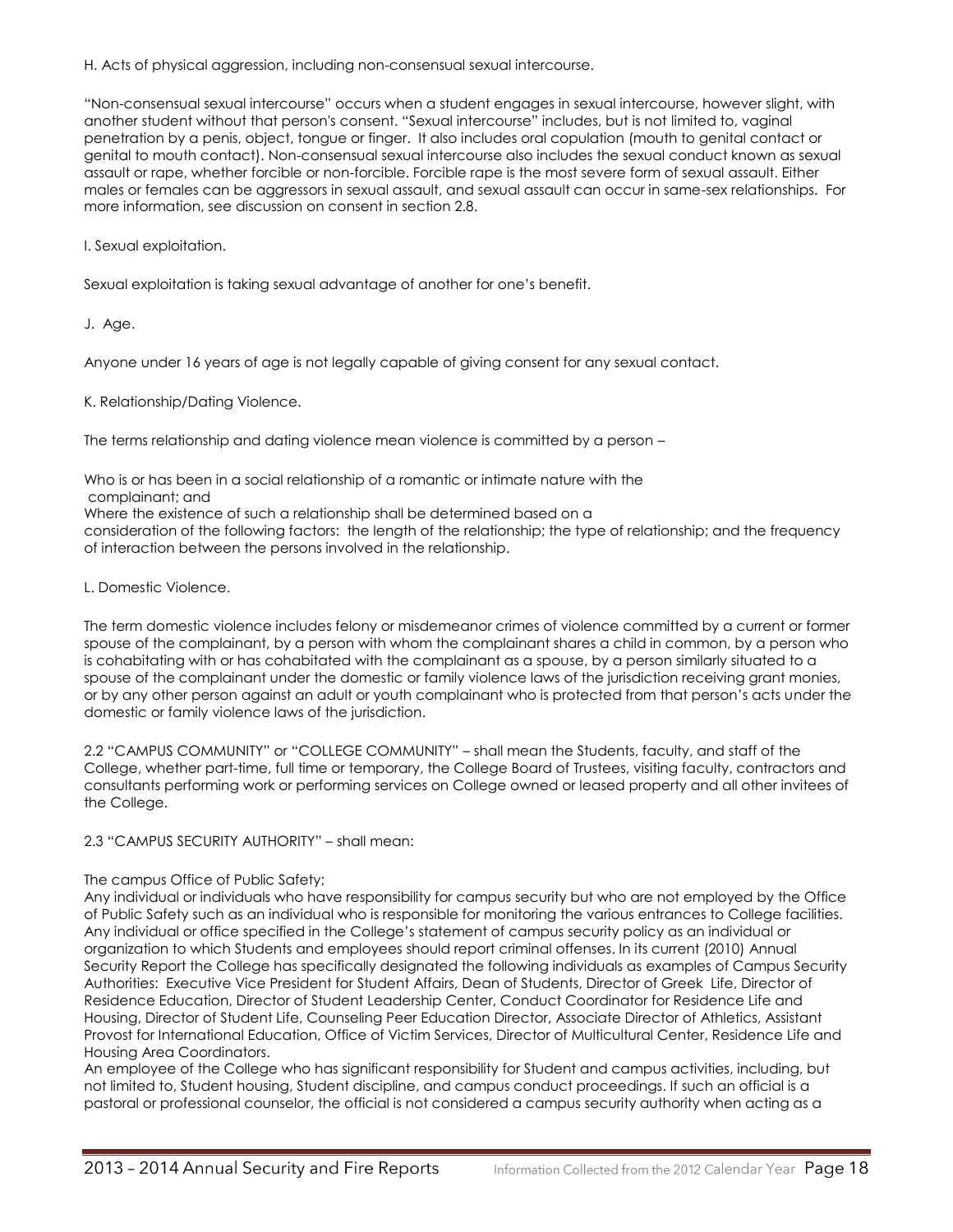pastoral or professional counselor.

2.4 "CHILD ABUSE OR NEGLECT" or "HARM" – shall mean, with respect to a person under 16 years of age, conduct occurring when any person responsible for the child's welfare, including, the parent, guardian, or other person:

Inflicts or allows to be inflicted upon the child physical or mental injury or engages in acts or omissions which present a substantial risk of physical or mental injury to the child, including injuries sustained as a result of excessive corporal punishment, but excluding corporal punishment or physical discipline which: Is administered by a parent or person in loco parentis;

Is perpetrated for the sole purpose of restraining or correcting the child;

Is reasonable in manner and moderate in degree;

Has not brought about permanent or lasting damage to the child; and

Is not reckless or grossly negligent behavior by the parents.

Commits or allows to be committed against the child a sexual offense as defined by the laws the state of South Carolina or engages in acts or omissions that present a substantial risk that a sexual offense as defined in the laws of this State would be committed against the child;

Fails to supply the child with adequate food, clothing, shelter, or education as required under South Carolina Code Ann., Article 1 of Chapter 65 of Title 59, supervision appropriate to the child's age and development, or health care though financially able to do so or offered financial or other reasonable means to do so, and the failure to do so has caused or presents a substantial risk of causing physical or mental injury. However, a child's absences from school may not be considered abuse or neglect unless the school has made efforts to bring about the child's attendance, and those efforts were unsuccessful because of the parents' refusal to cooperate. For the purpose of this chapter "adequate health care" includes any medical or nonmedical remedial health care permitted or authorized under state law;

Abandons the child;

Encourages, condones, or approves the commission of delinquent acts by the child and the commission of the acts are shown to be the result of the encouragement, condonation, or approval; or

Has committed abuse or neglect as described in subsections (a) through (e) such that a child who subsequently becomes part of the person's household is at substantial risk of one of those forms of abuse or neglect.

2.5 "COLLEGE" – shall mean the College of Charleston.

2.6 "COLLEGE PROPERTY" – shall mean real property that is owned or leased by the College.

2.7 "COMPLAINANT" – shall mean a person who makes a Complaint, whether written or verbal, of facts that, if true, would constitute a violation of this Policy.

2.8 "CONSENT AND INCAPACITATION" – Effective consent involves the presence of explicit voluntary and knowing verbal consent or overt action clearly expressing consent. Such signals of consent must be mutual and ongoing. Silence, in and of itself, does not convey consent. "Consent can be given by words or actions, as long as those words or actions create mutually understandable clear permission regarding willingness to engage in (and the conditions of) sexual activity."

Effective consent is also absent when the activity in question exceeds the scope of effective consent previously given. The fact of a previous relationship or prior consent does not imply current consent.

Consent obtained through fraud or force, whether that force is physical or through threats, intimidation or coercion, is not regarded as effective consent.

It is the responsibility of the initiator (the person who wants to engage in the specific sexual activity) to make sure that s/he has consent from the other person. Use of alcohol or drugs by the respondent shall not diminish one's responsibility to obtain consent.

If an alleged victim is under the age of consent as defined by state law or is declared unable to give consent due to a mental or physical condition, and the respondent either knew that fact or reasonably should have known that fact, the respondent will likely be found responsible for Sexual Misconduct. The legal age of consent in South Carolina is 16 years old.

Sexual conduct with a minor is defined as engaging in sexual battery with a victim who is less than sixteen years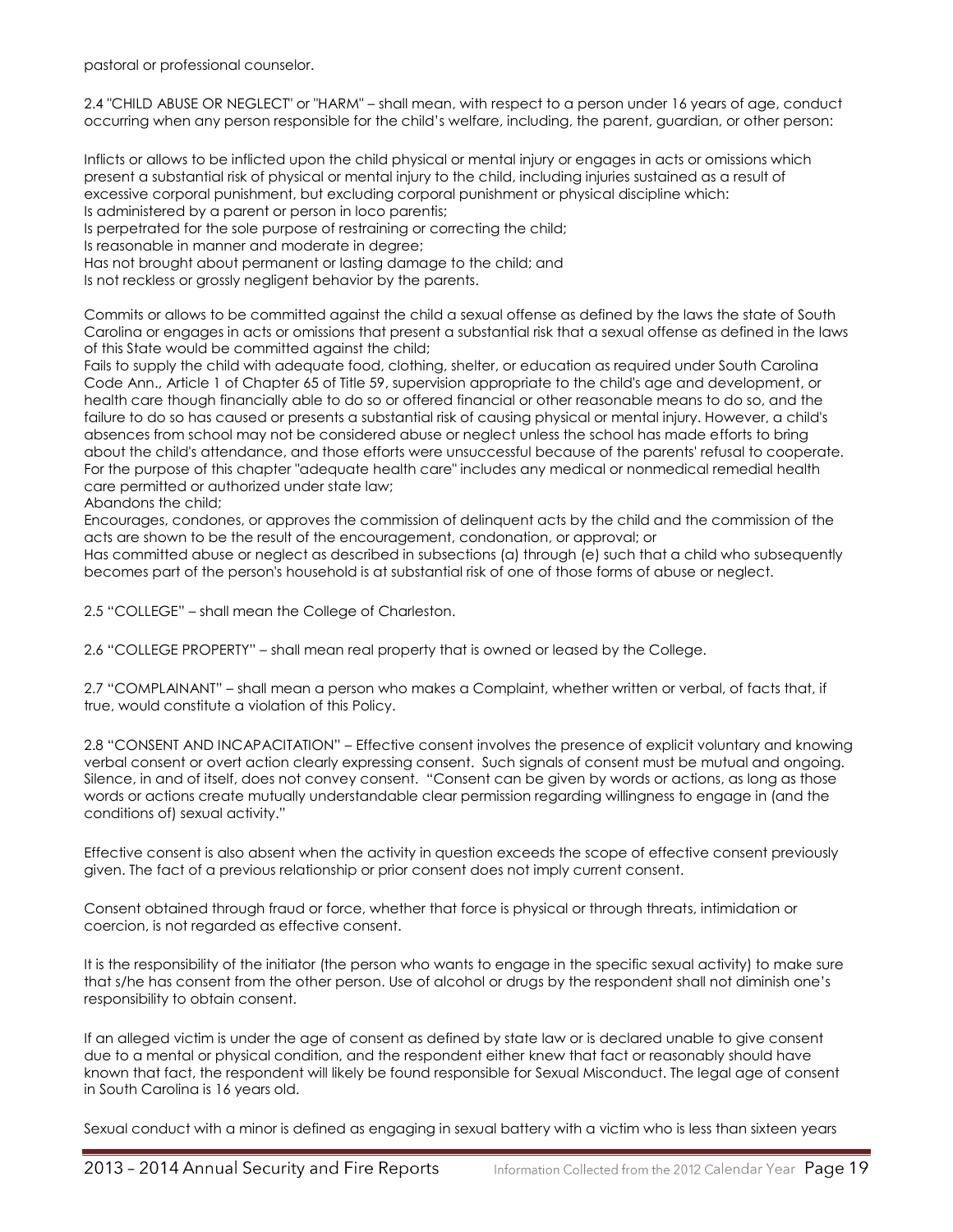of age; such conduct when the actor is in a position of familial, custodial, or official authority to coerce the victim to submit shall be considered a criminal offense for which a report to police authorities and/or state child welfare authorities must be made by the person with information about such abuse.

If the alleged victim is incapacitated and therefore unable to consent, that is ineffective consent. Incapacitation is a state where someone cannot make informed, rational judgments and decisions "because they lack the capacity to give knowing consent (e.g., to understand the 'who, what, when, where, why or how' of their sexual interaction)." Examples of incapacitation include, but are not limited to, the following: a person who is passed out, experiencing blackouts, or asleep.

Where alcohol is involved, incapacitation is defined with respect to how the alcohol consumed impacts a person's decision-making capacity, awareness of consequences, and ability to make fully informed judgments.

This policy also covers a person whose incapacity results from the taking of rape drugs. "Possession, use and/or distribution of any of these substances including Rohypnol, Ketomine, GHB, Burundanga, etc. is prohibited, and administering one of these drugs to another Student is a violation of this policy.

2.9 "DECISIONAL AUTHORITY" – shall mean the College manager or unit who initially opines on whether the Respondent has violated the Policy and, if so, the nature and extent of the discipline and/or remedial action to be imposed or recommended.

2.10 "PROGRAM OR ACTIVITY" – shall mean any education program or activity required by the College of a Student that is not operated wholly by the College, or any program or activity that the College facilitates, permits, or considers as part of, or equivalent to, an education program or activity operated by the College, including (but not limited to) participation in educational consortia and cooperative employment and Studentteaching assignments. Such Programs and Activities include College managed study abroad programs or trips and external sponsorships.

2.11 "PROGRAM DIRECTOR" – shall mean a member of the College faculty or other employee of the College who is responsible for managing or overseeing a College Program or Activity.

2.12 "RESPONDENT" – shall mean the person(s) named in a Complaint who is accused of a violation of this Policy or who would be found to have violated the Policy if the material facts alleged in a Complaint are determined to be more likely true than not true.

2.12 "Student" or "Students" – shall mean all persons who are enrolled at the College and those individuals who have applied for admission at the College.

2.13 "Title IX" – shall mean Title IX of the Education Act Amendments of 1972 that provides, with limited exception, that: "No person in the United States shall, on the basis of sex, be excluded from participation in, be denied the benefits of, or be subjected to discrimination under any education program or activity receiving Federal financial assistance…" (20 U.S.C. §1681)(see Appendix 2 for complete text).

2.14 "TITLE IX COORDINATOR" -- shall mean the College employee(s) who is (are) responsible for coordinating the College's compliance with Title IX. A Title IX coordinator's responsibilities include overseeing all Complaints of sex discrimination and identifying and addressing any patterns or systemic problems that arise during the review of such Complaints.

## 3.0 RESOURCES

3.1 Where to Seek Immediate Assistance, 24/7

In addition to reporting requirements under Sections 7.6, 7.7 and 7.8, a Student who is or who knows of another Student who may be the victim of any form of Sexual Misconduct involving violence, the threat of violence, or circumstances under which the victim was incapable of giving consent (because the victim was mentally impaired or under the age of 18), or physically impaired (because of alcohol or drugs), is strongly urged to seek assistance as soon as possible under the circumstances. Assistance can be obtained 24 hours a day, seven days a week from: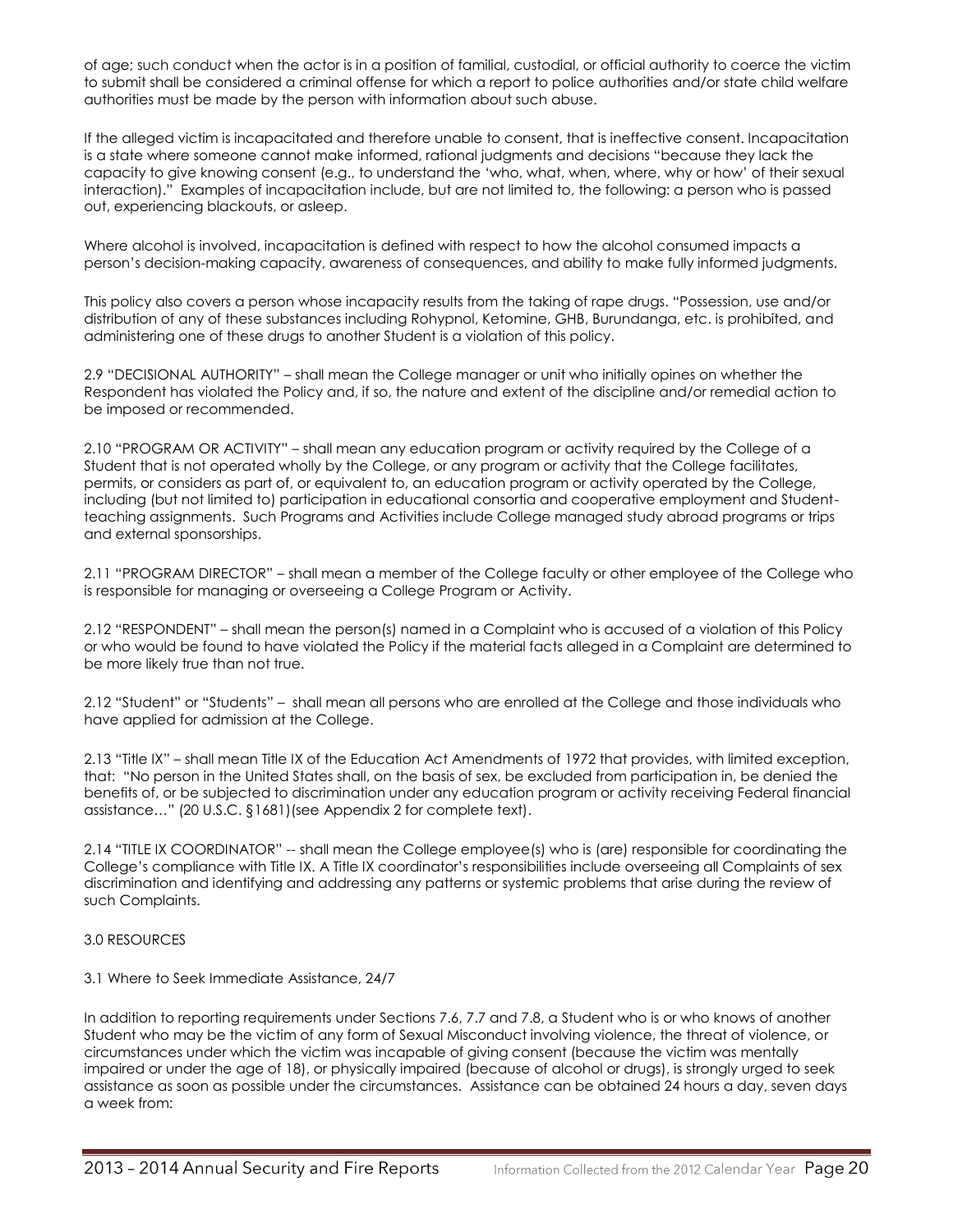(a) College of Charleston, Department of Public Safety – 843-953-5611

(b) City of Charleston Police Department - 911

(c) College of Charleston, Office of Victim Services: The 24-hour emergency team response pager number is 843.724.3600 (touch tone phone)

3.2 On Campus Resources Available To Students

 (a) Office of Victim Services Emergency #: 843.724.3600 (24-hour emergency team response pager number) Non-Emergency #: 843.953.2273 Location – 67 George Street http://victimservices.cofc.edu/

(1) Purpose — The Office of Victim Services (OVS), is a program that works specifically with College Students who may become a victim of a violent or potentially violent crime or a Policy violation. It does not matter where the victimization occurs, on or off campus, or whether the Student elects to file an official police report or not. OVS services are available to any current Student. This program is designed to prevent re-victimization and provides comprehensive victim assistance at one convenient location.

(2) Types of Assistance Provided — The OVS victim assistance specialists are available to:

Coordinate immediate medical intervention and initial support

Explain the reporting process and assist the Student, if he/she chooses, in filing a report with the appropriate law enforcement agency

Accompany and/or act on behalf of the victim, as needed

Explain the victim's rights, responsibilities and options

Assist in arranging meetings or initiating direct contact with individuals involved in on-campus disciplinary actions or

Serve as the spokesperson for the Student within the College Community so that the victim's privacy and dignity are maintained in all aspects of intervention and assistance and, as necessary, to serve as liaison with individuals off campus

Work with the Student to reasonably appropriate, accommodate possible disruptions to the Student's class attendance, class work, academic schedule, and housing by initiating necessary changes that may result from the victimization

Assist in locating appropriate on-campus and community resources to meet the Student's specific ongoing needs Work with appropriate personnel within the court system to provide information relevant to the victim's

circumstances and/or direct assistance to the victim

Provide access to legal information. This program is designed to prevent re-victimization and provides comprehensive victim assistance at one convenient location.

 (b) Department of Public Safety Emergency #: 843.953.5611 Non-Emergency #: 843.953.5609 Location – 89 St. Philip Street http://publicsafety.cofc.edu/

(1) Purpose – The Department of Public Safety is available to provide emergency assistance, to accept and address criminal Complaints, and to investigate allegations of criminal sexual misconduct.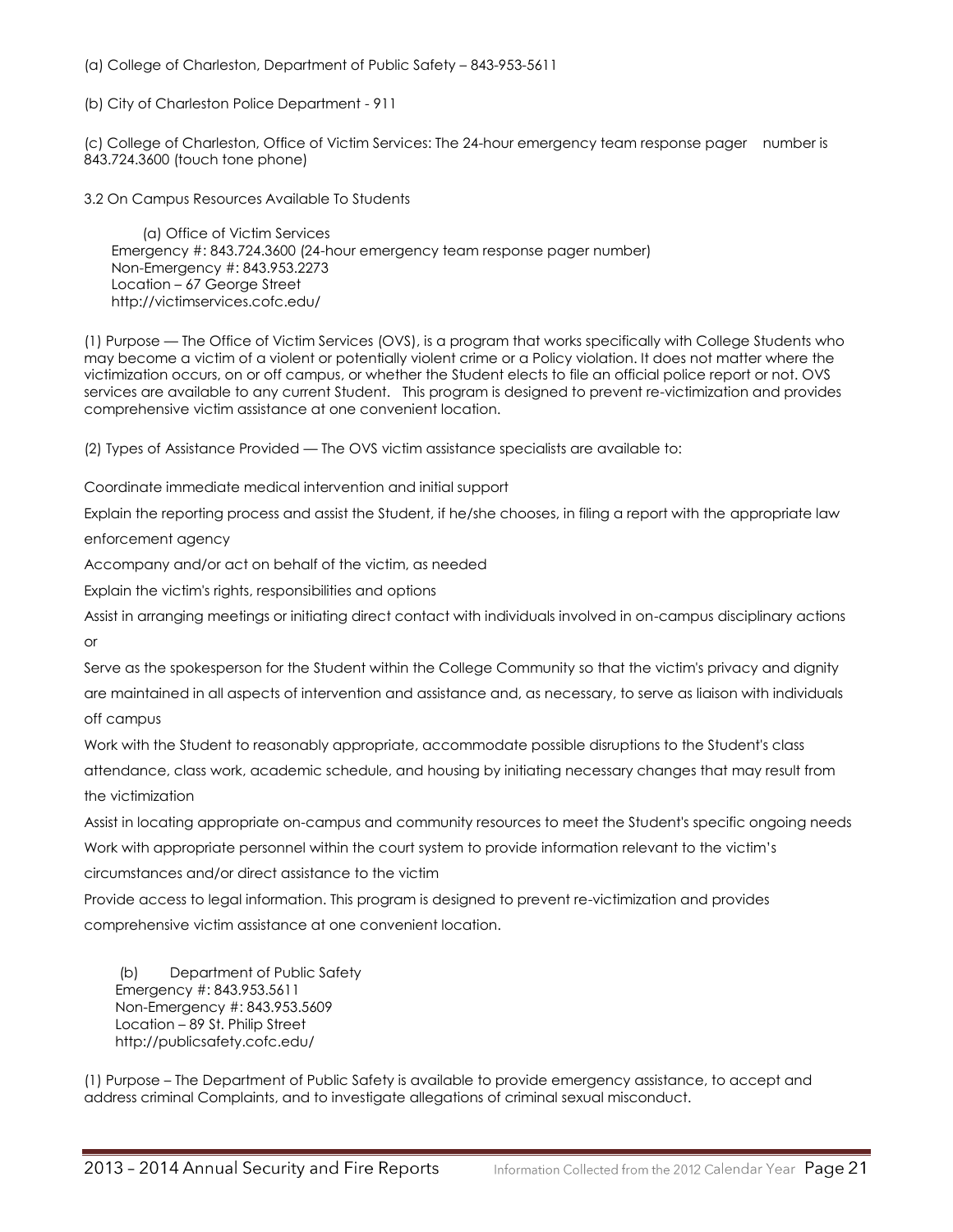(2) Services provided by the Department of Public Safety include, but are not limited to:

Students can report occurrences of sexual misconduct and/or can file a criminal Complaint.

Attends to student's immediate safety concerns.

Takes steps to conduct criminal investigations.

 (c) Dean of Students Main Office #: 843.953.5522 Location – Stern Center, 3rd floor http://deanofstudents.cofc.edu/

(1) Purpose – The Dean of Students is available to address student concerns, including allegations of sexual misconduct.

(2) Services provided by the Dean of Students include, but are not limited to:

Students can report occurrences of sexual misconduct and/or can file a campus Complaint.

Explains the student's rights and options.

Assists with academic needs and can arrange appropriate interim measures (e.g., changing class schedule or housing). Takes steps to prevent retaliation. Investigates allegations.

(d) Title IX Coordinator / Director of Human Relations and Minority Affairs

 Main Office #: 843.953.5758 Email: HRMA@cofc.edu Location – Robert Scott Small Building, Room 112 http://hrma.cofc.edu/index.php

(1) Purpose – The Title IX Coordinator carries out investigations and compliance-related responsibilities for Title IX.

(2) Services provided by the Title IX Coordinator include, but are not limited to:

Students can report occurrences of sexual misconduct and/or can file a Complaint.

Explains student's rights and options; can assist with appropriate interim measures; takes steps to prevent retaliation.

Investigates allegations.

Allegations of sexual misconduct will be maintained as confidential to the extent possible and permitted under law.

(e) Counseling and Substance Abuse Services

 Main Office #: 843.953.5640 After Hours #: 843.953.5611 (Public Safety) Location – Robert Scott Small Building, 3rd floor http://counseling.cofc.edu/

(1) Purpose – The professionals in the Office of Counseling and Substance Abuse Services (CASAS) are available to help Students, free of charge, and on a regular or an emergency basis.

(2) Types of Assistance Provided: CASAS provides counseling for individuals who have been victimized; who are suffering the mental health after-effects of a victimization; who have been accused of Sexual Misconduct and who need assistance with family and a variety of relationship concerns. CASAS can also help direct Students to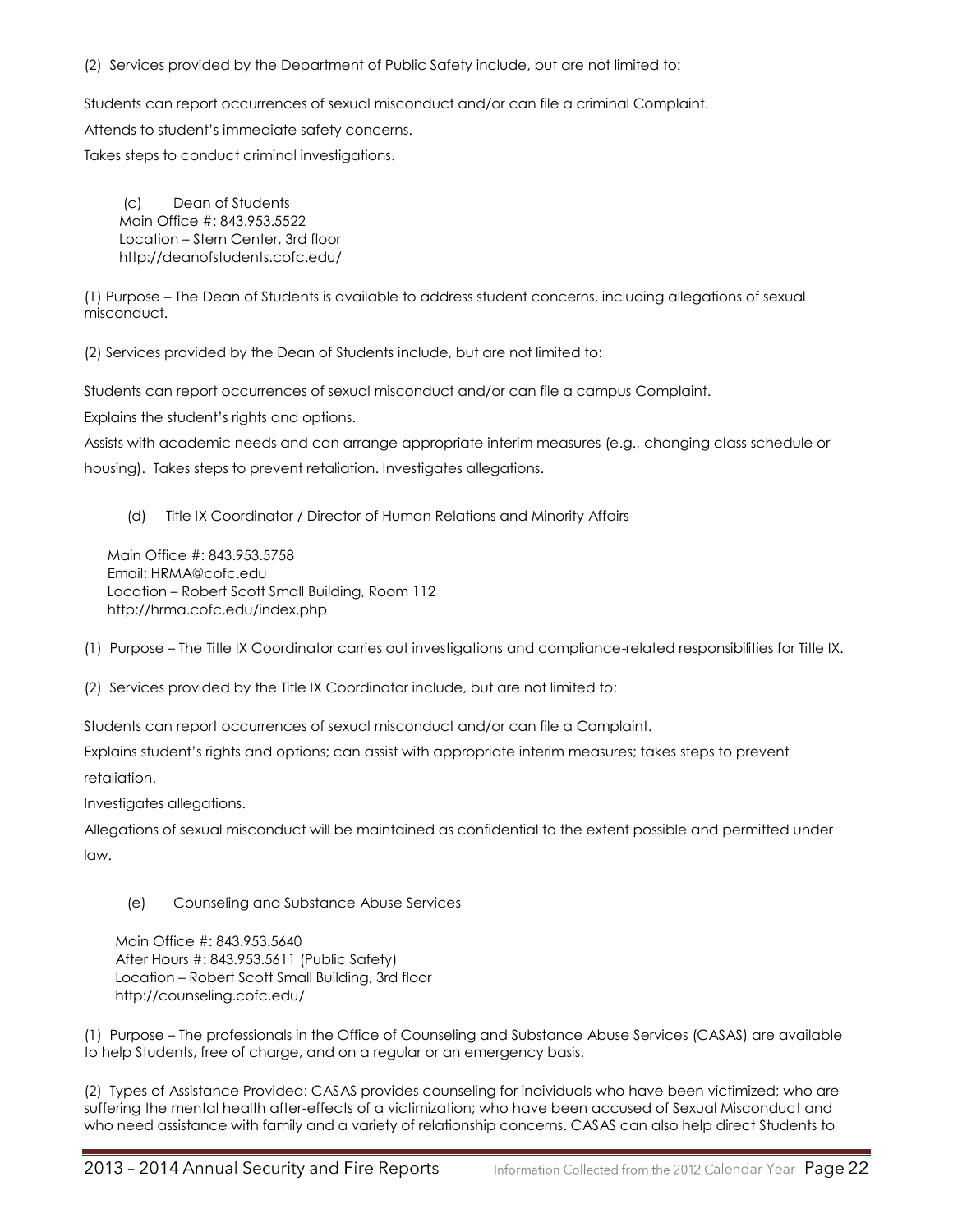appropriate community resources, both on and off campus, which might better meet their needs. Services include, but are not limited to:

Assists students who have experienced sexual misconduct with personal counseling/support.

Provides a list of counselors in the Charleston for survivors seeking off campus counseling assistance.

Confidential per SC Code Ann. §19-11-95.

http://gva.cofc.edu/alcohol-drugs-and-sexual-assault/index.php

(f) Student Health Services

 Main Office #: 843.953.5520 Hours: 8:30 a.m. to 5:00 p.m., Monday through Friday Email: healthservices@cofc.edu Location– 181 Calhoun Street http://studenthealth.cofc.edu/

(1) Purpose – Student Health Services is staffed by physicians, nurse practitioners, physician assistants, and registered nurses and is available to address the health needs of Students only.

(2) Types of Assistance Provided – In addition to customary and routine healthcare matters, Student Health Services also provides information about sexual health and sexual safety and serves as a resource for Students to acquire information about sexuality. Services include, but are not limited to:

Available to address the health needs of students and can provide appropriate referrals.

Not able to collect evidence after a sexual assault but can provide a referral.

 (g) Office of Legal Affairs Main Office #: 843-953-5502 Location – Room 302, Randolph Hall http://legalaffairs.cofc.edu

Purpose – The Office of Legal Affairs provides legal advice to the campus regarding our obligations under Title IX, including interpretation of the laws/regulations, implementation of our policies and procedures, responses to complaints and taking steps to prevent violations.

 (h) Residence Hall Directors and Resident Assistants Main Office #: 843.953.7897 Location of Main Office – 40 Coming Street Hours of Main Office – 8:30 a.m. to 5:00 p.m., Monday through Friday

Purpose – Residence Hall Directors and Resident Assistants are available to provide support to students on a variety of issues, including allegations of sexual misconduct. Resident Hall Directors and Resident Assistants can provide appropriate referrals to students.

Each Residence Hall and House has an assigned Residence Hall Director. Go to the front desk of your assigned hall and ask for the Residence Hall Director or the Residence Hall Director On-Call.

Student victims of Sexual Misconduct who are participating in a Program or Activity that is taking place outside of Charleston, South Carolina (including overseas programs and external internships conducted at business firms or other establishments) may contact local law enforcement authorities; the College of Charleston, Office of Victim Services (the 24-hour emergency team response pager number is 843.724.3600 (touch tone phone); the Program Director for the particular Program or Activity; or the Dean of Students or the Title IX Coordinator who may each be reached during work hours at 843.953.5522 or, can be reached during non-working hours by calling the College of Charleston, Department of Public Safety at 843-953-5611.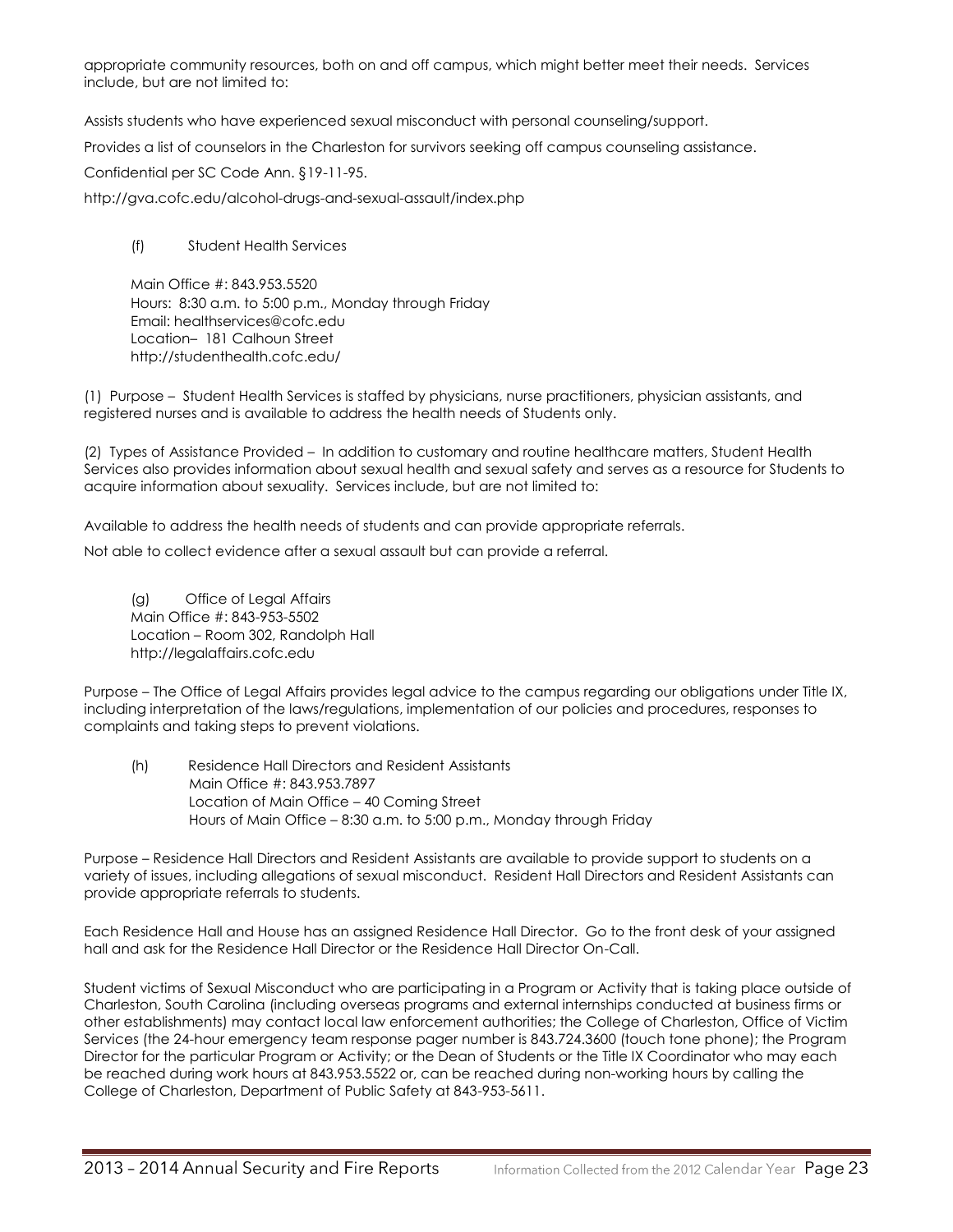## 3.3 Off-Campus Resources Available to Students

(a) Charleston Police Department Phone Number — 911 Address — 180 Lockwood Blvd. Charleston, SC 29403

Students can file criminal complaints with the City of Charleston Police Department for assaults that occur off campus.

(b) Medical University of South Carolina

MUSC SANE (Sexual Assault Nurse Practitioner) MUSC Emergency Room Address — 171 Ashley Avenue Charleston, SC 29425 Phone Number — 843.792.1414 http://www.muschealth.com/women/services/sane\_program.htm

Types of Assistance Provided –

Forensically trained nurses on call for the MUSC Emergency Room 24/7 to assist and collect evidence after an

acute sexual assault (within 120 hours/5 days).

Office of Victim Services (843-953-2273) can assist with arranging a SANE exam.

No cost for a forensic examination for sexual assault, regardless of their involvement with law enforcement, when certain conditions are met. See the State Office for Victims' Services website (http://www.sova.sc.gov/).

(c) MUSC Institute of Psychiatry Address — 67 President Street Charleston, SC 29425 Phone Number — 843.692.9888 or 1.800.922.5250

(d) People Against Rape Phone Number — 843.745.0144 Address — 259 Meeting St Charleston, SC 29401 www.peopleagainstrape.org

Types of Assistance Provided –

24 hour crisis hotline

Crisis Intervention

Medical and Legal Appointment Accompaniment

Support and Follow-Up via Healing Process

Support Groups for Victims and Their Families

Individual Counseling and Therapy Referrals

(e) United States Department of Education Phone Number — 1-800-872-5327

More Information about Resources http://gva.cofc.edu/resources/index.php

4.0 Who Accepts Complaints

(a) For Respondents who are Other Than Students – When a person identifies an assailant as a faculty member or an administrator as one who has engaged in Sexual Misconduct the Complaint shall be referred in accordance with Section 2.0 of the OPERATING PROCEDURES FOR PROCESSING INITIAL COMPLAINTS AGAINST FACULTY AND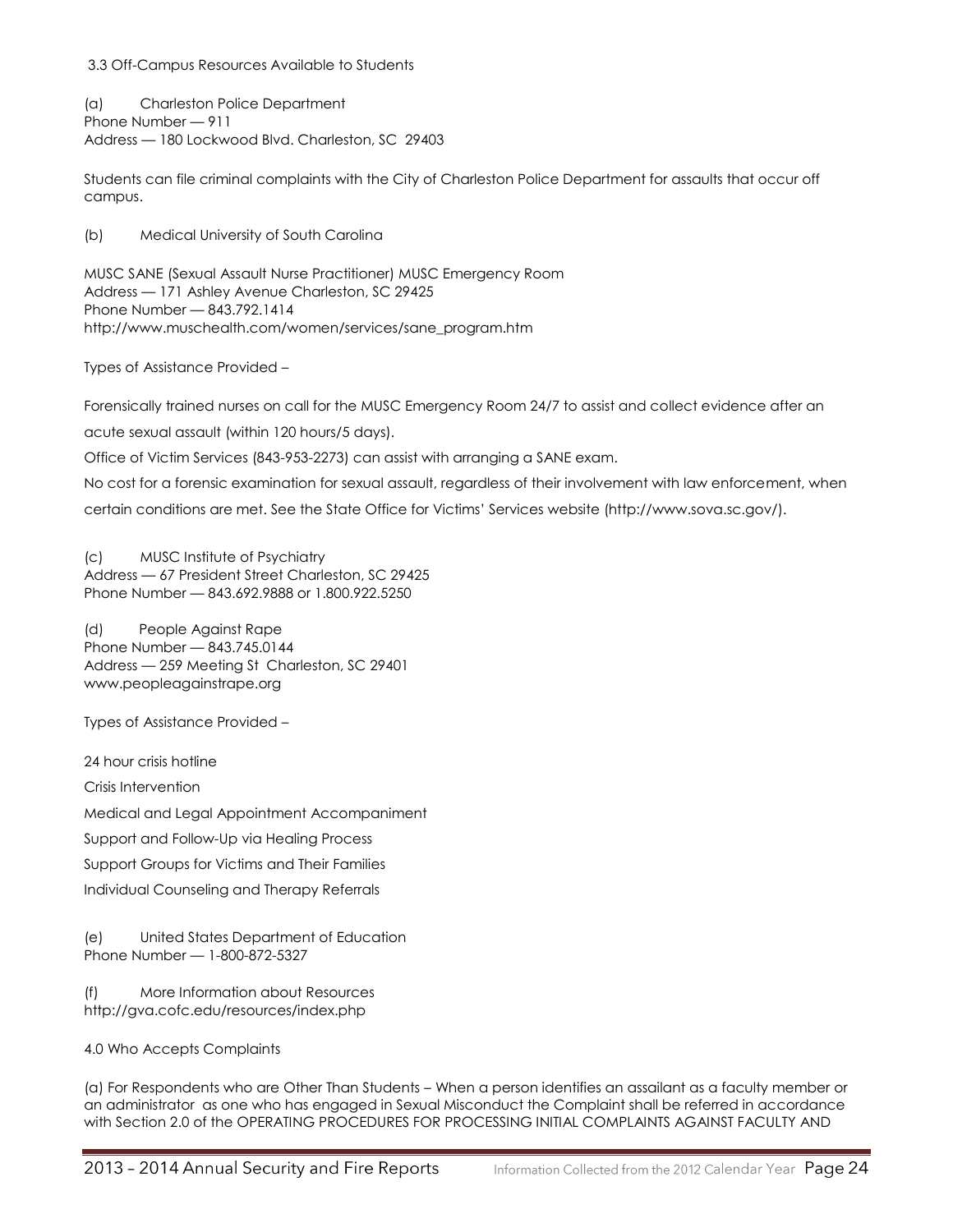ADMINISTRATORS AND STAFF that is attached to and made a part of the College's policy entitled: PROHIBITION OF DISCRIMINATION AND HARASSMENT, INCLUDING SEXUAL HARASSMENT AND ABUSE

(b) For Respondents who are Students –When a person identifies a Student as a person who has engaged in Sexual Misconduct, the allegations may be received by the following offices:

1. Title IX Coordinator/Director of Human Relations and Minority Affairs

2. The Dean of Students

3. The Campus Police or other law enforcement authority

4. The Provost

College officials who receive such reports shall immediately refer the matter to the Title IX Coordinator and the Dean of Students for processing and shall not disclose the allegations to anyone else without the prior consent of the Dean of Students, the Title IX Coordinator, or the Senior Vice President for Legal Affairs.

(c) Inquiries – Inquiries concerning the application of Title IX to any circumstance may be addressed to the College's Title IX Coordinator at:

**Director** Kimberly Gertner Main Office #: 843.953.5758 Fax #: 843.953.6421 Email - gertnerka@cofc.edu Office of Human Relations and Minority Affairs College of Charleston 66 George Street Charleston, SC 29424 Office Location - Robert Scott Small Building, Room 112, 175 Calhoun Street Charleston, SC 29401

Or

The Department of Education, Office of Civil Rights Washington DC (Metro) Office for Civil Rights U.S. Department of Education 400 Maryland Avenue, SW Washington, D.C. 20202-1475 Main Office #: 202-453-6020 Fax #: 202-453-6021; TDD: 877-521-2172 Email: OCR.DC@ed.gov

5.0 CONFIDENTIALITY

# 5.1 Requests for Confidentiality

The College recognizes that confidentiality is important. Information gathered during an investigation of alleged Sexual Misconduct will be maintained as confidential to the extent reasonably possible and permitted under law. If the Complainant requests confidentiality or asks that the Complaint not be pursued, the College will take all reasonable steps to investigate and respond to the Complaint consistent with the request for confidentiality or request not to pursue an investigation. If a Complainant insists that his or her name or other identifiable information not be disclosed to the Respondent, the College will inform the Complainant that its ability to respond may be limited. The College will also inform the Complainant that Title IX prohibits retaliation, and that College officials will not only take steps to prevent retaliation but also take strong responsive action if it occurs. Finally, as indicated in Section 5.2, the Complainant will be advised of the circumstances under which his/her request for confidentiality or non-pursuit of a matter may be declined.

5.2 Reasons Why Confidentiality May Not Be Appropriate

(a) Confidentiality – The College will weigh the request for confidentiality against the following factors: the seriousness of the alleged harassment; the Complainant's age; whether there have been other harassment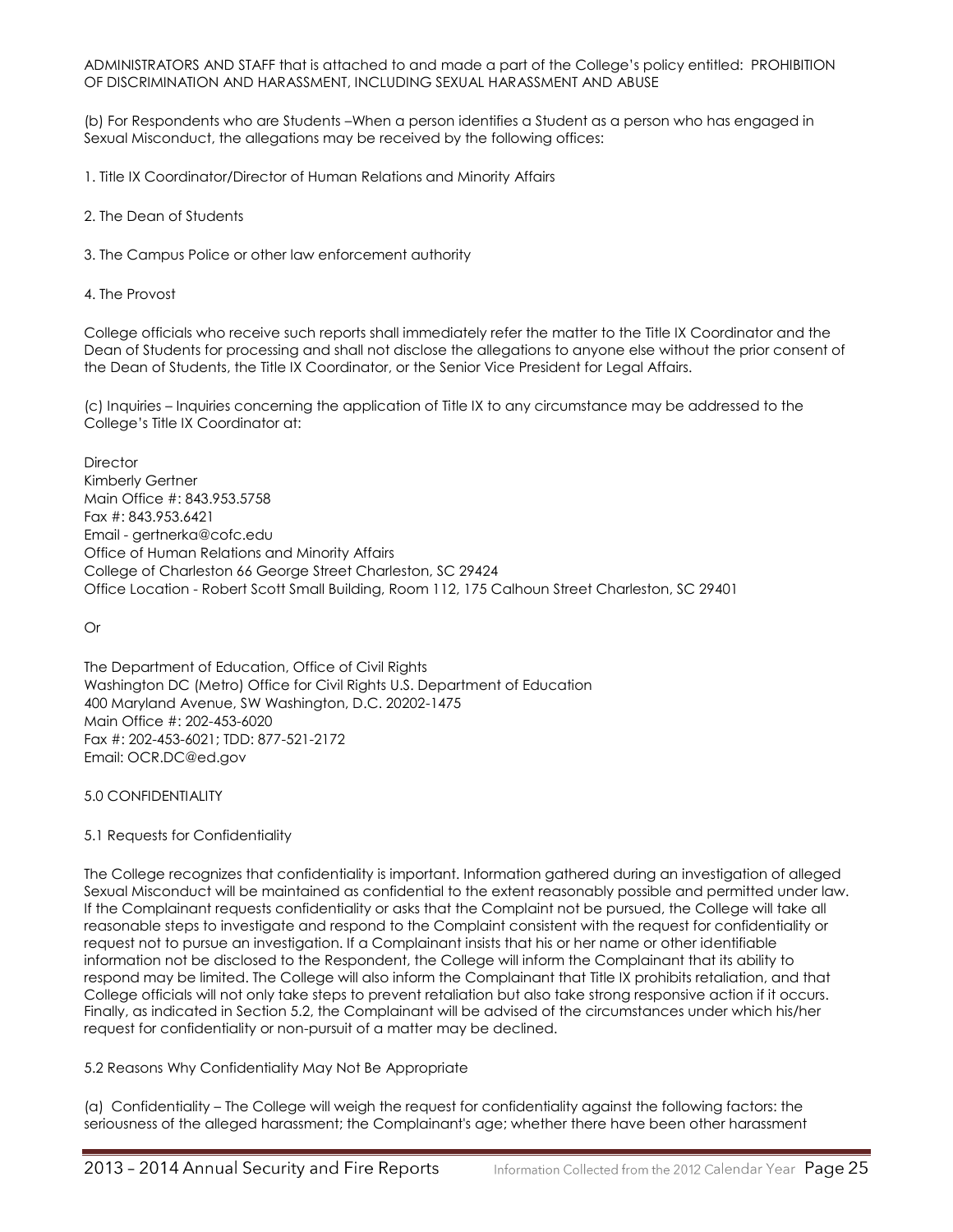Complaints about the same individual; and the Respondent's rights to receive information about the allegations, if the information is maintained by the College as an "education record" under the Family Educational Rights and Privacy Act (FERPA), 20 U.S.C. §1232g; 34 C.F.R. Part 99. The College will inform the Complainant if it cannot ensure confidentiality. In all cases when discrimination or harassment is found, however, the College will take steps to limit the effects of the alleged harassment and prevent its recurrence. Examples of situations when confidentiality will not be maintained include circumstances when the College is required by law to disclose information (i.e., in response to legal process such as a subpoena or when the victim is under 18 years of age) or when disclosure is required by the College's outweighing interest to protect the rights and safety of others. If a Student is unsure of someone's duties and ability to maintain confidentiality, the Student should ask them about confidentiality before discussing a matter.

(b) Investigations – In circumstances when a report of Sexual Misconduct is made, but the Complainant does not wish to pursue the matter, the College reserves the right to investigate the report and take appropriate action under this Policy. The College is likely to make a decision to pursue such a matter if it determines, in the exercise of its discretion, that: (i) the allegations, if true, give reason to believe that the Complainant or other members of the College Community may be at continued risk of victimization and/or that the College may be put at risk of legal liability; and (ii) the Complainant is credible.

(c) Results – If an investigation reveals that discriminatory harassment has occurred, the College will take prompt and effective steps reasonably calculated to end the harassment, eliminate any hostile environment and its effects, and prevent the harassment from recurring. The College will pursue this course of action regardless of whether a student has complained, asked the school to take action, or identified the harassment as a form of discrimination.

## 5.3 Immediate Preliminary Report of Investigation

In order to make evaluations under this Section and to decide if interim action is needed as provided for in Section 8.0, the Title IX Coordinator or the Dean of Students, or her/his designee, may conduct an immediate preliminary investigation into the alleged Sexual Misconduct. If one or more material elements of the Complaint are credible, the matter shall processed further in accordance with this Policy, including the imposition of interim actions as may be appropriate pursuant to Section 8.0. If there is no credible basis to believe any material element of the Complaint, the Complainant shall be advised of the same and shall have the right to appeal the decision to the Executive Vice President for Student Affairs. Such an appeal shall be filed within 5 working days of notification by the investigator and the Executive Vice President shall have an additional 5 working days from the receipt of the appeal to either dismiss the matter or to remand it back to the investigator for further processing under this Policy.

## 6.0 FEDERAL REPORTING OBLIGATIONS

## 6.1 Requirements

As a condition for participating in certain Federal financial assistance programs for student loans and grants, Federal law requires that the College do a number of things to protect the safety of Students and employees. One such requirement deals with the reporting of crime statistics, and another deals with security-related notifications for Students and employees.

## 6.2 Crime Statistics

The College collects, classifies and counts certain types of crimes occurring on or near the College campus and reports such data to the federal government each year. These statistics cover the most recent calendar year, and the 2 preceding calendar years for which data are available. The following criminal offenses, that are first reported to "Campus Security Authorities" or local police agencies, are reported to the Government: (a) murder; (b) sex offenses, forcible or nonforcible; (c) robbery; (d) aggravated assault; (e) burglary; (f) motor vehicle theft; (g) manslaughter; (h) arson; and (i) arrests or persons referred for campus disciplinary action for liquor law violations, drug-related violations, and weapons possession ("Clery Act Crimes"). With crimes involving bodily injury to any person, in which the victim is intentionally selected because of the actual or perceived race, gender, religion, sexual orientation, ethnicity, or disability of the victim that are reported to Campus Security Authorities or local police agencies, such data is also collected and reported according to category of prejudice. When reporting these statistics the College does not provide the federal government with the identity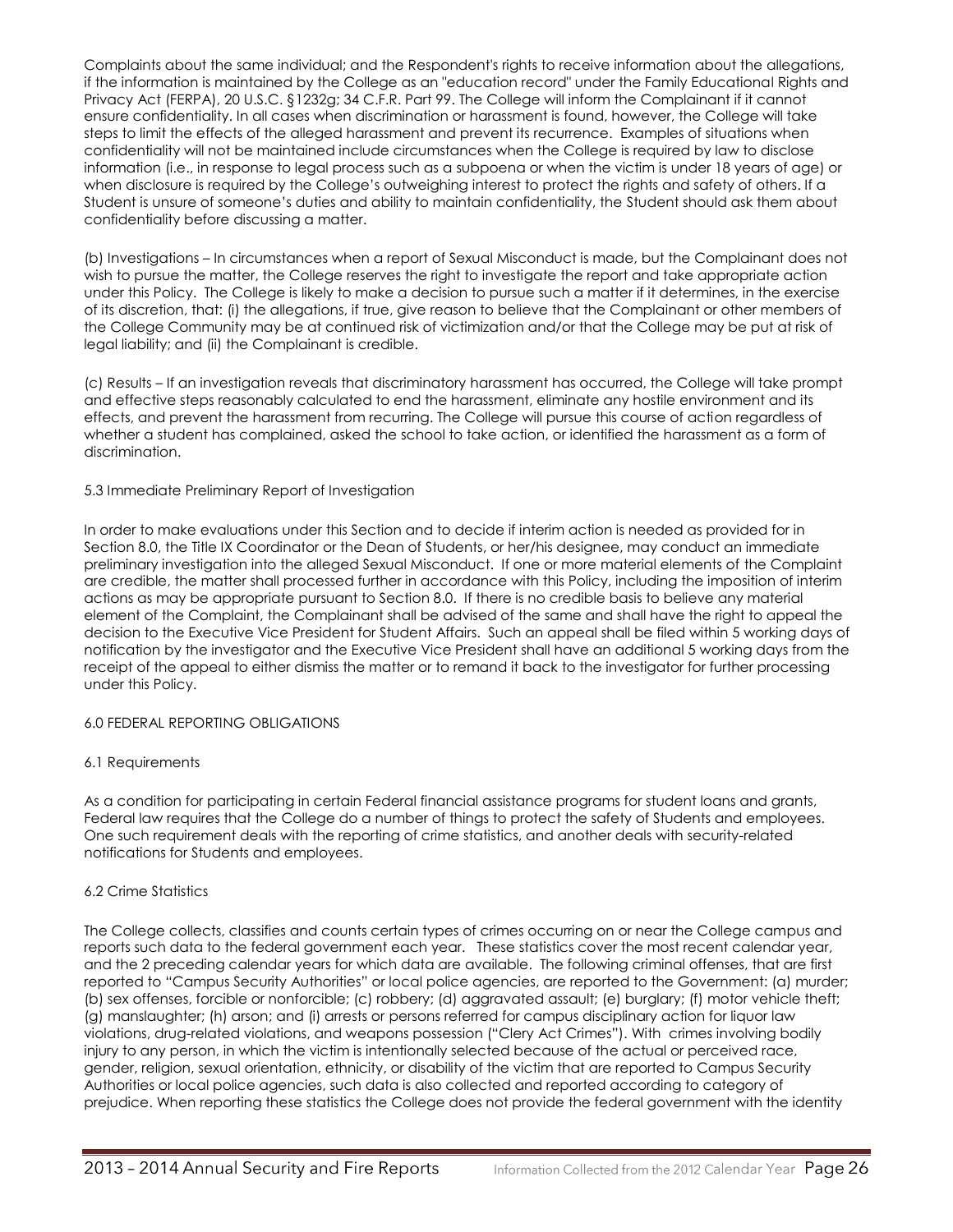of the victims of these crimes.

6.2.1 Each year the College will publish an annual security report containing safety- and security-related policy statements and crime statistics and will make such report available to all current Students and employees, as well as, the public. The reports for the most recent three years can be found at: http://Studentaffairs.cofc.edu/annual-security/index.php

## 6.3 Timely Warnings

(a) Continuing Threats – To provide the College Community with information necessary to make informed decisions about their safety, the College will issue a timely warning for any Clery Act crime that represents an ongoing threat to the safety of Students or employees. The College will issue such a notice in a manner that is timely and will aid in the prevention of similar crimes, if such crimes that are -

(1) Clery Act Crimes (see section 6.2 of this Policy);

(2) are reported to a Campus Security Authority; and

(3) considered by the Chief of the College Police Department to represent an ongoing threat to Students and employees.

(b) Alerts and Notices – Depending primarily on the proximity of the crime to the campus the College will issue either a "Campus Alert" (for Clery Act crimes occurring College property and contiguous areas), or a "Community Alert" or "Community Notification" for a Clery Act crime that take place in proximity to the College. The information contained in such a notice will include all material information that would promote safety, such as the topic of the alert, a description of the perpetrator, location, time and date of the crime(s), and other information on what to do to avoid danger or to address the ongoing threat. The decision to issue a Clery Act warning is made by the Chief of Campus Police based on a threat assessment conducted by that Department. The identity of the victim will not be stated in an Alert or Notice.

(c) Exceptions– Clery Act crimes reported to a pastoral or professional counselor need not be reported to a Campus Security Authority.

## 7.0 INVESTIGATIVE AND OTHER PROCEDURES

## 7.1 Right to Pursue Internal Charges During a Criminal Investigation or Prosecution

Generally, the investigation of a Student for alleged Sexual Misconduct will not be postponed if the Complainant and/or Respondent has/have been charged with a crime arising out of an event related to the Complaint. In such a circumstance, the Office of Legal Affairs shall be notified by the Dean of Students of the criminal matter and the Dean will decide, on a case-by-case basis, whether exceptional circumstances exist to warrant delaying the investigation and/or hearing of the matter. The College will respond to and cooperate with law enforcement authorities in such investigations and encourages Students who have been victims of sexual assaults to report those matters to law enforcement authorities as soon as practicable.

## 7.2 Standards for Culpability

A preponderance of the evidence is the standard adopted by this Policy to determine if a Student has engaged in Sexual Misconduct. A preponderance of the evidence means that credible information shows it is "more likely than not" that the Respondent violated this policy. Because the standard of evidence for the conviction of a crime ("beyond a reasonable doubt") is different from the standard used to determine a violation of this Policy ("a preponderance of the evidence"), the outcome of a police investigations or criminal trial is not determinative of whether alleged Sexual Misconduct violates this Policy. Therefore, conduct may constitute Sexual Misconduct under this Policy even if law enforcement authorities lack sufficient evidence of a crime and decline to prosecute.

# 7.3 Right to Pursue Internal College Action

Regardless of whether a Complainant elects to file a criminal complaint or initiate a civil law suit, the Complaint is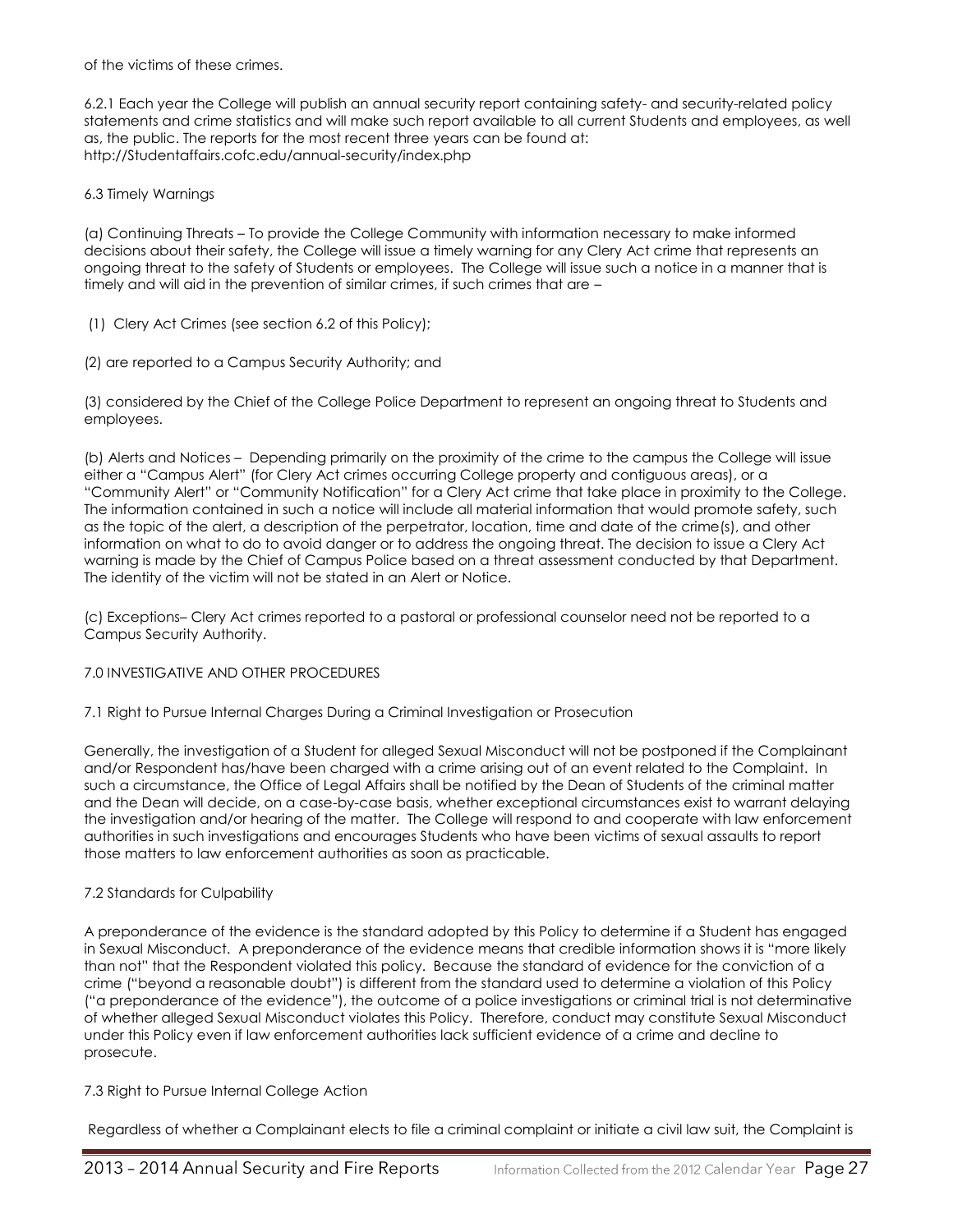entitled to pursue internal College procedures to investigate allegations of Sexual Misconduct and to receive appropriate remedial actions and remedies by the College that may be warranted under the circumstances.

## 7.4 Applicable Investigative Procedures

In Complaints of Sexual Misconduct when the alleged wrongdoer (Respondent) is other than a Student, the matter shall be investigated and resolved in accordance with the College policy entitled: PROHIBITION OF DISCRIMINATION AND HARASSMENT, INCLUDING SEXUAL HARASSMENT AND ABUSE. In Complaints when the Respondent is a Student, the matter and the shall be investigated and resolved in accordance with this Policy and the College's procedures for resolving violations of the STUDENT CODE OF CONDUCT.

## 7.5 Basic Requirements of All Internal Investigatory Processes and Hearings

Throughout any College's investigation of a violation of this Policy, including at any hearing, the Complainant and the Respondent will have equal rights with respect to calling witnesses, presenting evidence, timely reviewing evidence (including the statement of the other Parties), and having an attorney or other counselor in attendance at the proceedings for purposes other than addressing the Board or the Hearing Officer. Under no circumstances will one Party be permitted to directly cross examine another Party. Throughout the process both the Complainant and the Respondent are to be treated with dignity and respect. The College will maintain documentation of all proceedings which may include written findings of facts, transcripts, or audio recordings. Such records shall be maintained for at least one year after all appeals have been finally decided, or the right to appeal has been exhausted.

## 7.6 Reporting Sexual Harassment/Abuse When the Student is the Alleged Wrongful Actor

The College will accept Complaints of Sexual Misconduct from any member of the College Community or from any other person who believes that a violation of this Policy may have occurred on College Property, or during the conduct of a College Program or Activity regardless of the location of that Program or Activity, or on other than College Property if there is any allegation that the off-campus misconduct may result in sexual misconduct on College Property. If the Respondent was a Student at the time of the alleged Sexual Misconduct, there is no time limit to invoking the protections and processes available under this Policy. Nevertheless, Students are encouraged to report alleged Sexual Misconduct immediately in order to maximize the College's ability to obtain evidence and conduct a prompt, thorough, impartial and reliable investigation. Once the College becomes aware of Sexual Misconduct it will take immediate steps to end the harassment, prevent its recurrence, and to address its effects.

# 7.7 Duty to Report

Any member of the College Community who reasonably believes that s/he has experienced or witnessed any form of sexual misconduct, harassment or abuse proscribed by this Policy has a responsibility to report the situation immediately to one of the persons listed in the Section 4.0. A member of the College Community, including Students, who witnesses but fails to report such a situation, may be subject to the immediate consideration of disciplinary or other remedial action if the failure to report has placed a member of the College Community at risk of harm or the College at risk of legal liability. The nature and extent of the action taken, if any, will depend on the following factors: (a) the severity of the circumstances observed; (b) the position/status of the person who observed the incident; (c) the position/status of the observed victim and observed violator; and (d) the consequences of the failure to report or the failure to report in a timely manner.

## 7.8 Additional Duty in Reporting Child Abuse

South Carolina law requires certain persons to report Child Neglect or Abuse as it affects Students and others younger than age 16, even when it occurs outside the College.

Among other designated persons, South Carolina law requires that schoolteachers, counselors, healthcare clinicians, substance abuse treatment staff, childcare workers in any day care center, police or law enforcement officers, and computer technicians, who have reasonable cause to believe that a child's physical or mental health or welfare has been or may be adversely affected by Abuse or Neglect, as defined by state law, are to immediately report it to the local Department of Social Services or other proper law enforcement agency.

A faculty or staff member who suspects or has any concern regarding Child Abuse or Neglect may report this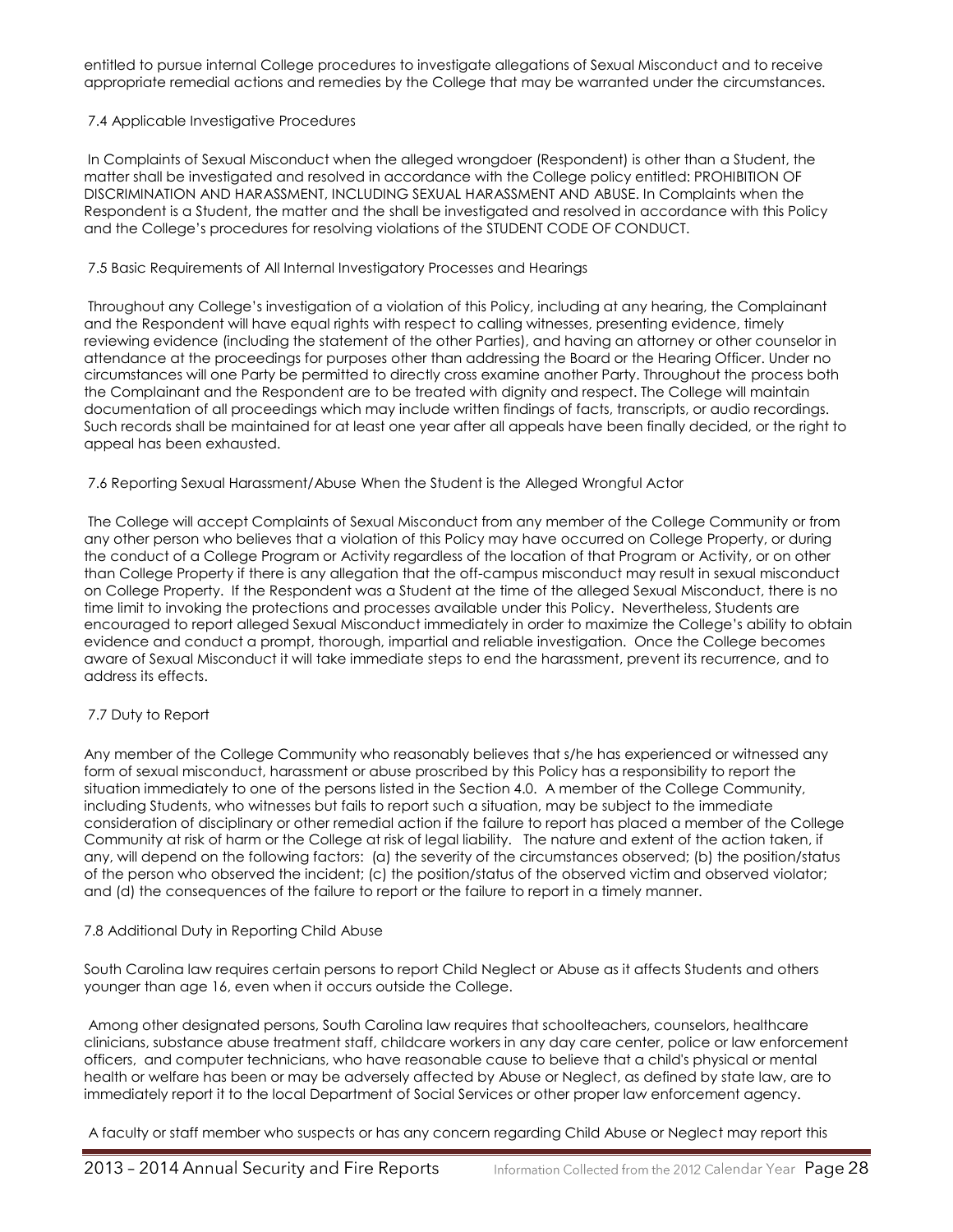information promptly to his/her Department Head, Director of Human Relations and Minority Affairs, the Dean of Students, the Campus Police or other law enforcement authority, the Provost, or the Senior Vice President for Legal Affairs. College officials who receive such reports shall consult with the Office of Legal Affairs and the College's Chief of Police who will determine the College's duty under the circumstances and, if determined appropriate, will assist in contacting the proper external authorities.

A faculty member or member of the administration who has reason to suspect abuse or neglect and fails to report it is subject to prosecution; however, the person making the report based on valid suspicion and concern is protected by law from both civil and criminal retaliation.

## 7.9 Effect on the Graduating Respondents

When the accused Respondent is a degree candidate who is anticipated to graduate within the academic year, the Complainant shall consult with the Dean of Student's Office concerning the Respondent Student's intended date of graduation. In no event will the College allow an impending graduation to unduly delay its resolution of a Complaint under this Policy. The conferral of a degree may, therefore, be delayed, if appropriate under the circumstances, until a Sexual Misconduct charge is resolved.

## 7.10 Conditional Amnesty for Alcohol Use

In deference to its compelling interest to end Sexual Misconduct, the College has elected not to pursue any related alcohol use/possession violations against a Student who claims to be a victim of Sexual Misconduct or against Students named as a Respondent, or Students who are witnesses or reporters, as may be appropriate under the circumstances.

# 7.11 Initial Meetings

Prior to the conduct of an initial investigation as described in section 5.3, the Dean of Students or designee shall have an initial meeting with the Complainant as soon after the Complaint is filed as is practicable. The purpose of that meeting shall be to: (a) discuss this Sexual Misconduct Policy; (b) review the availability of assistance for the Complainant such as the Office of Victim Services, Counseling and Substance Abuse Services and Drug Abuse, the Student Health Center and Honor Advisors; (c) discuss the need for interim interventions for the Complainant and Respondent, as provided for in section 8.0; (d) give Notice that retaliation will not be tolerated; and (e) provide a general understanding of the investigation and hearing processes and the affiliated timeline.

## 7.12 Options to Resolve the Complaint

During the initial meeting described in Section 5.1, the Dean of Students will ask the Complainant how she/he wishes to proceed, namely, by formal resolution or by informal resolution (facilitated discussion or mediation with the Respondent). In either event the Dean will determine the name of the accused Student, and the date, location and nature of the alleged sexual misconduct and will ask the Complainant to prepare a written statement. In no event will an alleged sexual assault be appropriate for mediation. In no event will an alleged sexual assault be appropriate for mediation.

# 7.13 Notification and Coordination with Campus Title IX Coordinator

(a) Upon the filing of a Complaint with the Dean of Students, the Dean will notify the Title IX Coordinator and provide the Coordinator a copy of the Complaint. The Dean of Students and the Title IX Coordinator will confer in order to determine whether or not there is a reasonable basis to pursue the allegations. The Title IX Coordinator, after consultation with the Dean of Students, may conduct the immediate preliminary investigation (described in Section 5.3) and any other investigation herself/himself or may appoint one or more investigators (including the Dean of Students) to conduct such investigations (hereinafter the "Investigator"). In cases when the Respondent is a Student, or if there is more than one Respondent, when all Respondents are Students, it is expected that the Dean of Students will be designated as the Investigator.

(b) The Title IX Coordinator shall communicate regularly with the Department of Public Safety and to provide information regarding Title IX requirements.

(c) The Title IX Coordinator, or the Investigator appointed by the Coordinator, shall review all evidence in a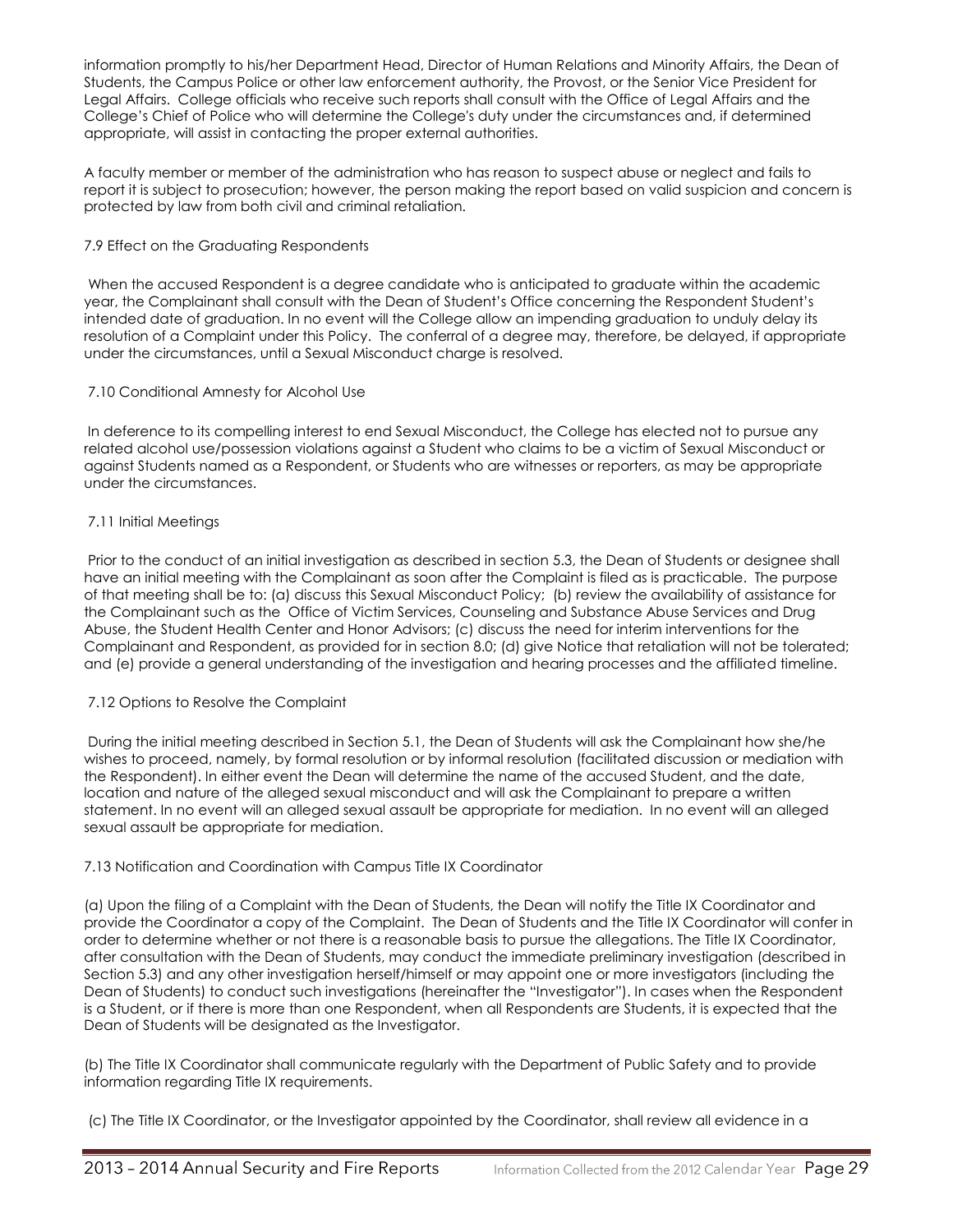sexual harassment or sexual violence case brought before the College's Honor Board to determine whether the Complainant is entitled to a remedy under Title IX that was not available through the Honor Board.

## 8.0 ASSESSMENT FOR IMMEDIATE INTERIM ACTION

## 8.1 Determinations

Whenever there is a Complaint of alleged Sexual Misconduct, the Dean of Students and the Title IX Coordinator will undertake an immediate preliminary investigation (as described in Section 5.3) and, if appropriate, take interim action to support and protect the Complainant and/or the Respondent. To the extent practicable under the circumstances, such actions shall be pre-approved by the Executive Vice President for Student Affairs and the Senior Vice President for Legal Affairs.

8.2 Types of Interim Actions Available

Interim actions include, but are not limited to: Orders of "no contact"

Providing an escort to ensure that the Complainant can move safely between classes and activities

Ensuring that the Complainant and the Respondent do not attend the same classes

Moving the Complainant or Respondent to a different residence hall

Providing counseling services

Providing medical services

Providing academic support services, such as tutoring;

A ban from specific buildings or areas of the campus

Adjustments to academic schedules

Interim suspension and ban from campus

Any other action that the College believes is reasonable and appropriate under the circumstances

A violation of the interim actions by the Complainant or the Respondent will constitute a related offense that may result in the imposition of disciplinary action.

## 9.0 MEDIATION

## 9.1 Informal Resolution

Except as provided for in Section 9.6, mediation is the preferred way to resolve most disputes between members of the College Community. In order for mediation to take place on any Complaint, however, it must be mutually acceptable to both the Respondent and the Complainant. During the mediation, the Investigator meets individually with each Party and with each collectively with both Parties, as appropriate. Understanding the sensitivity surrounding allegations of sexual misconduct, a mediation may not be appropriate in such cases (see also section 9.6 below). Either the Complainant or the Respondent may refuse mediation or, once commenced, end mediation at any time. No adverse inference is to be drawn from any such decision to accept or reject mediation. If a mediated compromise is reached between the Parties, it must be approved by the Investigator and the Executive Vice President for Student Affairs. The Executive Vice President may consult, as appropriate, with affected supervisor(s) and others and shall seek legal advice from the Senior Vice President for Legal Affairs to resolve or discuss legal issues.

## 9.2 Non-Disclosure

In order to promote honest, direct communication, information disclosed during Informal Resolutions shall remain confidential, except when disclosure may be required by law or is necessary to discharge a legal or ethical responsibility of the College.

# 9.3 Mediated Agreements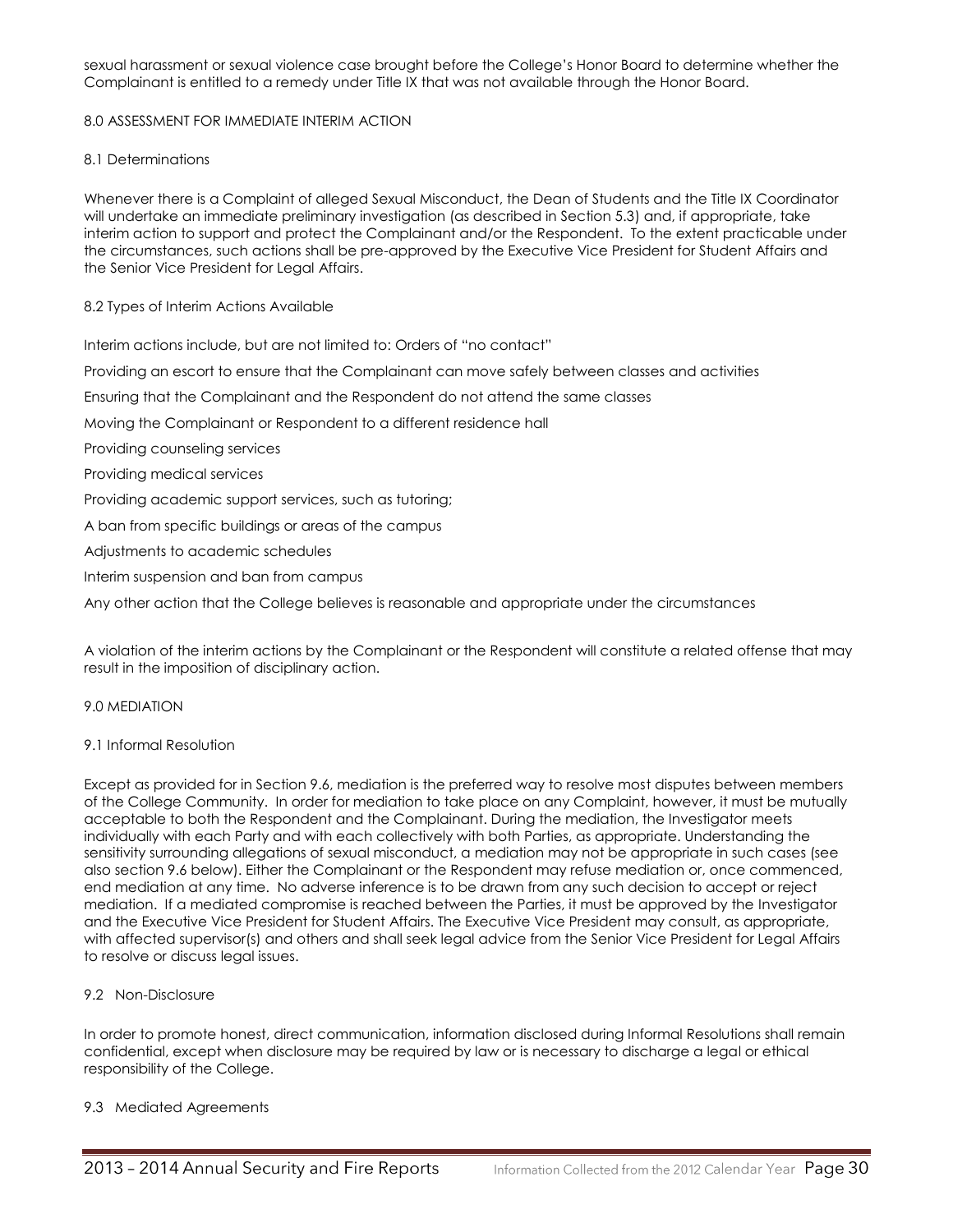All mediated agreements shall be reduced to writing and a copy shall be given to both the Complainant and the Respondent. A copy of the agreement shall also be maintained in the Office of the Dean of Students.

## 9.4 Consequences of a Breach of the Agreement

If there is a breach of the mediated agreement by either Parties the College may, in the exercise of its reasonable discretion, discipline the breaching Parties and/or declare the agreement null and void and of no force or effect and reinstate the Complaint.

## 9.5 Time Limitations

If a negotiated agreement cannot be reached within 30 days from the first mediation session, the matter shall be referred for formal investigation under Section 10.0.

9.6 Inappropriate Circumstances for Mediation

The College will not agree to any mediated solution to a Complaint, despite the wishes of the Parties, when it has reason to believe that:

(a) A sexual assault or any other form of violence has taken place;

(b) The Complainant and the Respondent are so diametrically adverse in positions or have such conflicting views that resolution by mediation seems unlikely;

(c) There is an unreasonable risk of violence or intimidation by one Parties against the other;

(d) The Respondent has been charged with a crime arising out of the event giving rise to the Complaint; or

(e) For other good cause shown, in the best interest of the Parties, as determined in the discretion of the Investigator.

## 9.7 No Mediation or Unsuccessful Mediations

If mediation is not feasible or appropriate under the circumstances, or if not successful within a reasonable period of time (as provided for in Section 9.5), the Investigator is to commence a formal investigation.

## 10.0 FORMAL INVESTIGATION

#### 10.1 Commencement

The Investigator shall first identify all provisions of this Policy that may have been violated if the allegations made by the Complainant prove more likely true than not true. Only those allegations that would, if true, constitute a violation of this Policy should be investigated; and only evidence that tends to prove or disprove such allegations shall be considered relevant to the investigation. If the Investigator reasonably determines that even if all allegations prove true there would be no violation of this Policy, the matter shall not be investigated. In that event the Complainant shall be advised of the same and shall have the right to appeal the decision of the Investigator to the Executive Vice President for Student Affairs. Such an appeal shall be filed within 5 working days of notification by the Investigator and the Executive Vice President shall have an additional 5 working days from the receipt of the appeal to either dismiss the matter or to remand it back to the Investigator for further processing under this Policy.

## 10.2 Notice

Except as provided in this Section 10.2, the Investigator is to notify the Respondent, in writing, that allegations have been made against him/her and the nature of the allegations. This Policy shall be cited and the Respondent shall be informed that retaliation in any form against the Complainant or an actual or potential witness is strictly prohibited. The Respondent shall also be notified that s/he will have an opportunity to address the allegations and to submit evidence on his/her own behalf. In exceptional cases, notification of the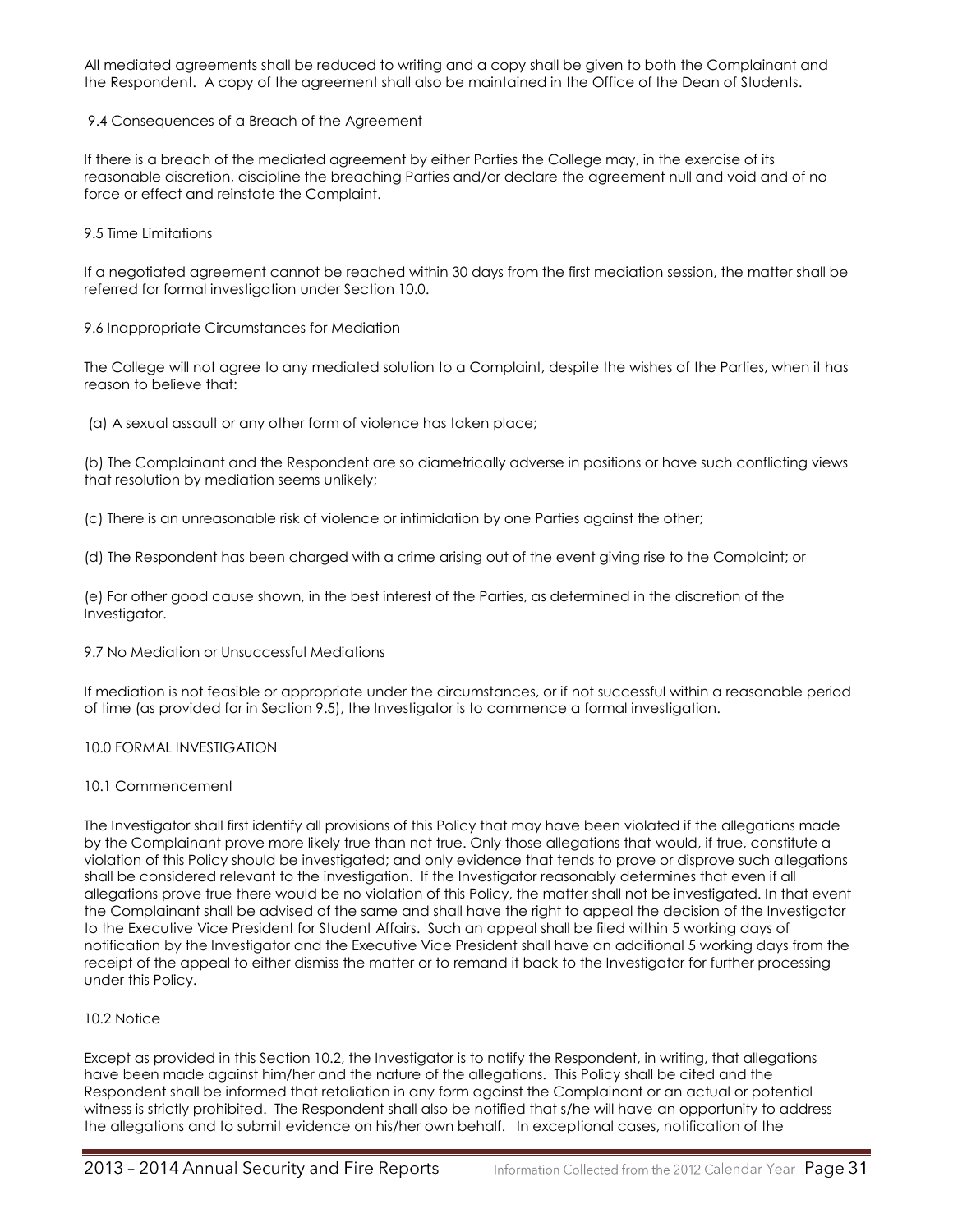Respondent may be delayed if the Investigator determines that such notification may put the Complainant or a witness at risk or impede the investigation.

10.2.1 If the matter is to be heard and decided by the Honor Board or by a single Hearing Officer, the Dean of Students, or the Title IX Coordinator as the case may be, shall submit to the Honor Board the Preliminary Report of Investigation (as prepared pursuant to section 10.4) and a pre-hearing report that summarizes the allegations, the defenses asserted, and the material facts that would tend to prove or disprove the allegations. Such Preliminary Report of Investigation and pre-hearing report shall be used by the Board to prepare for its hearing and to acquaint itself with the relevant issues to be decided.

## 10.3 Decisional Authority

(a) Hearing Board – For complaints of sexual misconduct, the Honor Board shall be made up faculty/staff and students who have received training on the policy and procedures regarding Complaints of Sexual Misconduct. The Honor Board shall be considered the Decisional Authority, subject to such reviews by the Executive Vice President for Student Affairs as provided for in Section 16.0.

(b) Hearing Officer – A Hearing Officer may only be used in lieu of Honor's Board if both the Complainant and the Respondent agree to the use of a Hearing Officer. Both Parties shall be informed that in the event of a Hearing Officer that Officer may also conduct the investigation as well as render the decision. For complaints that are heard by a Hearing Officer, that Officer shall be considered the Decisional Authority, subject to such reviews by the Executive Vice President for Student Affairs as provided for in Section 16.0.

(c) Authority of the Decisional Authority – The Decisional Authority may: (i) sustain all or some of the charges and determine the culpability of any Parties; (ii) impose or recommend the imposition of sanctions; (iii) find one or more of the charges not sustained by the evidence and dismiss such charges; and/or (iv) remand the matter for more investigation by the appropriate Investigator.

## 10.4 Evidence and the Role of Legal Counsel

The following principles shall apply with respect to any investigation, whether conducted by an Investigator and regardless of who may be acting as the Decisional Authority:

(a) Fact Gathering – To the extent reasonably practicable under the circumstances, there shall be interviews of the Complainant, the Respondent and other witnesses, the examination of written statements from the Parties, the review of all relevant documents, and the consideration of any other evidence that would tend to prove or disprove the material factual allegations. Executive Vice Presidents are to take reasonable measures to assure that the Investigator and the Decisional Authority have access to witnesses, documents, and such other evidence as may be reasonably necessary under the circumstances to discover and consider relevant facts. Interviewers shall make notes of all interviews conducted as part of the investigation if not otherwise recorded in a transcript of a hearing.

b) Legal Counsel – Witnesses, including the Complainant and the Respondent, may have legal counsel present at interviews or at a hearing, but counsel may not participate in the interview or hearing (that is, answer questions for, or ask questions on behalf of, their clients or make statements) and may be asked to leave the interview site if disruptive or causing an unreasonable delay in the conduct of the interview or hearing. Prior to any such interview with counsel in attendance, the Dean of Students shall notify the Senior Vice President of Legal Affairs and afford the Senior Vice President the opportunity to attend the interview or proceedings.

(c) No Inference – A negative inference may not be drawn by the Complainant's or Respondent's decision not to provide a statement or give an interview. In such event, the matter will be decided without the benefit of such participation.

(d) Consequences for Interference – A member of the College Community who interferes with an investigation or hearing conducted under this Policy shall be subject to disciplinary action up to and including termination or expulsion, depending on the frequency or seriousness of the offense.

(e) Opportunity to Respond – The Respondent must be given a meaningful opportunity, at a meaningful time, to respond to the allegations in the Complaint and present relevant evidence on his/her behalf during the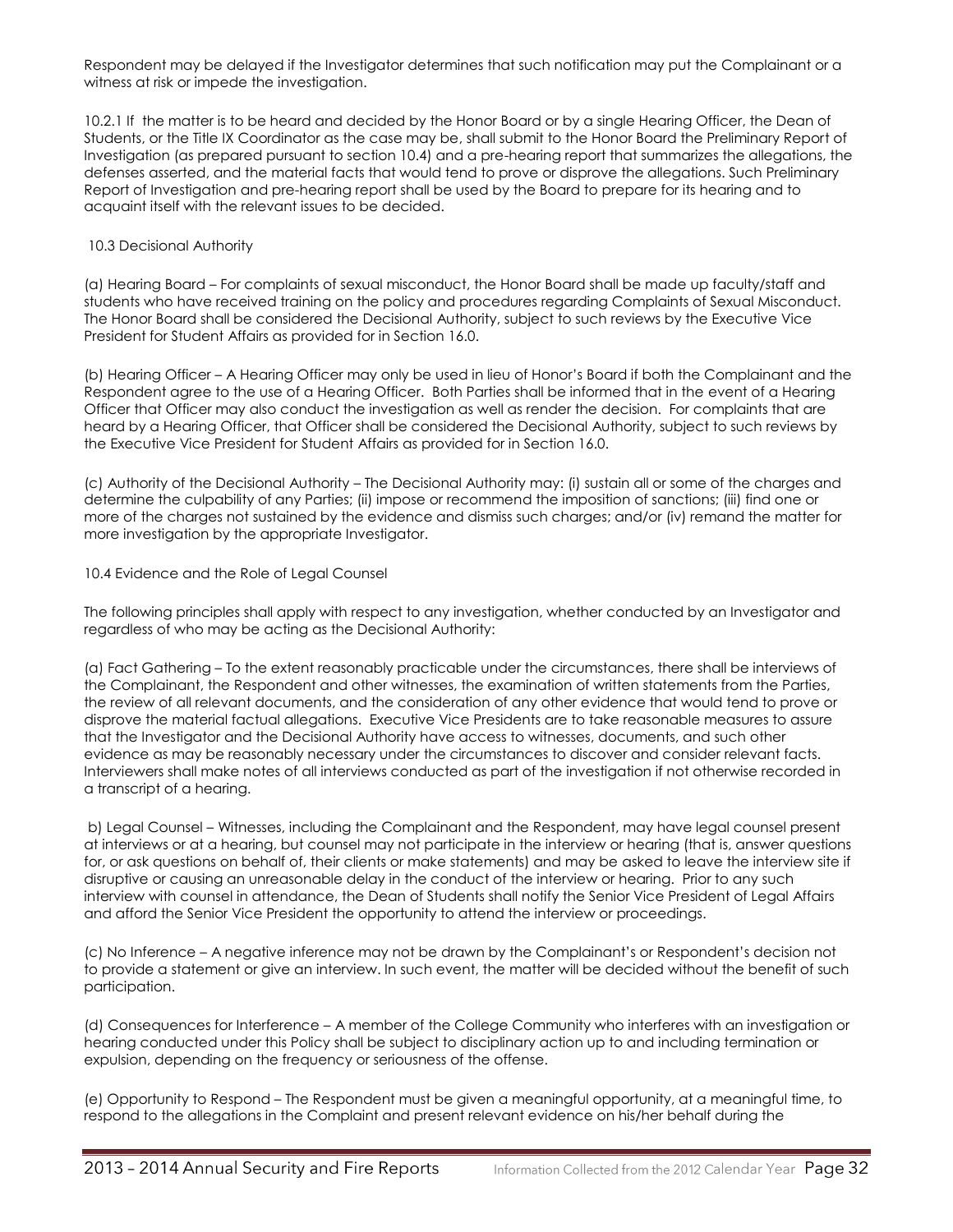## investigation.

## 11.0 HEARING

# 11.1 Pre-Hearing

The Chair of the Honor Board or Hearing Officer will schedule a pre-hearing meeting prior to the hearing date. At the meeting the Chair or Officer will review hearing procedures with the Parties, separately or jointly. The Chair or Officer will also review the Complaint of alleged Sexual Misconduct (and related misconduct, if applicable), and review the Parties' respective lists of proposed witnesses to assist them in eliminating duplicative or non-relevant statements or other information.

## 11.2 Exchange of Information

The Parties will provide the Chair or Officer with a list of witnesses they wish the College to call, and copies of documents and a description of any other information they propose to enter into the record and present at the hearing. Unless for good cause shown, the witness lists, documents and other information must be submitted at least five business days prior to the hearing. In the absence of good cause (such as impeachment of a newly asserted allegation), as determined by the Chair or Officer in the exercise of his or her sole discretion, the Parties may not introduce witnesses, documents or other information at the hearing that were previously undisclosed.

# 11.3 Modification of the Proceedings

The College reserves the right, acting through the Chair of the Honor Board or Hearing Officer, to add to or modify the alleged violations of this Policy and to add witnesses to the witness lists at the pre-hearing meeting and/or at the hearing in order to conform to the evidence, provided that, both the Complainant and the Respondent have an equitable opportunity at a meaningful time to respond to such additions or modifications.

## 11.4 Notification of Any Special Arrangements for Hearing

Absent a showing of good cause, special needs regarding the hearing room set-up shall be communicated to the Chair of the Honor Board/Hearing Officer and the Dean of Students at least two working days before the scheduled hearing. After review, the Dean will ask the Decisional Authority, as appropriate, to accommodate concerns for the personal safety, well-being, and/or apprehensions of the Complainant, Respondent, and/or other witnesses during the hearing. Among other accommodations this may include using a visual screen, or by permitting participation by telephone, videophone, Skype®, audio tape, written statement, and/or other means appropriate to the circumstances that do not violate principles of fundamental fairness for all concerned.

# 11.5 Challenges

A Party desiring to challenge the participation of any Honor Board member for cause (such as a conflict of interest) must notify the Board Chair, in writing, within three calendar days of receipt of the Notice of Pre-Hearing, stating the specific reasons for the objection. The Chair will determine whether the challenge has merit and may make changes in the Board's composition if such a challenge is warranted under the circumstances.

## 11.6 Persons Admitted To Hearing; Role of Advisors

Both the Respondent and the Complainant may be accompanied at any time during the Complaint resolution process by an advisor. Advisors may not be called as a witness by the Party using that advisor and may not participate in the interview or hearing as a representative of that Party (that is, answer questions for, or ask questions on behalf of, their advisee or make statements for the advisee). Advisors may be asked to leave the interview site if disruptive or causing an unreasonable delay in the conduct of the interview or hearing. An attorney may act as an advisor, subject to the limitations stated in Section 10.4(b). A member of the public shall not be admitted to the Hearing as a spectator unless: (a) all Parties first agree; or (b) the spectator is the parent or legal guardian of a Party and that Party is under 18 years of age.

# 11.7 Examination of Evidence

The hearing will not follow a courtroom model and formal rules of evidence will not be observed. The Chair or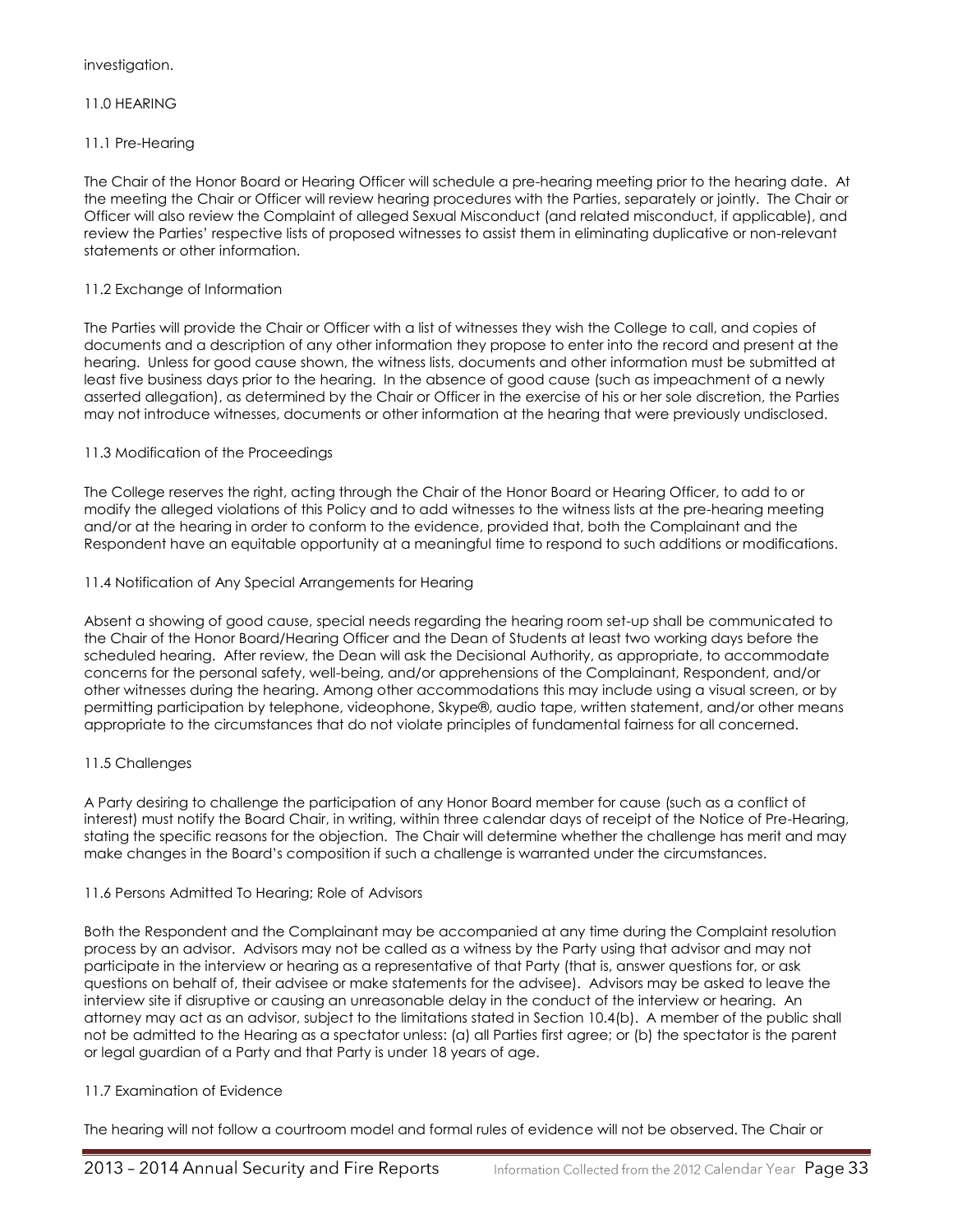Hearing Officer will determine the order of the witnesses and resolve any questions of procedure or relevancy arising during the hearing.

## 11.8 Time Estimates

After a Complaint is filed, or the College elects to investigate a matter, the Investigator shall prepare a schedule that includes dates for the following, as may be applicable to the matter: (a) the Preliminary Interviews; (b) mediation; (c) pre-hearing meeting with the Decisional Authority; (d) the exchange of evidence; (e) the hearing; and (f) finalization of the final Report of Investigation. Except for good cause shown, and taking into account pending workload requirements, other assigned cases, and the complexity of the individual Complaint being investigated, the period of time from the filing of a Complaint, or a College decision to investigate a matter, to the completion of the preliminary Report of Investigation shall not exceed 60 calendar days. The Decisional Authority shall render a decision within 30 calendar days from receipt of the preliminary Report of Investigation.

## 11.9 Operating Procedures

The Executive Vice President of Student Affairs or his/her designee shall adopt such operating procedures for the hearing as maybe appropriate, provided that, such operating procedures are not in conflict with any provision of this Policy or any other College Policy and are available to all Students.

## 11.10 Post Finding

If the Decisional Authority determines that the Respondent Student is responsible for Sexual Misconduct, the Complainant may present the Decisional Authority with a written or verbal statement recommending sanctions and remedies, and a description of how the actions of the Respondent have impacted the Complainant's educational and personal goals. The Respondent will be provided an opportunity to respond to the Impact Statement. The Decisional Authority is not bound by these statements in determining sanctions.

## 12.0 REPORT OF INVESTIGATION AND DETERMINATION

## 12.1 Issuance of a Final Report of Investigation and Determination (the "Report")

Regardless of whether a Complaint is resolved by a Hearing Officer or by the Honor Board, a Final Report of Investigation shall be completed. The content of the Report shall be principally confined to the matters listed in subsections (a) through (f) of this Section 12.1. No legal conclusions are to be presented in the Report as to the applicability of any law, or whether any law was violated; except that, the Report must state that retaliation is a violation of both law and College Policy. The Final Report shall contain at least the following five sections:

- (a) The allegations;
- (b) The applicable policy or policies involved;

(c) The method of investigation, including a list of witness interviewed, documents reviewed and other evidence considered;

- (d) Findings of fact and factual conclusions;
- (e) A determination as to whether the Policy has been violated, and if so, the sanctions to be imposed; and
- (f) Proposed remedies for the Complainant, if appropriate.

## 12.2 The Record

The Final Report and all its exhibits and referenced materials and the electronic transcript of the hearing (if such a hearing was held) shall be the official record of the investigation.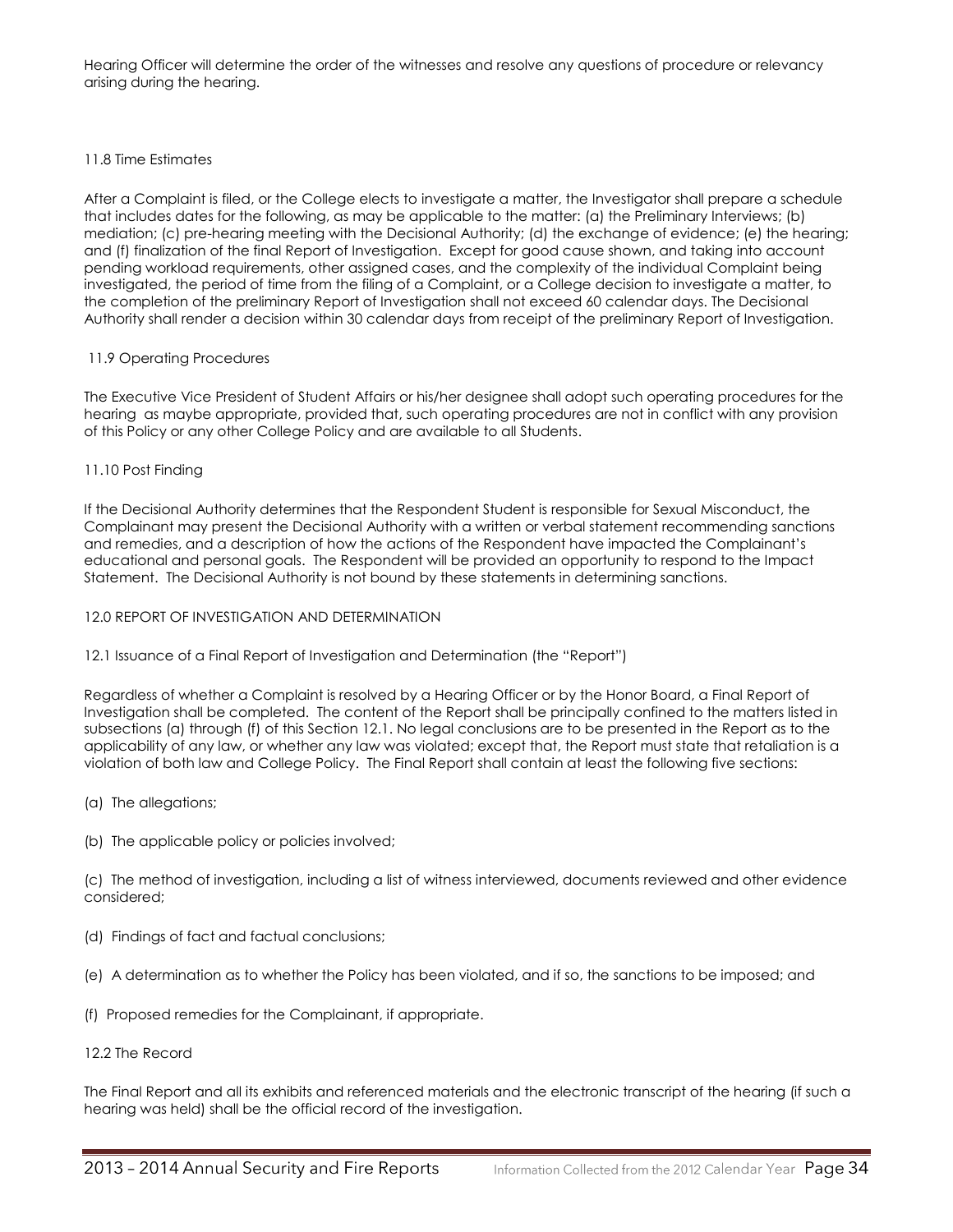## 12.3 Maintenance of the Record

After the investigation has been completed and the determination of the Decisional Authority has been rendered, the official record of the investigation, the preliminary Report of Investigation and the determination of the Decisional Authority shall be maintained in the Office of the Dean of Students. These materials shall be available to: (a) the Complainant and the Respondent, with such redactions as may be required under law; (b) the investigator, the Decisional Authority, and the Office of Legal Affairs; and (c) such third Parties who may have a legal right to access such materials, in whole or in part, as determined by the Senior Vice President for Legal Affairs.

# 13.0 SANCTIONS AND EFFECTIVE DATE

# 13.1 Types of Sanctions and Guidelines

The Decisional Authority is required to consider suspending or expelling any Student found culpable for Sexual Misconduct; however, the Decisional Authority may impose any other sanction that it finds to be fair and proportionate to the violation(s) and the attending circumstances. Other sanctions may include removal from campus housing, deferred suspension, mandatory referral to counseling, and/or disciplinary service. Matters that may be considered when deciding on the appropriate sanctions, include –

(a) The record of past violations of any College Policy, the Honor Code, or government rules, regulations or laws, as well as the nature and severity of such past violations;

(b) The acknowledgement of wrongdoing by and the commitment of the Respondent to conform his/her conduct to acceptable standards in the future;

- (c) Whether alcohol or controlled substances were involved in the incident;
- (d) Whether violence was involved in the incident; and
- (e) If the Respondent Student poses a continuing risk to the Complainant and/or the College Community.

## 13.2 Actions by the Honor's Board

Determination and Sanction decisions made by the Honor Board must be by majority vote of all members of the Board, except that a sanction of expulsion shall be by a unanimous vote of the entire Board. In the event that the Board cannot agree on a sanction after a finding of culpability, the sanction decision shall be made by the Dean of Students.

## 13.3 Timing of Sanctions

Sanctions imposed by a Decisional Authority are not effective until any pending appeal of the finding and/or sanctions is finally resolved by the Executive Vice President for Student Affairs. However, if advisable to protect the safety of the Complainant or the College Community, the Decisional Authority may recommend to the Executive Vice President of Student Affairs that any suspension (or suspension preliminary to an expulsion) be effective immediately pending the exhaustion of appeal rights or a decision on appeal.

## 14.0 REMEDIES FOR THE COMPLAINANT

Depending on the findings of the Decisional Authority, remedies for the Complainant may include, but are not limited to, one or more of the following:

- (a) Providing an escort to ensure that the Complainant can move safely between classes and activities;
- (b) Ensuring that the Complainant and the Respondent do not attend the same classes;
- (c) Moving the Complainant or Respondent to a different residence hall;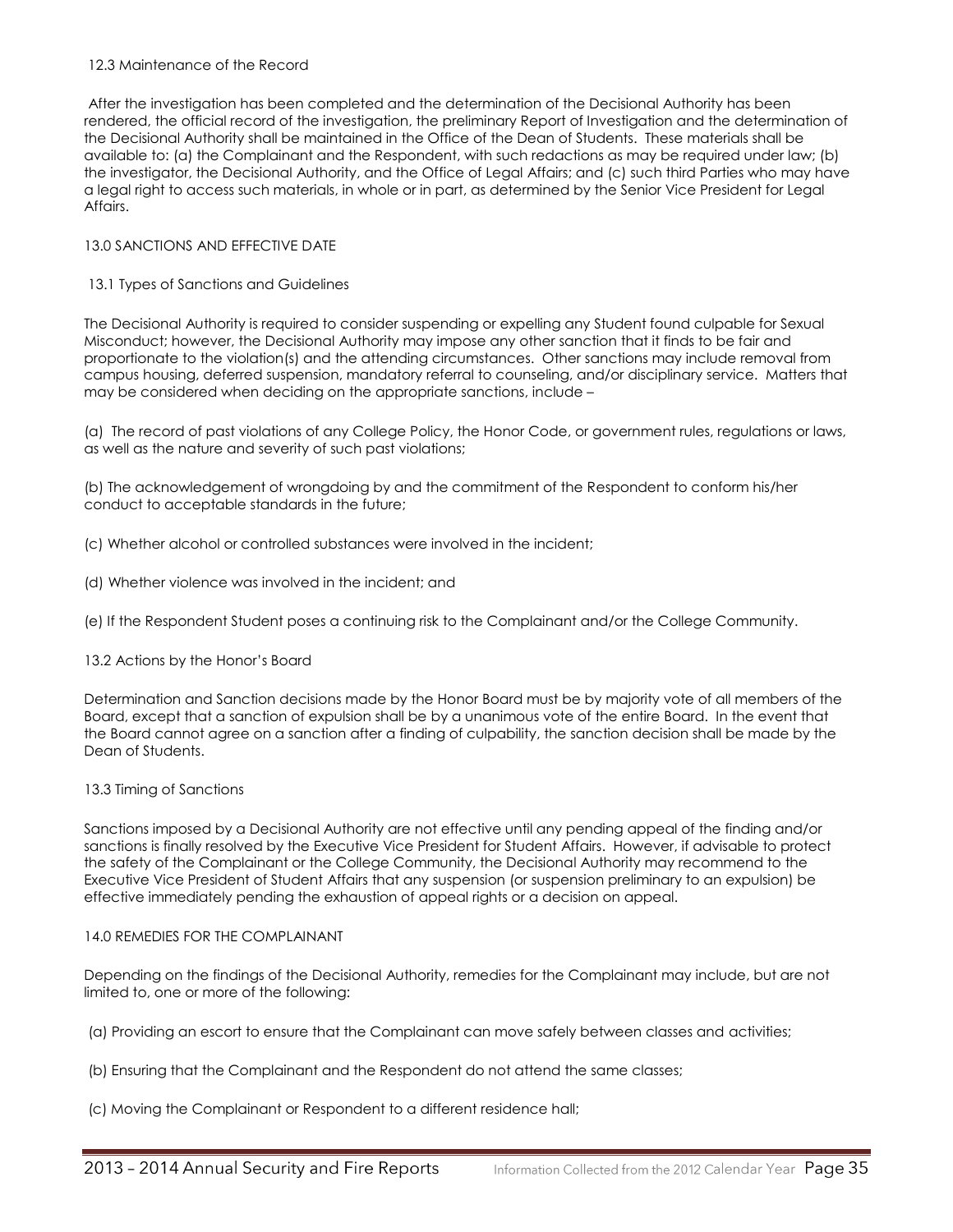(d) Providing counseling services;

(e) Providing medical services;

(f) Providing academic support services, such as tutoring;

(g) Arranging for the Complainant to re-take a course or withdraw from a class without penalty, including ensuring that any changes do not adversely affect the Complainant's academic record; and

(h) Reviewing any disciplinary actions taken against the Complainant to see if there is a causal connection between the harassment and the misconduct that may have resulted in the Complainant being disciplined.

## 15.0 NOTIFICATION OF OUTCOME

Within two working days of a decision by a Decisional Authority on a Complaint, the Office of the Dean of Students will issue two documents to both the Respondent and the Complainant: a determination letter and a memorandum opinion letter. The determination letter will contain the following information: the name of the Respondent Student; whether the Respondent was found in violation or not in violation for specific violations of the Sexual Misconduct Policy and the sanctions, if any, imposed. The memorandum opinion letter will contain all of the information in the determination letter in addition to a summary of the Decisional Authority's rationale for its decision, as well as, a notice of appeal rights. The determination letter, the memorandum opinion letter and the record of proceedings are education records within the meaning of the Family Education Rights and Privacy Act (20 U.S.C. §1232g, 34 C.F.R. Part 99) and may not be disclosed except when disclosure is authorized or required by law or College Policy.

## 16.0 APPEALS

## 16.1 Who May File

The Complainant and the Respondent may each file an appeal. Appeals are to contain the information described in Section 16.2 and shall be filed with the Executive Vice President for Student Affairs (66 George Street, Stern Center, College of Charleston, Charleston, SC 29424 ), with a copy to the Dean of Students (66 George Street, Stern Center, College of Charleston, Charleston, SC 29424 ). The Dean will then notify and provide a copy of the appeal to the other Parties to the proceeding. The non-appealing Parties shall have three days from receipt of the appeal to state his/her position on the appeal with the Executive Vice President for Student Affairs with a copy to the Dean of Students.

## 16.2 Grounds for Appeal

A decision reached or a sanction imposed by a Decisional Authority may be appealed within five (5) working days of the transmittal of the decision to the Parties who is appealing. Such appeals shall be in writing and shall cite the name of the case; the grounds for the appeal and the relief requested. The only grounds that will justify changing or overruling a decision by the official or Honor Board are the following:

(a) There was no reasonable basis in the record for the decision rendered or the sanction imposed;

(b) There was a substantive mistake of procedure that likely influenced the outcome of the proceeding; or

(c) New evidence, sufficient to alter a decision was not brought out in the original hearing, because such evidence was either unavailable or unknown at that time after diligent inquiry by the person appealing.

The Executive Vice President will reach a determination on the appeal within ten (10) working days from the receipt of the appeal. At this stage in the process, the Executive Vice President for Student Affairs' response time may be modified if circumstances dictate. The decision of the Executive Vice President is final.

## 17.0 RETALIATION

The College prohibits adverse treatment of employees or Students for exercising their rights under this Policy. Any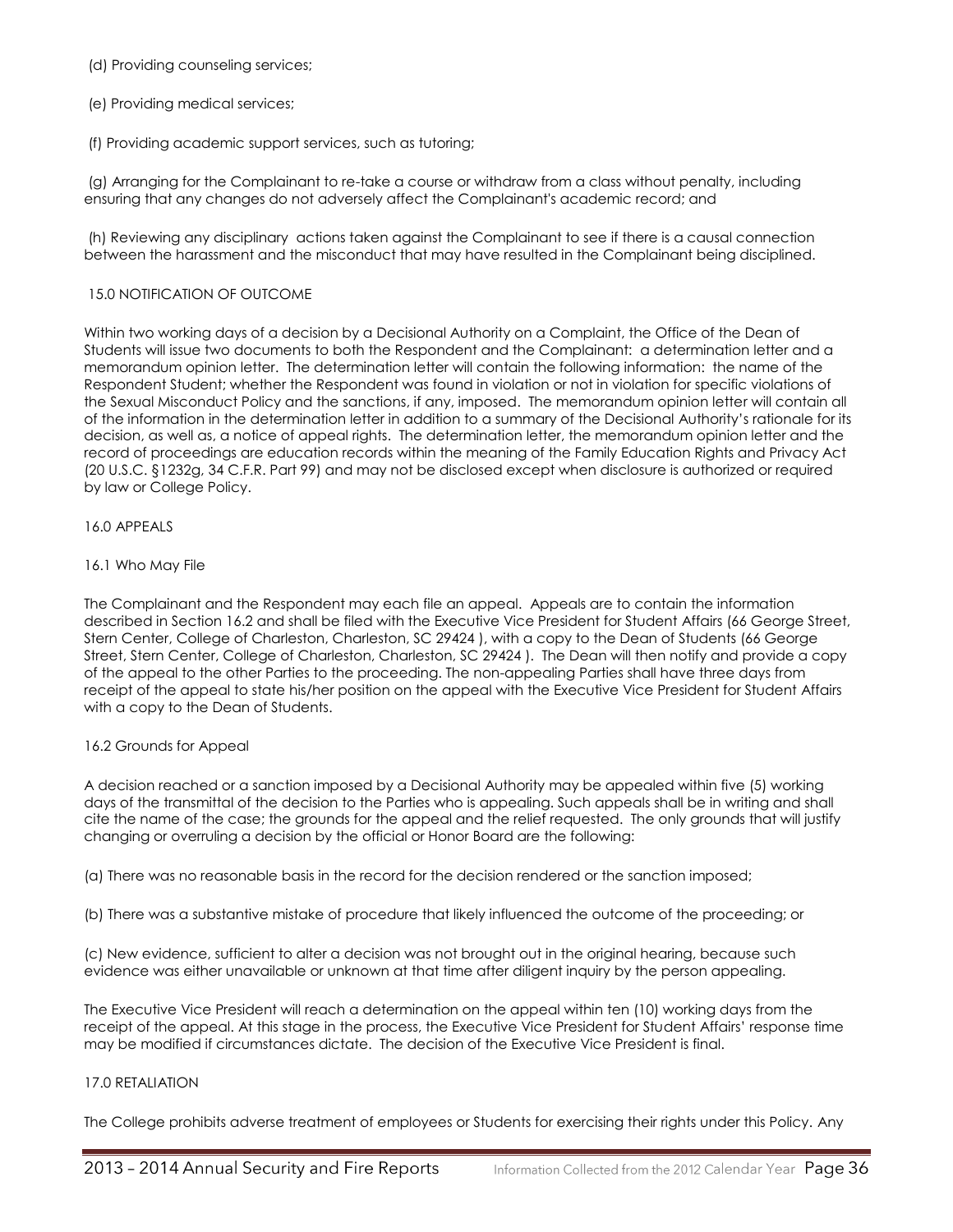good faith report of discrimination and/or harassment, experienced or observed, should be made without fear of retaliation by the College. RETALIATION AGAINST ANY EMPLOYEE OR STUDENT FOR FILING A COMPLAINT OR PARTICIPATING IN AN INVESTIGATION IN GOOD FAITH IS STRICTLY PROHIBITED BY LAW AND THIS POLICY. VIOLATORS WILL BE SUBJECT TO THE IMMEDIATE CONSIDERATION OF DISCIPLINARY AND/OR REMEDIAL ACTION THAT COULD INCLUDE SEPARATION FROM THE COLLEGE.

17. 1 Intentionally making a false report or providing false or materially misleading information during an investigation also constitute grounds for discipline and/or remedial action.

18.0 TRAINING AND EDUCATION

18.1 Training

It is the responsibility of the Executive Vice President for Student Affairs to ensure that all persons within the Division of Student Affairs are appropriately and periodically trained on this Policy.

18.2 Development of Materials and Implementation of Policy

The Title IX Coordinator, in cooperation with the Dean of Students, shall develop materials on sexual harassment and violence that shall be distributed to Students during orientation and upon receipt of Complaints, as well as widely posted throughout College buildings and residence halls. This material shall include:

(a) What constitutes sexual harassment or violence;

- (b) What to do if a Student has been the victim of sexual harassment or violence;
- (c) Contact information for counseling and victim services on and off school grounds;
- (d) How to file a complaint with the College;
- (e) How to contact the school's Title IX Coordinator or the Dean of Students; and

(f) What the College will do to respond to allegations of sexual harassment or violence, including the interim measures that can be taken.

18.3 Committee on Sexual Misconduct

The Executive Vice President shall establish a Committee on Sexual Misconduct. Members of the Committee shall be the Dean of Students, the Title IX Coordinator, the Director of Human Relations, and such other faculty, staff and Students as the Executive Vice President shall decide. The Committee shall identify strategies for ensuring that Students:

(a) Know the College's prohibition against sex discrimination, including sexual harassment and violence;

(b) Recognize sex discrimination, sexual harassment, and sexual violence when they occur;

(c) Understand how and to whom to report any incidents, including any incident that may take place during a Program or Activity conducted overseas or on other than College Property;

(d) Know the connection between alcohol and drug abuse and sexual harassment or violence; and

(e) Feel comfortable that school officials will respond promptly and equitably to reports of sexual harassment or violence.

The Committee shall also consider other steps that clearly communicate that the College does not tolerate sexual harassment and violence and will respond to any incidents and to any Student who reports such incidents. In addition, the Committee may recommend such changes to this Policy as it believes appropriate to ensure that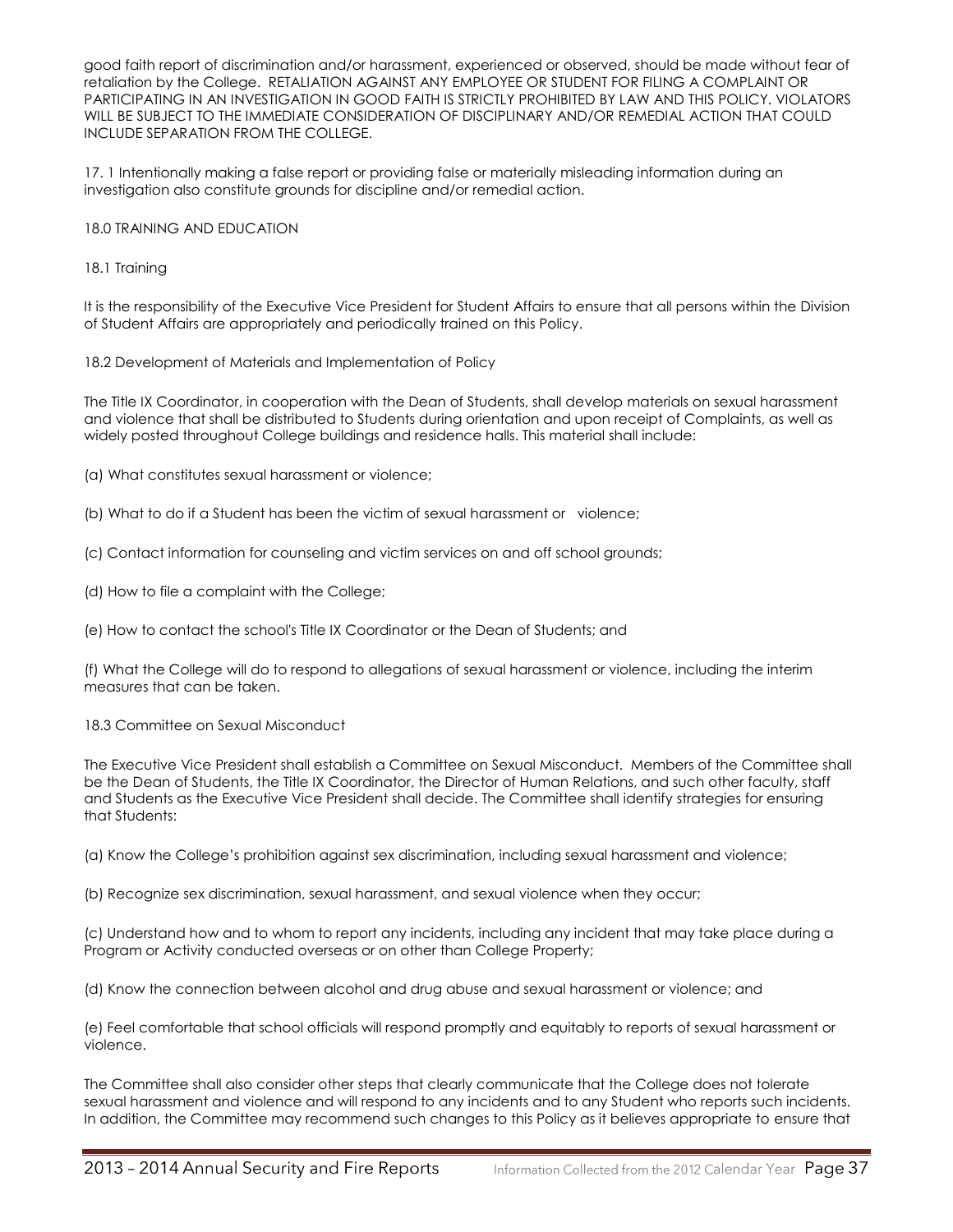the procedures contained herein for resolving Complaints are prompt and equitable.

#### 19.0 RESPONSIBILITY FOR POLICY MAINTENANCE

The Title IX Coordinator, upon consultation with the Dean of Students and the Senior Vice President for Legal Affairs, shall be responsible for the periodic review and maintenance of this Policy. Such reviews shall take place no less frequently than once during each three year period and shall be provided to the President's Executive Team within seven calendar days of completion.

#### 20.0 AMENDMENTS

This Policy and Procedure may be amended at any time in accordance with the Colleges Campus Wide Policy Making Procedures.

APPENDIX 1 SCENARIOS OF SEXUAL MISCONDUCT

#### A. Verbal Sexual Misconduct

A Student repeatedly sends sexually oriented jokes around on an email list s/he created, even when asked to stop, causing one recipient to avoid the sender on campus and in the residence hall in which they both live. 1

An ex-girlfriend widely spreads false stories about her sex life with her former boyfriend to the clear discomfort of the boyfriend, turning him into a social pariah on campus."2

Posting photos of an individual naked without their consent to Facebook, Twitter, a blog, etc. Discussing another individual on social networks in a sexually explicit way. Attaching a caption with a person's name to a sexually explicit photo and sharing that photo and caption through a form of social media.

#### B. Non-Verbal Sexual Misconduct

Explicit sexual pictures are displayed in a professor's office, on the exterior of a residence hall door or on a computer monitor in a public space.

#### D. Coercion

A male student tells female student that he will spread false rumors about her unless she complies with his sexual demands. A male student notices that a female student follows him to his classes regularly; she has also tried to enter his residence hall building improperly; she appears at locations he regularly frequents; and she is seen often observing him from a distance.

#### G. Non-consensual sexual contact

Intentional contact with the breasts, buttock, groin, or genitals, or touching another with any of these body parts. Making another touch you or themselves with or on any of these body parts. Any intentional bodily contact in a sexual manner, though not involving contact with/of/by breasts, buttocks, groin, genitals, mouth or other orifice.

H. Acts of physical aggression, including non-consensual sexual intercourse

Someone putting their finger, tongue, mouth, penis or an object in or on your vagina, when you don't want them to. Someone forcing you to perform oral sex or forcing you to receive oral sex. Someone forcing you to masturbate them.

#### I. Acts of sexual exploitation

Inducing or attempting to induce incapacitation with the intent to rape, sexually assault another Student; nonconsensual video or audio taping of sexual activity; allowing others to observe a personal act of consensual sex without knowledge or consent of the partner; engaging in voyeurism (e.g., Peeping Tom activity); distributing intimate or sexual information about another person without their knowledge or consent; knowingly transmitting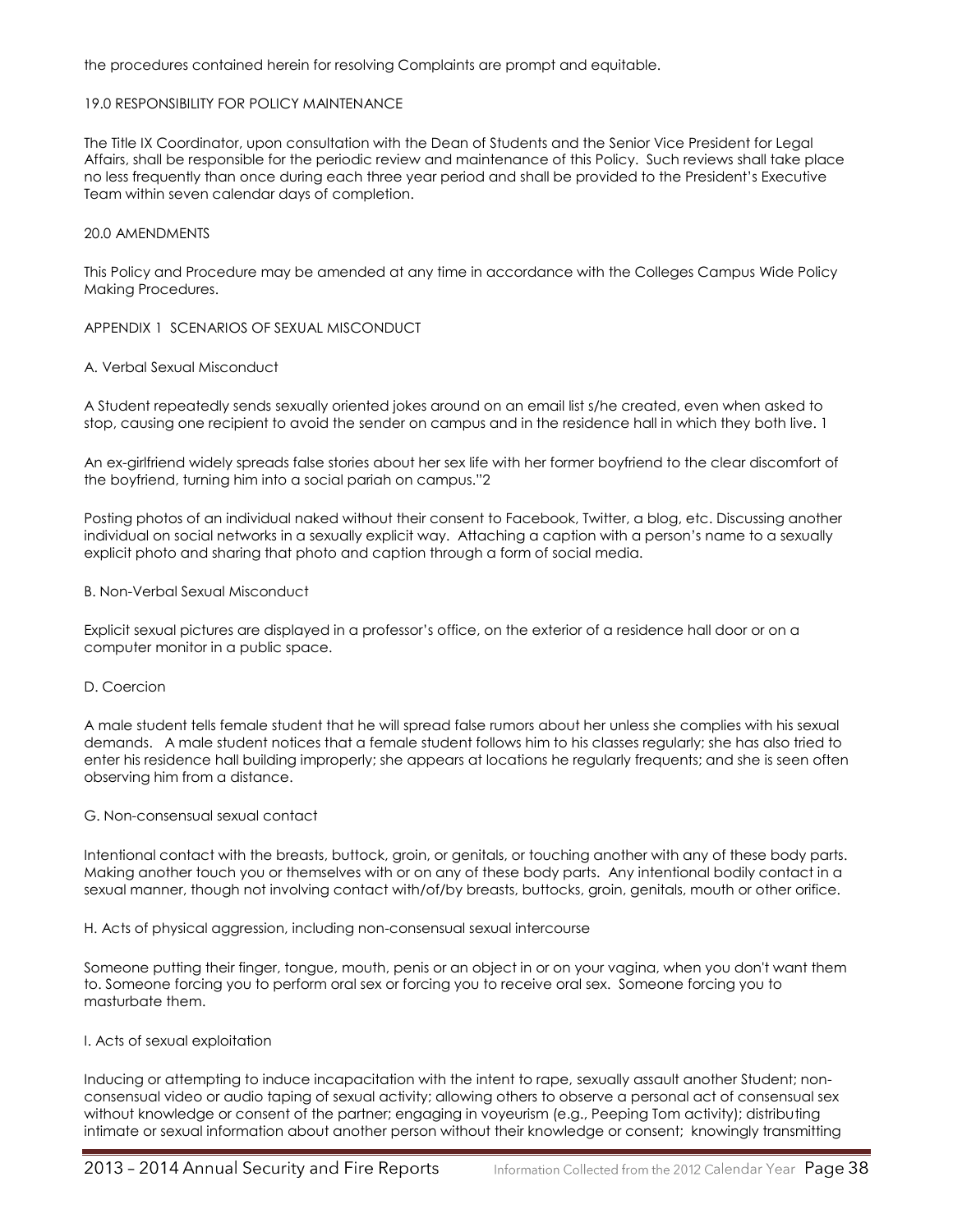an STI or HIV to another Student; prostituting another Student (monetary gain, privilege or power from the sexual activities of another Student); exposing one's genitals in non-consensual circumstances; inducing another to expose their genitals; sexually-based stalking and/or coercion may also be forms of sexual exploitation.

APPENDIX 2

20 USCS § 1681 § 1681. Sex

(a) Prohibition against discrimination; exceptions. No person in the United States shall, on the basis of sex, be excluded from participation in, be denied the benefits of, or be subjected to discrimination under any education program or activity receiving Federal financial assistance, except that:

 (1) Classes of educational institutions subject to prohibition. in regard to admissions to educational institutions, this section shall apply only to institutions of vocational education, professional education, and graduate higher education, and to public institutions of undergraduate higher education;

 (2) Educational institutions commencing planned change in admissions. in regard to admissions to educational institutions, this section shall not apply (A) for one year from the date of enactment of this Act [enacted June 23, 1972], nor for six years after such date in the case of an educational institution which has begun the process of changing from being an institution which admits only Students of one sex to being an institution which admits Students of both sexes, but only if it is carrying out a plan for such a change which is approved by the Commissioner of Education or (B) for seven years from the date an educational institution begins the process of changing from being an institution which admits only Students of only one sex to being an institution which admits Students of both sexes, but only if it is carrying out a plan for such a change which is approved by the Commissioner of Education, whichever is the later;

 (3) Educational institutions of religious organizations with contrary religious tenets. this section shall not apply to an educational institution which is controlled by a religious organization if the application of this subsection would not be consistent with the religious tenets of such organization;

 (4) Educational institutions training individuals for military services or merchant marine. this section shall not apply to an educational institution whose primary purpose is the training of individuals for the military services of the United States, or the merchant marine;

 (5) Public educational institutions with traditional and continuing admissions policy. in regard to admissions this section shall not apply to any public institution of undergraduate higher education which is an institution that traditionally and continually from its establishment has had a policy of admitting only Students of one sex;

 (6) Social fraternities or sororities; voluntary youth service organizations. this section shall not apply to membership practices—

(A) of a social fraternity or social sorority which is exempt from taxation under section 501(a) of the Internal Revenue Code of 1954 [1986] [26 USCS § 501(a)], the active membership of which consists primarily of Students in attendance at an institution of higher education, or

(B) of the Young Men's Christian Association, Young Women's Christian Association, Girl Scouts, Boy Scouts, Camp Fire Girls, and voluntary youth service organizations which are so exempt, the membership of which has traditionally been limited to persons of one sex and principally to persons of less than nineteen years of age;

(7) Boy or Girl conferences. this section shall not apply to--

(A) Any program or activity of the American Legion undertaken in connection with the organization or operation of any Boys State conference, Boys Nation conference, Girls State conference, or Girls Nation conference; or

(B) Any program or activity of any secondary school or educational institution specifically for—

(i) The promotion of any Boys State conference, Boys Nation conference, Girls State conference, or Girls Nation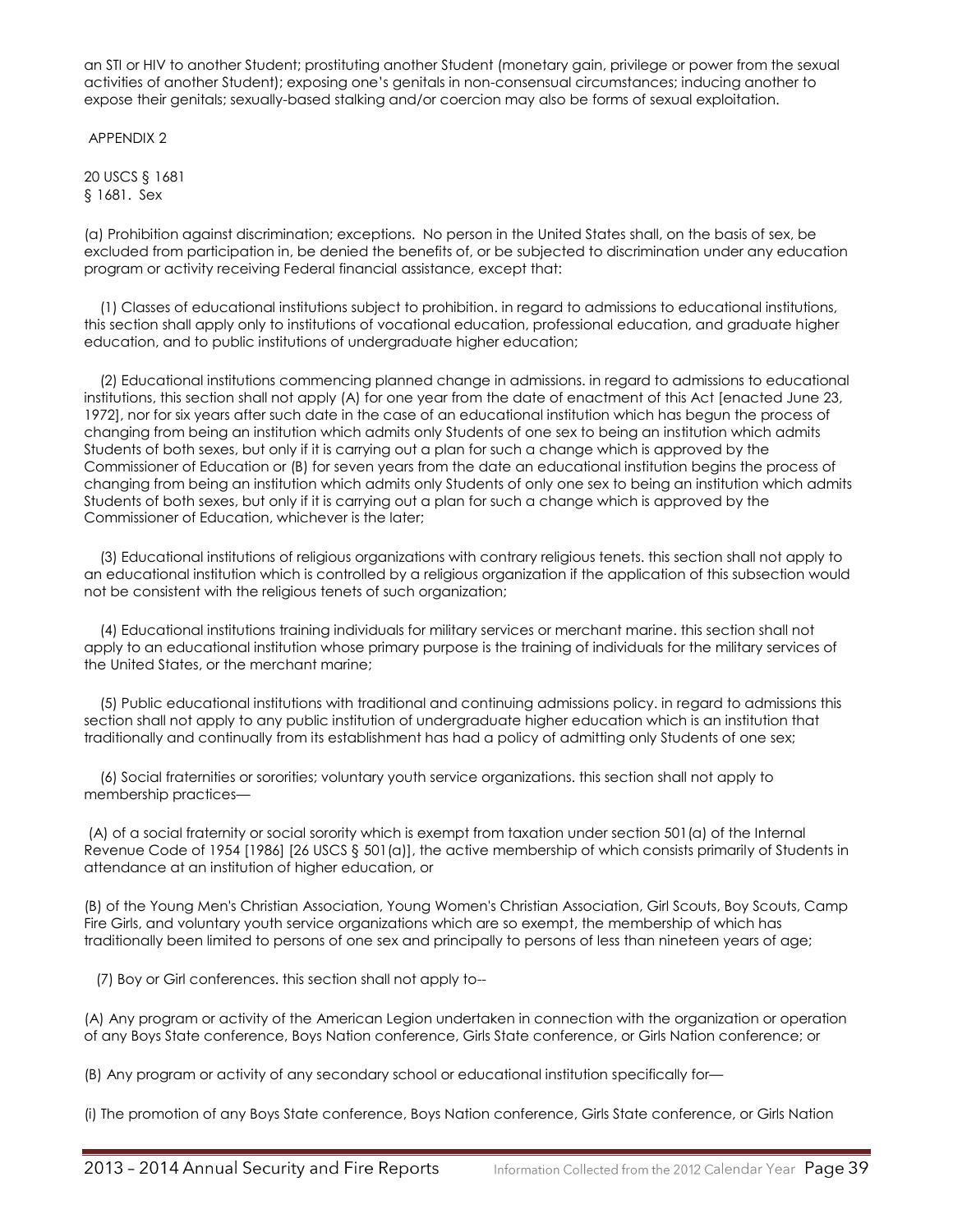(ii) The selection of Students to attend any such conference;

 (8) Father-son or mother-daughter activities at educational institutions. this section shall not preclude father-son or mother-daughter activities at an educational institution, but if such activities are provided for Students of one sex, opportunities for reasonably comparable activities shall be provided for Students of the other sex; and

 (9) Institution of higher education scholarship awards in "beauty" pageants. this section shall not apply with respect to any scholarship or other financial assistance awarded by an institution of higher education to any individual because such individual has received such award in any pageant in which the attainment of such award is based upon a combination of factors related to the personal appearance, poise, and talent of such individual and in which participation is limited to individuals of one sex only, so long as such pageant is in compliance with other nondiscrimination provisions of Federal law.

(b) Preferential or disparate treatment because of imbalance in participation or receipt of Federal benefits; statistical evidence of imbalance. Nothing contained in subsection (a) of this section shall be interpreted to require any educational institution to grant preferential or disparate treatment to the members of one sex on account of an imbalance which may exist with respect to the total number or percentage of persons of that sex participating in or receiving the benefits of any federally supported program or activity, in comparison with the total number or percentage of persons of that sex in any community, State, section, or other area: Provided, That this subsection shall not be construed to prevent the consideration in any hearing or proceeding under this title of statistical evidence tending to show that such an imbalance exists with respect to the participation in, or receipt of the benefits of, any such program or activity by the members of one sex.

(c) "Educational institution" defined. For purposes of this title an educational institution means any public or private preschool, elementary, or secondary school, or any institution of vocational, professional, or higher education, except that in the case of an educational institution composed of more than one school, college, or department which are administratively separate units, such term means each such school, college, or department.

#### **RESOURCES**

While the College of Charleston offers comprehensive victim services, students may choose to utilize service providers within the general community or at the national level. The listing below provides contact information for a variety of services that are available to any victim of sexual assault.

**Please Note: Although the following list offers resource information for both on and off campus, general community service providers do not serve as reporting entities for the College of Charleston Annual Security Report.**

#### **COMMUNITY AND NATIONAL RESOURCE INFORMATION**

#### **Noteworthy Web Addresses**

| <b>Title of Resource</b>                      | <b>Web Address</b>                                                   |
|-----------------------------------------------|----------------------------------------------------------------------|
| Campus Police / Public Safety                 | http://publicsafety.cofc.edu/                                        |
| Office of Victim Services (formerly C.A.R.E.) | http://victimservices.cofc.edu/                                      |
| <b>Timely Warning Alerts</b>                  | http://emergency.cofc.edu/cougaralert/index.php                      |
| Student Handbook                              | http:/studentaffairs.cofc.edu/honor-system/studenthandbook/index.php |
| Rape Abuse and Incest National Network        | www.rainn.org                                                        |
| National Center for Victims of Crime          | www.ncvc.org                                                         |
| Sex Offender Registry                         | http://services.sled.sc.gov/sor/                                     |
| People Against Rape                           | www.peopleagainstrape.org/                                           |

2013 - 2014 Annual Security and Fire Reports

Information Collected from the 2012 Calendar Year Page 40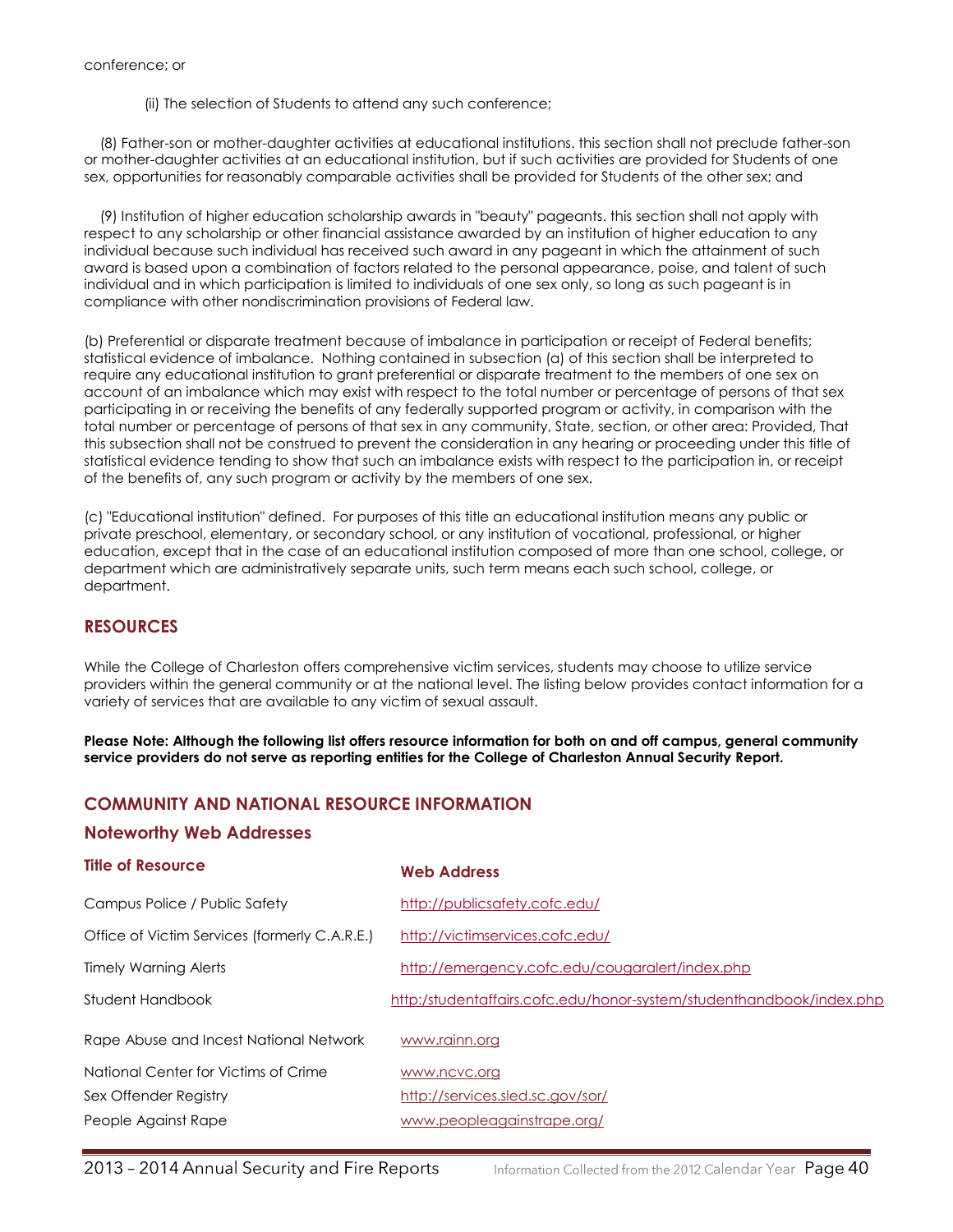| State Office of Victim Assistance                                        | www.govoepp.state.sc.us/sova/ |
|--------------------------------------------------------------------------|-------------------------------|
| South Carolina Victim Assistance Network                                 | www.scvan.org/                |
| South Carolina Coalition Against Domestic<br>Violence and Sexual Assault | www.sccadvasa.org             |

# **Noteworthy Phone Numbers**

| <b>Resource</b>                                                                   | <b>Phone Number</b> |
|-----------------------------------------------------------------------------------|---------------------|
|                                                                                   |                     |
| Campus Police/Public Safety Emergency                                             | 843.953.5611        |
| <b>Campus Safety Escort Service</b>                                               | 843.953.5609        |
| Office of Victim Services (formerly C.A.R.E.) – 67 George St<br>(Rooms 102 & 202) |                     |
| - General Information<br>(Ask to speak with a victim assistance specialist)       | 843.953.2273        |
| - Emergency Team Response - Pager                                                 | 843.724.3600        |
| Center for Women                                                                  | 843.763.7333        |
| Chief of Campus Police/Director of Public Safety                                  | 843.953.5609        |
| Counseling and Substance Abuse Services                                           | 843.953.5640        |
| Crime Action Line                                                                 | 843.953.4998        |
| Crime Victim Research Center                                                      | 843.792.8209        |
| <b>Emergency Shelter for Battered Women</b>                                       | 843.744.3242        |
| <b>Family Services</b>                                                            | 843.744.1348        |
| <b>Health Department</b>                                                          | 843.579.4500        |
| Hotline                                                                           | 843.744.4357        |
| Mental Health Department                                                          | 843.852.4100        |
| People Against Rape (PAR)                                                         | 843.745.0144        |
| <b>Public Defender's Office</b>                                                   | 843.958.1850        |
| Solicitor's Office                                                                | 843.958.1900        |
| South Carolina Crime Victim Ombudsman                                             | 803.734.0357        |
| State Office for Victim Assistance                                                | 800.220.5370        |
| <b>Student Health</b>                                                             | 843.953.5520        |
| Student Attorney Assistance Program                                               | 843.953.2273        |
|                                                                                   |                     |

# **Local Police Departments**

# **Department Phone Number**

| Charleston City                               | 843.577.7434 |
|-----------------------------------------------|--------------|
| <b>Charleston County Sheriff's Department</b> | 843.202.1700 |
| <b>Folly Beach</b>                            | 843.588.2433 |
| North Charleston                              | 843.740.2800 |
| Mt. Pleasant                                  | 843.884.4176 |
| Isle of Palms                                 | 843.886.6522 |
| Sullivan's Island                             | 843.883.3931 |
| Hanahan                                       | 843.747.5711 |
| Berkeley County Sheriff's Office              | 843.723.3800 |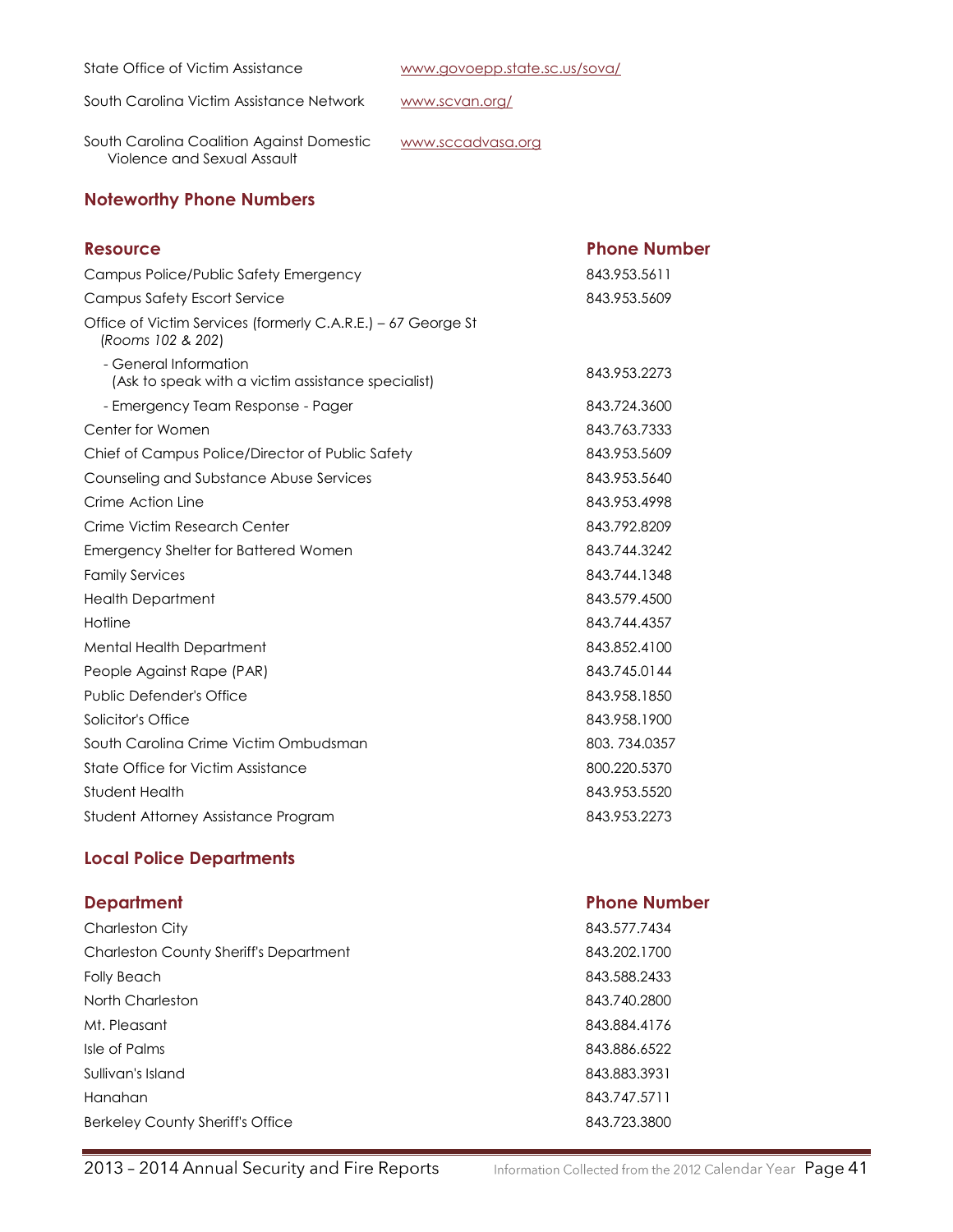Summerville 843.875.1650 Goose Creek 843.572.4300 Dorchester County Sheriff's Office 843.873.5111

# **Parental Notification and Alcohol and Drug Violations**

**1**. Achieving autonomy and acceptance of one's personal responsibility are student development goals promoted throughout every facet of collegiate life. Such goals are promoted within the Family Rights and Privacy Act (FERPA). In 1998, however, amendments to FERPA gave colleges and universities the option to notify parents or guardians of a student's violation of any federal, state, or local law, or an institutional disciplinary policy relating to the use or possession of alcohol or a controlled substance. The amendment clearly recognizes the cooperative partnership colleges have with parents and guardians that move beyond enrollment to those times when intervention is a practical response to prevent the loss of a student's personal and collegiate goals.

**2**. In support of our mutual investment in the success of each student and the preservation of a climate conducive to living and learning, an official of the College will notify parents or guardians when a student under the age of 21 at the time of disclosure regarding the College's determination that the student violated federal, state or local law or College policy governing the use or possession of alcohol or a controlled substance.

# **STUDENT ALCOHOL POLICY**

#### **1. Residence Life and Housing**

1.1. Approximately 85 percent of our residence hall population is not of legal age to purchase or drink alcoholic beverages. Further, abuse of self, others and College of Charleston property can be directly related to excessive use of alcohol. Accordingly, the following restrictions apply: a limited amount of beer and wine is allowed in only "upper-class" residence halls and houses. There will be no alcoholic beverages allowed in Berry, Buist, College Lodge, Craig, Liberty Street, McAlister, and McConnell Halls. Where allowed, beer and wine must be in the private possession and control of the owner. All persons consuming alcohol must be of legal drinking age and are responsible for their behavior and actions. NO KEGS, LIQUOR OR CAFFEINATED ALCOHOLIC BEVERAGES are allowed in the residence hall system at any time. Residential students are strongly encouraged to know the pertinent rules and procedures as listed in *The Guide to Residence Living*.

#### **2. Alcohol-Related Violations (possession, use, disorderly conduct, intoxication, possession of empty alcohol containers, etc.). Responses from incidents that originate within the Residence Halls, On Campus or Off Campus The College of Charleston will impose on students the following sanctions and other sanctions for proven violations of its alcohol policies.**

2.1. First Violation (Adjudication by Residence Life and Housing staff/Student Affairs official) Sanctions include, but are not limited to:

a) Receive a letter of warning, probation period or be placed on residence life probation for a minimum of one semester if a residential student and incident occurs within the residential system;

b) Have a parental/guardian notification letter sent concerning the violation;

c) Participate in an alcohol risk reduction program or assessment at Counseling and Substance Abuse Services. Fees will be charged; and/or

d) Educational activities.

Failure to complete first offense sanctions will result in a fine (\$150.00 or more) and other sanctions.

2.2. Second Violation (Adjudication by Student Affairs official/Honor Board/Panel) Sanctions include, but are not limited to:

a) Be placed on probation, residence life probation or deferred disciplinary suspension (one more violation and student is suspended from enrollment) and possibly moved within or removed from residence life housing for a minimum of one semester, depending on the specific circumstances;

If a student is removed from residence life housing for disciplinary reasons full payment of the contract is due if a residential student and incident occurs within the residential system;

b) Have a parental/guardian notification letter sent concerning the violation;

c) Participate in an alcohol risk reduction program or assessment at Counseling and Substance Abuse Services or through an off-campus provider. Fees will be charged; and/or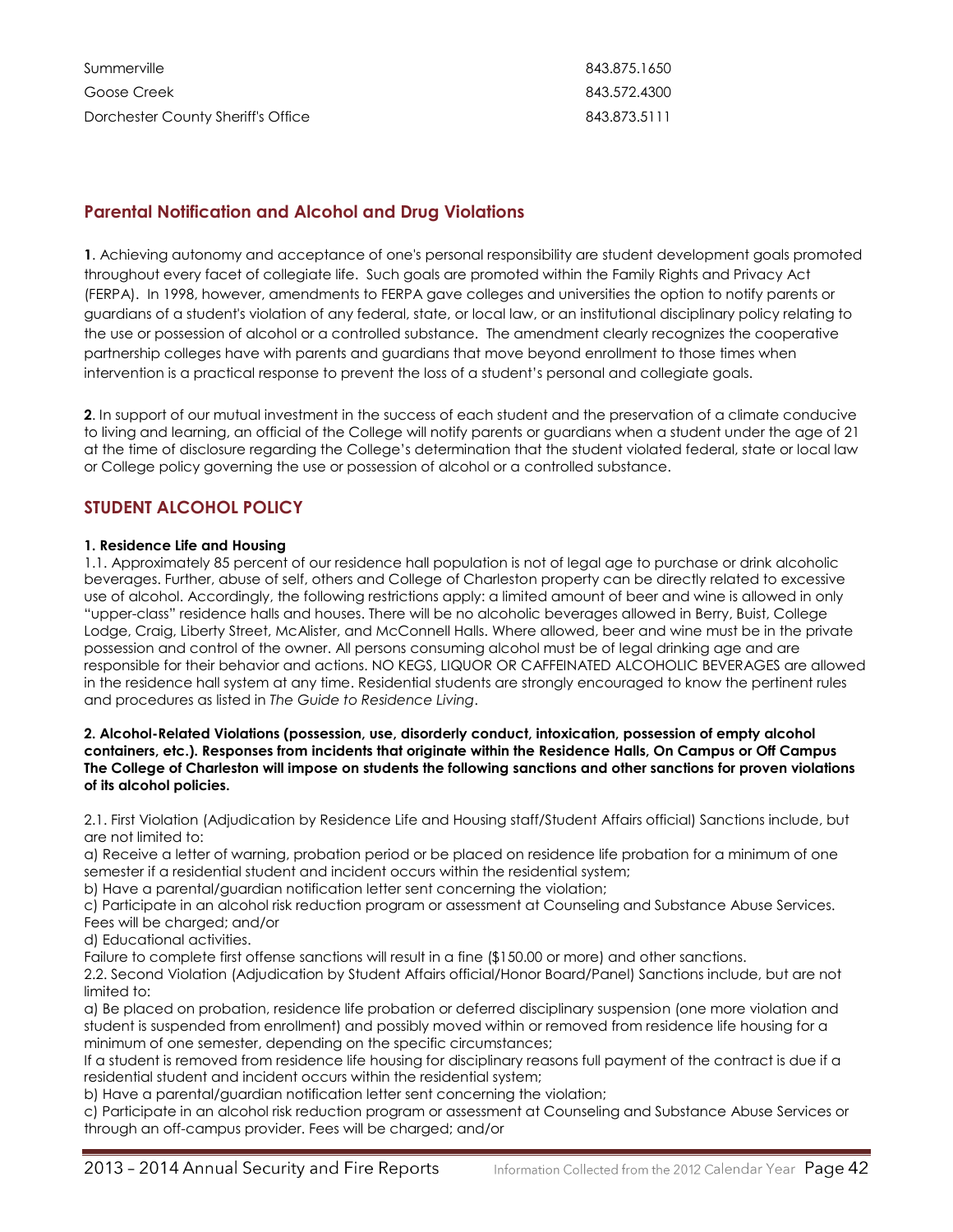d) Educational activities.

Failure to complete second offense sanctions will result in a fine (\$200.00 or more) and other sanctions unless student is on deferred suspension.

2.3. Third Violation (Adjudication by Student Affairs official/Honor Board/Panel) Sanctions include, but are not limited to:

a) Be removed from residence life housing with full payment of the contract due if a residential student and incident occurs within the residential system;

b) Be placed on disciplinary suspension from the College for a minimum of one semester;

c) Have re-admission to the College dependent on successful completion of a pre-approved substance abuse counseling program; and

d) Have a parental/guardian notification letter sent concerning the violation.

## **Health Risks:**

**Death:** 1,700 college students between the ages of 18 and 24 die each year from alcohol-related unintentional injuries, including motor vehicle crashes (Hingson et al., 2005).

**Injury:** 599,000 students between the ages of 18 and 24 are unintentionally injured under the influence of alcohol (Hingson et al., 2005).

**Assault:** More than 696,000 students between the ages of 18 and 24 are assaulted by another student who has been drinking (Hingson et al., 2005).

**Sexual Abuse:** More than 97,000 students between the ages of 18 and 24 are victims of alcohol-related sexual assault or date rape; over 400,000 had unprotected sex; and more than 100,000 students report having been too intoxicated to know if they consented to having sex (Hingson et al., 2002 & 2005).

**Health Problems/Suicide Attempts**: More than 150,000 students develop an alcohol-related health problem (Hingson et al., 2002) and between 1.2 and 1.5 percent of students indicate that they tried to commit suicide within the past year due to drinking or drug use (Presley et al., 1998).

**Drunk Driving**: 2.1 million students between the ages of 18 and 24 drove under the influence of alcohol last year (Hingson et al., 2002).

## **Higher Education Act Drug/Alcohol Information**

The Higher Education Act (HEA) is the federal law that governs the administration of federal higher education programs. The table below represents required data to supplement the drug and alcohol information outlined in the previous section and includes:

The number of drug and alcohol-related incidents and fatalities occurring on campus, or as part of an institution's activities,that are reported to campus officials.

The number and type of sanctions imposed as a result of such incidents and fatalities.

(PLEASE CLICK ON THE ADOBE ACROBAT FILE FOR TABLE)

# **STUDENT DRUG POLICY**

#### **1**. **Introduction**

The College of Charleston is concerned with both the welfare of the College community and the academic and personal development of each student. The College strives to create a healthy environment where the illegal and/or improper use of drugs does not interfere with learning, performance, or development. Abuse of drugs disrupts this environment and places at risk the lives and well-being of the members of the College community, as well as the potential for students to contribute to society. It is important for all members of the college community to take responsibility for preventing the illegal and/or improper use of drugs from negatively affecting the community's learning environment and the academic, physical, and emotional well-being of its students. Since there are numerous means by which the use of drugs may adversely affect both students and the College community, it is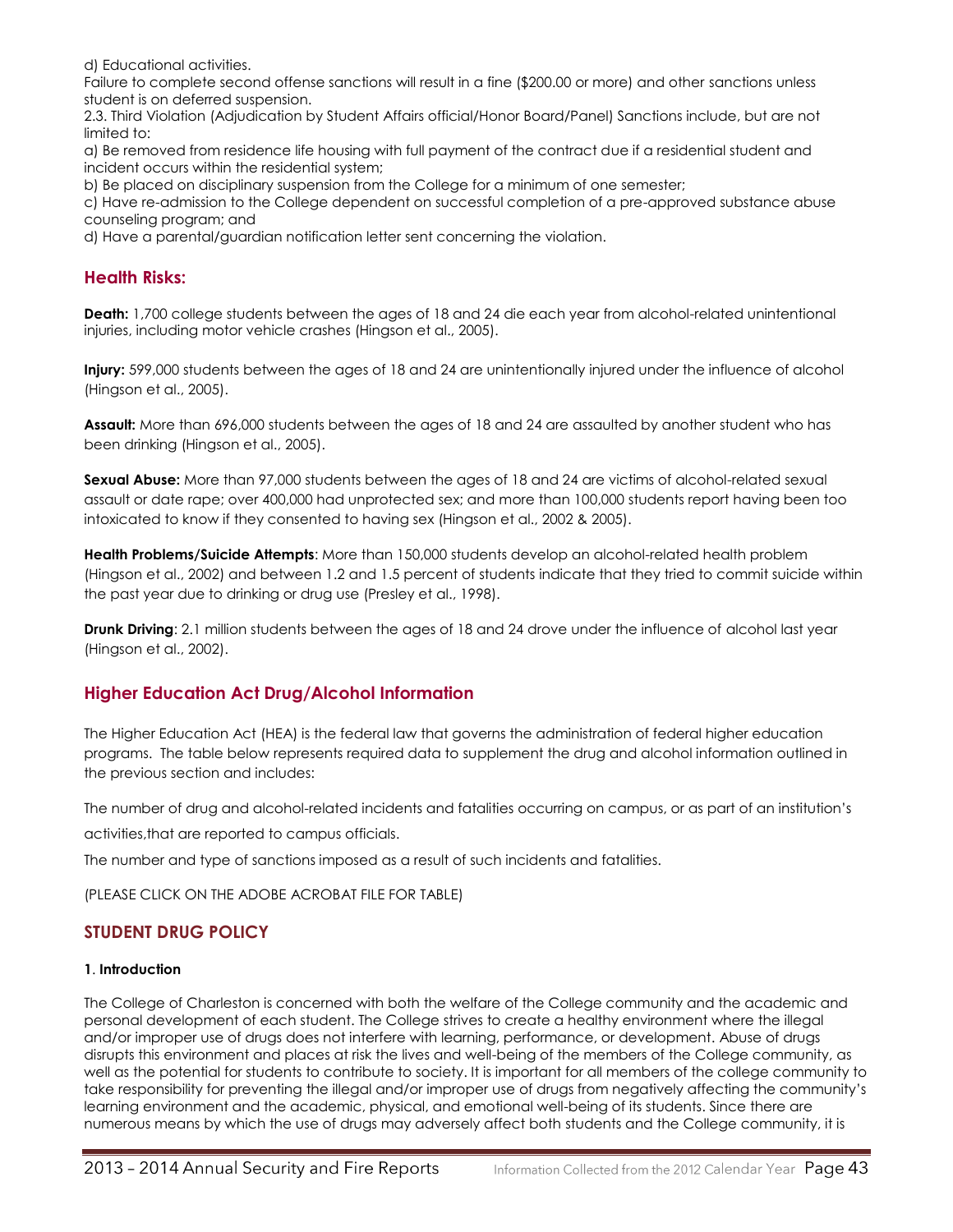important that the College issue to all students a clear statement of policy concerning the illegal and/or improper use of drugs.

1.1. This policy is intended to accomplish the following:

a) To promote a healthy and safe learning environment.

b) To demonstrate the commitment of the College to the provision of:

i) Education and prevention services designed to help prevent illegal and/or improper use of drugs.

ii) Early intervention and referral services related to the illegal and/or improper use of drugs.

c) To encourage and facilitate the use of treatment and support services by those students who seek or are in need of assistance.

d) To define expectations for student behavior with respect to the illegal and/or improper use of drugs.

e) To identify appropriate disciplinary procedures for those students who engage in illegal and/or improper drugrelated behaviors.

#### **2. Education, Prevention, Intervention, and Treatment**

2.1. The College's first obligation in dealing with drug problems is to educate the College community. This obligation is addressed by a variety of prevention and education programs which are offered, including formal and informal classes, lectures, discussions, and activities that address both drug-abuse prevention and drug-related problems. Students are encouraged to participate in the numerous campus organizations and activities which promote drugfree experiences. A list of student organizations is available in the Stern Student Center and at

www.studentlife@cofc.edu. Current information about the risks and statistics related to drug use is available to students. Educational efforts also address personal intervention skills to help members of the College community to better respond to students demonstrating problems related to the use of drugs. As drug abuse is a societal issue, the College will also conduct research and offer expertise in this area as a public service.

2.2. A second responsibility of the College is to promote an atmosphere where students who have a problem with drug use will have the opportunity to seek help. Each student seeking assistance will be provided an opportunity for an individual diagnostic assessment and will be offered information on, or referral to appropriate services which address the improper use of drugs, including the misuse of prescription or over-the-counter drugs. Available services may include educational activities, structured groups, counseling, and self-help groups. Some of these services are offered on campus at no cost to the student. The cost of off-campus services is the responsibility of the student. a) Students may receive assessment, counseling, and educational services from the Office of Substance Abuse Services, (Robert Scott Small Building, 3rd floor, 953-5640), or from off-campus treatment providers.

b) This policy is not intended to create obligations or restrictions which may interfere with the confidential nature of counseling, clinical, or therapeutic relationships. Confidentiality will be maintained in accordance with state and federal laws.

#### **3. Violations**

3.1. This policy prohibits, on or off campus:

a) The unlawful manufacture, intent to distribute, distribution, dispensation, trafficking, possession, attempted purchase, or use of illegal drugs or controlled substances\*, including prescription medications and/or use of nonanabolic steroids.

b) The possession or sale of drug paraphernalia (such as roach clips, water bongs, home-made bongs, glass pipes, cocaine spoons).

c) The manufacture, intent to distribute, distribution, dispensation, trafficking, possession, attempted purchase or use of imitation ("look alike") or synthetic substances including but not limited to substances such as K2, Spice, Bath Salts, etc.

d) The manufacture, intent to distribute, distribution, dispensation, trafficking, possession, attempted purchase or use of psychoactive plant which produces hallucinogenic effects including but not limited to substances such as Salvia.

\* The term "controlled substances" when used in this policy shall refer to those drugs and substances whose possession, sale, or delivery results in criminal sanctions under South Carolina law.

3.2. As citizens, students have responsibility for knowing of and complying with the provisions of state law referenced above. Any student who violates any of these laws is subject to prosecution and punishment by the civil authorities as well as to disciplinary procedures conducted by the College which may precede criminal or civil proceedings. It is not "double jeopardy" for both the civil authorities and the College to proceed to sanction a person for the same specified conduct.

#### **4. Sanctions**

#### **The College of Charleston will impose on students the following sanctions and other sanctions for proven violations of its drug policies.**

The College considers any violation of the drug policy to be a serious offense. The College will respond to all reported violations of this policy in accordance with the disciplinary procedures published in the *Student Handbook*. Residential students will be referred to the Dean of Students for adjudication. The sanctions imposed by the College for students found responsible for drug-related violations follow: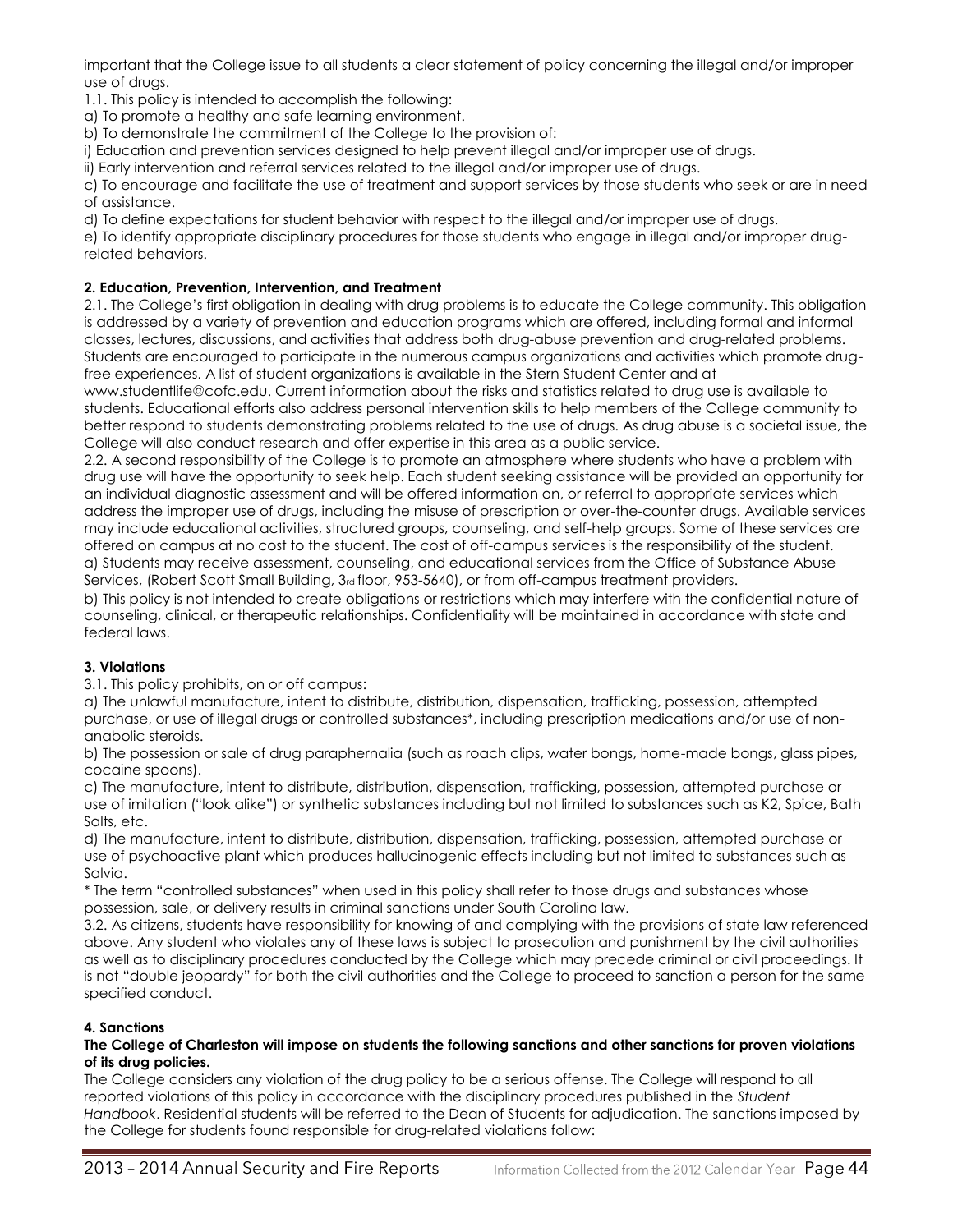4.1. Distribution, dispensation, trafficking, purchasing or manufacturing illegal drugs and/or controlled substances a) Prior to hearing -- Because acts such as the purchasing, manufacturing, distributing, dispensing and trafficking of illegal drugs and controlled substances are threats and dangers to both the health and safety of the community, when there is reason to believe, based on available facts, that the student represents an immediate threat to the safety, health, or welfare of herself/himself, other persons, or property, the College may immediately suspend alleged offenders prior to a hearing, in accordance with policies as published in the *Student Handbook*. b) Following the hearing – For students found responsible for purchasing, manufacturing, distribution, dispensing, or trafficking of illegal drugs (including marijuana) and/or controlled substances, the College's response will be: i) At a minimum disciplinary suspension for two years or more and at a maximum expulsion in accordance with disciplinary procedures as published in the *Student Handbook*.

ii) Removal from residence life housing with full payment of the contract due, if a residential student and incident occurred within the residential system.

iii) Have re-admission to the College dependent on successful completion of a pre-approved substance abuse counseling program.

iv) Have a parental/guardian notification letter sent concerning the violation.

4.2. Attempted purchase and/or possession with intent to distribute - For students found responsible for attempted purchase and/or possession with intent to distribute illegal drugs (including marijuana) and/or controlled substances, the College's response will be:

a) At a minimum disciplinary suspension for one year and at a maximum disciplinary suspension for two years or more in accordance with disciplinary procedures as published in the *Student Handbook*.

b) Removal from residence life housing with full payment of the contract due, if a residential student and incident occurred within the residential system.

c) Have re-admission to the College dependent on successful completion of a pre-approved substance abuse counseling program.

d) Have a parental/guardian notification letter sent concerning the violation.

4.3. Possession and/or use of illegal drugs and illegal possession and/or use of controlled substances –For students found responsible for the possession/use of illegal drugs (including marijuana weighing over one ounce) and/or illegal possession/use of controlled substances (including the illegal possession/use of prescription medications and certain synthetic drugs), the College's response will be:

a) Placed on disciplinary suspension from the College for not less than one semester.

b) Removal from residence life housing with full payment of the contract due, if a residential student and incident occurred within the residential system.

c) Have re-admission to the College dependent on successful completion of a pre-approved substance abuse counseling program.

d) Have a parental/guardian notification letter sent concerning the violation.

4.4. Possession and/or use of marijuana –weighing one ounce or less **–**For students found responsible for *only* the possession and/or use of marijuana, for a **first** offense the College's response will be:

a) Placed on deferred disciplinary suspension from the College for not less than one semester. Deferred suspension means that the disciplinary suspension is held in abeyance as long as all other sanctions are completed by stated deadlines, all illegal substance screens/tests are negative, and there are no other violations.

b) Participate in a drug and alcohol risk reduction program and/or assessment at Counseling and Substance Abuse Services. Fees will be charged.

c) Participate in periodic drug and alcohol testing at the student's expense for not less than one semester.

d) Educational activities.

e) Have a parental/guardian notification letter sent concerning the violation.

4.5. Possession and/or use of marijuana –weighing one ounce or less— For students found responsible for *only* the possession and/or use of marijuana, for a **second** offense the College's response will be:

a) Removal from residence life housing with full payment of the contract due, if a residential student and incident occurred within the residential system.

b) Placed on disciplinary suspension from the College for a minimum of one semester.

c) Have re-admission to the College dependent on successful completion of a pre-approved substance abuse counseling program.

d) Have a parental/guardian notification letter sent concerning the violation.

4.6. Possession and/or sale of drug paraphernalia -- For students found in violation for the possession and/or sale of drug paraphernalia, the College's response will be:

a) Determined on a case-by- case basis in accordance with disciplinary procedures as published in the *Student Handbook*.

4.7. The manufacture, intent to distribute, distribution, dispensation, trafficking, possession, attempted purchase or use of imitation ("look alike") or synthetic substances including but not limited to substances such as K2, Spice, etc., the College's response will be:

a) Determined on a case-by- case basis in accordance with disciplinary procedures as published in the *Student Handbook*.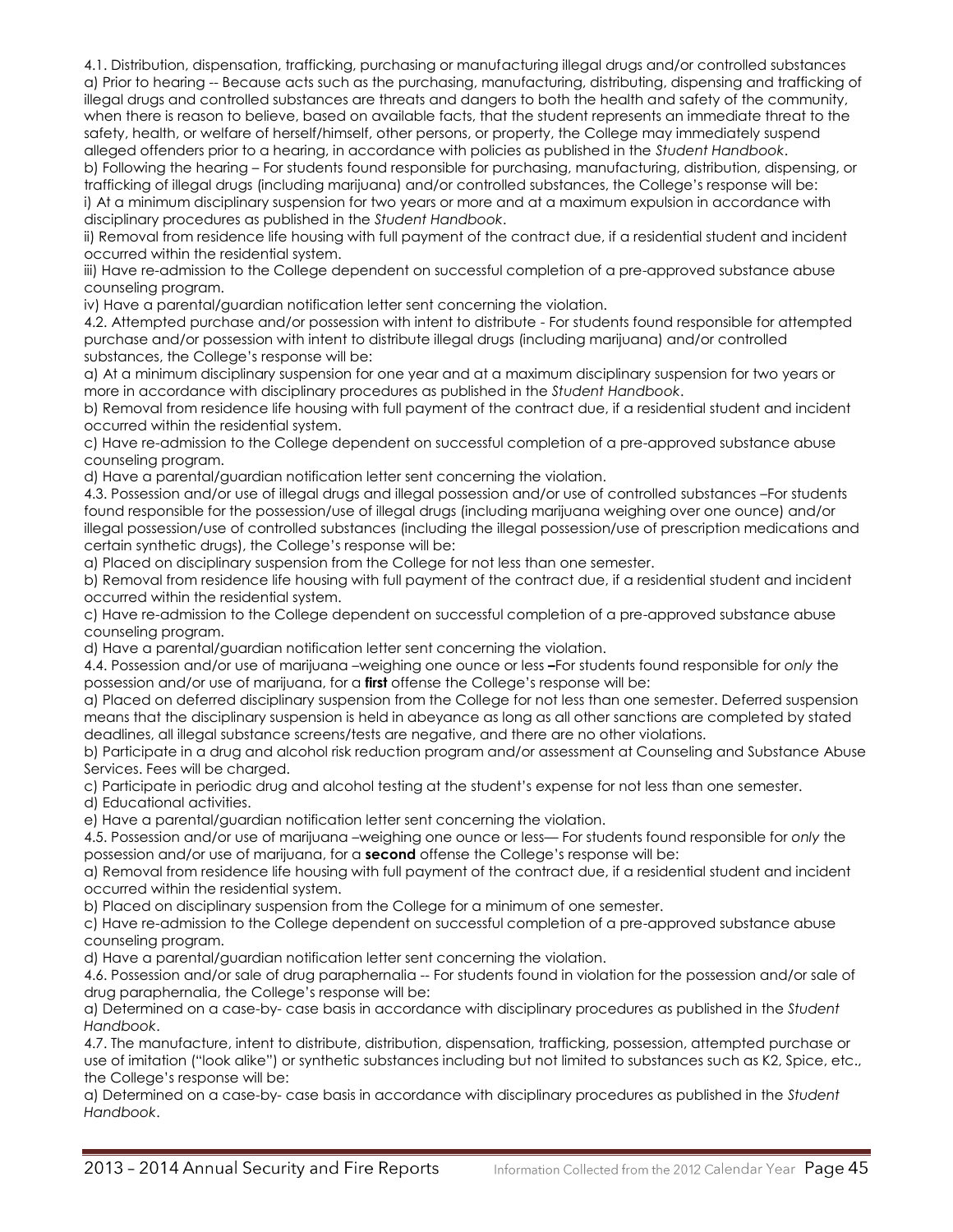4.8 The manufacture, intent to distribute, distribution, dispensation, trafficking, possession, attempted purchase or use of psychoactive plant which produces hallucinogenic effects including but not limited to substances such as Salvia, the College's response will be:

a) Determined on a case-by- case basis in accordance with disciplinary procedures as published in the *Student Handbook*.

4.9 Eligibility for Financial Aid Students found in violation of the alcohol and drug laws jeopardize their ability to receive federal financial aid, College of Charleston scholarships and South Carolina Scholarships for which they might otherwise be eligible. Students can regain their eligibility to receive federal financial aid. Please contact the Office of Financial Aid and Veterans Affairs for further information.

**4.10. Drug-Free Workplace Policy The Federal Drug-Free Workplace Act of 1988 prohibits the unlawful manufacture, distribution, dispensation, possession, or use of illegal drugs in the workplace and provides for sanctions against faculty, staff, and the student employees, permanent or temporary, who violate this policy. Pursuant to federal and state law, the policy also requires grant or contract employees to notify the employer of any criminal drug statute conviction for a violation occurring in the workplace no later than five days after the conviction. Any student employee who violates the drug-free workplace policy is subject to prosecution and punishment by civil authorities, as well as to disciplinary procedures by the College and may also be terminated from his or her position of employment by the supervising department.** 

#### **EMPLOYEE DRUG & ALCOHOL POLICY**

The Drug-Free School and Communities Act, Public Law 101-226, requires that as a condition of receiving funds or any other form of financial assistance under any federal program, all institutions of higher education must adopt and implement programs to prevent the unlawful possession, use, or distribution of illicit drugs and alcohol by students and employees. The College of Charleston has such programs in place. In addition, the College is developing a program to comply with the new federal regulations which require as of January 1, 1995, drug and alcohol education and testing of employees whose job requires them to have a Commercial Driver's License. The policy below, Employee Drug and Alcohol Abuse Policy, is a description of College policies and programs and a statement of information required to be distributed annually to all employees under the Drug-Free Schools and Communities Act. It contains information the College also is required to provide under the Drug-Free Workplace Act of 1988, Public Law 100-690, and the State of South Carolina Substance Abuse Laws, It is important that all employees are aware of the information contained in the below document and understand that the College is committed to maintaining a drug-free campus for its employees and students. Please read this document carefully. If you have any questions, you should call the Office of Human Resources at 843-953- 5512.

THE LANGUAGE USED IN THIS POLICY DOES NOT CREATE AN EMPLOYMENT CONTRACT BETWEEN THE EMPLOYEE AND THE COLLEGE OF CHARLESTON. THE COLLEGE OF CHARLESTON RESERVES THE RIGHT TO REVISE THE CONTENTS OF THIS POLICY AND PROCEDURE, IN WHOLE OR IN PART.

The College of Charleston is dedicated to the pursuit and dissemination of knowledge. The illegal or abusive use of drugs or alcohol by members of the campus community jeopardizes the safety of the individual and the campus community, and is adverse to the academic learning process. The College of Charleston is therefore committed to having a campus that is free of the illegal or abusive use of drugs and alcohol. In keeping with this commitment, it is the policy of the College that the illegal or abusive use of drugs or alcohol is prohibited on College property or as part of College activities. In order to inform all College employees of their responsibilities under this policy, and to meet the College's responsibilities as set forth in the Federal Drug Free Workplace Act of 1988, Drug-Free Schools and Communities Act Amendments of 1989, Public Law 101-226, and the South Carolina Code of Laws as amended concerning alcoholism the following information is provided:

- I. Prohibited conduct
- II. Employee's disciplinary sanctions
- III. Applicable legal sanctions under federal, state and local laws
- IV. Health risks associated with the use of illegal drugs and the abuse of alcohol
- V. Drug and alcohol information and treatment program resources

#### **I. PROHIBITED CONDUCT**

The following policies and rules are consistent with those mandated under the Federal Drug Free Workplace Act of 1988, and the State of South Carolina Code of Laws. In an effort to provide a drug-free workplace and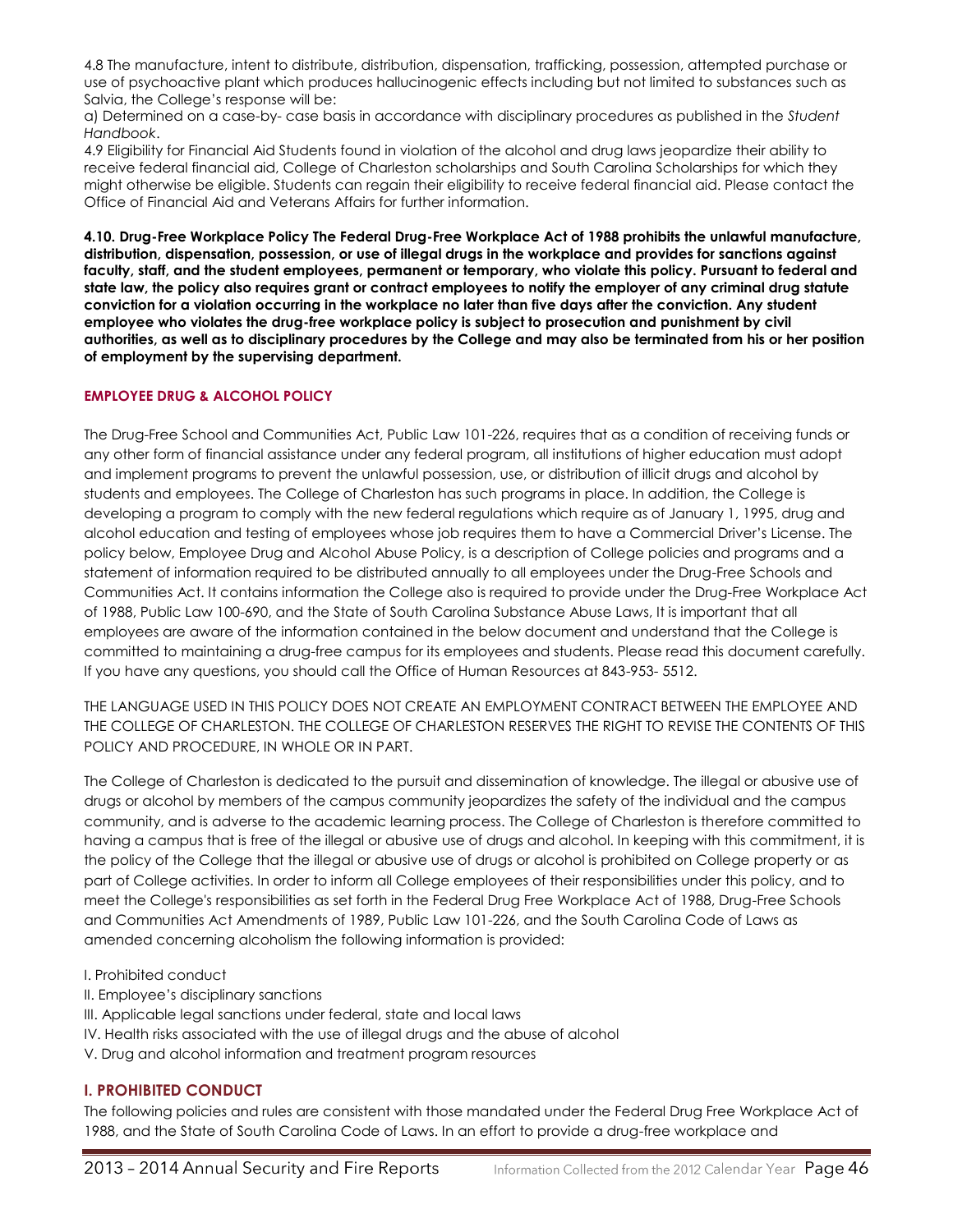environment, the College of Charleston prohibits the unlawful manufacture, distribution, dispensation, possession, or use of any controlled substance in the workplace. The term controlled substance refers to all illegal drugs and to legal drugs used without a physician's order as further delineated in schedules I through V of section 202 of the Controlled Substances Act (21 U.S.C. 812). It does not prohibit taking prescribed medication under the direction of a physician.

All College of Charleston faculty and staff members, as a condition of their employment, must abide by the terms in this policy.

When the College learns or suspects that an employee has committed a controlled dangerous substance or alcohol offense at the workplace, the College shall take appropriate action in accordance with the Code of Conduct.

All employees shall cooperate fully with law enforcement authorities in the investigation and prosecution of suspected criminal violations.

In addition, those faculty and staff members engaged in the performance of a federal grant, within 10 days of the reported conviction, the College must provide written notice to any federal sponsor of grants or contracts on which the convicted employee was working. Possible penalties for failure to comply include suspension or termination of specific grants or even debarment of the entire College from the receipt of federal funds. The College of Charleston as a matter of policy, prohibits the unlawful manufacture, distribution, dispensation, possession or use of controlled substances and illegal drugs by students and employees as set forth in the State of South Carolina Code of Laws, Section 44-53-110 et seq; possession or sale of drug paraphernalia (such as roach clips, bongs, water pipes, cocaine spoons) Section 44-53-110 and Section 44-55-391; the non-prescribed use of anabolic steroids and other prescription drugs Section 44-53-1510 et seq; and the distribution or delivery of an imitation ("look alike") noncontrolled substance represented as a controlled substance as defined in Section 44-53-390.

I. a. Alcoholic Beverages on College Premises

The Office of the President controls the use, possession or distribution of alcohol by employees on College premises at College sponsored activities. This policy prohibits the possession or use of alcohol by any person under the age of 21 or the furnishing of alcohol to a person known to be under the age of 21.

I. b. Policy on Possession or Use of Common Containers of Alcohol

I. Prohibited Conduct

The College prohibits the possession or use of kegs, punch bowls, and other common containers of alcoholic beverages of a similar nature on College property, except for possession and use as authorized by the Office of the President and its agents.

II. Disciplinary Sanctions

The College may take appropriate disciplinary and/or legal action against any individual found in violation of this policy. If the individual is a student or an employee of the College, additional administrative penalties may also be taken.

## **II. EMPLOYEE'S DISCIPLINARY SANCTIONS**

If an employee reports to work under the influence or while at work is subsequently found to be under the influence, action will be taken in accordance with the College's Code of Conduct.

If an employee is found to be drinking alcoholic beverages or using drugs on the job the employee shall be dismissed.

Disciplinary action for conviction of a felony will be conducted in accordance with the Code of Conduct. General Sanctions. Any employee found to be in violation of any of the provisions of this policy shall be subject to disciplinary action under the College's Code of Conduct and applicable penalties contained in Article 64A of the Annotated Code of South Carolina. Disciplinary action includes sanctions up to and including termination. As a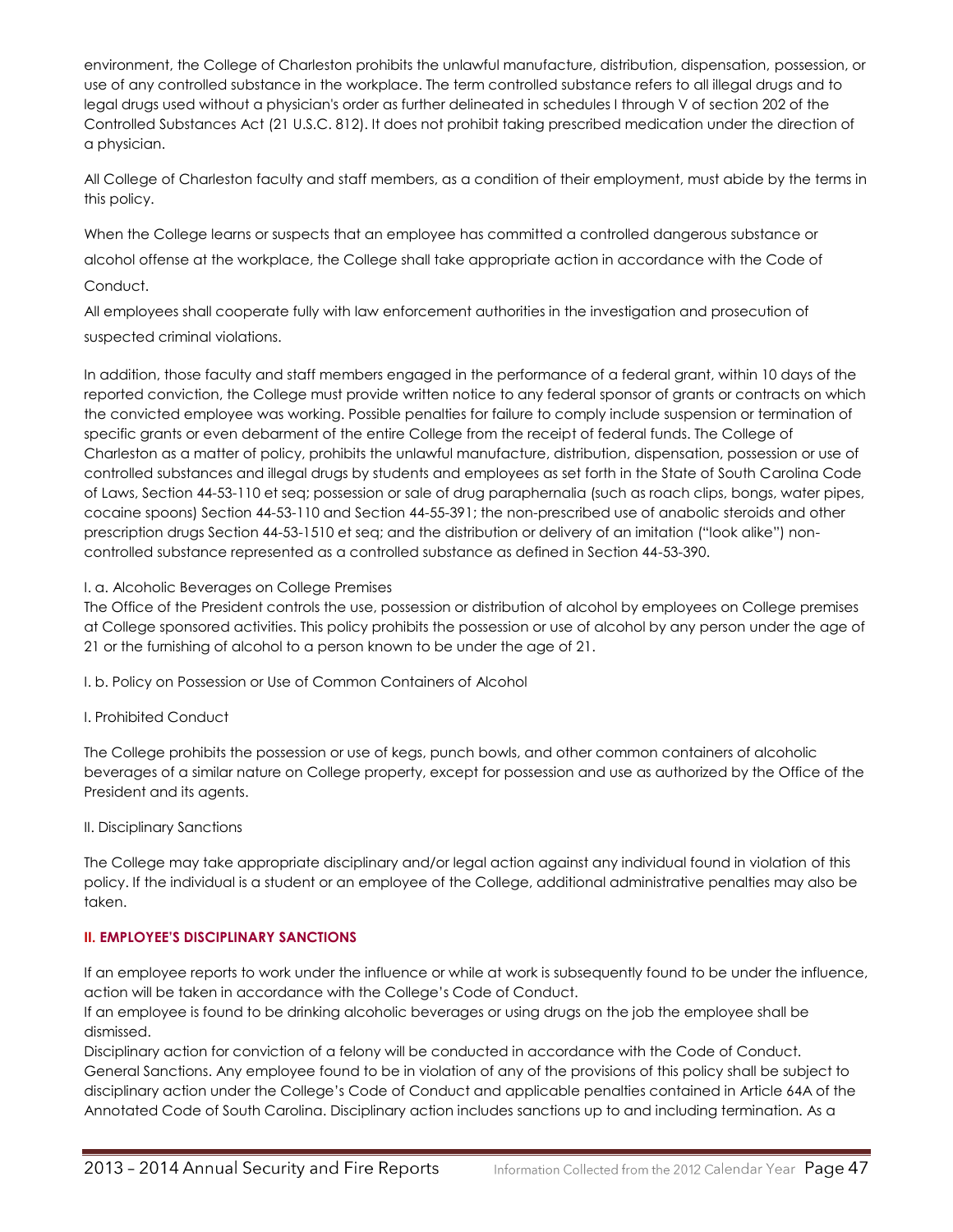condition of continued employment, the College will require an employee to participate successfully in a drug abuse assistance or rehabilitation program in accordance with the Employee Assistance Program.

#### **III. LEGAL SANCTIONS UNDER FEDERAL, STATE AND LOCAL LAWS RELATING TO ALCOHOL AND DRUG USE**

Employees at the College of Charleston are subject to federal, state, and local laws for the possession and distribution of illegal drugs. Federal law states that it is unlawful to possess a controlled substance, including marijuana, cocaine, LSD, PCP, heroin, designer drugs, etc. (Federal Law, Title 21 USCA, Sections 841 and 844 to 845). If the substance is cocaine, or contains a cocaine base, the penalty for simple possession is a fine and/or imprisonment from 5 to 20 years. For other illegal drugs, the penalty for simple possession is a fine of at least \$1000 and/or imprisonment up to 3 years. The penalties increase if the possession includes intent to manufacture, distribute, or dispense a controlled substance, especially if done near a public or private elementary, vocational, or secondary school or a public or private college or university. Additionally, any person who violates this law shall be liable for an amount up to \$10,000 in civil penalties. In addition to Federal laws, the State of South Carolina has its own laws dealing with distribution, manufacturing, and possession of controlled substances. For instance, any person who unlawfully manufactures or distributes any narcotic drug may be fined up to \$25,000 and may be imprisoned for up to 20 years for a first offense. (See Chapter 53, Title 44 of the South Carolina Codes of Laws, as amended. Copies are available in the Robert Scott Small Library, Campus Police, the Office of Counseling and Substance Abuse Services and the Office of Student Affairs. You may also call the South Carolina Commission on Alcohol and Drug Abuse Drug Information Access Line – 1-800-942-DIAL.)

Employees at the College of Charleston are subject to state and local laws for drinking and obtaining alcohol. It is illegal in the State of South Carolina for any person under 21 to drink alcohol. It is also illegal for a person under 21 to falsify or misrepresent his or her age to obtain alcohol, or to possess alcoholic beverages with the intent to consume them. It is also illegal in most situations to furnish alcohol to a person under 21. The penalty is a fine of up to \$200 and suspension of driver's license for a period of ninety days for a first offense. It is also illegal to consume alcohol on any public property or highway, unless authorized by the governmental entity that has jurisdiction over the property, with penalties including a fine of up to \$100. Employees are also subject to state and local laws governing drinking and driving. A person may not drive or attempt to drive while intoxicated or under the influence of alcohol. Any individual with a Blood Alcohol Concentration (BAC) of 0.10% or more will result in a violation of Driving Under the Influence of Alcohol. With a BAC level less than 0.10%, the BAC may be considered with other evidence and the person may be charged with a DUI. Any of these violations will result in fines, imprisonment, or both. It is also unlawful to drive while under the influence of any Controlled Dangerous Substances whether or not they are illicit (prescribed or unlawfully obtained). A person can still be charged with these violations even though they possess a driver's license from another state.

#### **IV. HEALTH RISKS**

Substance abuse, that is abuse of alcohol and drugs, is now recognized as the number one public health problem in the United States. Approximately 30% of all admissions to general hospitals and 50% to psychiatric hospitals have detectable substance abuse. Substance abuse accounts for approximately 150,000 deaths annually. This includes deaths from stroke, diseases of the heart and liver, and all alcohol and drug related suicides, homicides, and accidents. Early detection can minimize or prevent the devastating consequences of substance abuse. For more information check out the Center for Student Wellness website for Alcohol and Drug information links.

#### **V. DRUG AND ALCOHOL PROGRAM RESOURCES**

#### **Alcohol and Drug Information Service**

This service is housed in the Office of Counseling and Substance Abuse Service within the Center for Student Wellness. Pamphlets, professional journals, books, and videotapes are available for use. Some items may be checked out. For more information call 843.953.5640.

#### **The Employee Assistance Program (EAP)**

The EAP is a free and confidential assessment, referral, and short-term counseling service available to all College of Charleston employees. Alcohol and drug problems represent 30-50% of the employees utilizing this service. Other problem areas addressed include: family, marital, mental health, financial, legal, job, and many others. A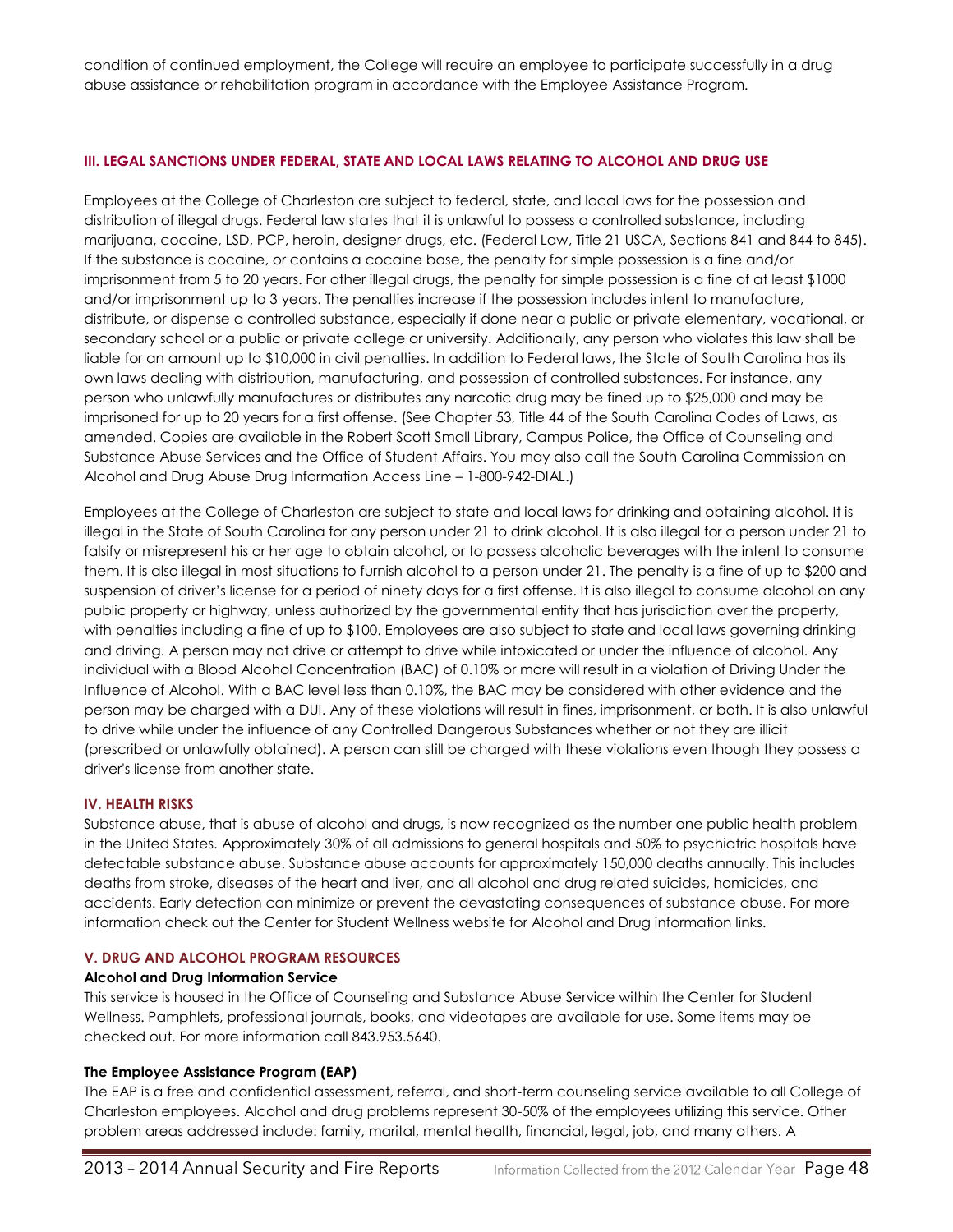professional assessment is conducted and referrals made to reputable community resources that are financially and geographically feasible, and that will not interfere with the employee's work schedule. In appropriate situations, short-term counseling is provided instead of a referral. Campus employees who are concerned about a family member, friends, or colleague with a possible substance abuse problem are also encouraged to contact this program. Call the Office of Human Resources for more information.

#### **South Carolina Department of Alcohol and Other Drug Abuse Services (SCDAODAS)**

This program provides resource materials on drug and alcohol issues in the form of videos, books, journals and pamphlets through its DIAL service, Drug Information Access Line or on its SC website (www.daodas.state.sc.us). Employees may also obtain referrals from SCDAODAS for drug and alcohol prevention and treatment programs. SCDAODAS may also provide technical assistance in setting up drug and alcohol prevention programs. Call 803.896.5555 or 1.800.942.3425 for information.

#### **Alcohol/DUI Programs**

The State of South Carolina requires that person convicted of Driving Under the Influence participate in its state approved program, Alcohol Driving Safety Action Program (ADSAP). These are located in each SC County, usually through the local county Department of Alcohol and Other Drug Abuse Services Department. Many states also accept this program as meeting their requirements. In Charleston County call the Charleston Center at 843.958.3300.

### **RESPONSIBLE ADMINISTRATIVE OFFICE**

The Office of Human Resources, in consultation with the Alcohol and Drug Abuse Services Coordinator, shall be responsible for overseeing all actions and programs relating to this policy. The Director of Human Resources and the Alcohol and Drug Abuse Services Coordinator shall conduct a biennial review of the policy and its implementation to determine its effectiveness, make necessary changes and ensure that disciplinary sanctions are consistently enforced.

## **VI. POLICY ON ALCOHOL AND DRUG TESTING**

The College of Charleston Policies are available at<http://policy.cofc.edu/policy.php#hr>. The specific policies are 9.1.6.1 Policy on alcohol and Illicit Drug Testing and 9.1.6.1.1 Operating Procedures to Implement the College of Charleston Policy on alcohol and Illicit Drug Testing. Four types of testing may be employed by the College: Event-Related (Accident/Injury) Testing, Pre-employment or Testing After Hire, Random Drug Testing and Reasonable Suspicion Testing. Notice shall be provided to the College community annually about the Policy by the Director of Human Resources. The Policy is posted on the College's Policy web page: <http://policy.cofc.edu/policy.php#hr>

## **INFORMATION ON STATE AND FEDERAL DRUG LAWS**

## **South Carolina Alcoholic Beverage Laws**

SOUTH CAROLINA ALCOHOLIC BEVERAGE LAWS NOTE: Likely actual fines (including court costs and administrative fees) are provided. The information provided below is produced by the Department of Alcohol and Other Drug Abuse Services online at:<http://www.daodas.state.sc.us/>

Purchasing or possessing beer or wine if you are under the age of 21 (In instances where beer or wine is discovered in the presence of minors [e.g., at a party], but no one is holding the beverages and no one claims ownership, law enforcement in some jurisdictions have charged all those present with "constructive possession," carrying the same penalties as for actual purchase or possession.)

A fine of \$265 to \$470 and/or imprisonment for up to 30 days for the first offense. Mandatory completion of alcohol prevention intervention/education program. *S.C. Code Ann. Sections 63-19-2440* 

**Lying or providing false information about your age to** purchase **beer, wine, or liquor** A fine of \$262.50 to \$470 and/or imprisonment for up to 30 days. Lose your driver's license for 120 days for a first offense and one year for a second or subsequent offense. S.C. Code Ann. Sections 61-4-60, 20-7-8925, 56-1-746

#### **Lending a driver's license or personal identification card to any other person**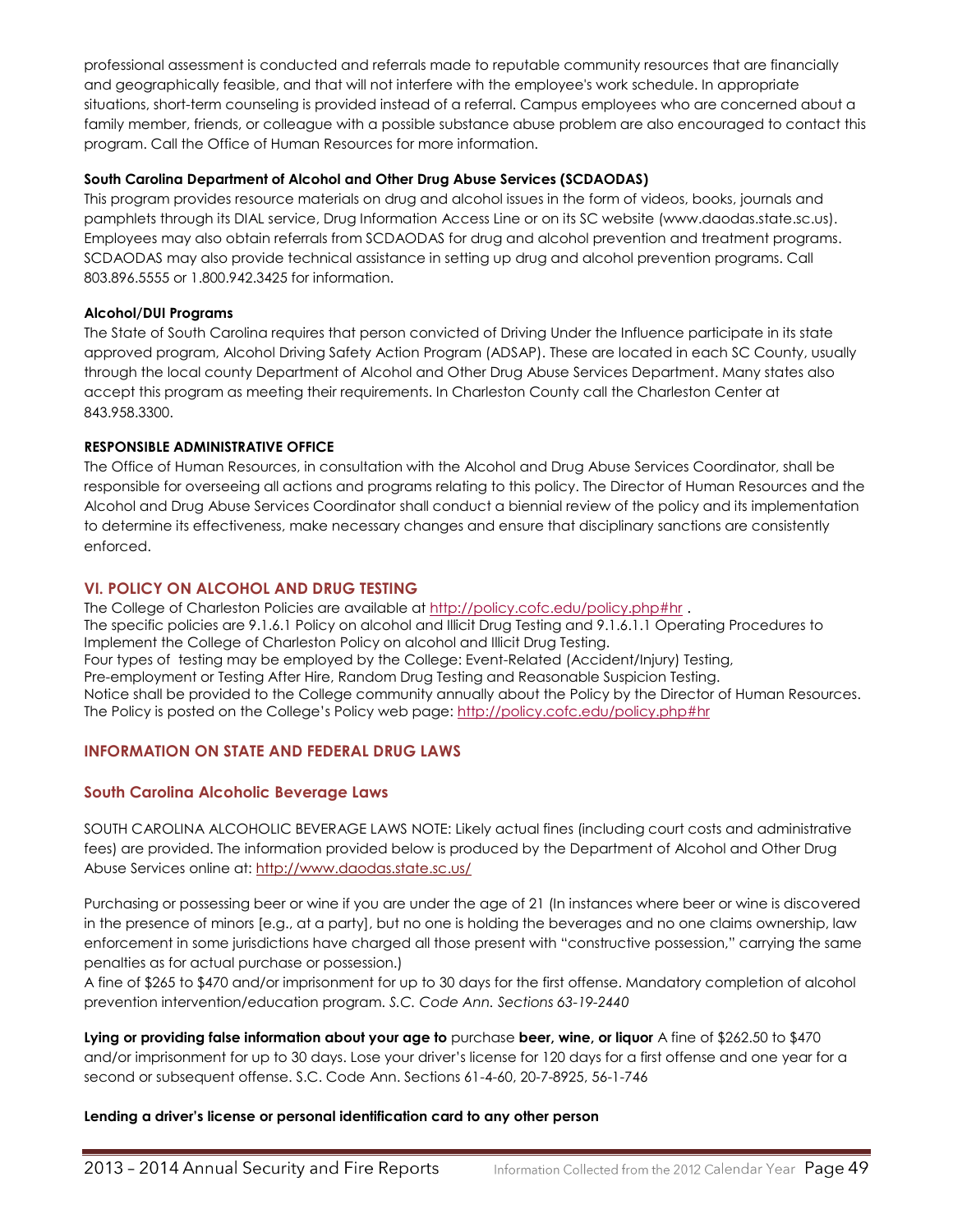A fine of \$237.50 to \$470 or imprisonment for up to 30 days; A fine up to \$1,090 or imprisonment for up to six months S.C. Code Ann. Sections 56-1-510(2), 56-1-746

#### **Providing false information on an application to obtain a driver's license or personal identification card**

A fine of up to \$237.50 to \$500 or imprisonment for up to 30 days A fine of up to \$500 [\$1,090] or imprisonment for up to six months S.C. Code Ann. Sections 56-1-510(5), 56-1-746

**Altering a driver's license** A fine of up to \$2,500 [\$5,250] or imprisonment for up to six months – or both S.C. Code Ann. Sections 56-1-515(1), 56-1-746

#### **Selling or issuing a false driver's license**

A fine of up to \$5,250 or imprisonment for up to six months – or both S.C. Code Ann. Sections 56-1-515(1), 56-1-746

#### **Using someone else's driver's license or personal identification card**

A fine of up to \$100 or imprisonment for up to 30 days S.C. Code Ann. Sections 56-1-515(2), (4), 56-1-746

#### **Using an altered driver's license or identification card containing false information**

A fine of up to \$100 or imprisonment for up to 30 days S.C. Code Ann. Sections 56-1-515(2), (4), 56-1-746

#### **Possessing an altered or invalid driver's license or personal identification card**

A fine up to \$470 or imprisonment for up to 30 days for the first offense, and a fine of up to \$1,090 or imprisonment for up to six months for a second or subsequent offense S.C. Code Ann. Sections 56-1-510(1), 56-1-746

In addition to the penalties outlined, individuals convicted of the following offenses will also have their driver's licenses suspended for 120 days for a first offense and one year for a second or subsequent offense:

Possessing, consuming, purchasing or attempting to purchase beer, wine, or liquor under 21yrs. old

Lying or providing false information about your age to purchase beer, wine, or liquor

Lending a driver's license or personal identification card to any other person

Providing false information on an application to obtain a driver's license or personal identification card

Altering a driver's license

Selling or issuing a false driver's license

Using someone else's driver's license or personal identification card

Using an altered driver's license or identification card containing false information. Violating any alcohol-related

laws if you are a student

Additional penalties (besides those cited previously) include:

ineligibility for state-funded grants and/or scholarships (e.g., the LIFE Scholarship) for one year upon second conviction; and

ineligibility for the refundable state individual income tax credit.

S.C. Code Ann. Sections 59-149-90, 59-149-20, 59-113-20, 59-142-10, 12-6-3385

#### **Providing Alcohol to Underage Youth and Allowing Underage Drinking Giving beer, wine, or liquor to anyone who is under the age of 21, including serving anyone in your home except your child or spouse**

A fine of \$470 to \$677.50 and/or imprisonment for up to 30 days for the first offense. A fine of \$885 to \$1,092 and/or imprisonment for up to 30 days for a second or subsequent offense. S.C. Code Ann. Sections 61-4-90, 61-6-4070

#### **Selling beer, wine, or liquor to anyone under the age of 21**

A fine of \$200 to \$300 and/or imprisonment for up to 30 days for the first offense A fine of \$400 to \$500 and/or imprisonment for up to 30 days for a second or subsequent offense. Mandatory completion of an approved merchant education program.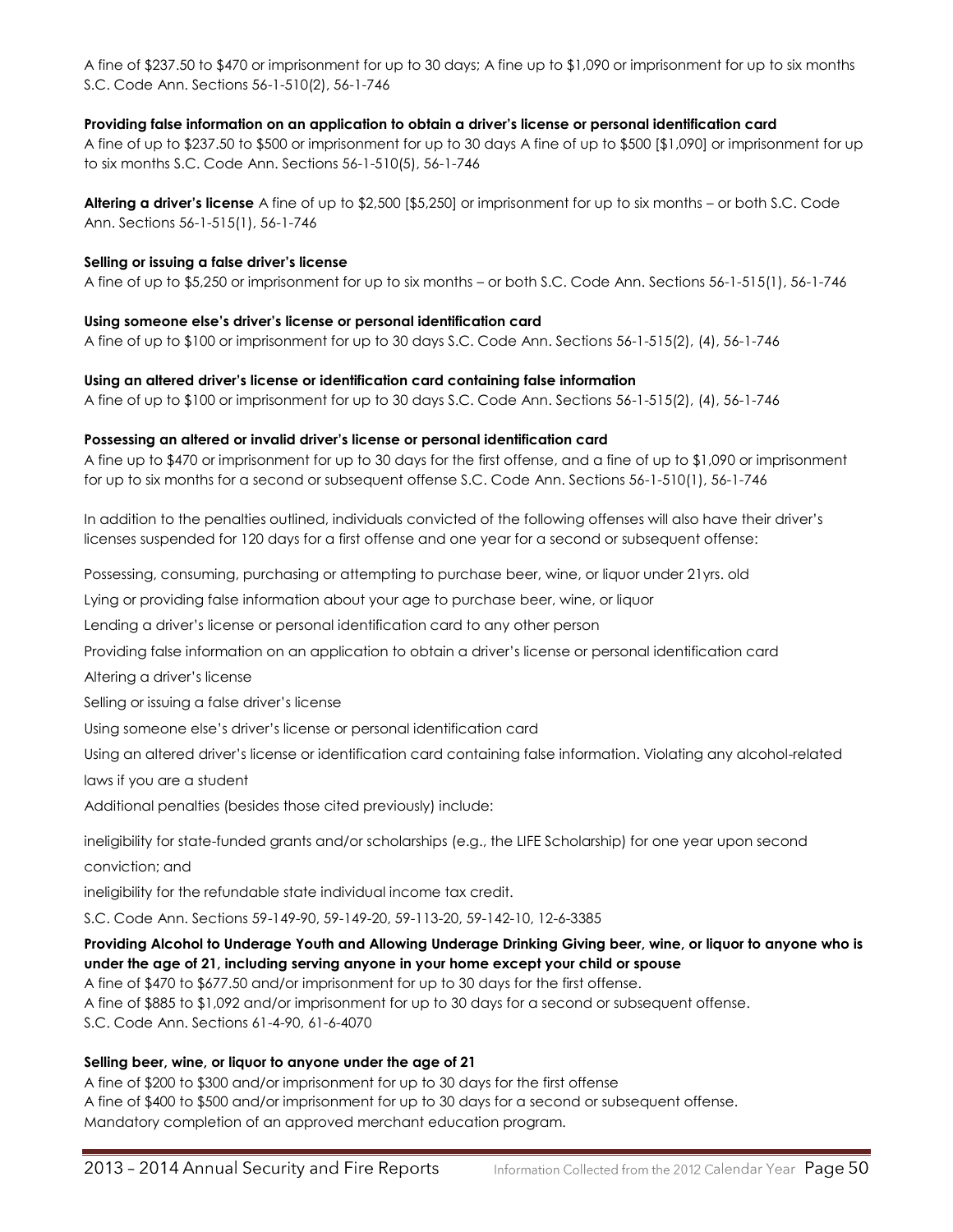**Purchasing beer, wine, or liquor for someone who cannot lawfully buy these beverages** A fine up to \$677.50 and/or imprisonment for up to 30 days for the first offense A fine up to \$1,090 and/or imprisonment for up to 30 days for a second or subsequent offense S.C. Code Ann. Sections 61-4-80, 61-6-4075

#### **Allowing underage drinking to occur in a hotel/motel room you have rented**

A fine of up to \$500 or imprisonment for up to 30 days S.C. Code Ann. Section 45-2-40 (C)

#### **OFFENSES RELATED TO ALCOHOL USE AMONG THE GENERAL POPULATION**

NOTE: Likely actual fines (including court costs and administrative fees).

#### **OPEN CONTAINERS**

#### **Having an open container of beer or wine in a moving vehicle of any kind, except in the trunk or luggage compartment**

A fine of up to \$260.50 or imprisonment for up to 30 days . S.C. Code Ann. Section 61-4-110

**Having an open container of liquor anywhere that is not allowed by state law**. (Examples of approved locations include private residences, hotel/motel rooms, licensed establishments, etc.) A fine of up to \$262.50 or imprisonment for up to 30 days S.C. Code Ann. Sections 61-6-2600, 61-6-4020, 61-6-4710

#### **UNDERAGE YOUTH AND DUI**

Suspension or denial of issuance of driver's license for six months or one year if you have been convicted of driving under the influence (DUI) or driving with a BAC of .02% or higher while under the age of 21, within the five years preceding the violation mandatory enrollment and completion of an Alcohol and Drug Safety Action Program (ADSAP) if license is suspended. S.C. Code Ann. Section 56-1-286

**Driving a motor vehicle with a BAC of .02% or higher if you are under the age of 21.** Suspension of driver's license for three months. Suspension of driver's license for six months if you have had a DUI conviction within the past five years. Mandatory enrollment and completion of an ADSAP if license is suspended. S.C. Code Ann. Section 56-1-286

**Operating a motor vehicle while under the influence of alcohol**. If you have a BAC of .08% or higher, it will be inferred that you were driving while under the influence of alcohol. A BAC that is at least .05% but less than .10% may be considered with other evidence to determine guilt or innocence. A fine of up to \$400 and/or imprisonment from 48 hours to 30 days and suspension of driver's license for six months for a first offense. A fine of \$2,000 to \$5,000 and imprisonment not less than 5 days to one year and suspension of driver's license for one year for a second offense. A fine of \$3,800 to \$6,300 and imprisonment from 60 days to three years, and suspension of driver's license for two years for a third offense. Imprisonment from one to five years and permanent revocation of driver's license for a fourth or subsequent offense. If the third offense occurs within five years of the first offense, the driver's license is suspended for four years. If the third or subsequent offense occurs within 10 years of the first offense, the vehicle used must be confiscated if the offender is the owner or a resident of the household of the owner. Mandatory enrollment and completion of an ADSAP if license is suspended. A third or subsequent offense is considered a felony offense. The name and address of any person whose license is suspended shall be released to the public. S.C. Code Ann. Sections 56-5-2930, 56-5-2990, 56-5-2940, 56-5-3000, 56-5-6240, 56-5- 2933

#### **Driving a motor vehicle with a BAC of .15% or higher**

Mandatory suspension of driver's license for 30 days. Suspension of driver's license for 60 days if you have had a prior DUI conviction within the past 10 years. S.C. Code Ann. Sections 56-5-2950, 56-5-2951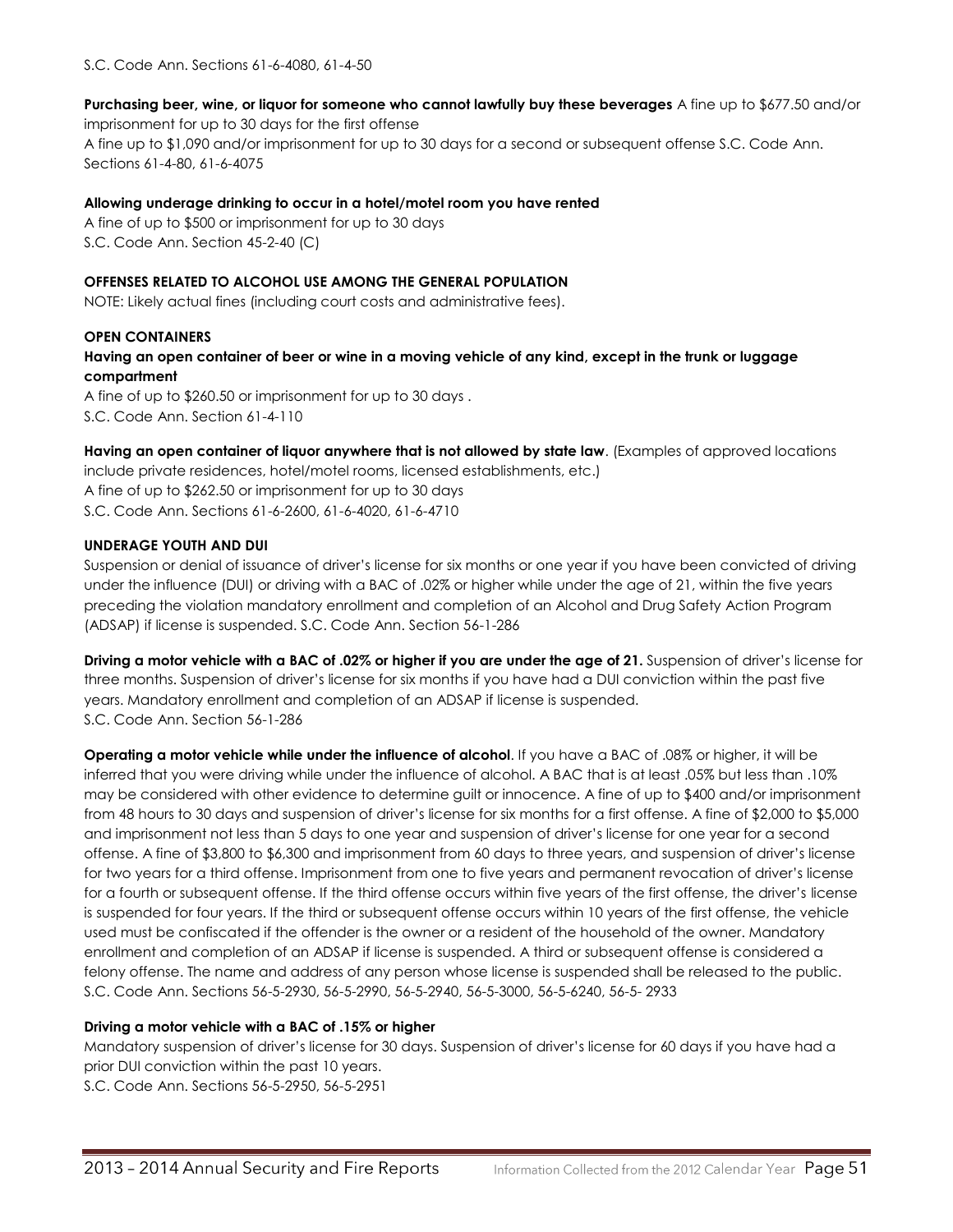#### **Refusing to submit to testing to determine your blood alcohol concentration (BAC) level if you are under the age of 21**

Suspension of driver's license for six months to one year. Suspension of driver's license for one year if you have had a prior DUI conviction within the past 5 years.

S.C. Code Ann. Section 56-1-286 (F)

#### **Driving a vehicle while under the influence of alcohol or other drugs and causing great bodily injury to any other person**

Mandatory fine of \$5,100 to \$10,100 and imprisonment for 30 days to 15 years. This crime is considered a felony offense.

S.C. Code Ann. Section 56-5-2945

#### **Driving a vehicle while under the influence of alcohol or other drugs and causing death to any other person**

Mandatory fine of \$10,100 to \$25,100 and imprisonment for one to 25 years. This crime is considered a felony offense. S.C. Code Ann. Section 56-5-2945

#### *Commission of a felony DUI offense*

Additional penalties (besides fines and imprisonment as identified above) include:

ineligibility to vote until sentence is served (including probation and parole);

possible denial of entry to the armed forces or restriction in regard to certain jobs within the armed forces; ineligibility to work for a federal law enforcement agency;

possible denial of employment by federal or state agencies; and

ineligibility to file to run for any office in the state or its political subdivisions until 15 years or more after the completion of sentence (including probation and parole).

S.C. Code Ann. Sections 7-5-170, 7-5-120, AETC 36-2002, AR-601-210 S.C. Const. Art. VI, §1, Art. III, §7

**NOTE**: All convictions are placed on a permanent criminal record. All alcohol offenses are misdemeanors except a felony DUI conviction. For underage drinking laws, alcohol offenses can be "stacked." In other words, a person charged and convicted of three separate offenses can receive all three fines or jail terms, not just the largest of the three.

Persons convicted of first offense DUI:

Are required to show proof of financial responsibility to the Department of Highways and Public Transportation, usually in the form of a guarantee of high-risk insurance coverage, for three years.

Are required to complete an Alcohol and Drug Safety Action Program (ADSAP) before becoming eligible to apply to the Department of Highways and Public Transportation for driver's license reinstatement.

May be eligible for a provisional driver's license upon meeting requirements. All accidents resulting in injury or death of a person under age 21 as a result of DUI are investigated.

#### **PUBLIC DRINKING**

#### **Being grossly intoxicated on any highway or at any public place or public gathering**

A fine of up to \$100 or imprisonment for up to 30 days S.C. Code Ann. Section 16-17-530

#### **Consuming alcoholic liquor in a public conveyance**

A fine of up to \$100 or imprisonment for up to 30 days S.C. Code Ann. Section 61-6-4720

#### **SELLING OR POSSESSING KEGS**

# **Selling a keg of beer without the proper tag or forms**

A fine of up to \$675 for the first offense and a fine of up to \$1,090 for a second or subsequent offense. S.C. Code Ann. Section 61-4-1920

# **Possessing a keg of beer that does not have the proper tag**

A fine of up to \$1,090 and/or imprisonment for up to 30 days S.C. Code Ann. Section 61-4-1930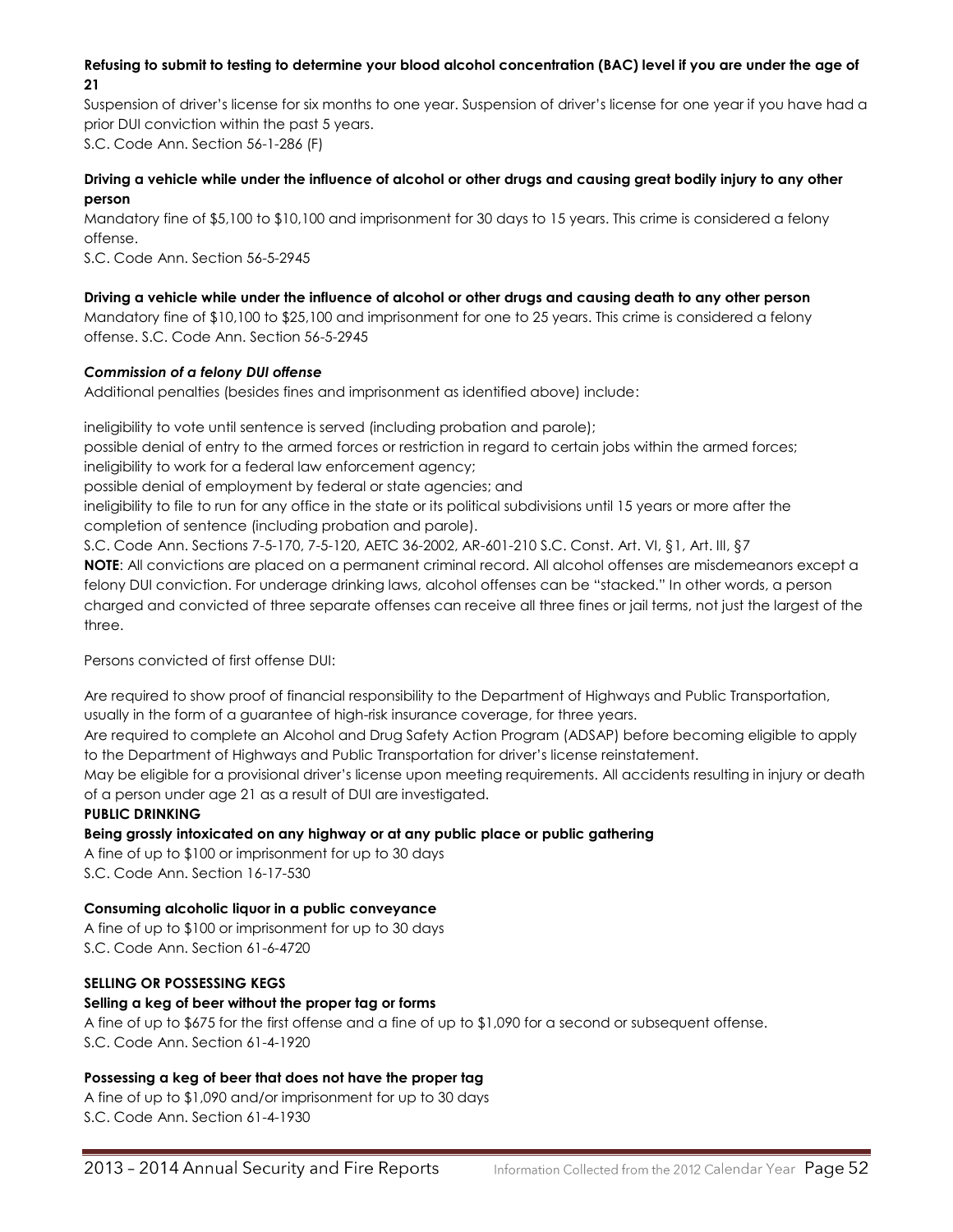#### **Removing, altering, or obliterating the tag on a keg of beer**

A fine of up to \$1,090 and/or imprisonment for up to 30 days S.C. Code Ann. Section 61-4-1940

#### BE AWARE THAT STATE ALCOHOL LAWS ARE SUBJECT TO CHANGE

#### **INFORMATION ON SOUTH CAROLINA DRUG LAWS**

The following is a partial list of South Carolina's drug laws. For more information and a complete list of laws relating to offenses, please see Chapter 53, Title 44 of the South Carolina Code of Laws, as amended.

#### **MARIJUANA—HASHISH**

Possession of 1 ounce or less of marijuana, or 10 grams or less of hashish

First offense: Not more than 30 days of imprisonment and/or a fine of not less than \$100 nor more than \$200; \$570 with court fees.

Second or subsequent offense: Not more than one year and/or \$200 to \$1,000 (Section 44-53-370{d}{3}) Manufacture, distribution, or possession with the intent to distribute

First offense: Not more than five years and/or not more than \$5,000

Second offense: Not more than 10 years and/or not more than \$10,000

Third or subsequent offense: Not less than five years nor more than 20 years and/or not more than \$20,000

(Section 44-53-370{b}{2})

#### **Trafficking (10 lbs. to 100 lbs. of marijuana)**

First offense: Not less than one year nor more than 10 years and \$10,000 Second offense: Not less than five years nor more than 20 years and \$15,000 Third or subsequent offense: 25 years and \$25,000 (Section 44-53-370{e}{1}{a}) Trafficking (100 lbs. to 2,000 lbs. of marijuana, or 100 to 1,000 marijuana plants regardless of weight)

25 years and \$25,000 (Section 44-53-370{e}{1}{b}) Trafficking (2,000 lbs. to 10,000 lbs. or more of marijuana, or 10,000 or more marijuana plants regardless of weight)

Not less than 25 years and \$50,000

(Section 44-53-370{e}{1}{c})

#### **LSD, COCAINE AND HEROIN**

#### **LSD Possession**

First offense: Not more than three years and/or not more than \$5,000 Second offense: Not more than ten years nor more than \$7,500 Third or subsequent offense: Not more than ten years and/or not more than \$12, 500 (Section 44-53-375{d}{1})

#### **Cocaine Possession (less than one gram)**

First offense: Not more than three years and/or not more than \$5,000 Second offense: Not more than ten years nor more than \$7,500 Third or subsequent offense: Not more than ten years and/or not more than \$12, 500 (Section 44-53-375{d}{3})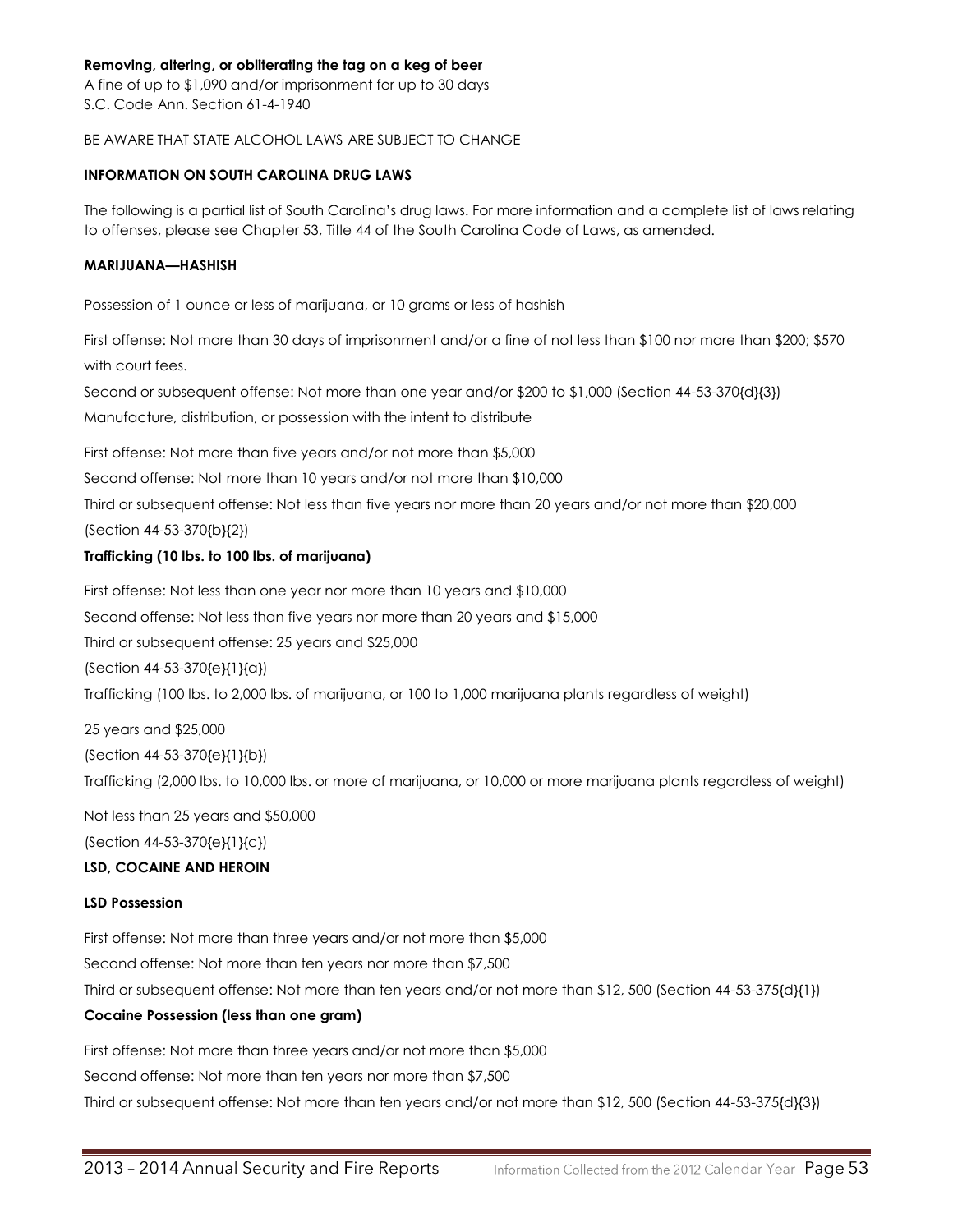#### **Manufacture, distribution, or possession with the intent to distribute cocaine (10 grains < 10 grams)**

First offense: Not more than 15 years and/or not more than \$25,000 Second offense: Not less than 5 years nor more than 30 years and/or not more than \$50,000 (Section 44-53-370 {d}{4}) **Trafficking cocaine (10 grams to 28 grams)**

First offense: Not less than three years nor more than 10 years and \$25,000 Second offense: Not less than five years nor more than 30 years and \$50,000 (Section 44-53-370{e}{2}{A})

#### **Manufacture, distribution, or possession with the intent to distribute heroin, opium, or morphine (2 grains < 4 grains).**

First offense: Not less than 15 years and \$25,000 Second or subsequent offense: 5-30 years and \$50,000 (Section 44-53-370{e}{3}{a})

#### **ANABOLIC STEROIDS**

#### **Possession of 10 or fewer dosage units without a valid prescription**

First offense: Not more than six months and/or not more than \$1,000 Second or subsequent offense: Not more than one year and/or not more than \$2,000 (Section 44-53-1530{2})

#### **Possession of 10 to 100 dosage units without a valid prescription**

First offense: Not more than one year and/or not more than \$2,000 Second or subsequent offense: Not more than two years and/or not more than \$3,000 (Section 44-53-1530{3})

#### **Possession of more than 100 dosage units without a valid prescription**

First offense: Not more than five years and/or not more than \$5,000 Second or subsequent offense: Not more than 10 years and/or not more than \$10,000 (Section 44-53-1530{4})

**SUSPENSION OF DRIVER'S LICENSE** In addition to the above, the driver's license of any person convicted of a controlled substance violation involving hashish or marijuana must be suspended for a period of six months. The driver's license of any person convicted of any other controlled substance violation must be suspended for a period of one year. (Section 56-1-286{a})

Possessing PRESCRIPTION DRUGS without a valid prescription is illegal. For example, Adderall and Ritalin are prescription stimulants often prescribed for Attention Deficit Hyperactivity Disorder (ADHD). Both of these drugs are classified as Schedule II controlled substances, as are cocaine and heroin. Unlawful distribution of Adderall or Ritalin, which means either the sale or simply giving the drug to another person, is a felony carrying up to five years in prison. Additionally, if the offense occurs on or within a half-mile of the college campus, an additional crime of distribution in proximity to a school as been committed, which is a felony carrying a 10-year sentence. A person who has in their possession one of these drugs, without a valid prescription, is guilty of a misdemeanor carrying a penalty of up to two years in prison.

#### **Miscellaneous State Laws**

**Distribution of controlled substance within proximity of a school**. (Distance from school, public park, or playground, or college or university is a radius of one-half mile.) Fine is not more than \$10,000 and imprisonment to be less than 10 years. For crack cocaine, the fine is between \$10,000 and 15,000 and prison between 10 and 15 years. For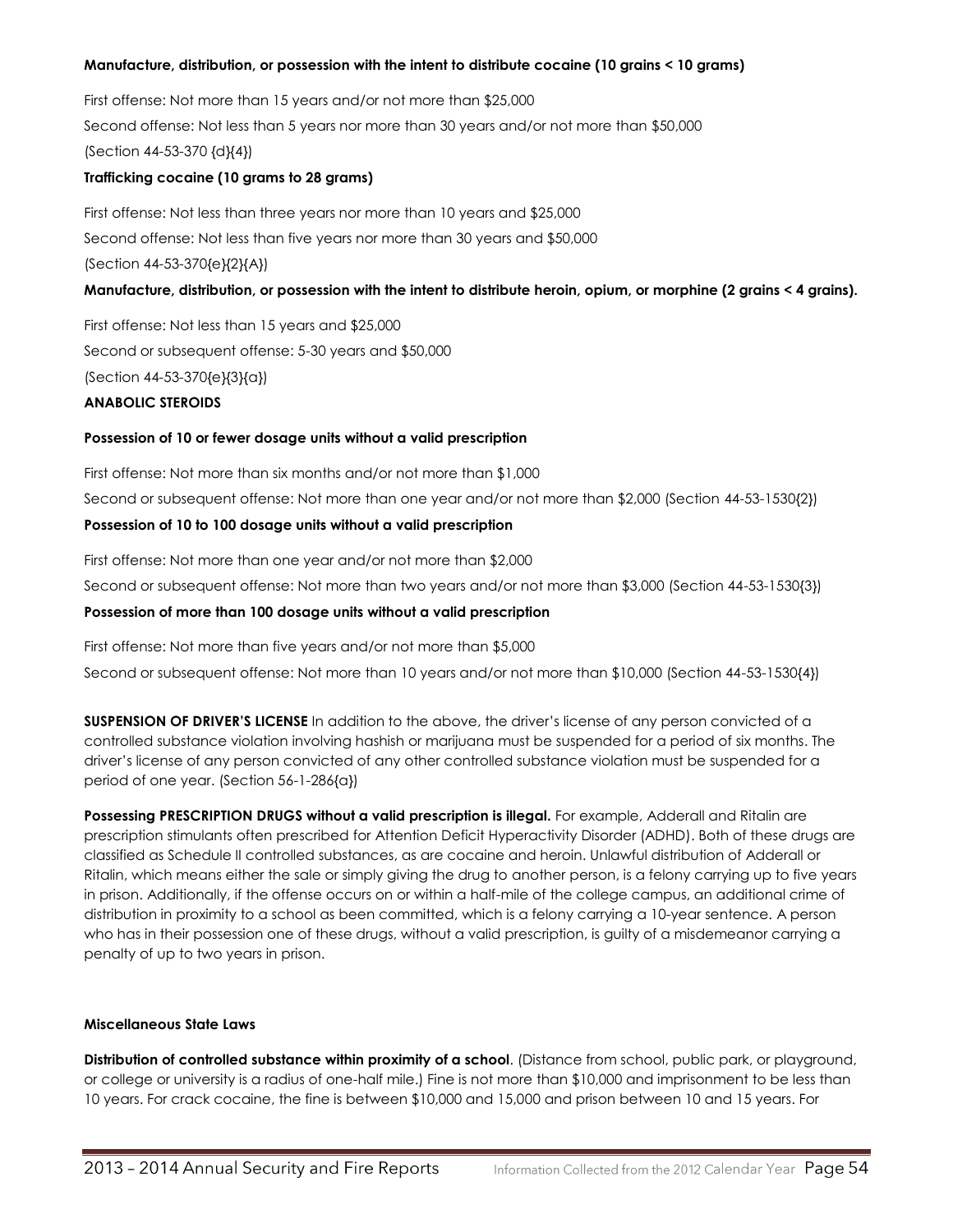purchase, the fine will not exceed \$1,000 and not exceed one year of prison. Any violation of this section is considered a separate offense. (Section 44-53-445)

**Illegal acts involving persons under 17-years-old.** Any use of persons under the age of 17 by persons over the age of 17 in the violation of Section 44-53-370 and 375, or the receipt of controlled substance from a person under 17 is considered a felony with punishment between 5 and 15 years. Any violation of this section is considered a separate offense. (Section 44-53-577)

**Illegal acts involving persons under 17 years old and controlled substances.** It is unlawful for any person at least 17 years old to knowingly use, hire, coerce, or employ a person under 17 years old to violate a controlled substance law. Violation of this section is a separate offense and punishment is imprisonment for not less than five years up to 15 years. (Section 44-53-577)

**Unlawful to advertise for sale, manufacture, possess, sell, or deliver, or to possess with intent to sell or deliver drug paraphernalia.** Any person convicted can be fined no more than \$500; a corporation can be fined up to \$50,000. (Section 44-53-391)

**Distribution of controlled substances to persons under 18-years- old.** Distribution of a narcotic drug, LSD, and crack cocaine is guilty of a felony and upon conviction must be imprisoned not more than 20 years or fined not more than \$30,000, or both, and the sentence may not be suspended and probation may not be granted. Distribution of any other controlled substance to a person under 18 is guilty of a misdemeanor, and upon conviction must be imprisoned not more than 10 years or fined not more than \$10,000 or both. (Section 44-53-440).

### **BE AWARE THAT STATE DRUG LAWS ARE SUBJECT TO CHANGE**

## **Information on Federal Drug Laws**

The following is a partial list of federal drug laws and penalties. Penalties are set by sentencing guidelines in Federal Court. For more information and a complete list of the laws relating to drug offenses, please see Title 21 of the U.S. Code of Laws, as amended.

#### **Possession of a controlled substance without a valid prescription**

First offense: Not more than one year and/or less than \$1,000 Second offense: Not less than 15 days nor more than two years and not less than \$2,500 • Third or subsequent offense: Not less than 90 days nor more than three years and not less than \$5,000 (Statute - 21 U.S.C.A. Section 844{a})

#### **Possession of a mixture or substance which contains cocaine base**

First offense: If the amount exceeds 5 grams, not less than five years nor more than 20 years and/or a fine of \$1,000 Second offense: If the amount exceeds 3 grams, not less than five years nor more than 20 years and/or a fine of \$1,000

Third offense: If the amount exceeds 1 gram, not less than five years nor more than 20 years and/or a fine of \$1,000

(Statute - 21 U.S.C.A. Section 844{a})

#### **Distribution of controlled substances to persons under the age of 21**

First offense: Imprisonment (for not less than one year) and/or a fine, neither to exceed twice that authorized by 21 U.S.C.A. Section 841 (b)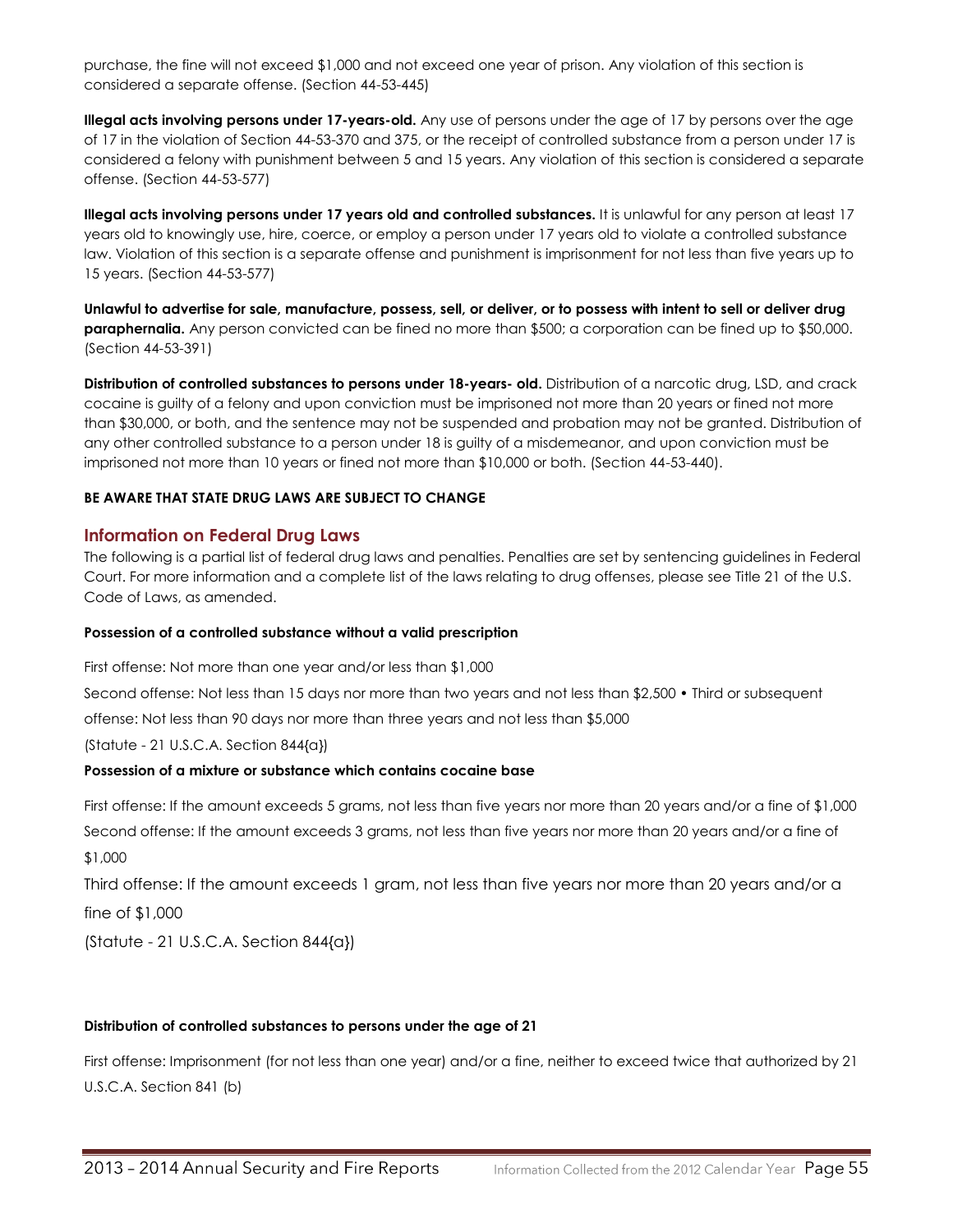Second offense: Imprisonment (for not less than one year) and/or a fine, neither to exceed three times that authorized by 21 U.S.C.A. Section 841 (b) Statute 21 U.S.C.A. Section 859 Third offense: Life imprisonment (Statute - 21 U.S.C.A. Section 841{b}{1}{A})

#### **Manufacture, distribution, or possession with intent to manufacture or distribute controlled substances in or on, or within 1,000 feet of the real property compromising a public or private elementary, vocational, secondary school, college, junior college, or university, or a playground, or within 100 feet of a public or private youth center, public swimming pool, or video arcade**

First offense: Imprisonment (for not less than one year) and/or a fine, neither to exceed that authorized by 21

U.S.C.A. Section 841 (b)

Second offense: Not less than three years nor more than life (or three times that authorized by an offense,

whichever is greater) and/or a fine not to exceed three times that authorized by 21 U.S.C.A. Section 841 (b)

Third offense: Life imprisonment

(Statutes - 21 U.S.C.A. Section 860; and 21 U.S.C.A. Section 841 {b}{1}{a}

#### **Manufacture, distribution, or possession with intent to manufacture or distribute:**

a) 1 kilogram or more of a mixture or substance containing a detectable amount of heroin; or

b) 5 kilograms or more of a mixture or substance containing a detectable amount of cocaine; or

c) 50 grams or more of a mixture or substance which contains cocaine base; or

d) 100 grams or more of PCP or 1 kilogram or more or a mixture or substance containing a detectable amount of PCP; or

e) 10 grams or more of a mixture or substance containing a detectable amount of LSD; or

f) 100 kilograms or more of a mixture or substance containing a detectable amount of marijuana, or 1,000 or more marijuana plants regardless of weight; or

g) 100 grams or more of methamphetamine, or 1 kilogram or more of a mixture or substance containing a detectable amount of methamphetamine.

First offense: Not less than 10 years nor more than life (if death or serious bodily harm results from the use of such

substance, imprisonment shall be for not less than 20 years nor more 47 than life) and/or a fine not to exceed the

greater of that authorized by Title 18 of the U.S. Code or \$4,000,000

Second offense: Not less than 20 years nor more than life (if death or serious bodily harm results from the use of such

substance, imprisonment shall be for life) and/or a fine not to exceed the greater of that authorized by Title 18 of

the U.S. Code or \$8,000,000

Third offense: Life imprisonment (Statute - 21 U.S.C.A. Section 841{b}{1}{A}

#### **Manufacture, distribution, or possession with the intent to manufacture or distribute:**

a) 100 grams or more of a mixture or substance containing a detectable amount of heroin; or

b) 500 grams or more of a mixture or substance containing a detectable amount of cocaine; or

c) 5 grams or more of a mixture or substance which contains cocaine;

d) 10 grams or more of PCP or 100 grams or more of a mixture or substance containing a detectable amount of PCP; or

e) 1 gram or more of a mixture or substance containing a detectable amount of LSD; or

f) 100 kilograms or more of a mixture or substance containing a detectable amount or marijuana, or 100 or more marijuana plants regardless of weight; or

g) 100 grams or more of methamphetamine, or 100 grams or more of a mixture or substance containing a detectable amount of methamphetamine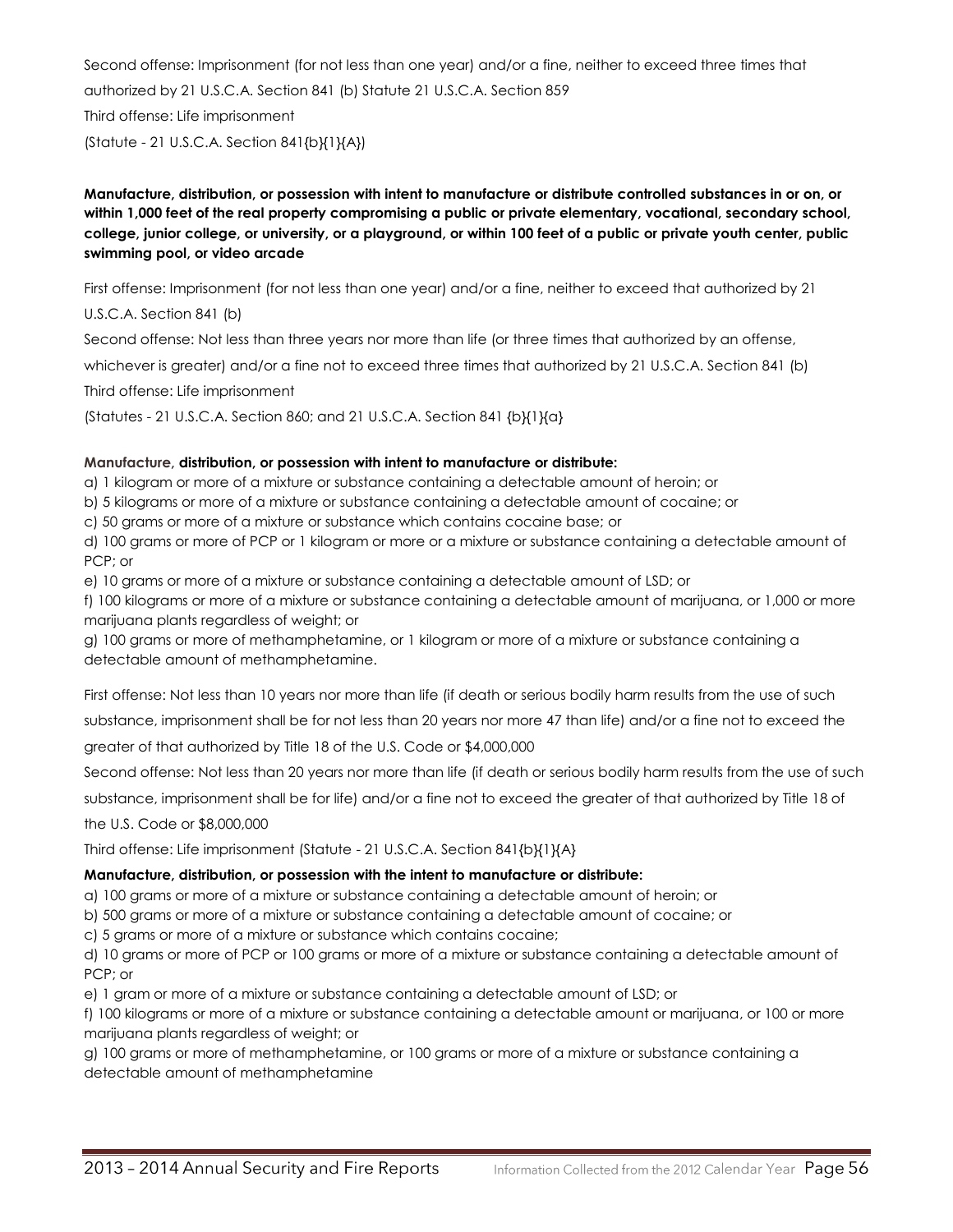First offense: Not less than five years nor more than 40 years (if death of serious bodily injury results from the use of such substance, imprisonment shall be for not less than 20 years or more than life) and/or a fine not to exceed the greater of that authorized by Title 18 of the U.S. Code or \$2,000,000

Second or subsequent offenses: Not less than 10 years nor more than life (if death or serious bodily harm results from the use of such substance, imprisonment shall be for life) and/or a fine not to exceed the greater of twice that authorized by Title 18 of the U.S. Code or \$4,000,000

(Statute – 21. S.C.A. Section 841 {b}{1}{B})

**Manufacture, distribution, or p**ossession with intent to manufacture or distribute:

a) 50 kilograms or less of marijuana (except in the case of 50 or more marijuana plants regardless of weight); or b) 10 kilograms or less of hashish, or 1 kilogram or less of hashish

First offense: Not more than five years and/or a fine not to exceed the greater of that authorized by Title 18 or \$250,000

Second or subsequent offenses: Not more than 10 years and/or a fine not to exceed the greater of twice that authorized by Title 18 or \$500,000

(Statute - 21 U.S.C.A. Section 841{b}{1}{D})

Manufacture, distribution, or possession with the intent to manufacture or distribute any controlled substance listed in Schedule I or II (e.g., LSD, heroin, opium, morphine) of 21 U.S.C.A. Section 812 (except as provided elsewhere):

First offense: Not more than 20 years (if death or serious bodily injury results from the use of such substance,

imprisonment shall be for not less than 20 years nor more than life) and/or a fine not to exceed the greater of that authorized by Title 18 of the U.S. Code or \$1,000

Second or subsequent offenses: Not more than 30 years (if death or serious bodily injury results from the use of such

substance, imprisonment shall be for life) and/or a fine not to exceed the greater of twice that authorized by Title 18 of the U.S. Code or \$2,000,000

 $(Static < -U.S.C.A.Section 841{b}{1}{C})$ 

## **Manufacture, distribution, or possession with intent to manufacture or distribute any controlled substance listed in Schedule IV of 21 U.S.C.A. Section 812:**

First offense: Not more than three years and/or a fine not to exceed the greater of that authorized by Title 18 of the U.S. Code or \$250,000

Second or subsequent offenses: Not more than six years and/or a fine not to exceed the greater of twice that authorized by Title 18 of the U.S. Code or \$500,000

 $[Static – 21 U.S.C.A. Section 841{b}2]$ 

Manufacture, distribution, or possession with intent to manufacture or distribute a controlled substance listed in Schedule V of 21 U.S.C.A. Section 812:

First offense: Not more than one year and/or a fine not to exceed the greater of that authorized by Title 18 of the U.S. Code or \$100,000

Second or subsequent offenses: Not more than two years and/or a fine not to exceed the greater of twice that

authorized by Title 18 of the U.S. Code of \$200,000

 $[Statute - 21 U.S.C.A. Section 841{b}{3}]$ 

## **BE AWARE THAT DRUG LAWS ARE SUBJECT TO CHANGE.**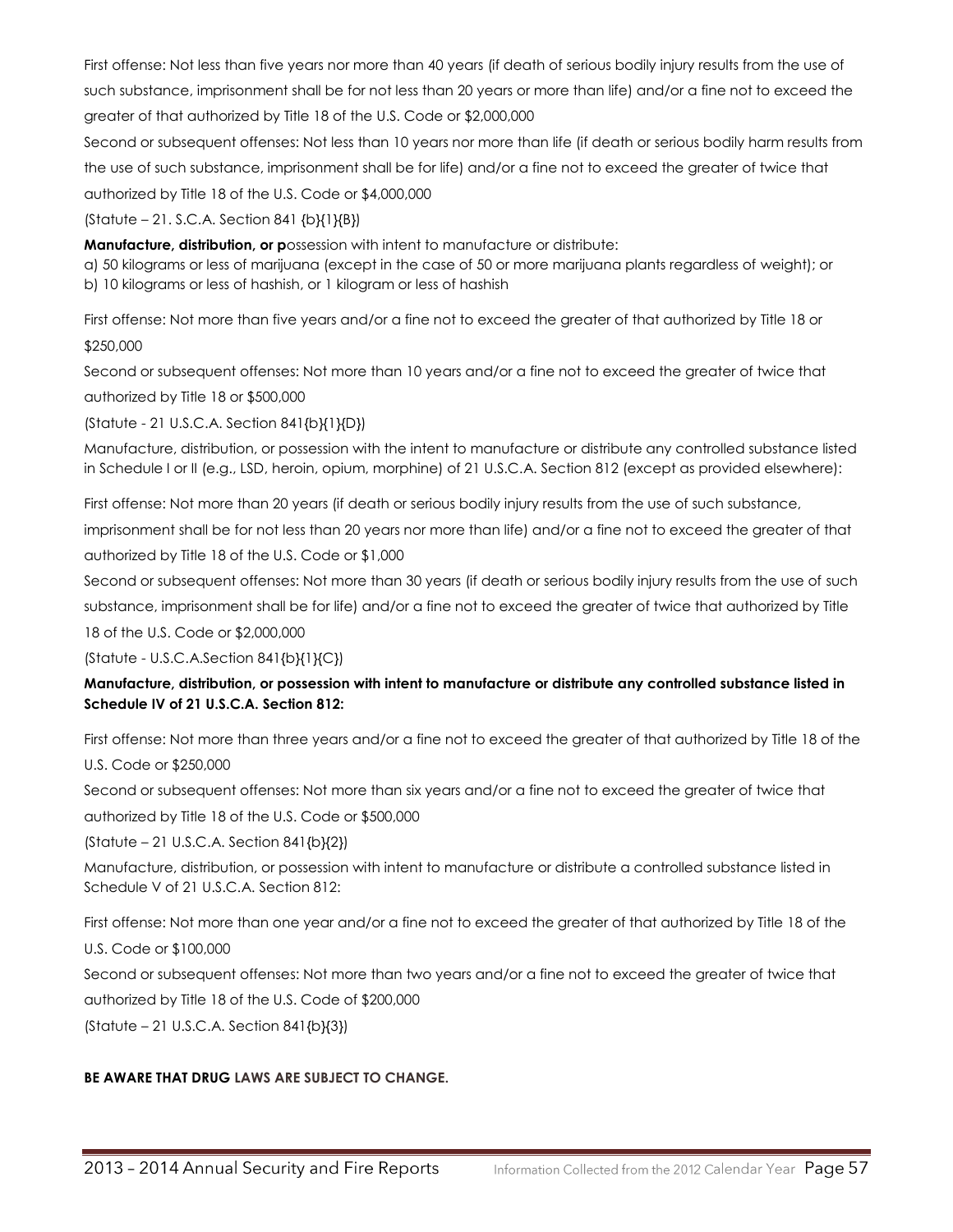# **COLLEGE OF CHARLESTON NORTH CAMPUS**

College of Charleston North Campus 5300 International Boulevard Building B, Suite 100 North Charleston, SC 29418

### **Introduction**

The College of Charleston North Campus is conveniently located in North Charleston within the South Carolina Research Authority near the Charleston International Airport and Boeing. Equipped with modern classrooms, a computer lab with a [virtual library,](http://blogs.cofc.edu/lgclibrary/) a student lounge and study space, the North Campus brings many of the College's offerings to both working adults and traditional students throughout the tri-county region.

This fall the College of Charleston North Campus will offer the first courses in a new bachelor's degree completion program that was developed specifically to meet the needs of adult learners in South Carolina. The Bachelor of Professional Studies (BPS) program will combine online and on-site classes in an effort to accommodate the busy lives of working professionals.

# **Facility Access**

North Campus facilities are open Monday through Thursday: 8:00am-9:00pm, Friday: 8:00am-4:00pm and Saturdays: 8:00am-3:30pm.

# **Law Enforcement and Security**

The South Carolina Research Authority has security personnel on site Monday – Friday, 8:00 a.m. – 5:00 p.m. This combined with security cameras and patrols by the Charleston Aviation Authority Police work conjointly in an effort to keep the North Campus safe.

# **Reporting Procedures**

Students, faculty, and staff are encouraged to use common sense and implement risk reduction measures to help deter crimes against persons and property. In cases in which a criminal act is in progress or an emergency, call the Charleston Aviation Authority Police and they will respond.

Emergency Assistance: Charleston Aviation Authority Police, 843.767.1100

Non-emergency Assistance: Charleston Aviation Authority Police, 843.767.1100

# **Fire Evacuation Procedures**

In the event of a fire, it is important to activate the nearest pull station then use the nearest Fire Exit to leave the building immediately. Go to the back of the parking lots for buildings B & C, as far away from danger as possible. Call the Charleston Aviation Authority Police at 843.767.1100, giving them the location of the fire. Make sure to stay out of the way for emergency vehicles so they may successfully complete their task of combating the fire.

## **Maintenance of Campus Facilities**

Maintenance of the North Campus facility is primarily conducted by South Carolina Research Authority Staff. Work outside of their scope of services is contracted to a vendor who has participated in background checks.

## **ANNUAL CRIME STATISTICS**

The charts that follow disclose statistics for offenses committed in certain geographic locations associated with the institution. These locations have definitions specific to the Clery Act and are described as follows: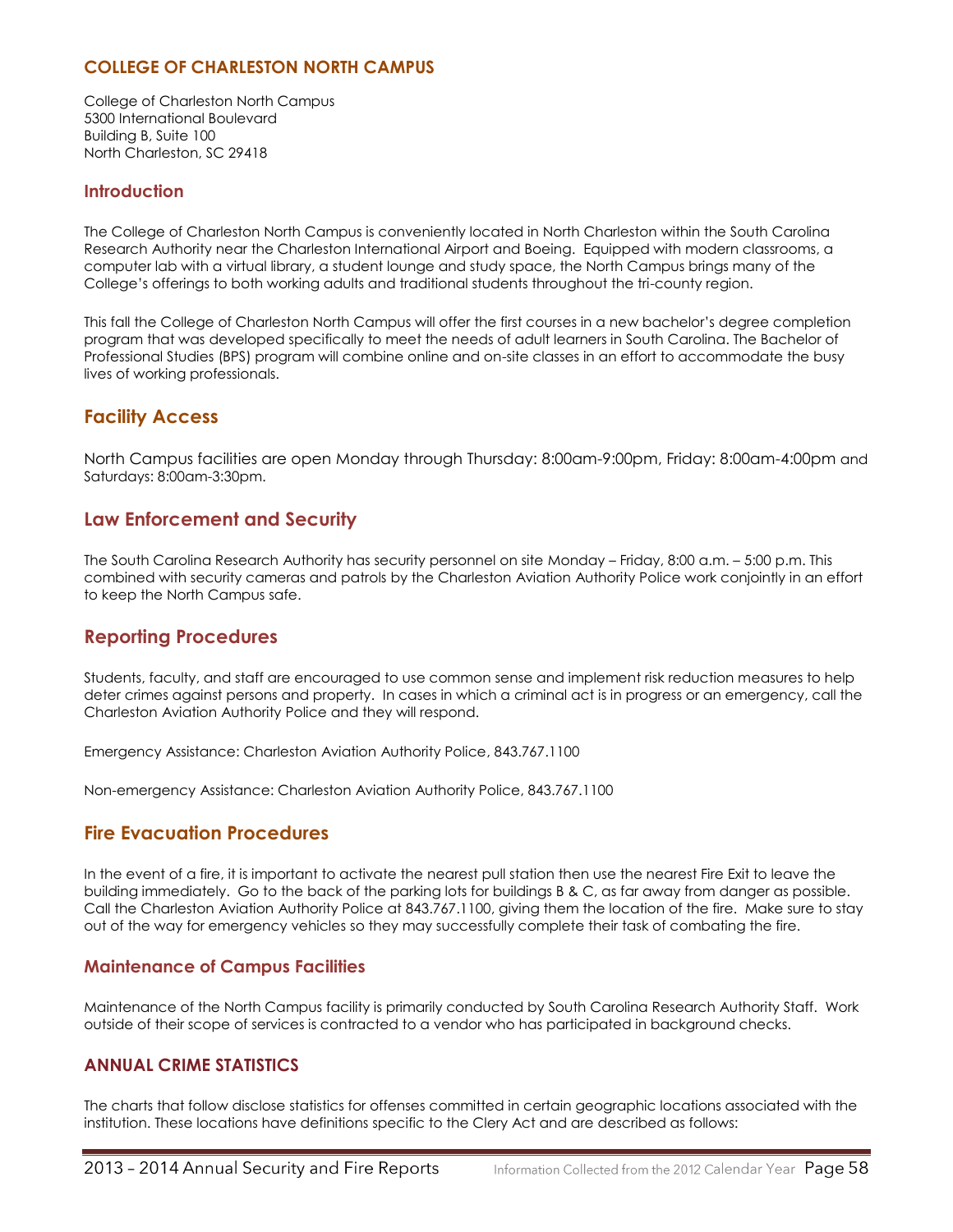**On Campus:** *Any building or property owned or controlled by an institution within the same reasonably contiguous geographic area and used by the institution in direct support of, or in a manner related to, the institution's educational purposes, including residence halls; and, any building or property that is within or reasonably contiguous that is owned by the institution but controlled by another person, is frequently used by students, and supports institutional purposes such as a food or other retail vendor.* [\(Core campus map used for data collection of](http://studentaffairs.cofc.edu/general_info/annual_security/Map-Annual_Security_Report_2009-10.pdf)  [campus crime statistics\)](http://studentaffairs.cofc.edu/general_info/annual_security/Map-Annual_Security_Report_2009-10.pdf)

**Non-Campus Building or Property**: *Any building or property owned or controlled by a institution that is used in direct support of, or in relation to, the institution's educational purposes, is frequently used by students, and is not within the same reasonably contiguous geographic area of the institution; or any building or property owned or controlled by a student organization that is officially recognized by the institution.*

**Public Property:** *All public property, including thoroughfares, streets, sidewalks, and parking facilities within the campus, or immediately adjacent to and accessible from the campus.*

**Statistics are provided for the most recent calendar year (2012) and the preceding two years (2010 and 2011).**

# Annual Crime Statistics

MAIN CAMPUS 66 GEORGE STREET CHARLESTON, SC 29424

Statistics are provided for the most recent calendar year (2012) and the preceding two years (2010 and 2011).

| <b>Total Criminal Offenses Occurring</b><br>On Campus Property | 2010           | 2011          | 2012           |
|----------------------------------------------------------------|----------------|---------------|----------------|
| Murder/Non-negligent manslaughter                              | $\mathcal{O}$  | $\mathcal{O}$ | $\mathcal{O}$  |
|                                                                | 6              | 6             | 10             |
| Forcible sex offenses (including forcible rape)                | See A below)   | (See B below) | (See C below)  |
| Non-forcible sex offenses (incest/statutory rape)              | $\mathcal{O}$  | $\mathcal{O}$ | $\mathcal{O}$  |
| Robbery                                                        | $\mathcal{O}$  |               | $\Omega$       |
| <b>Aggravated Assault</b>                                      | $\overline{2}$ | $\Omega$      |                |
| Burglary                                                       | 4              | 7             |                |
| Motor Vehicle Theft                                            |                | $\Omega$      | $\mathfrak{D}$ |
| Arson                                                          | $\mathcal{O}$  | $\mathcal{O}$ |                |
| Negligent manslaughter                                         | $\Omega$       | $\Omega$      | $\Omega$       |

\_\_\_\_\_\_\_\_\_\_\_\_\_\_\_\_\_\_\_\_\_\_\_\_\_\_\_\_\_\_\_\_\_\_\_\_\_\_\_\_\_\_\_\_\_\_\_\_\_\_

A - Of the 6 incidents in 2010, 2 students elected to report to law enforcement and 4 students chose to privately seek assistance from the Office of Victim Services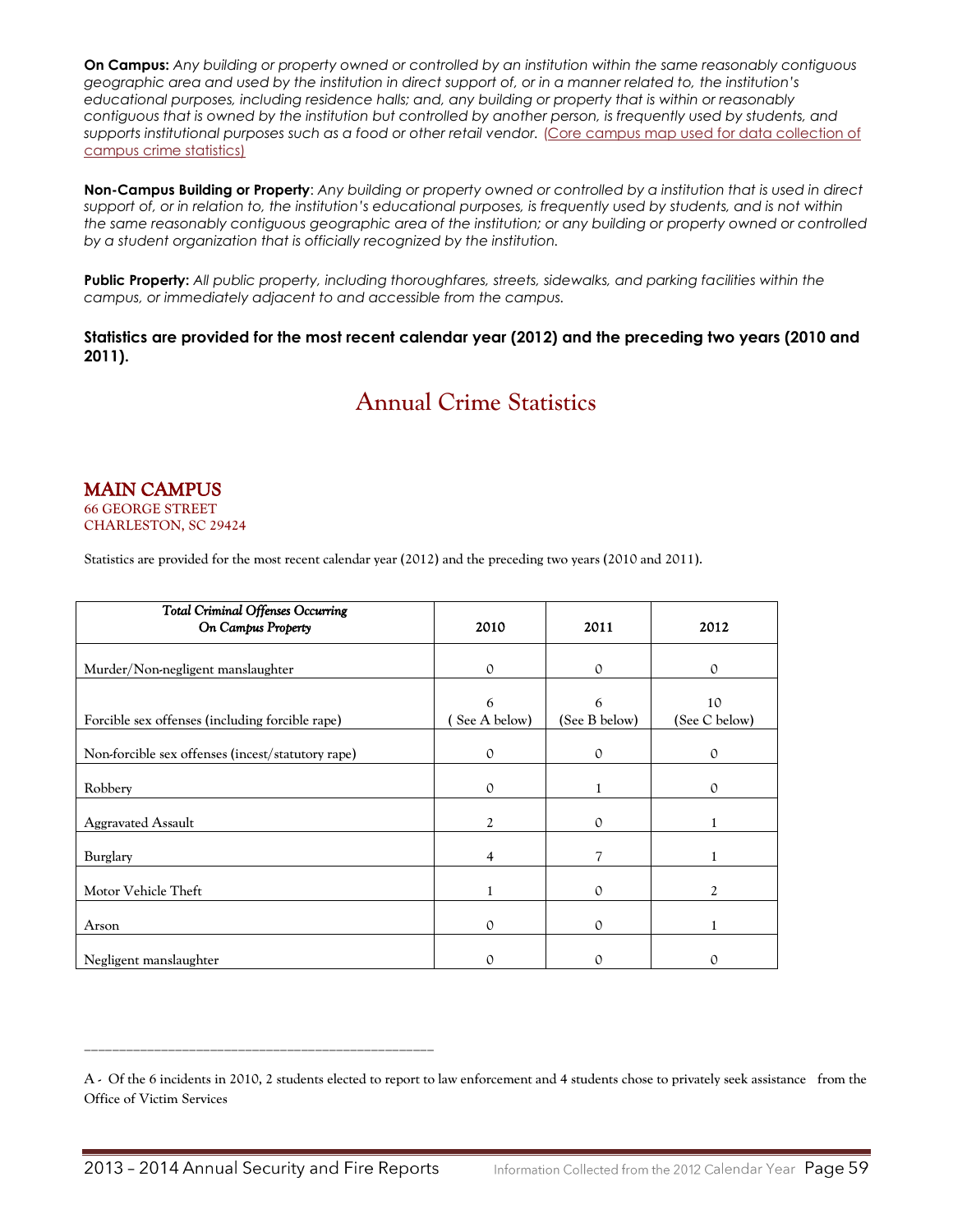B - Of the 6 incidents in 2011, 2 students elected to report to law enforcement and 4 students chose to privately seek assistance from the Office of Victim Services

C - Of the 10 incidents in 2012, 7 students elected to report to law enforcement, 3 students chose to privately seek assistance from the Office of Victim Services or other resource.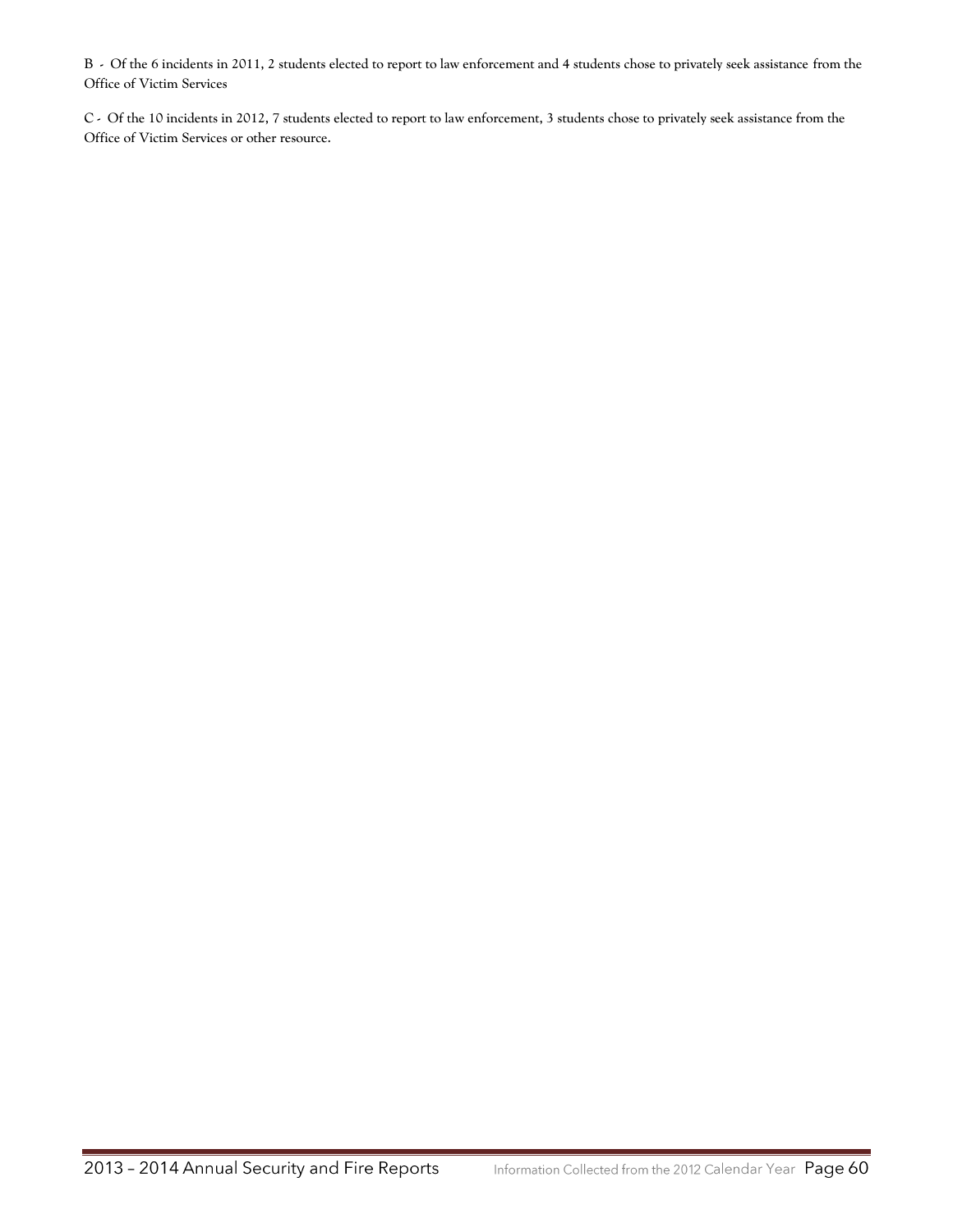| Of the Total Criminal Offenses Occurring On Campus<br>Those within Residence Halls Offense | 2010           | 2011                     | 2012          |
|--------------------------------------------------------------------------------------------|----------------|--------------------------|---------------|
| Murder/Non-negligent manslaughter                                                          | $\mathcal{O}$  | $\Omega$                 | $\Omega$      |
|                                                                                            | 6              | 6                        |               |
| Forcible sex offenses (including forcible rape)                                            | (See A below)  | (See B below)            | (See D below) |
| Non-forcible sex offenses (incest/statutory rape)                                          | $\Omega$       | $\Omega$                 | $\mathcal{O}$ |
| Robbery                                                                                    | $\Omega$       | $\Omega$                 | $\Omega$      |
| <b>Aggravated Assault</b>                                                                  | $\mathfrak{D}$ | $\Omega$                 |               |
| Burglary                                                                                   |                | $\overline{\mathcal{L}}$ |               |
| Motor Vehicle Theft                                                                        | $\Omega$       | $\Omega$                 | 0             |
| Arson                                                                                      | $\mathcal{O}$  | $\Omega$                 |               |
| Negligent manslaughter                                                                     | $\Omega$       |                          | 0             |

A - Of the 6 incidents in 2010, 2 students elected to report to law enforcement and 4 students chose to privately seek assistance from the Office of Victim Services

B - Of the 6 incidents in 2011, 2 students elected to report to law enforcement and 4 students chose to privately seek assistance from the Office of Victim Services

D - Of the 7 incidents in 2012, 4 students elected to report to law enforcement, 3 students chose to privately seek assistance from the Office of Victim Services or other resource

| Criminal Offenses<br>Non-campus Buildings/Property | 2010          | 2011          | 2012     |
|----------------------------------------------------|---------------|---------------|----------|
| Murder/Non-negligent manslaughter                  | $\Omega$      | $\mathcal{O}$ | $\Omega$ |
| Forcible sex offenses (including forcible rape)    | $\Omega$      | $\Omega$      | $\Omega$ |
| Non-forcible sex offenses (incest/statutory rape)  | $\Omega$      | $\Omega$      | $\Omega$ |
| Robbery                                            | $\Omega$      | $\Omega$      | $\Omega$ |
| <b>Aggravated Assault</b>                          | $\Omega$      | $\Omega$      | $\Omega$ |
| Burglary                                           | $\Omega$      | $\Omega$      | $\Omega$ |
| Motor Vehicle Theft                                | $\mathcal{O}$ | $\Omega$      | $\Omega$ |
| Arson                                              | $\Omega$      | $\Omega$      | $\Omega$ |
| Negligent manslaughter                             | $\Omega$      | $\mathcal{O}$ | $\Omega$ |
|                                                    |               |               |          |

\_\_\_\_\_\_\_\_\_\_\_\_\_\_\_\_\_\_\_\_\_\_\_\_\_\_\_\_\_\_\_\_\_\_\_\_\_\_\_\_\_\_\_\_\_\_\_\_\_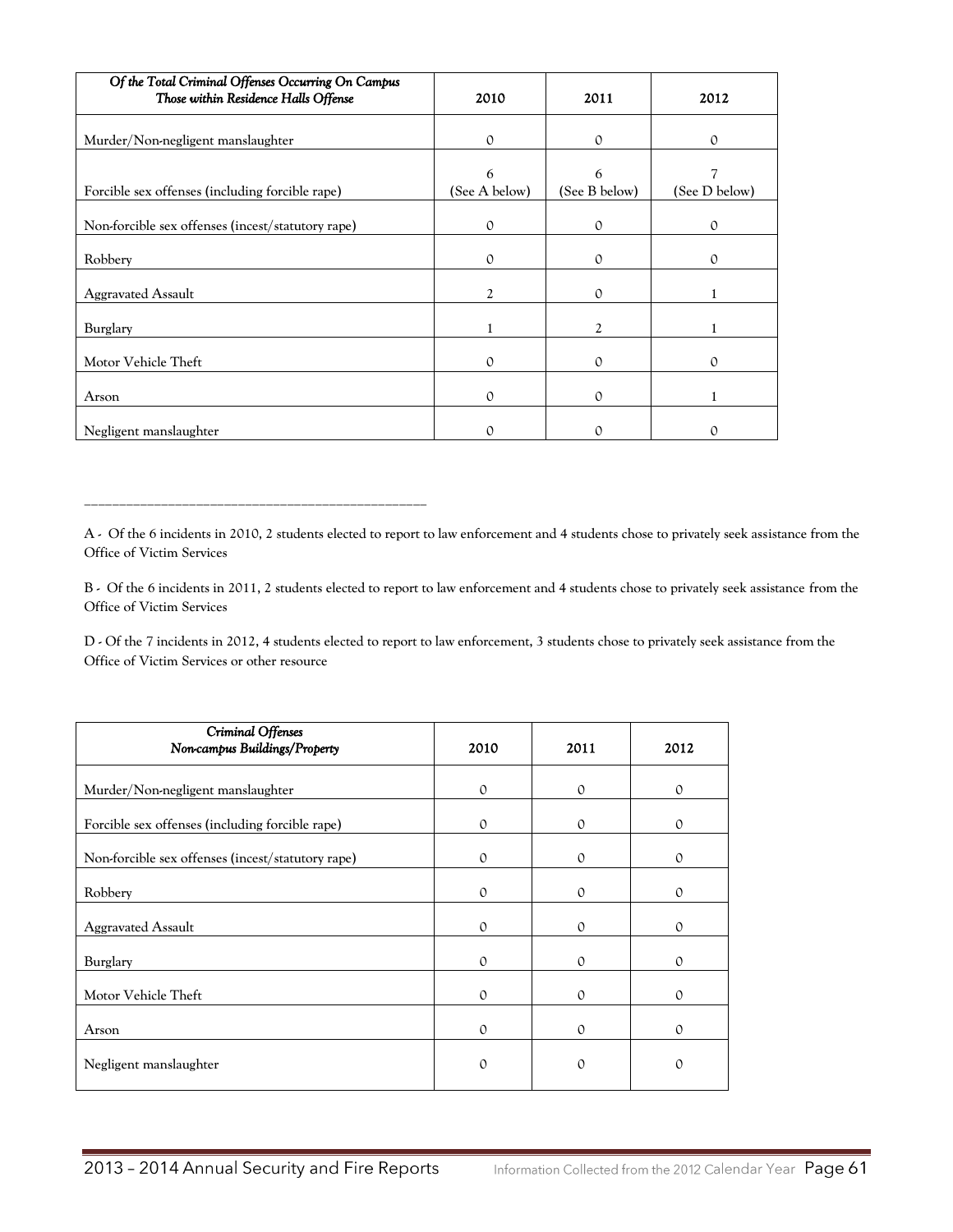| Criminal Offenses<br>On Public Property           | 2010           | 2011           | 2012          |
|---------------------------------------------------|----------------|----------------|---------------|
| Murder/Non-negligent manslaughter                 | $\mathcal{O}$  | $\Omega$       | $\mathcal{O}$ |
| Forcible sex offenses (including forcible rape)   | $\overline{2}$ | $\mathfrak{D}$ |               |
| Non-forcible sex offenses (incest/statutory rape) | $\mathcal{O}$  | $\Omega$       | $\Omega$      |
| Robbery                                           | $\overline{2}$ | 4              | $\Omega$      |
| <b>Aggravated Assault</b>                         | 2              | $\overline{c}$ | $\Omega$      |
| Burglary                                          | 3              | $\Omega$       | $\Omega$      |
| Motor Vehicle Theft                               | 2              |                |               |
| Arson                                             | $\mathcal{O}$  | $\Omega$       | $\Omega$      |
| Negligent manslaughter                            | $\mathcal{O}$  | $\mathcal{O}$  | 0             |

| <b>Total number of Arrests</b><br>Occurring On Campus | 2010 | 2011 | 2012 |
|-------------------------------------------------------|------|------|------|
| Liquor law violations                                 | 16   | 12   | 13   |
| Drug law violations                                   |      |      |      |
| Illegal weapons possessions                           |      |      |      |

| <b>Total number of Arrests</b><br>Occurring In Residence Halls | 2010 | 2011 | 2012 |
|----------------------------------------------------------------|------|------|------|
| Liquor law violations                                          |      | 10   |      |
| Drug law violations                                            |      |      |      |
| Illegal weapons possessions                                    |      |      |      |

| Arrests Occurring on<br>Non-campus Property | 2010 | 2011 | 2012 |
|---------------------------------------------|------|------|------|
| Liquor law violations                       |      |      |      |
| Drug law violations                         |      |      |      |
| Illegal weapons possessions                 |      |      |      |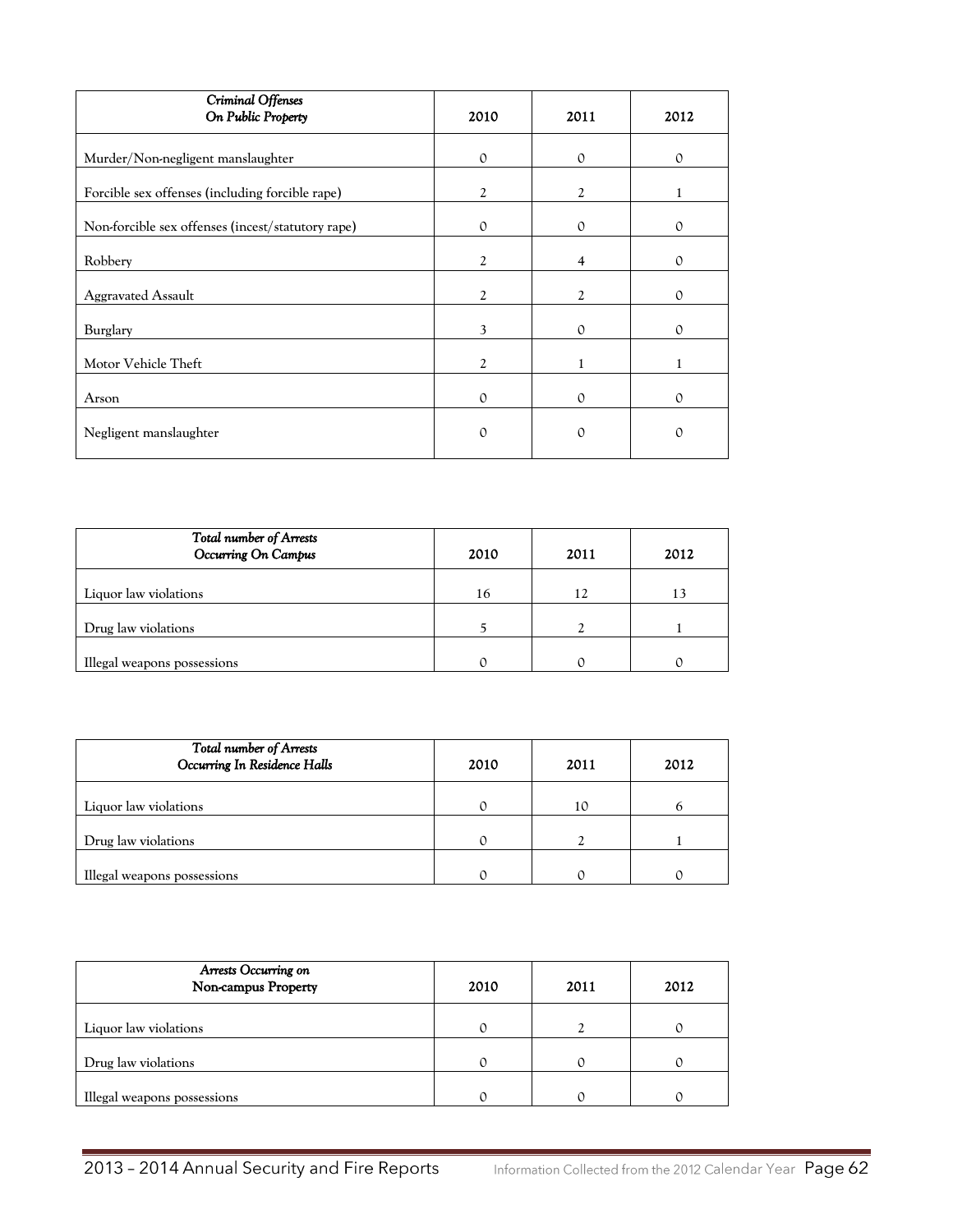| Arrests Occurring on<br><b>Public Property</b> | 2010 | 2011 | 2012 |
|------------------------------------------------|------|------|------|
| Liquor law violations                          |      |      |      |
| Drug law violations                            | 0    |      | O    |
| Illegal weapons possessions                    |      |      |      |

| Disciplinary Actions/Judicial Referrals<br>Occurring On Campus | 2010 | 2011                 | 2012                 |
|----------------------------------------------------------------|------|----------------------|----------------------|
| Liquor law violations                                          | 153  | 379<br>(see E below) | 171<br>(See F below) |
| Drug law violations                                            | 68   | 121<br>(See G below) | 55<br>(See H below)  |
| Illegal weapons possessions                                    |      | $\Omega$             |                      |

| Disciplinary Actions/Judicial Referrals<br>Occurring In Residence Halls | 2010 | 2011                 | 2012                 |
|-------------------------------------------------------------------------|------|----------------------|----------------------|
| Liquor law violations                                                   | 153  | 373<br>(See I below) | 167<br>(See J below) |
| Drug law violations                                                     | 68   | 119<br>(See K below) | 55<br>(See L below)  |
| Illegal weapons possessions                                             | 0    |                      |                      |

| Disciplinary Actions/Judicial Referrals<br>Occurring On Non-campus Property/Buildings | 2010 | 2011 | 2012 |
|---------------------------------------------------------------------------------------|------|------|------|
| Liquor law violations                                                                 |      |      |      |
| Drug law violations                                                                   |      |      |      |
| Illegal weapons possessions                                                           |      |      |      |

E/G/I/K - The referral numbers for 2011 are significantly higher because the U.S. Department of Education redefined in 2011 how referrals are to be counted. This redefinition and affiliated examples can be found on pages 70-71 of The Handbook for Campus Safety and Security Reporting. The U.S. Department of Education now requires that institutions of higher education count as a referral ALL students listed within any sort of disciplinary report, whether or not they are charged with a conduct violation. Many of the students captured within these numbers were NOT charged with a conduct violation.

\_\_\_\_\_\_\_\_\_\_\_\_\_\_\_\_\_\_\_\_\_\_\_\_\_\_\_\_\_\_\_\_\_\_\_\_\_\_\_\_\_\_\_\_\_\_\_\_\_\_\_

F/H/J/L - The alcohol and drug referral numbers for 2012 reflect guidance from the U.S. Department of Education. The U. S. Department of Education requires that institutions only list referrals where the students involved violated state law and were directly involved in the incident.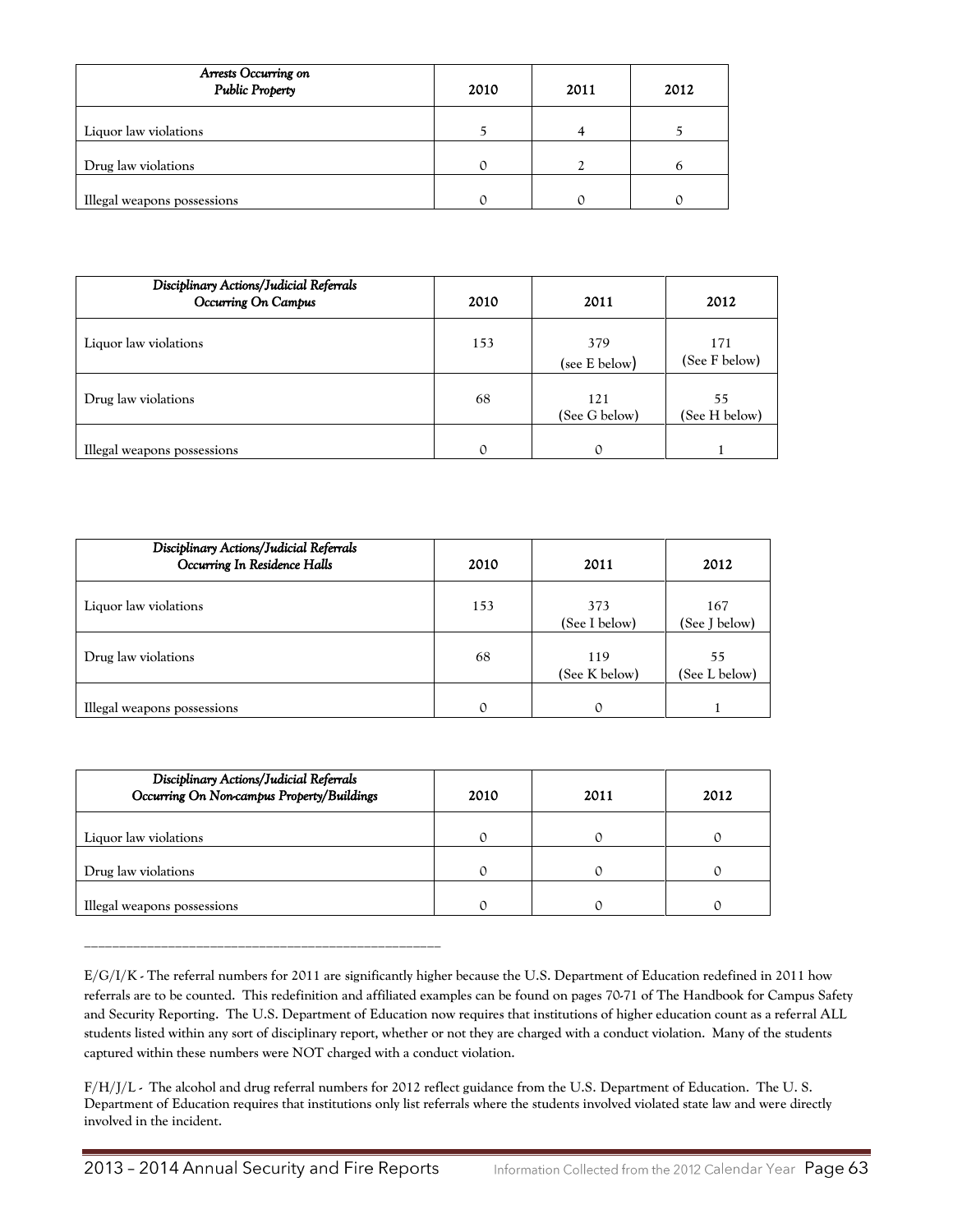| Disciplinary Actions/Judicial Referrals<br>Occurring On Public Property | 2010 | 2011 | 2012 |
|-------------------------------------------------------------------------|------|------|------|
| Liquor law violations                                                   |      |      |      |
| Drug law violations                                                     |      |      |      |
| Illegal weapons possessions                                             |      |      |      |

# Hate Crime Statistics

Institutions are required to report statistics for certain bias-motivated crimes and crimes involving bodily injury to any person in which the victim intentionally selected because of the actual or perceived race, gender, religion, sexual orientation, ethnicity or disability of the victim.

| <b>Total Hate Crime Offenses</b><br>Occurring On Campus Property | 2010          | 2011          | 2012          |
|------------------------------------------------------------------|---------------|---------------|---------------|
| Murder/Non-negligent manslaughter                                | $\mathcal{O}$ | $\mathcal{O}$ | $\mathcal{O}$ |
| Forcible sex offenses (including forcible rape)                  | $\mathcal{O}$ | $\mathcal{O}$ | $\mathcal{O}$ |
| Non-forcible sex offenses (incest/statutory rape)                | $\mathcal{O}$ | $\Omega$      | $\Omega$      |
| Robbery                                                          | $\mathcal{O}$ | $\mathcal{O}$ | $\mathcal{O}$ |
| <b>Aggravated Assault</b>                                        | $\mathcal{O}$ | $\mathcal{O}$ | $\mathcal{O}$ |
| Burglary                                                         | $\mathcal{O}$ | $\mathcal{O}$ | $\mathcal{O}$ |
| Motor Vehicle Theft                                              | $\mathbf{0}$  | $\mathcal{O}$ | $\mathcal{O}$ |
| Arson                                                            | $\mathbf{0}$  | $\mathcal{O}$ | $\mathcal{O}$ |
| Negligent manslaughter                                           | $\mathcal{O}$ | $\mathcal{O}$ | $\mathcal{O}$ |
| Larceny/Theft                                                    | $\mathcal{O}$ | $\mathcal{O}$ | $\mathcal{O}$ |
| Single Assault                                                   | $\mathcal{O}$ | $\Omega$      | $\Omega$      |
| Intimidation                                                     | $\mathcal{O}$ | $\mathbf{1}$  | $\mathcal{O}$ |
| Vandalism                                                        | 3             | 6             | 1             |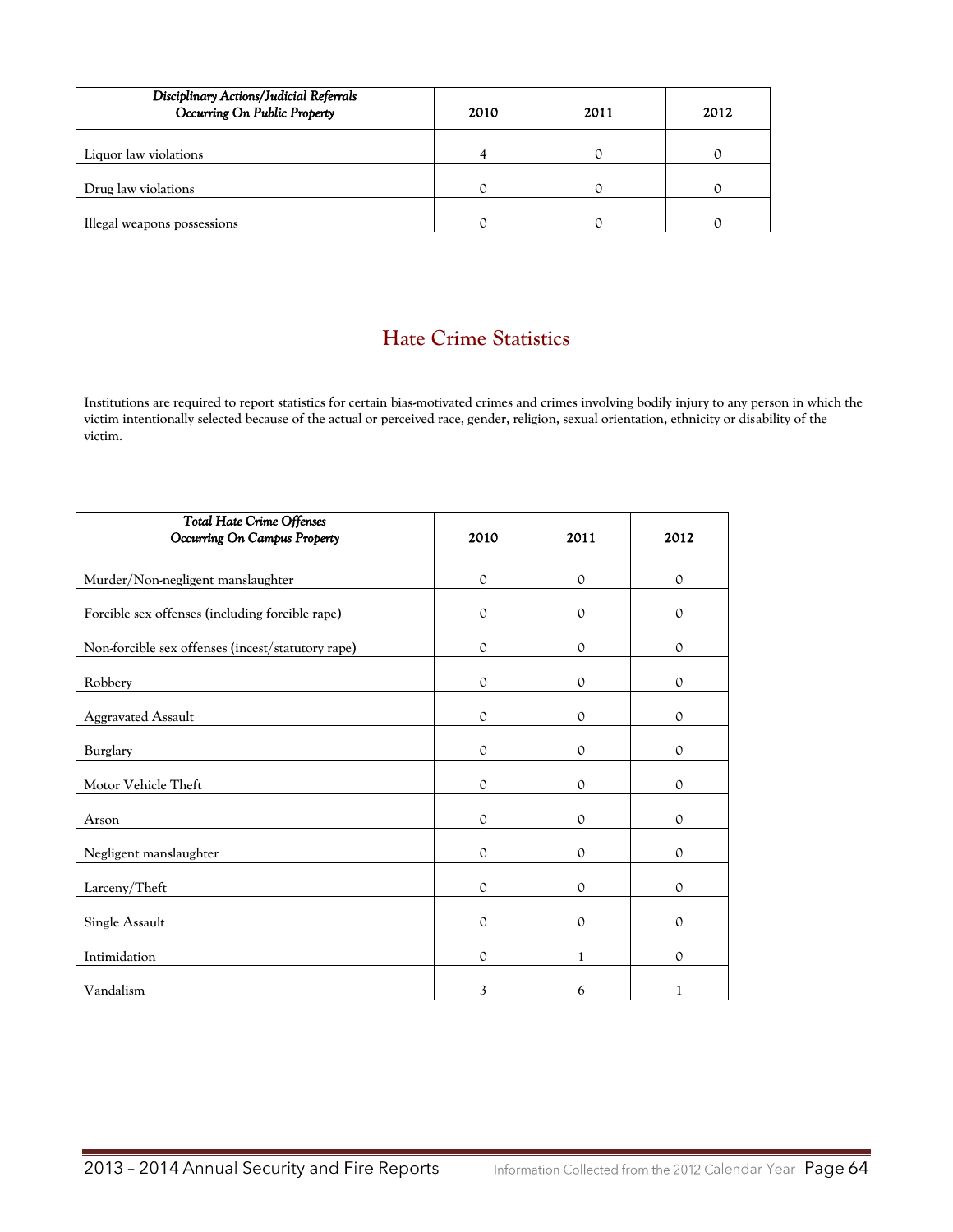| <b>Total Hate Crime Offenses</b><br>Occurring On Campus Property - In Residence Halls | 2010          | 2011          | 2012          |
|---------------------------------------------------------------------------------------|---------------|---------------|---------------|
| Murder/Non-negligent manslaughter                                                     | $\mathcal{O}$ | $\mathcal{O}$ | $\mathcal{O}$ |
| Forcible sex offenses (including forcible rape)                                       | $\mathcal{O}$ | $\mathcal{O}$ | $\mathcal{O}$ |
| Non-forcible sex offenses (incest/statutory rape)                                     | $\mathcal{O}$ | $\mathcal{O}$ | $\Omega$      |
| Robbery                                                                               | $\mathcal{O}$ | $\Omega$      | $\mathcal{O}$ |
| <b>Aggravated Assault</b>                                                             | $\mathcal{O}$ | $\mathcal{O}$ | $\Omega$      |
| Burglary                                                                              | $\mathcal{O}$ | $\Omega$      | $\mathcal{O}$ |
| Motor Vehicle Theft                                                                   | $\mathcal{O}$ | $\mathcal{O}$ | $\mathcal{O}$ |
| Arson                                                                                 | $\mathcal{O}$ | $\mathcal{O}$ | $\Omega$      |
| Negligent manslaughter                                                                | $\mathcal{O}$ | $\mathcal{O}$ | 0             |
| Larceny/Theft                                                                         | $\Omega$      | $\Omega$      | $\Omega$      |
| Single Assault                                                                        | $\mathcal{O}$ | $\mathcal{O}$ | $\mathcal{O}$ |
| Intimidation                                                                          | $\mathcal{O}$ | 1             | $\mathcal{O}$ |
| Vandalism                                                                             | $\mathcal{O}$ | $\Omega$      | 1             |

| <b>Total Hate Crime Offenses</b><br>Occurring Non-campus Buildings/Property | 2010          | 2011          | 2012          |
|-----------------------------------------------------------------------------|---------------|---------------|---------------|
| Murder/Non-negligent manslaughter                                           | $\mathcal{O}$ | $\Omega$      | $\Omega$      |
| Forcible sex offenses (including forcible rape)                             | $\mathcal{O}$ | $\mathcal{O}$ | $\mathcal{O}$ |
| Non-forcible sex offenses (incest/statutory rape)                           | $\mathcal{O}$ | $\mathcal{O}$ | $\Omega$      |
| Robbery                                                                     | $\mathcal{O}$ | $\mathcal{O}$ | $\mathcal{O}$ |
| <b>Aggravated Assault</b>                                                   | 0             | $\mathcal{O}$ | $\mathcal{O}$ |
| Burglary                                                                    | $\mathcal{O}$ | $\mathcal{O}$ | $\Omega$      |
| Motor Vehicle Theft                                                         | 0             | $\mathcal{O}$ | $\mathcal{O}$ |
| Arson                                                                       | $\mathcal{O}$ | $\Omega$      | $\Omega$      |
| Negligent manslaughter                                                      | $\mathcal{O}$ | $\mathcal{O}$ | $\mathcal{O}$ |
| Larceny/Theft                                                               | $\mathcal{O}$ | $\mathcal{O}$ | $\mathcal{O}$ |
| Single Assault                                                              | $\mathcal{O}$ | $\mathcal{O}$ | $\Omega$      |
| Intimidation                                                                | $\mathcal{O}$ | $\mathcal{O}$ | $\mathcal{O}$ |
| Vandalism                                                                   | 0             | $\mathcal{O}$ | $\mathcal{O}$ |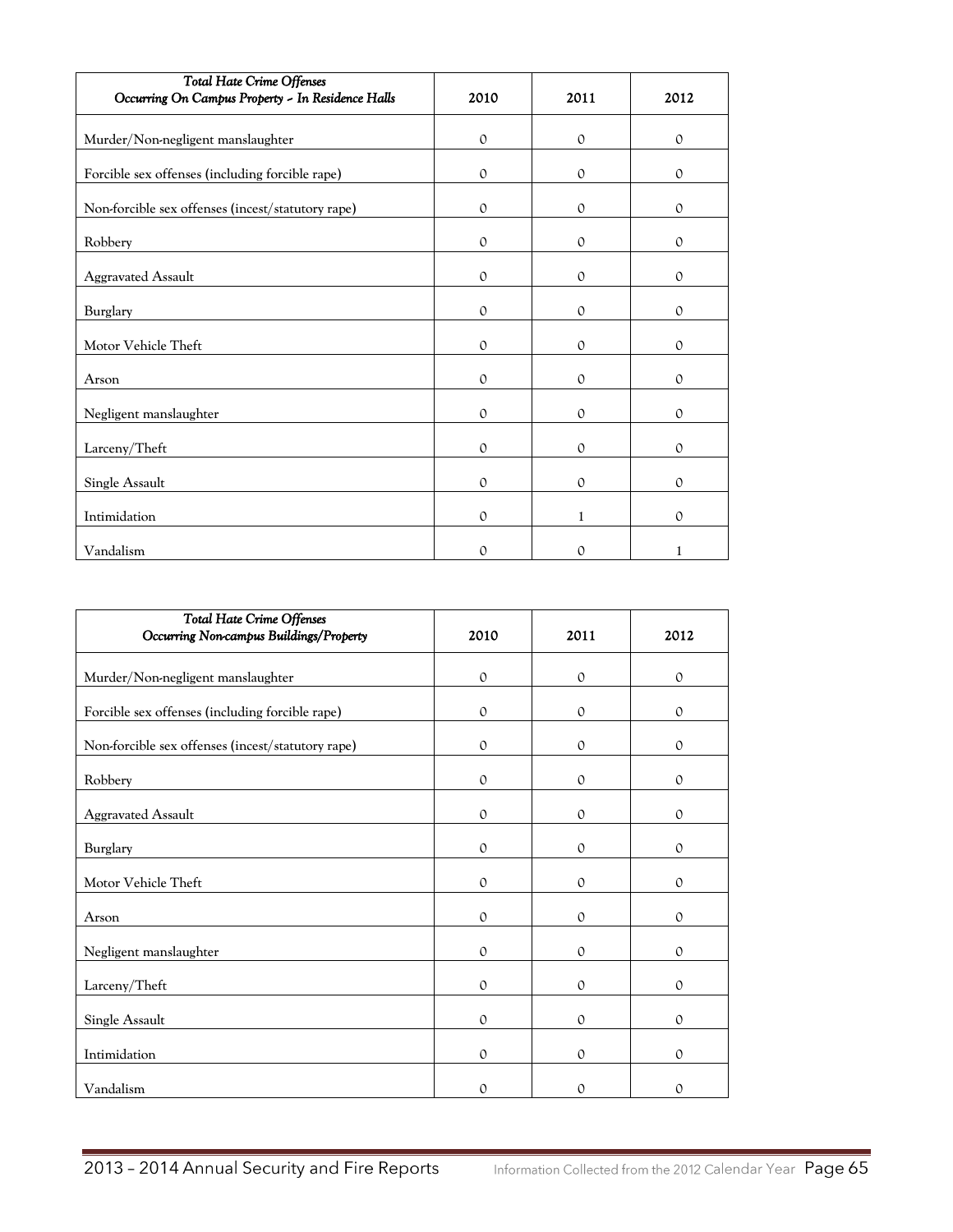| <b>Total Hate Crime Offenses</b><br>Occurring On Public Property | 2010          | 2011          | 2012          |
|------------------------------------------------------------------|---------------|---------------|---------------|
| Murder/Non-negligent manslaughter                                | $\mathcal{O}$ | $\mathcal{O}$ | $\mathcal{O}$ |
| Forcible sex offenses (including forcible rape)                  | $\mathcal{O}$ | $\mathcal{O}$ | $\mathcal{O}$ |
| Non-forcible sex offenses (incest/statutory rape)                | $\mathcal{O}$ | $\mathcal{O}$ | $\mathcal{O}$ |
| Robbery                                                          | $\mathbf{O}$  | $\mathcal{O}$ | $\mathcal{O}$ |
| <b>Aggravated Assault</b>                                        | $\Omega$      | $\Omega$      | $\Omega$      |
| Burglary                                                         | $\mathbf{O}$  | $\mathcal{O}$ | $\mathcal{O}$ |
| Motor Vehicle Theft                                              | $\mathcal{O}$ | $\mathcal{O}$ | $\mathcal{O}$ |
| Arson                                                            | $\mathcal{O}$ | $\mathcal{O}$ | $\mathcal{O}$ |
| Negligent manslaughter                                           | $\mathcal{O}$ | $\mathcal{O}$ | $\mathcal{O}$ |
| Larceny/Theft                                                    | $\mathcal{O}$ | $\Omega$      | $\Omega$      |
| Single Assault                                                   | 0             | $\mathcal{O}$ | $\mathcal{O}$ |
| Intimidation                                                     | $\mathcal{O}$ | $\mathcal{O}$ | $\mathcal{O}$ |
| Vandalism                                                        | 0             | $\mathcal{O}$ | $\Omega$      |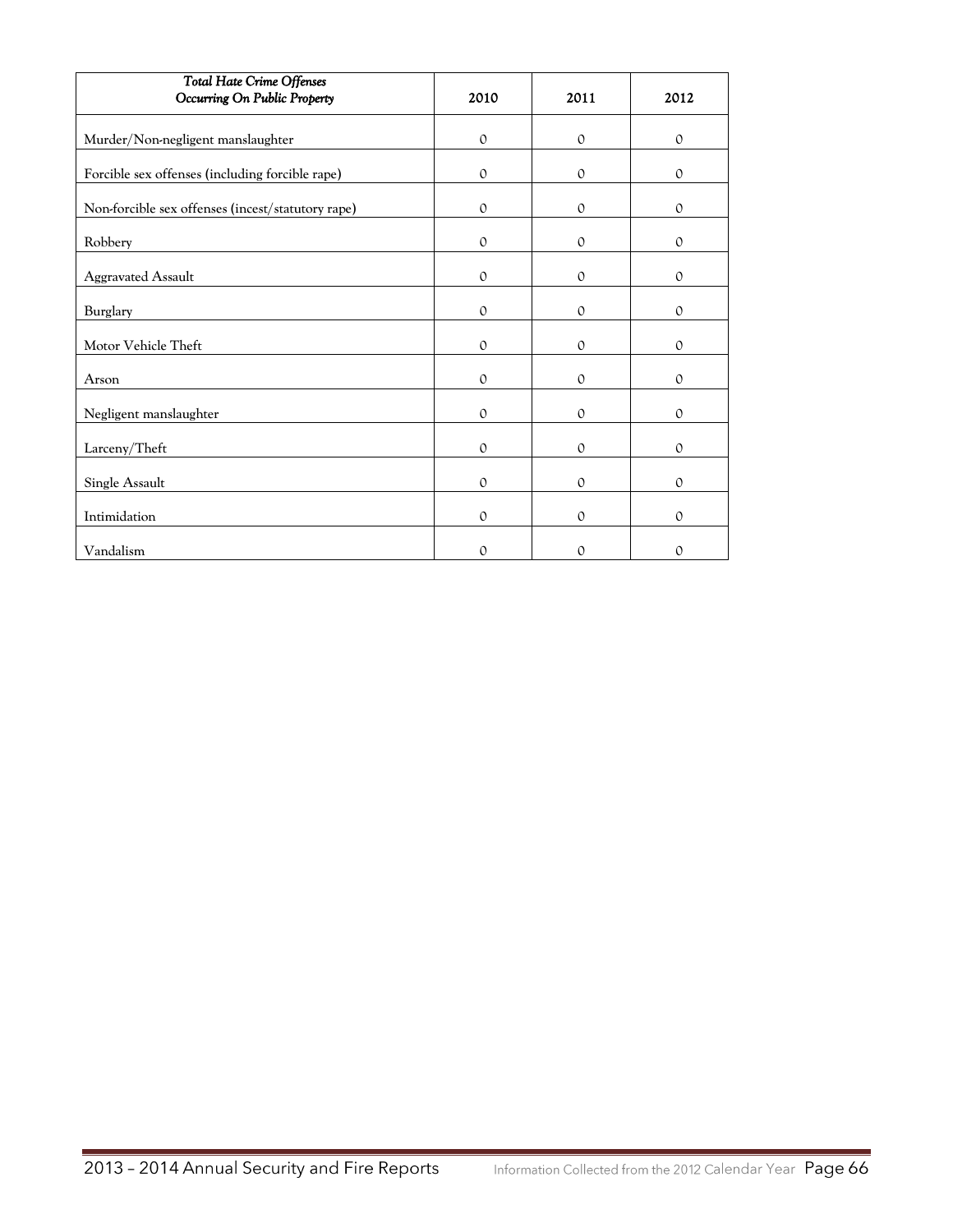# Annual Crime Statistics

# NORTH CAMPUS

5300 International Boulevard Building B, Suite 100 North Charleston, SC 29418

Statistics are provided for the most recent calendar year (2012). The crime statistics for the College of Charleston North Campus should have been reported as a separate campus but was reported as non-campus property during 2010 and 2011. There were no instances of reported Clery category crimes/hate crimes during 2010 and 2011. The North Campus does not have any residence halls or Non-campus property.

| <b>Total Criminal Offenses Occurring</b>          |          |
|---------------------------------------------------|----------|
| On Campus Property                                | 2012     |
|                                                   |          |
| Murder/Non-negligent manslaughter                 | $\Omega$ |
| Forcible sex offenses (including forcible rape)   | $\Omega$ |
| Non-forcible sex offenses (incest/statutory rape) | $\Omega$ |
| Robbery                                           | $\Omega$ |
| <b>Aggravated Assault</b>                         | $\Omega$ |
| Burglary                                          | $\Omega$ |
| Motor Vehicle Theft                               | $\Omega$ |
| Arson                                             | $\Omega$ |
| Negligent manslaughter                            | $\Omega$ |

| <b>Total Criminal Offenses Occurring</b><br>On Public Property | 2012     |
|----------------------------------------------------------------|----------|
| Murder/Non-negligent manslaughter                              | $\Omega$ |
| Forcible sex offenses (including forcible rape)                | $\Omega$ |
| Non-forcible sex offenses (incest/statutory rape)              | $\Omega$ |
| Robbery                                                        | $\Omega$ |
| <b>Aggravated Assault</b>                                      | $\Omega$ |
| Burglary                                                       | $\Omega$ |
| Motor Vehicle Theft                                            | $\Omega$ |
| Arson                                                          | $\Omega$ |
| Negligent manslaughter                                         | 0        |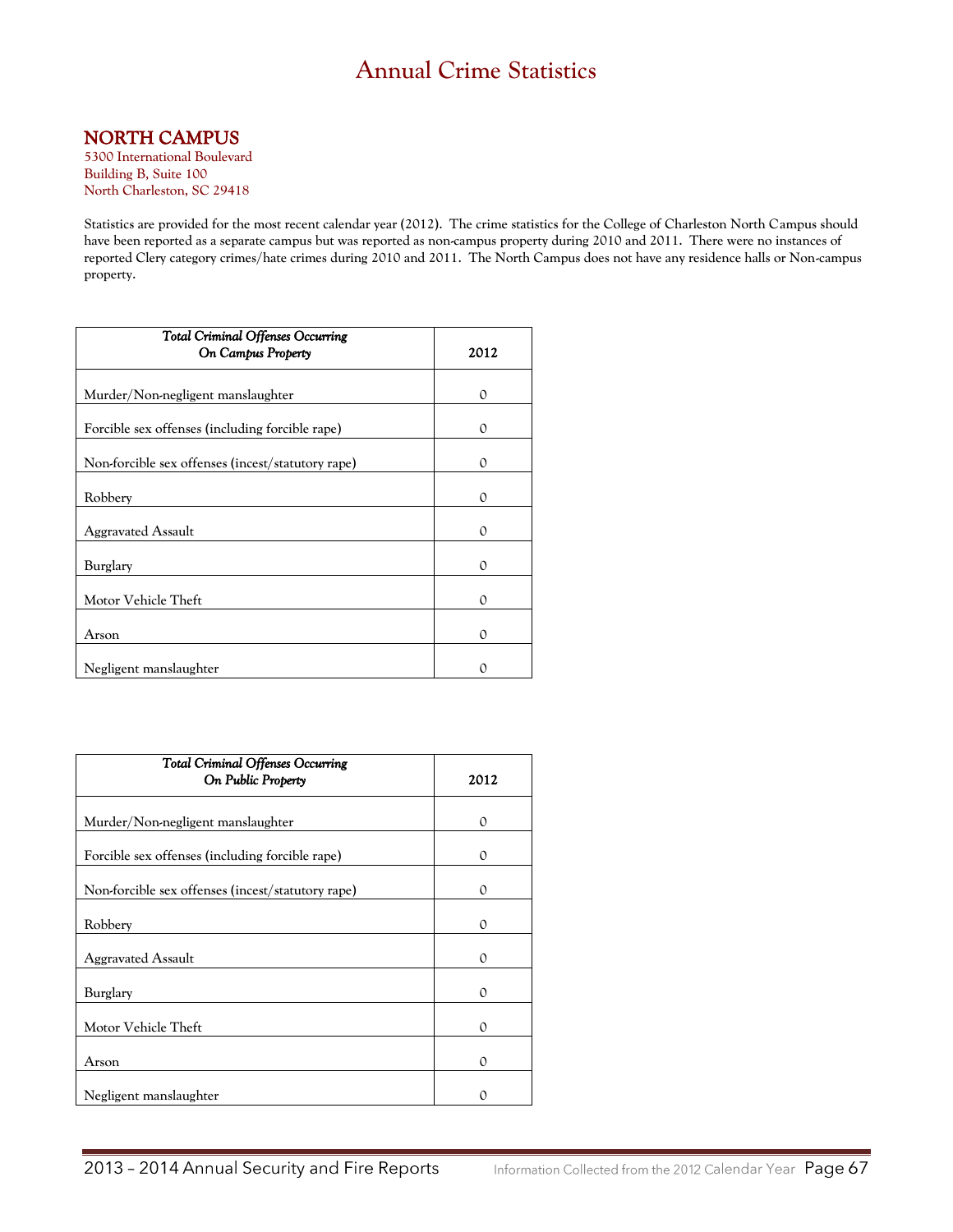| <b>Total number of Arrests</b><br>Occurring On Campus | 2012 |
|-------------------------------------------------------|------|
| Liquor law violations                                 |      |
| Drug law violations                                   |      |
| Illegal weapons possessions                           |      |

| Arrests Occurring on<br><b>Public Property</b> | 2012             |
|------------------------------------------------|------------------|
| Liquor law violations                          | $\left( \right)$ |
| Drug law violations                            |                  |
| Illegal weapons possessions                    |                  |

| Disciplinary Actions/Judicial Referrals<br>Occurring On Campus | 2012 |
|----------------------------------------------------------------|------|
| Liquor law violations                                          |      |
| Drug law violations                                            |      |
| Illegal weapons possessions                                    |      |

| Disciplinary Actions/Judicial Referrals<br>Occurring On Public Property | 2012 |
|-------------------------------------------------------------------------|------|
| Liquor law violations                                                   |      |
| Drug law violations                                                     |      |
| Illegal weapons possessions                                             |      |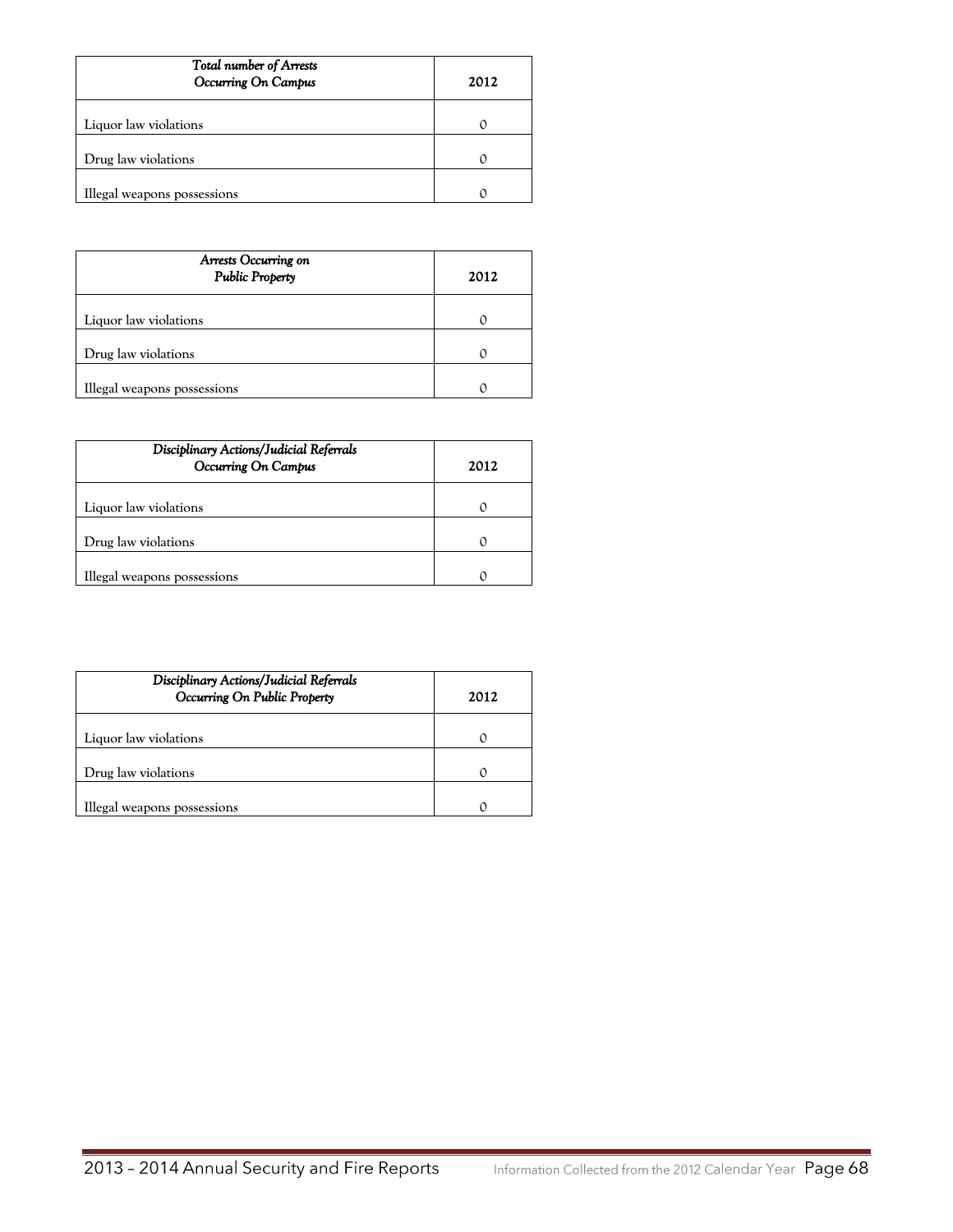# Hate Crime Statistics

Institutions are required to report statistics for certain bias-motivated crimes and crimes involving bodily injury to any person in which the victim intentionally selected because of the actual or perceived race, gender, religion, sexual orientation, ethnicity or disability of the victim.

| <b>Total Hate Crime Offenses</b><br>Occurring On Campus Property | 2012          |
|------------------------------------------------------------------|---------------|
| Murder/Non-negligent manslaughter                                | $\mathcal{O}$ |
| Forcible sex offenses (including forcible rape)                  | $\mathcal{O}$ |
| Non-forcible sex offenses (incest/statutory rape)                | $\Omega$      |
| Robbery                                                          | $\Omega$      |
| <b>Aggravated Assault</b>                                        | $\Omega$      |
| Burglary                                                         | $\Omega$      |
| Motor Vehicle Theft                                              | $\mathcal{O}$ |
| Arson                                                            | $\Omega$      |
| Negligent manslaughter                                           | $\mathcal{O}$ |
| Larceny/Theft                                                    | $\Omega$      |
| Single Assault                                                   | $\mathcal{O}$ |
| Intimidation                                                     | $\mathcal{O}$ |
| Vandalism                                                        | 0             |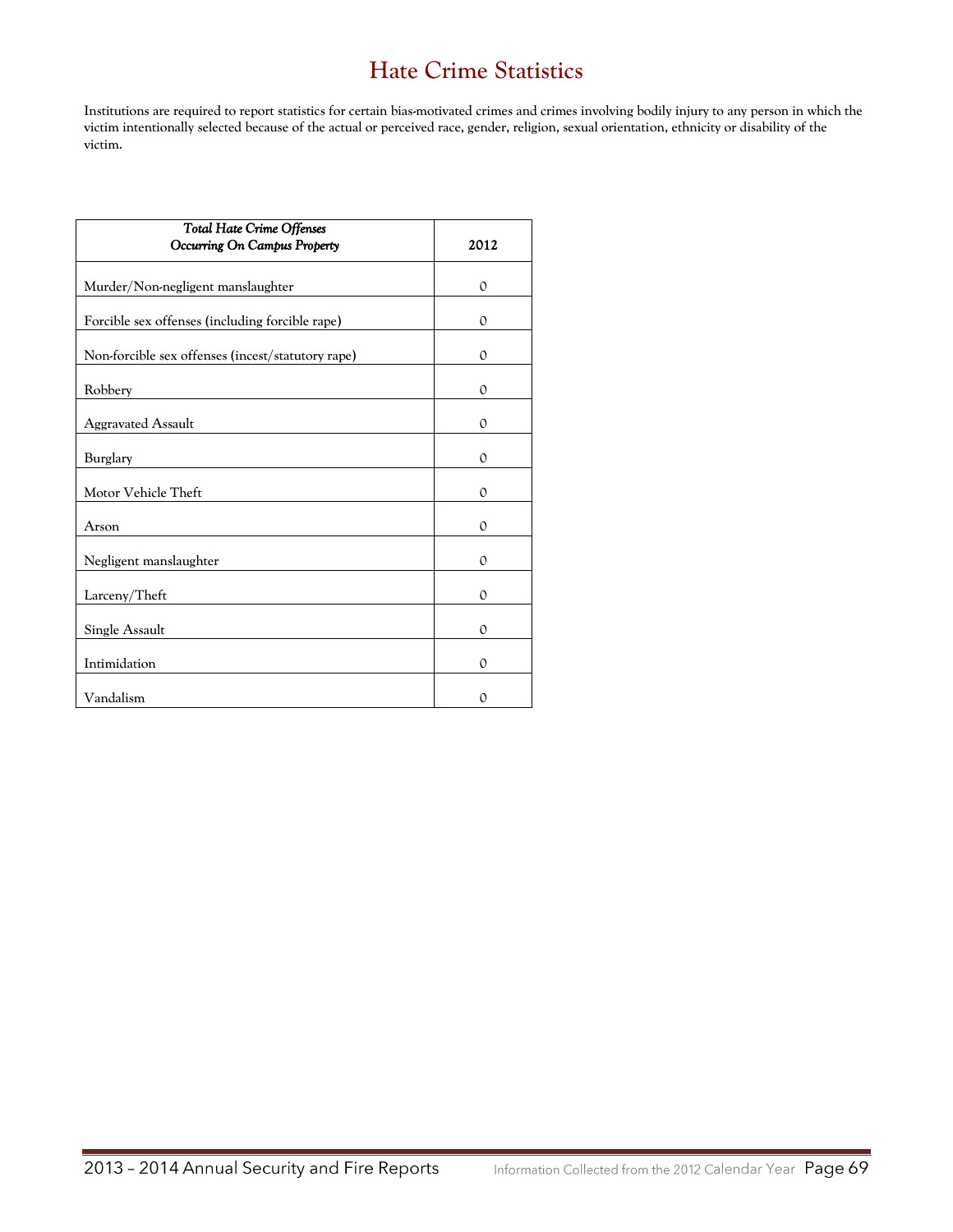| <b>Total Hate Crime Offenses</b><br>Occurring On Public Property | 2012     |
|------------------------------------------------------------------|----------|
| Murder/Non-negligent manslaughter                                | $\Omega$ |
| Forcible sex offenses (including forcible rape)                  | $\Omega$ |
| Non-forcible sex offenses (incest/statutory rape)                | $\Omega$ |
| Robbery                                                          | $\Omega$ |
| <b>Aggravated Assault</b>                                        | $\Omega$ |
| Burglary                                                         | $\Omega$ |
| Motor Vehicle Theft                                              | $\Omega$ |
| Arson                                                            | $\Omega$ |
| Negligent manslaughter                                           | $\Omega$ |
| Larceny/Theft                                                    | $\Omega$ |
| Single Assault                                                   | $\Omega$ |
| Intimidation                                                     | $\Omega$ |
| Vandalism                                                        | $\Omega$ |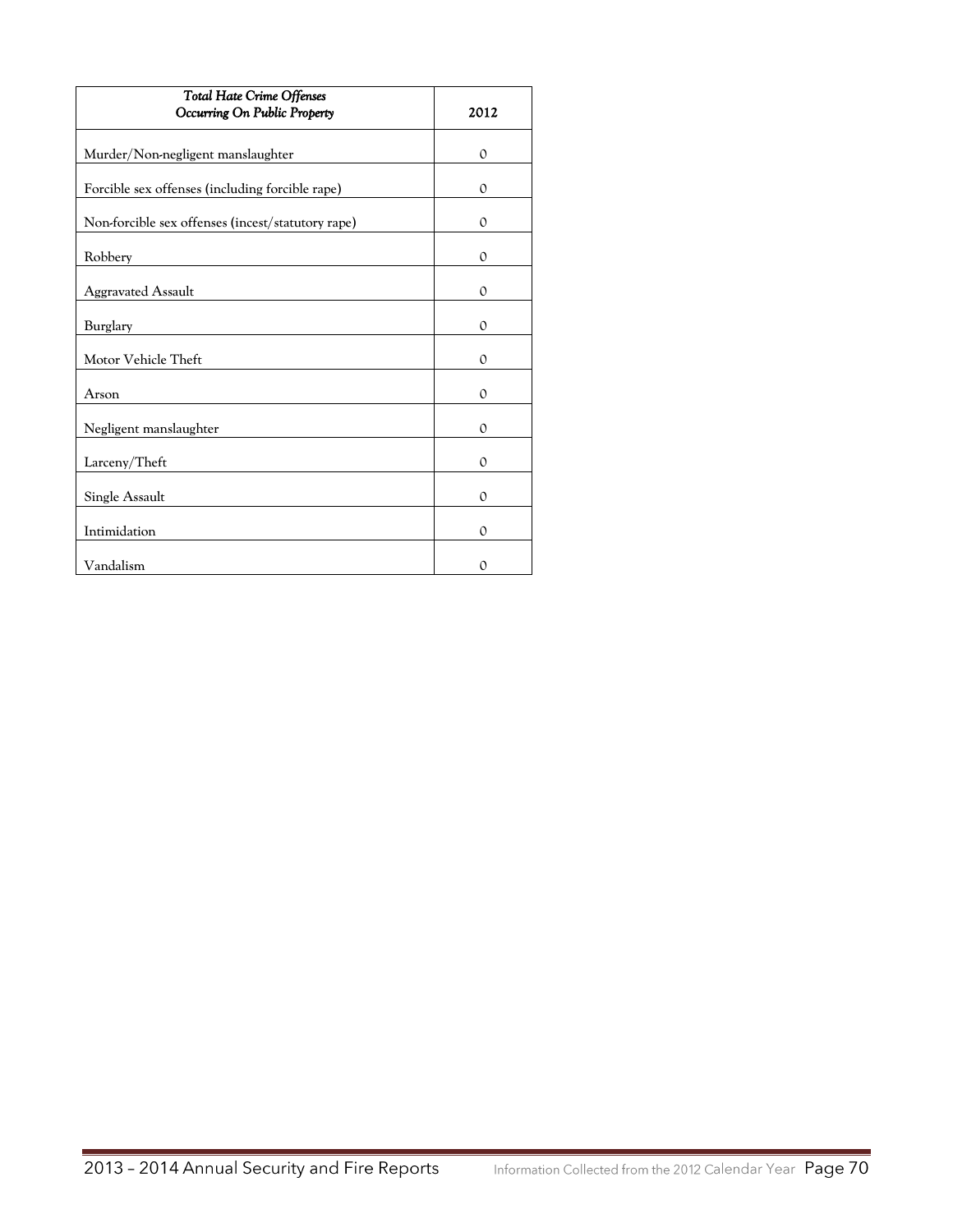# **FIRE SAFETY REPORT**

In compliance with the Higher Education Opportunity Act of 2008, the fire report that follows highlights fire safety information. Included in this report are policies and programs that promote fire safety, information on types of fire safety systems for each on-campus student housing facility, the numbers of fire drills conducted throughout the year, and statistics that represent the number of fires, the cause of each fire, any deaths or the number of injuries requiring medical treatment, and the value of property damage related to any on-campus fire.

While fire safety is the responsibility of each of us as members of the campus community, the oversight of fire prevention rests with the College of Charleston Fire and EMS. The Department of Public Safety, Fire and EMS is located at 89 St. Philip Street, Charleston, SC 29424.

The Chief of Fire and EMS is designated as the College Fire Marshal and coordinates all fire safety activities at the College in conjunction with the City of Charleston Fire Department. Within the scope of responsibilities, the Chief and his staff routinely conduct fire/safety inspections of all facilities and equipment, initiates fire drills, handles all firerelated investigations and reports, coordinates ongoing training/certification efforts for department staff members, collaborates with community and state emergency management teams, and makes recommendations concerning improvements in fire safety to appropriate administrative representatives.

The College of Charleston has one of the largest token ring addressable fire alarm network on the east coast. This system provides immediate identification of the specific location of activated alarms and is also capable of identifying problems with alarm equipment or tampering with devices.

Fire Drills are conducted 4 times a year in accordance with NFPA requirements. This consists of 1 night time drill, 1 unannounced drill and 2 other drills conducted at various times throughout the academic school year. Educational sessions for all residence hall assistants are held prior to fall semester. These sessions focus on procedures for building evacuation and the proper operation of fire extinguishers. A fire simulation exercise is conducted as part of training to provide exposure to the dynamics involved in a fire and to evaluate the proficiency of all involved.

Fire safety is promoted during new student orientation sessions. In accordance with National Fire Protection Association requirements, four fire drills are held throughout the academic year. The first fire drill is scheduled early in the fall semester to acquaint new residents with the sound of the building alarm and evacuation procedures. A follow-up mandatory hall meeting with students is held the following evening after the initial drill to critique the results of the drill, present fire safety tips (ex., how to use a fire extinguisher), review evacuation procedures, and to explain the importance of complying with these procedures.

## **Policies within the Residence Halls**

To report a fire call 843.953.5611 immediately. The dispatcher who answers your call is trained in handling emergencies.

Each time a fire alarm sounds, it is mandatory for all students and guests to evacuate the building. Residents who remain in the building during a fire alarm will be subject to disciplinary action. Once evacuated, residents must remain outside until at their designated assembly sites until re-entry to the building has been cleared by College of Charleston Fire and EMS or City of Charleston Fire Department officials.

Assembly Sites: These locations are provided for your safety and to allow the Fire Department personnel adequate access to the building. When an alarm sounds, students must assemble in the following areas:

**Berry:** Across St. Philip Street in front of the Bell Building parking lot.

#### **Buist/Rutledge Rivers:**

R. S. Small Library side exit - Intersection of College Promenade Greenway

Coming Street side exit - Grassy area of the horseshoe parking lot near Coming St.

Hawkins Lounge side exit - Intersection of College Promenade and Greenway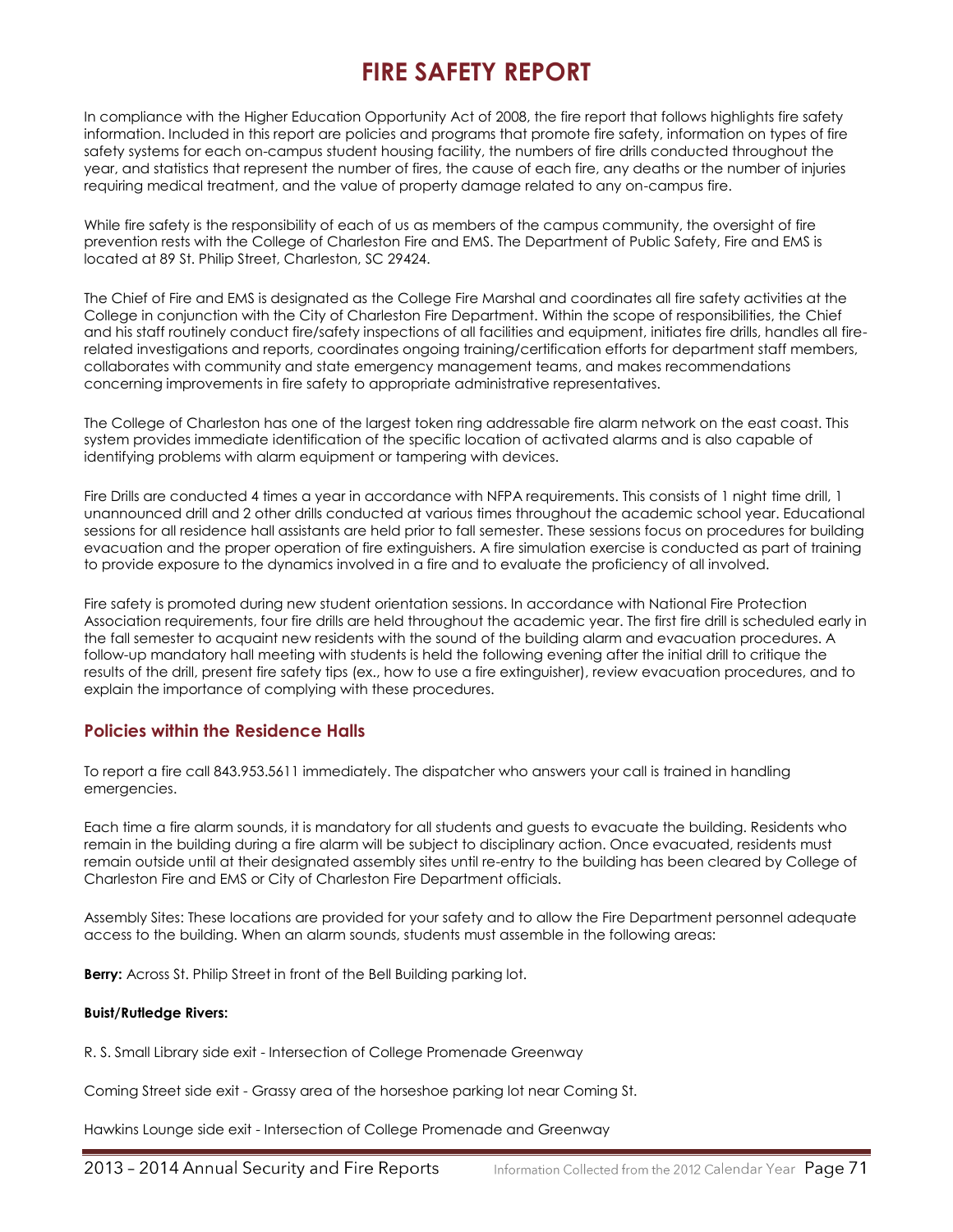**College Lodge:** On sidewalk on the side of the building move down to King or St. Philip Streets.

**Craig:** Exit the hall and walk down the sidewalk to the front of the education center

**George Street:** Across George Street to the parking lot.

**Historic Houses:** Across the street from the house.

**Kelly House:** Across St. Philip Street in the Charleston Water Systems parking lot.

**Liberty Street:** Across Liberty St., down St. Philip St. toward the Education Building.

**McAlister:** Across St. Philip Street in front of the parking garage.

**McConnell:** "P" Parking Lot behind Fraternity Row.

**1 Warren Place:** Across the street in front of 10 Warren Place.

**10 and 20 Warren Place:** At the far side of the parking lot.

No items are to be hung from or placed over smoke detectors or sprinklers or placed over lighting fixtures within any building. Students are prohibited from tampering with any barrier (including but not limited to all locks, gates, doors, barricades, chains, enclosures, signs, tags or seals) installed by or under direction of fire officials. Students found in violation of this policy will be subject to disciplinary action.

Fire safety equipment, including smoke alarms, are provided in each room and are maintained regularly by Fire and EMS. An intermittent beep from a smoke detector should be reported to Fire and EMS at 843.953.5499 between 8:30 am and 5:00 pm Monday through Friday, or to Campus Police at 843.953.5611 after hours and on weekends. Do not remove batteries or attempt to change batteries.

Anyone found guilty of tampering with or damaging fire and safety equipment is subject to judicial action. Sanctions may involve monetary fines, community service, and, in more severe cases, suspension from residential facilities.

#### **Cooking/Cooking Appliances**

Residents are required to remain in the room when using a stove or oven in a common kitchen. Certain cooking appliances are prohibited in the residence halls due to the fire hazard threat they pose. These include coffee makers without an automatic shut off switch, any open-coil heating appliance (such as a toaster), electric griddles, Foreman-type grills and waffle makers. Residents in upperclassman housing with a full kitchen may have a toaster or Foreman-type grill provided the item remains in the kitchen. To determine whether a certain appliance is authorized, contact a Residence Life staff member.

#### **Smoking**

Smoking is not permitted inside any residence hall or historic house at the College of Charleston. Smoking is also prohibited within 25 feet of a building entrance. Faculty, staff and students who wish to smoke may do so outside at the designated smoking areas where proper ash receptacles exist. Smokers must properly dispose of cigarette/cigar remains in designated receptacles. Designated smoking areas can be found in the Kelly House courtyard, McAlister courtyard, McConnell courtyard, and the College Lodge parking deck.

#### **Items Not Allowed in Residence Halls**

(listed at [http://reslife.cofc.edu/?page=movein\)](http://reslife.cofc.edu/?page=movein)

Automatic drip coffee makers Candles/incense – nothing with an open flame Cappuccino/Expresso machines Cooking appliances/machines with open coils Electric blankets Explosives/fireworks